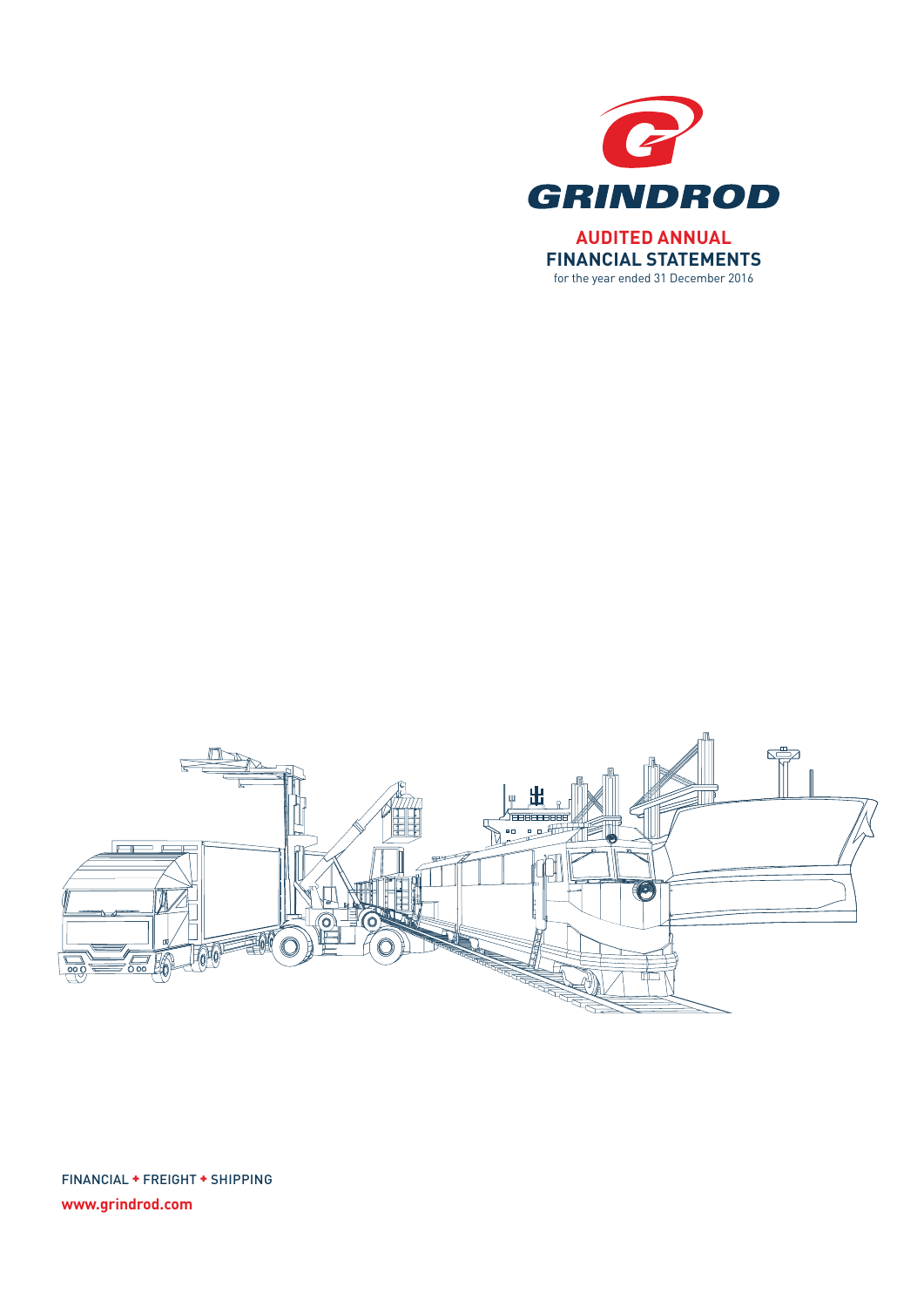### AUDITED ANNUAL FINANCIAL **STATEMENTS**

# **CONTENTS**

- 2 Approval of the annual financial statements
- 3 Compliance statement by the company secretary
- 3 Preparation of the annual financial statements
- 4 Report of the audit committee
- 7 Directors' report
- 9 Independent auditor's report
- 13 Statements of financial position
- 14 Income statements
- 15 Statements of other comprehensive income
- 16 Statements of cash flows
- 17 Statements of changes in equity
- 18 Segmental analysis
- 24 Accounting policies
- 40 Notes to the financial statements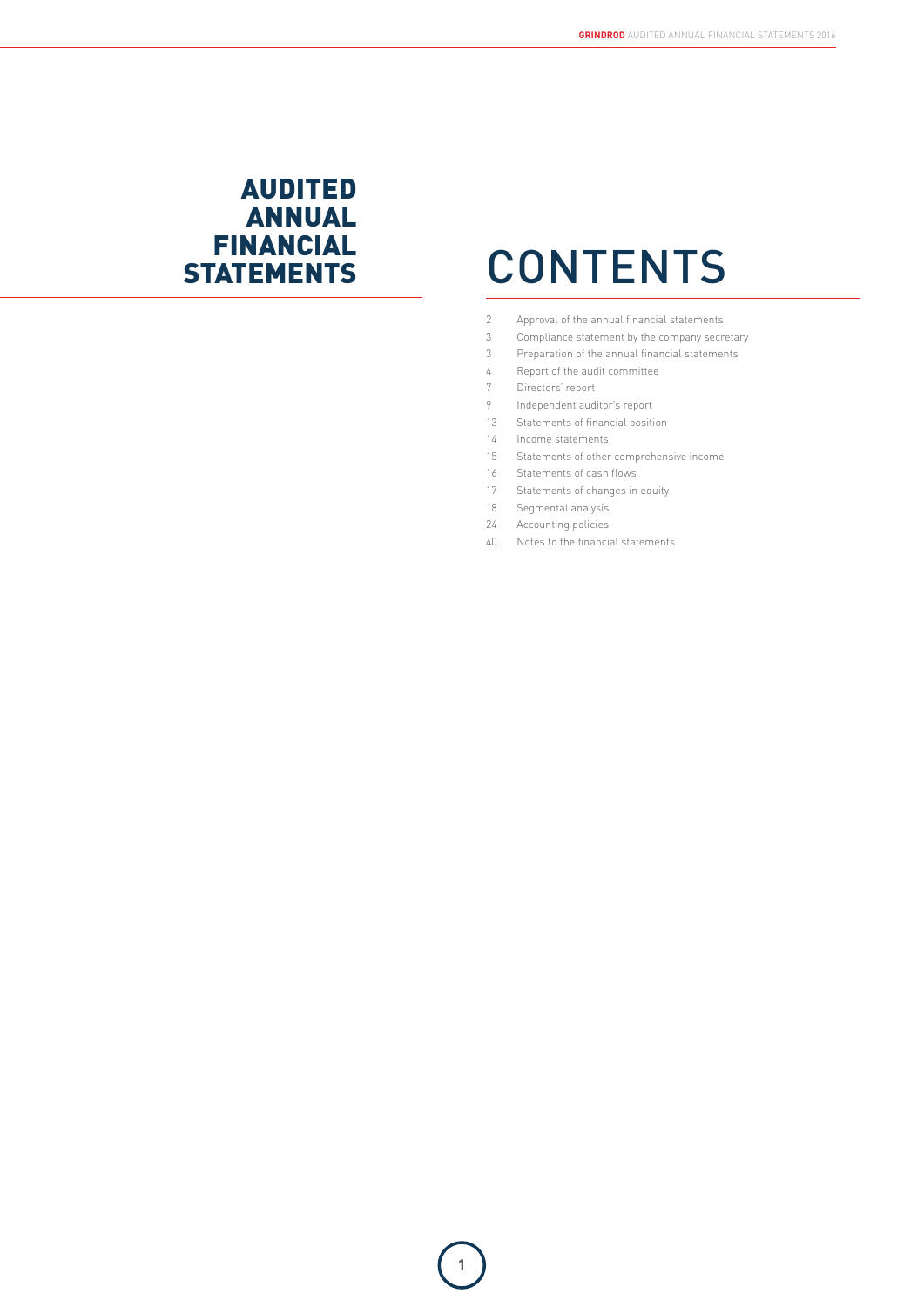## APPROVAL OF THE ANNUAL FINANCIAL STATEMENTS

*for the year ended 31 December 2016*

The preparation of annual financial statements that fairly represent the results of the group and company in accordance with the Companies Act of South Africa and International Financial Reporting Standards is ultimately the responsibility of the board of directors. The board also ensures an independent audit of the financial statements by the external auditors in accordance with International Standards on Auditing. The board is of the opinion that the internal accounting control systems assure the adequate verification and maintenance of accountability for Grindrod's assets, and assure the integrity of the annual financial statements. No major breakdown in controls that could influence the reliability of the annual financial statements was experienced during 2016.

Based on the financial results of Grindrod and the cash flow forecast for the year ended 31 December 2017, and the application of solvency and liquidity tests, the board is further of the opinion that the Grindrod group has adequate resources to continue in operation for the foreseeable future. The annual financial statements were consequently prepared on a going concern basis.

At the board meeting held on 01 March 2017, the board of directors approved the annual financial statements and further authorised Mr MJ Hankinson and Mr AK Olivier, in their respective capacities as chairman and chief executive officer, to sign off the annual financial statements. The annual financial statements which appear on pages 13 to 115 are therefore signed on its behalf by:

**MJ Hankinson** *Chairman*

P

Durban 01 March 2017

**AK Olivier** *Chief executive officer*

Durban 01 March 2017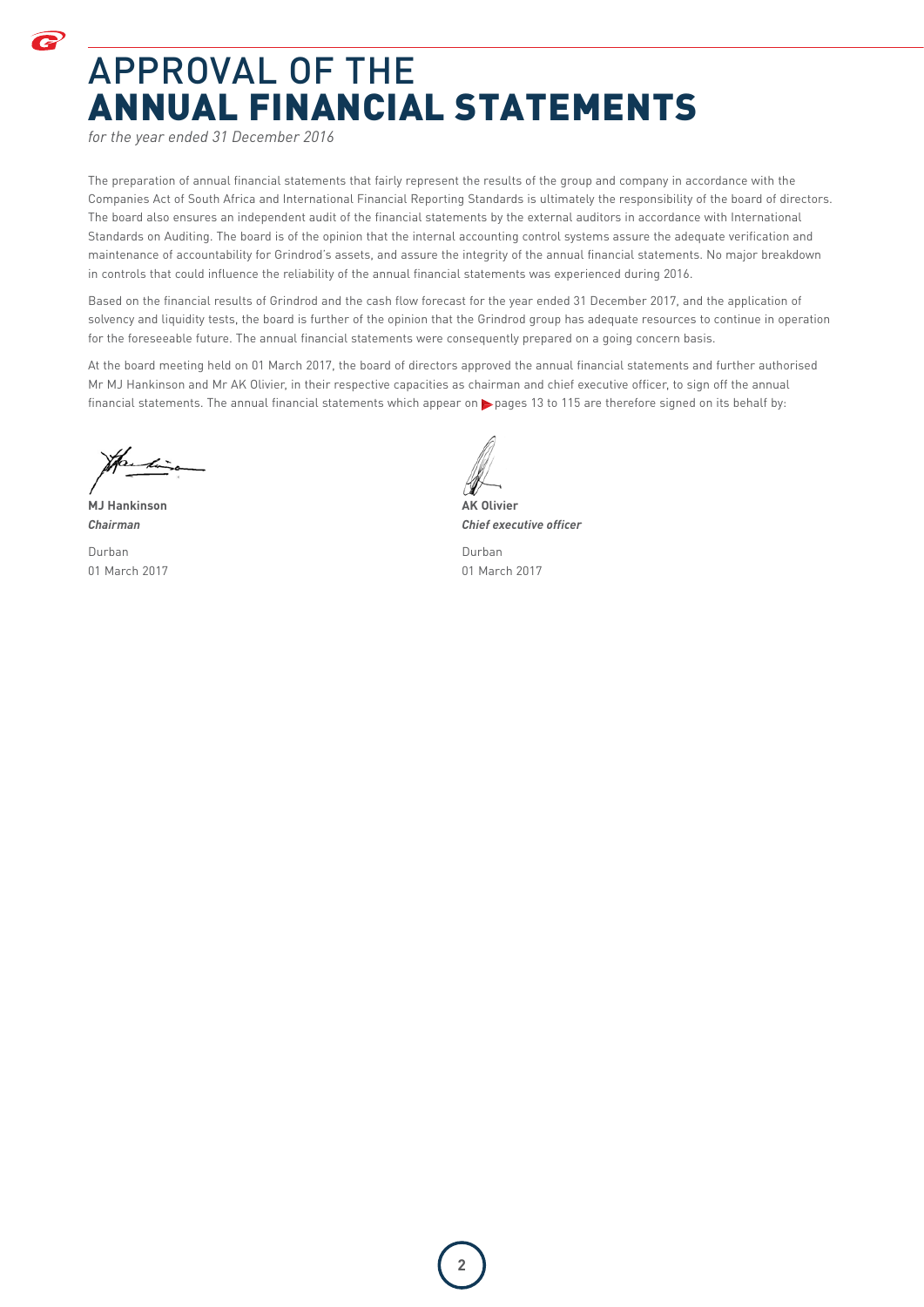### COMPLIANCE STATEMENT BY THE COMPANY SECRETARY

*for the year ended 31 December 2016*

The group company secretary of Grindrod Limited certifies that in terms of section 88(2) of the Companies Act No.71 of 2008, as amended, the company has lodged with the Companies and Intellectual Property Commission of South Africa all such returns and notices as are required of a public company in terms of this Act and that all such returns are true, correct and up to date in respect of the financial year ended 31 December 2016.

**CI Lewis** *Group company secretary*

Durban 01 March 2017

### PREPARATION OF THE ANNUAL FINANCIAL STATEMENTS

*for the year ended 31 December 2016*

The preparation of the annual financial statements for the year ended 31 December 2016, which appear on pages 13 to 115, has been supervised by the group financial director of Grindrod Limited, Mr AG Waller.

Andrew Arkeler

**AG Waller CA(SA)** *Group financial director*

01 March 2017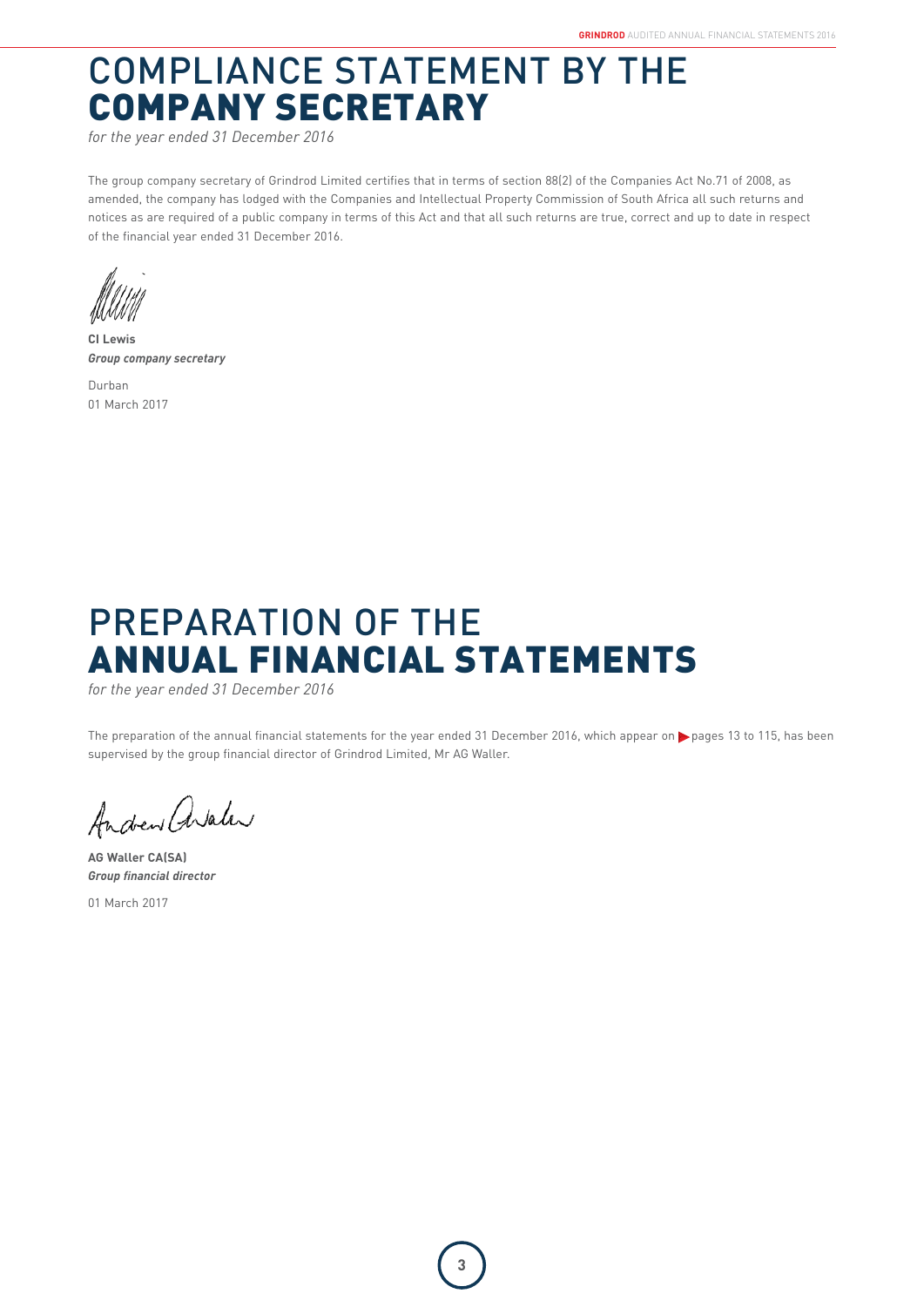### REPORT OF THE AUDIT COMMITTEE

The audit committee is a formal, statutory board sub-committee, appointed by the shareholders to assist the board in its corporate governance supervision responsibilities. The committee operates independently of management, is free of any organisational restraint or pressure and acts in accordance with its statutory duties and the delegated authority of the board, within formally approved terms of reference, reviewed and approved annually.

The review of the terms of reference to incorporate the recommendations of King IV was completed at the committee meeting held in February 2017.

### Role of the committee

The audit committee ensures that accurate financial reporting and adequate systems, controls and financial risk-management policies, procedures and standards are in place. The committee is responsible to ensure appropriate corporate governance and compliance within the scope of its mandate, with a specific focus on the potential risks to the company, and for IT governance and the strategic alignment of IT with the performance and sustainability objectives of the company.

The committee is also, subject to board approval when applicable, authorised to investigate any activity within the scope of its terms of reference and to interact with the directors, management, employees and assurance providers and to obtain independent professional advice to ensure effective governance. The committee has decision-making authority regarding its statutory duties and is accountable to the board and the company's shareholders.

In 2016, the committee approved the company's tax policy and amplified its terms of reference to include corporate tax policy and payment oversight.

### Composition and committee meetings

The committee composition adheres to the requirements of the Companies Act of South Africa, the JSE Listings Requirements and both King III and IV. The chairman of the board may not serve as the chairman or as a member of the committee. The committee comprises three independent non-executive directors, all of whom are financially literate. During the year under review, directors serving on the committee included Grant Gelink (re-appointed 27 May 2016 and appointed as chairperson 26 November 2014), Walter Geach (reappointed 27 May 2016), Tantaswa Nyoka (appointed 27 November 2014, resigned 10 May 2016) and Raymond Ndlovu (appointed 27 May 2016). More details of these directors are given on pages 50 to 54 of the integrated annual report.

The committee invites the chairman, the CEO, the group financial director, internal audit manager and representatives of the external auditors to attend its meetings as required.

Committee members meet at scheduled meetings twice a year and at unscheduled meetings when required to address urgent matters in its scope of responsibility. No unscheduled meetings were held in 2016.

Attendance of committee members at the meetings of the committee during the year is listed on page 55 of the integrated annual report.

Fees paid to the committee members are reflected on

**page 67** in the remuneration report in the integrated annual report and the proposed fees for 2017 are detailed on page 96 of the integrated annual report.

### Key activities

In terms of its mandate, matters included in the audit committee's annual work plan in 2016 included:

- evaluation of the independence, effectiveness and performance of the internal audit manager;
- reviewing and approving the internal audit charter, annual work plan and internal audit fees;
- assessing the suitability, expertise and experience of the group financial director and the expertise, experience and resources of the company's finance function;
- reviewing the combined assurance model and the effectiveness of the process for identifying, assessing and reporting on significant internal financial-control and fraud risks as related to financial reporting;
- reviewing the group IT governance report and IT risks, and evaluation of audit assessments of IT-related controls performed by the internal and external auditors together with the appropriateness of actions taken by management to address key issues identified;
- nominating the independent external auditor and designated audit partner and the approval of their terms of engagement and fees for audit and non-audit services;
- reviewing the external auditors' work plan, staffing, independence, effectiveness, audit findings, key audit risks and external audit report;
- reviewing the internal auditors' limited assurance report;
- legislative and regulatory compliance within the scope of its mandate;
- reviewing the company's tax policy and implementation;
- reviewing and recommending to the board publicly disclosed financial information, including the interim results for the six months ended 30 June 2016;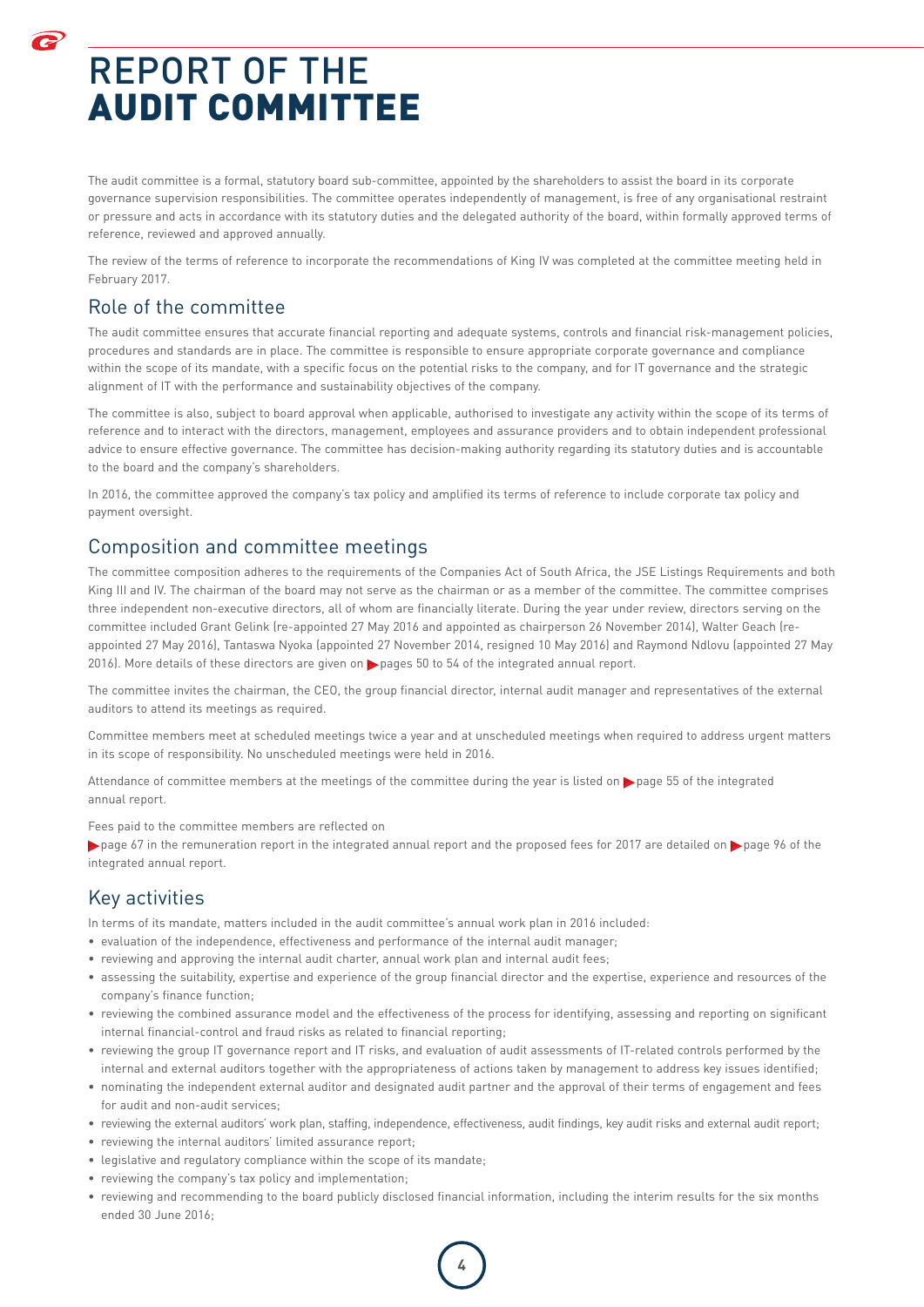- reviewing the annual financial statements and results for the year ended 31 December 2016 and the 2016 integrated annual report in line with applicable legislative and regulatory compliance and recommendation thereof for approval by the board of directors;
- reviewing and confirming the going concern status;
- evaluating of the performance of the audit committee; and
- approving its annual work plan for 2017.

The functions of the committee are also performed for the subsidiaries within each division of Grindrod Limited as represented in the Segmental Analysis. The external auditor was nominated for each material subsidiary company for re-appointment.

The chairman of the committee met formally with the internal and external auditors during the year. During these meetings no matters of concern were raised.

### External audit

Deloitte & Touche served as the company's registered external auditors for the 2016 financial year. The terms of engagement, independence, expertise, audit quality, objectivity and the appropriateness of rotation of key partners in Deloitte & Touche as the external auditor were appraised by the audit committee, which includes an annual evaluation. The committee meets with the external auditors twice a year. The external auditors have unrestricted access to the chairman of the committee and have met formally twice during the year.

In assessing the auditor's independence, the committee considered guidance contained in both King III and IV as well as the recent IRBA publications and the related commentary thereon. Deloitte & Touche have been auditors of the Grindrod group for thirteen years and have demonstrated an institutional knowledge, deep expertise and experience of the group in all the related countries in which the group operates. The committee is satisfied that in discharging its duties in terms of its mandate, together with the robust internal Deloitte independence processes, which include:

- periodic internal quality reviews as well as those conducted by IRBA,
- the rotation of the group audit partner and key component audit partners at least every five years, and
- independence audits on all partners,

that Deloitte & Touche's independence is maintained and has not been impacted by tenure. The committee is satisfied that adequate steps have been taken by Deloitte & Touche and management to ensure that the transition to the incoming group audit partner will be effective and efficient.

The committee is satisfied that the auditors do not, except as external auditor or in rendering permitted non-audit services, receive any remuneration or other benefits from the company. External audit fees approved for the 2016 financial year to Deloitte & Touche amounted to R19 million; US\$205 000; SGPD904 000 and P608 000. The approved audit fee accounts for 38 audit partners in 33 countries in order to perform the 200 + global statutory audits. The total non-audit services for the 2016 financial year performed by and paid to Deloitte & Touche amounted to R3 million, of which a substantial portion was in support of external audit discharging their responsibilities. In addition the committee has satisfied itself that the auditors' independence was not prejudiced by any consultancy, advisory or other work undertaken or as a result of any previous appointment as auditor.

### Significant areas of judgement

Many areas within the financial statements require judgement, which are set out in note 1 to the annual financial statements. The committee has considered the quantum of the assets and liabilities on the statement of financial position and other items that require significant judgement and the following are highlighted:

- valuation of goodwill;
- valuation of investments in joint ventures;
- valuation of ships and bunker barges; and
- classification and measurement of non-current assets held for sale.

Goodwill and other indeterminate useful life intangible assets are assessed annually for impairment. The key assumptions used are cash flow projections, growth rates and discount rates applied.

The committee was in agreement with the impairment of the goodwill and intangible assets and that the carrying value of the goodwill is fairly stated. Please refer to notes 1 and 3 to the annual financial statements for further detail.

Annual impairment tests are conducted to assess the recoverability of the carrying value of the various investments in joint ventures, using discounted cash flow models and include a number of key assumptions, such as revenue growth, operating margins, exchange rate fluctuations and the discount rates applied to the projected future cash flows. The committee considered the impairment test conducted, and is in agreement with the impairment of certain investments in joint ventures and that the carrying value of the investments in joint ventures is fairly stated.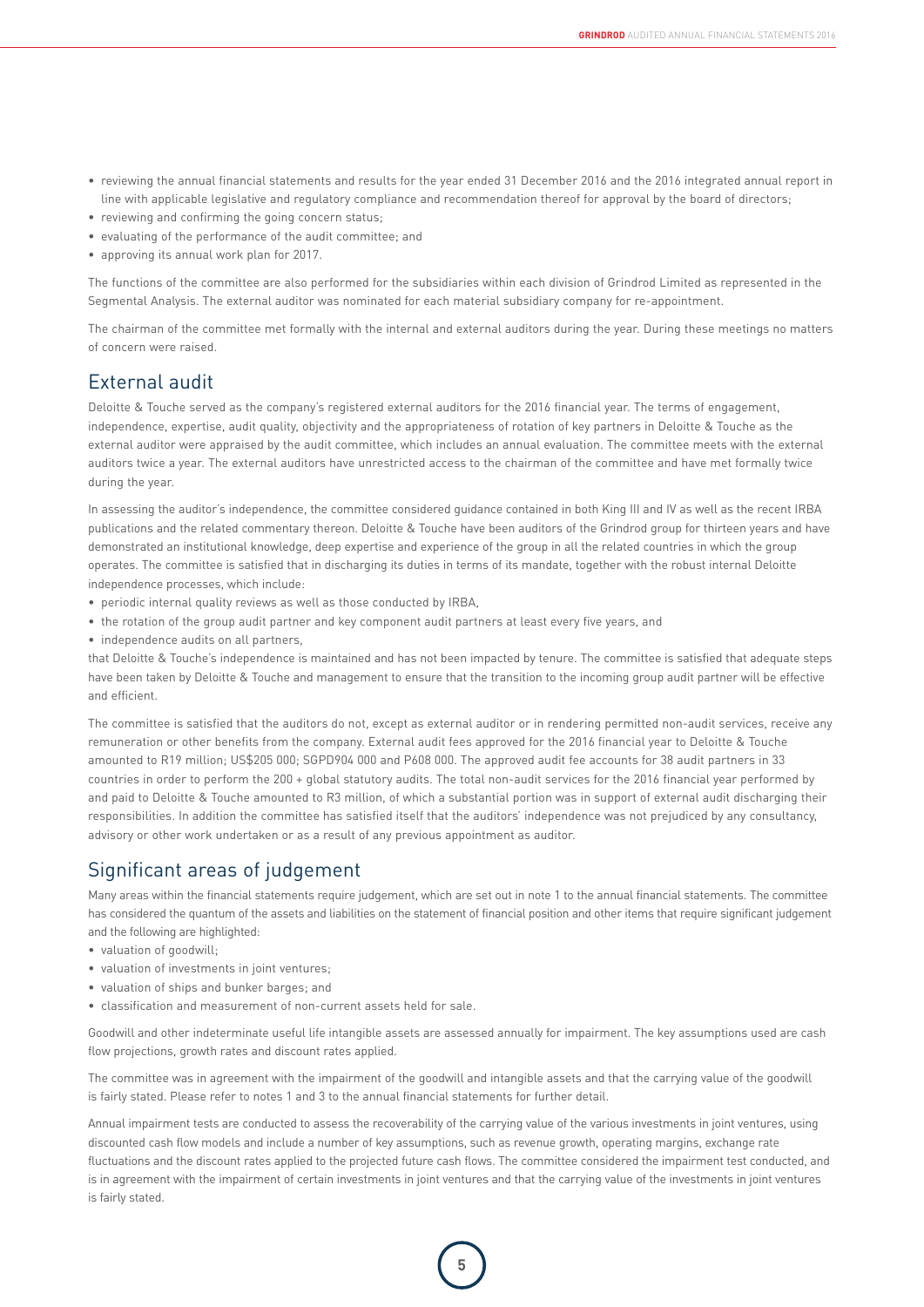### REPORT OF THE **AUDIT COMMITTEE** continued

Annual impairment tests are conducted to assess the valuation of ships and bunker barges using a value-in-use model as well as comparisons to traded market values. A number of key assumptions are considered, including charter-in and freight market rates, operating margins, residual value of the ships and discount rates applied to the projected future cash flows. The committee considered the impairment test conducted, and is in agreement with the impairment of ships and bunker barges and that the carrying value of ships and bunker barges is fairly stated.

Once a sales plan relating to loss of control of a subsidiary has been committed to, all of the assets and liabilities of such subsidiary are classified as held for sale in terms of IFRS 5. As a result of the magnitude of the amount classified as held for sale and key judgements made in determining the classification of disposal groups held for sale as well as the measurement thereof, this is considered to be a key audit matter.

The committee agreed with the fair value less costs to sell and assessed any key adjustments to net book value of the disposal groups based on the requirements of IFRS 5 subsequent measurement. Please refer to note 18 to the annual financial statements.

### Annual report

2

### Annual financial statements

Following the committee's review of the annual financial statements for the year ended 31 December 2016, it is of the opinion that, in all material respects, they comply with the relevant provisions of the Companies Act and IFRS as issued by the IASB, and fairly present the results of operations, cash flows and the financial position of Grindrod. On this basis, the committee recommended that the board of directors approve the annual financial statements of Grindrod for the year ended 31 December 2016.

#### Integrated annual report

The committee reviewed this report, taking cognisance of material factors and risks that may impact the integrity thereof and recommended that the board of directors approve the integrated annual report of Grindrod for the year ended 31 December 2016.

On behalf of the audit committee

**Grant Gelink** *Chairman* 28 February 2017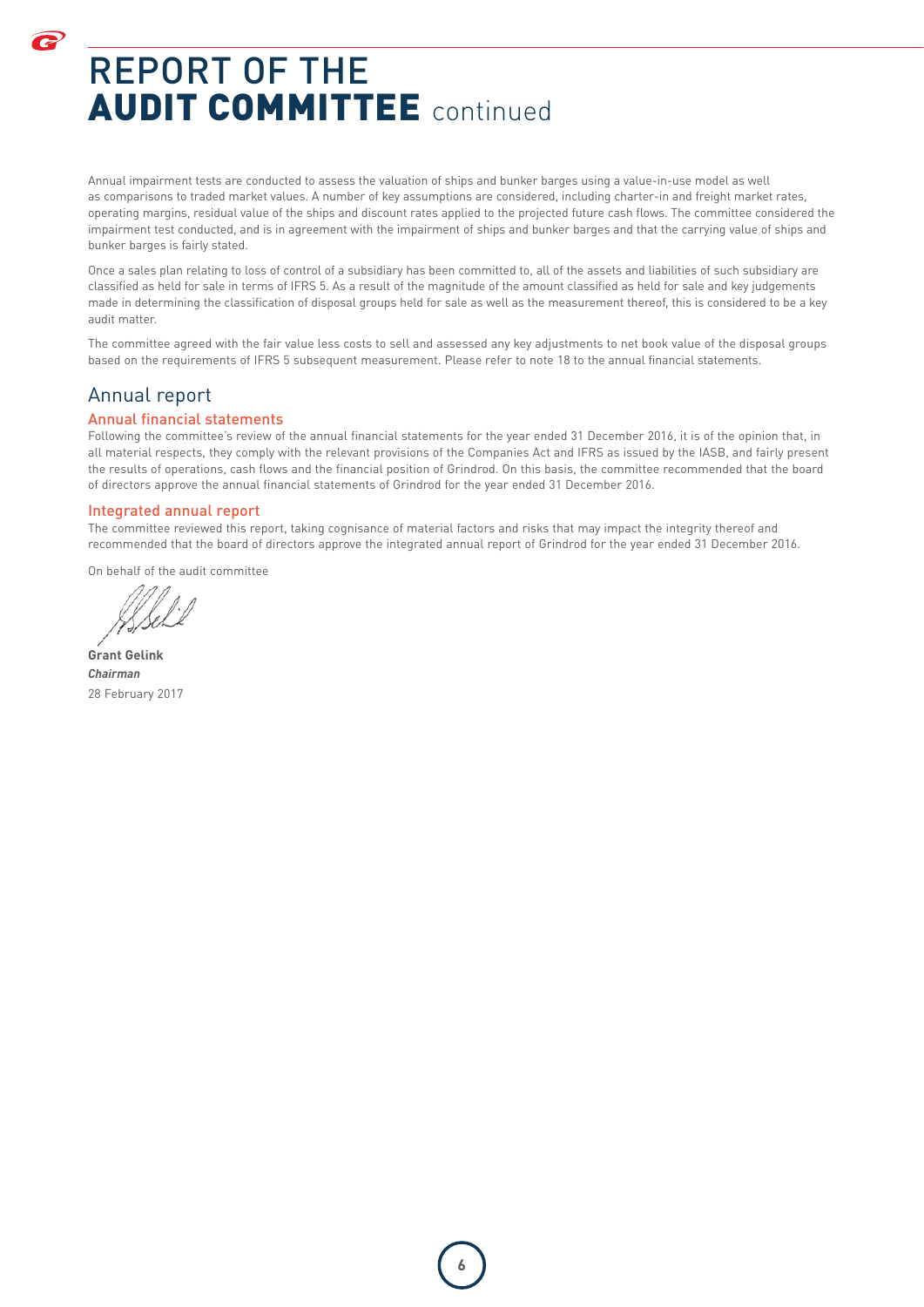### DIRECTORS' REPORT

*for the year ended 31 December 2016*

The directors have pleasure in presenting their annual report which forms part of the annual financial statements of the company and of the group for the year ended 31 December 2016.

#### **NATURE OF BUSINESS**

The nature of the group's business is set out under the divisional reviews on pages 22 to 33 of the integrated annual report.

#### **REVIEW OF OPERATIONS**

The financial results for the year ended 31 December 2016, including the results of operations are dealt with in the consolidated income statements, statements of comprehensive income and segmental analysis on pages 14 to 23 of these annual financial statements and the operational review on pages 20 to 49 of the integrated annual report.

The year under review is fully covered in the chairman's, the executive officer's and the group financial director's reviews in the integrated annual report.

#### **ACQUISITIONS AND DISPOSALS**

• 75% in Nacala Intermodal Terminal Investments.

The reason for the acquisition was to obtain a majority share in the existing container depot outside the Port of Nacala Mozambique which will serve as an anchor point for the integrated logistics supply chain in the Nacala corridor.

During the period Grindrod Asset Management Proprietary Limited was rebranded to Bridge Fund Managers and the business was sold to Infinitus in which Grindrod Limited, via its subsidiary GFS Holdings (Pty) Limited, holds an interest. The transaction is expected to provide the business with expanded growth opportunities under its new identity and shareholding structure. The disposal of the coal trading, machine handling and rigging businesses was to rationalise operations to assist in the delivery of the groups long-term goals.

- 100% in Grindrod Asset Management Holdings Proprietary Limited;
- 100% in Coreshares Holdings Proprietary Limited;
- 50% in Vanguard Rigging Proprietary Limited; and
- 35% in Vitol Coal South Africa BV.

#### **SHARE CAPITAL**

Details of the authorised and issued shares are shown in note 19, and the share analysis is shown on pages 92 and 93 of the integrated annual report.

The directors propose that the general authority granted to them to repurchase ordinary shares as opportunities present themselves be renewed at the forthcoming annual general meeting.

The directors propose that a general authority be granted to them to allot and issue ordinary shares up to 10% of the number of ordinary shares in issue and that a general authority be granted to issue shares for cash.

#### **DIVIDENDS**

No ordinary dividends have been declared for the year.

The directors declared a dividend of 466.0 (2015: 423.0) cents per preference share which will be paid on 3<sup>rd</sup> April 2017.

#### **SPECIAL RESOLUTIONS**

Apart from special resolutions approved at the Company's annual general meeting, no other special resolutions were approved.

Special resolutions were passed by certain subsidiaries within the group to accommodate the acquisition of various businesses and to amend their memorandum of incorporation.

#### **SUBSIDIARY COMPANIES**

Information on subsidiary, joint venture and associated companies is contained in notes 4, 5 and 6, respectively on  $\blacktriangleright$  pages 48 to 51. Reviews of the businesses and performance of the main operating subsidiary companies are covered in the divisional reviews on pages 22 to 33 of the integrated annual report.

#### **DIRECTORATE AND COMPANY SECRETARY**

Brief curricula vitae of the current directors are disclosed on pages 50 to 54 of the integrated annual report. Details of directors' remuneration and the incentive schemes appear on pages 65 to 73 of the integrated annual report.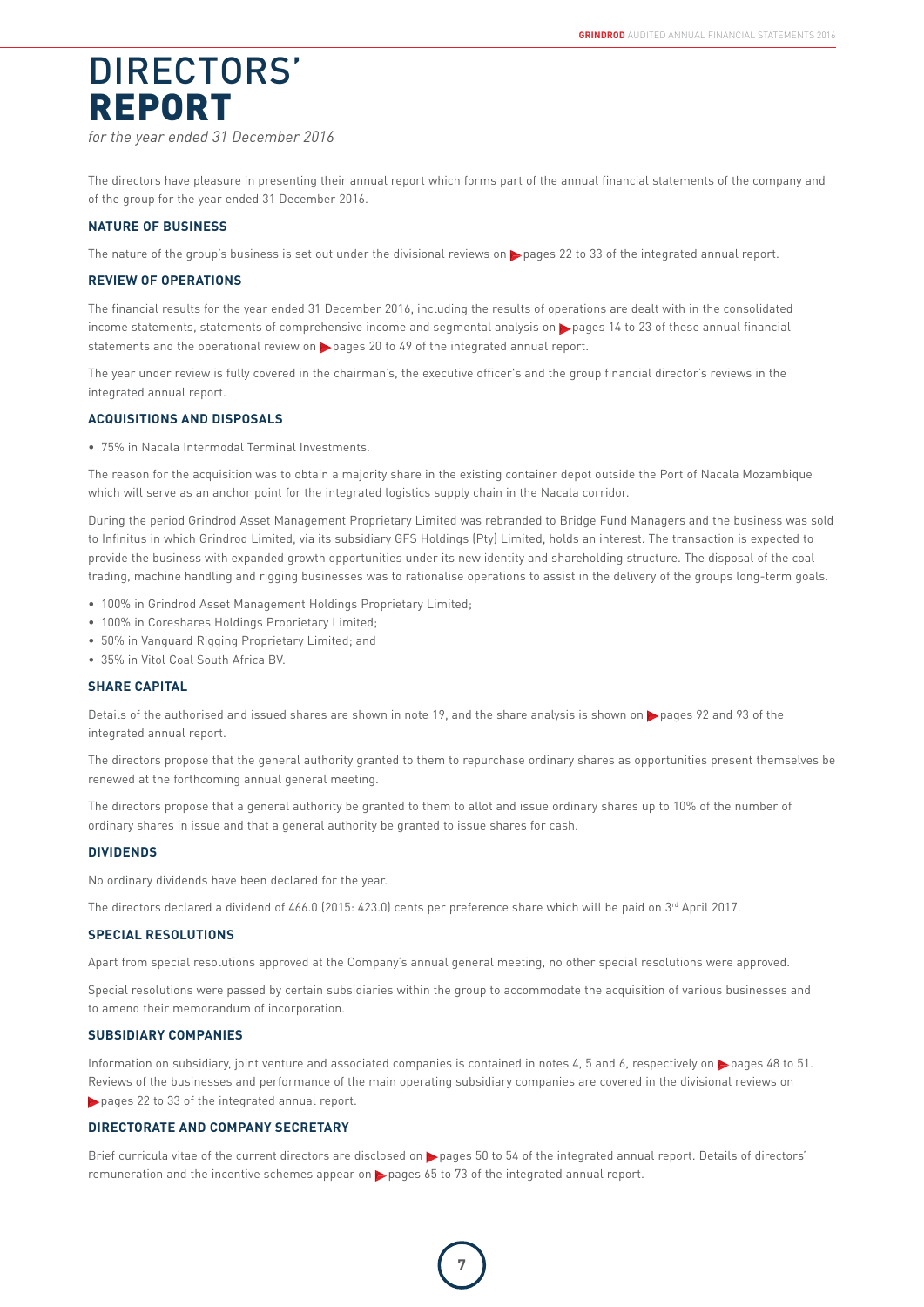# DIRECTORS' REPORT continued

*for the year ended 31 December 2016*

 $\mathbf{z}$ 

Mr RSM Ndlovu was appointed as independent non-executive director on 27 May 2016, Mr G Kotze was appointed as alternate non-executive director to Mr MR Faku and Ms Z Malinga was appointed as independent non-executive director on 24 October 2016.

According to the company's Memorandum of Incorporation, at the forthcoming annual general meeting, Messrs MR Faku, GG Gelink, MJ Hankinson and SDM Zungu retire by rotation. All are eligible and have offered themselves for re-election.

The registered office of the company is as follows:

| <b>Business address</b>    | <b>Postal address</b> |
|----------------------------|-----------------------|
| Quadrant House             | PO Box 1              |
| 115 Margaret Mncadi Avenue | Durban 4000           |
| Durban 4001                | South Africa          |
| South Africa               |                       |

### **EMPLOYEE RETIREMENT BENEFIT PLANS**

Details of the group's employee retirement benefit plans are separately disclosed in note 22 on pages 69 to 73.

#### **AUDIT COMMITTEE**

At the forthcoming annual general meeting, pursuant to the requirements of section 94(2) of the Companies Act of South Africa, shareholders will be requested to pass an ordinary resolution appointing the chairman and members of the audit committee.

#### **MAJOR SHAREHOLDERS**

Shareholders holding beneficially, directly or indirectly, in excess of 5% of the issued share capital of the company are detailed on pages 92 and 93 of the integrated annual report.

### **AUDITORS**

At the forthcoming annual general meeting, pursuant to the requirements of section 90(1), read with section 61(8)(c) of the Companies Act of South Africa, shareholders will be requested to pass an ordinary resolution re-appointing Deloitte as the company's independent registered auditors and Mrs K Peddie as designated audit partner.

### **SUBSEQUENT EVENTS**

No material change has taken place in the affairs of the group between the end of the financial year and the date of this report.

#### **GOING CONCERN**

The directors consider that the group and company have adequate resources to continue operating for the foreseeable future and that it is therefore appropriate to adopt the going concern basis in preparing the group and company's financial statements. The directors have satisfied themselves that the group and company are in a sound financial position and that it has access to sufficient borrowing facilities to meet its foreseeable cash requirements.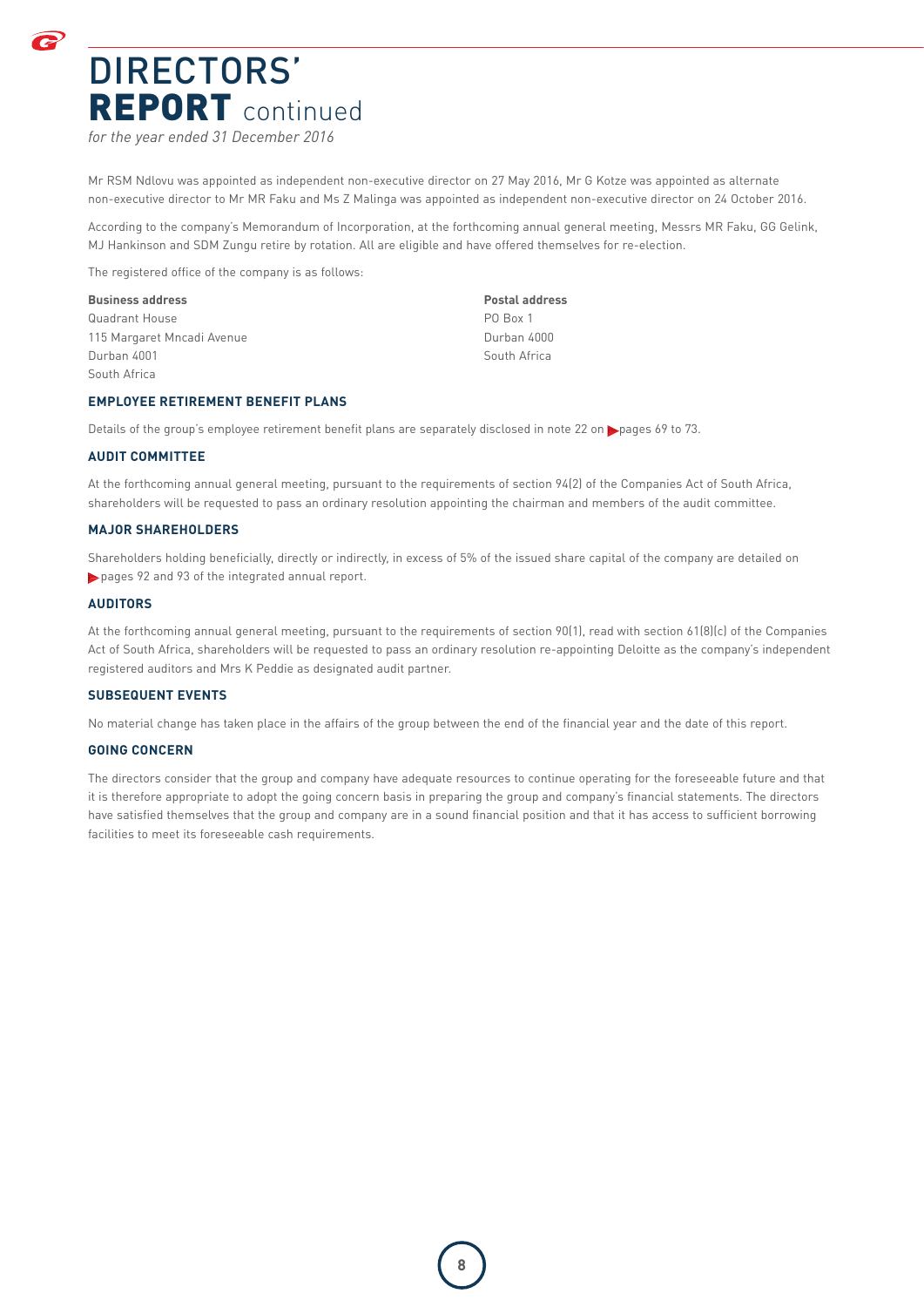### INDEPENDENT AUDITOR'S REPORT

#### **TO THE SHAREHOLDERS OF GRINDROD LIMITED**

#### **Report on the audit of the consolidated and separate financial statements**

#### **OPINION**

We have audited the consolidated and separate financial statements of Grindrod Limited (the group) set out on pages 13 to 115, which comprise the statements of financial position as at 31 December 2016, and the income statements and statements of comprehensive income, the statements of changes in equity and the statements of cash flows for the year then ended, and notes to the financial statements, including a summary of significant accounting policies.

In our opinion, the consolidated and separate financial statements present fairly, in all material respects, the consolidated and separate financial position of the group as at 31 December 2016, and its consolidated and separate financial performance and consolidated and separate cash flows for the year then ended in accordance with International Financial Reporting Standards and the requirements of the Companies Act of South Africa.

#### **BASIS FOR OPINION**

We conducted our audit in accordance with International Standards on Auditing (ISAs). Our responsibilities under those standards are further described in the Auditor's Responsibilities for the Audit of the Consolidated and Separate Financial Statements section of our report. We are independent of the group in accordance with the Independent Regulatory Board for Auditors Code of Professional Conduct for Registered Auditors (IRBA Code) and other independence requirements applicable to performing audits of financial statements in South Africa. We have fulfilled our other ethical responsibilities in accordance with the IRBA Code and in accordance with other ethical requirements applicable to performing audits in South Africa. The IRBA Code is consistent with the International Ethics Standards Board for Accountants Code of Ethics for Professional Accountants (Parts A and B). We believe that the audit evidence we have obtained is sufficient and appropriate to provide a basis for our opinion.

#### **KEY AUDIT MATTERS**

Key audit matters are those matters that, in our professional judgement, were of most significance in our audit of the consolidated financial statements of the current period. These matters were addressed in the context of our audit of the consolidated and separate financial statements as a whole, and in forming our opinion thereon, and we do not provide a separate opinion on these matters.

#### Key audit matter **How the matter was addressed in the audit** How the matter was addressed in the audit

#### Valuation of goodwill (consolidated financial statements)

As required by IAS 36 *Impairment of Assets* (IAS 36), the directors conduct annual impairment tests to assess the recoverability of the carrying value of goodwill which is assessed for impairment when the indicators as defined in IAS 36 exist. The impairment assessments are performed using discounted cash flow models. There are a number of key judgements made in determining the inputs into these models which include:

- Operating margins;
- Growth rates; and
- The discount rates applied to the projected future cash flows.

As a result of the key sensitive judgements made, the valuation of goodwill is considered to be a key audit matter.

Goodwill is disclosed in note 3 of the consolidated financial statements.

In evaluating the valuation of goodwill, we reviewed the value in use calculations prepared by the directors, with a particular focus on future cash flows, growth rate and discount rate. We performed various procedures, including the following:

- Testing the entity's relevant controls relating to the preparation of the cash flow forecasts.
- Testing of inputs into the cash flow forecast against historical performance and in comparison to the directors' strategic plans in respect of each cash-generating unit.
- Comparing the growth rates used to historical data regarding economic growth rates included in the cash-generating units.
- Recomputation of the value in use of each cash-generating unit.
- Engaging with internal specialists to validate the key assumptions used in determining the discount rate.
- Subjecting the key judgements to sensitivity analyses.

We found that the assumptions used by the directors were comparable with historical performance and the expected future performance and the discount rates used were appropriate in the circumstances. We consider the disclosure of the goodwill to be appropriate.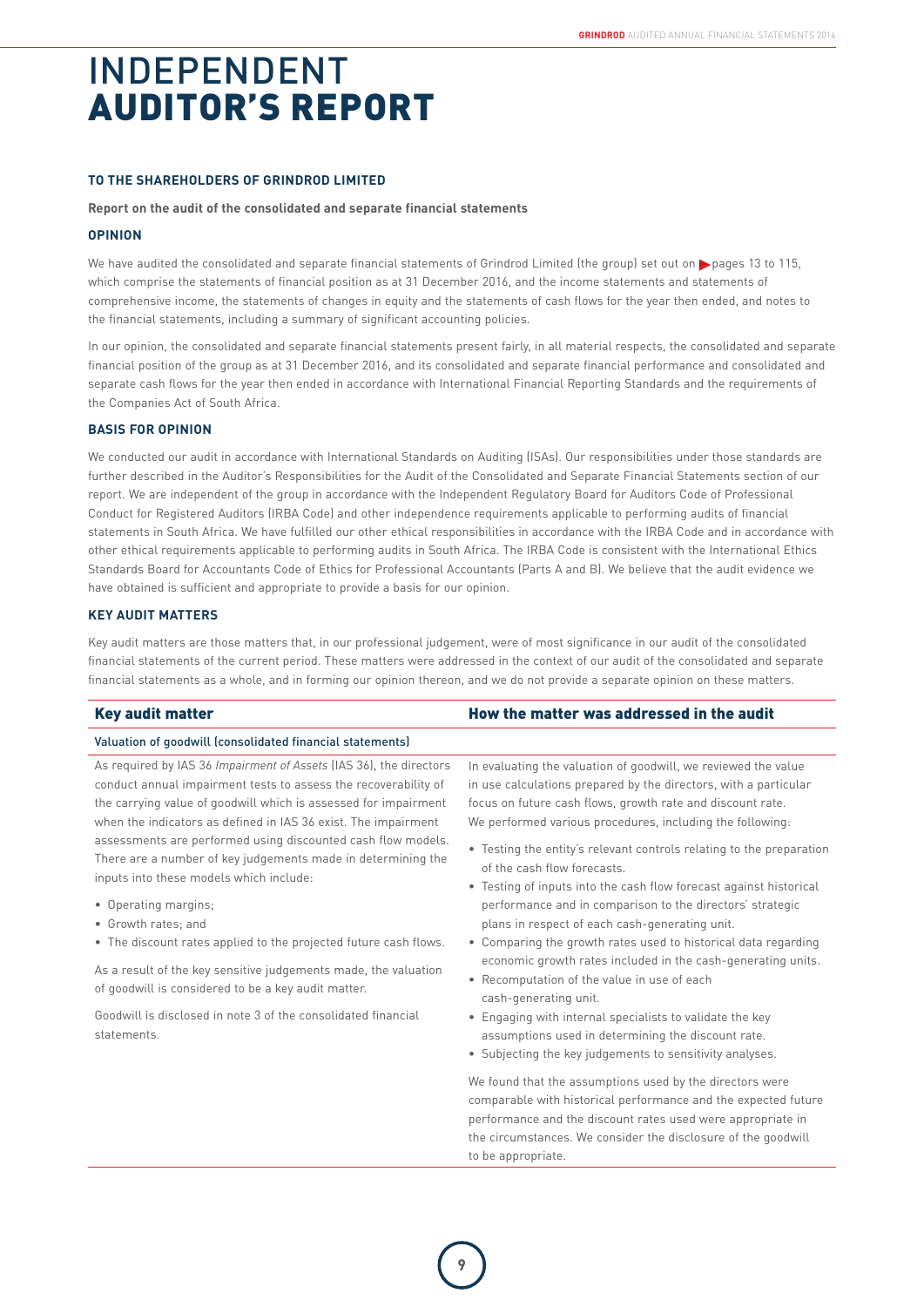### INDEPENDENT AUDITOR'S REPORT continued

2

### Key audit matter **How the matter was addressed in the audit** How the matter was addressed in the audit

#### Valuation of investments in joint ventures (consolidated financial statements)

As required by IAS 36, the directors conduct annual impairment tests to assess the recoverability of the carrying value of the various investments in joint ventures. The assessment for impairment is performed when the indicators as defined in IAS 36 exist. These impairment assessments are performed using discounted cash flow models. As disclosed in the accounting policy of the consolidated financial statements, there are a number of key sensitive judgements made in determining the inputs into these models which include:

- Revenue growth;
- Operating margins;
- Exchange rate fluctuations; and
- The discount rates applied to the projected future cash flows.

Accordingly, the impairment of investments in joint ventures is considered to be a key audit matter.

Investments in joint ventures is disclosed in note 5 of the consolidated financial statements.

We focused our testing of the valuation of investments in joint ventures on the key judgements made by the directors.

Our audit procedures included:

- Critically evaluating whether the discounted cash flow models used by the directors to calculate the value in use of the investments comply with the requirements of IAS 36.
- Engaging our internal specialists to assist with validating the key assumptions used to calculate the discount rates and recalculating these rates.
- Analysing the future projected cash flows used in the models to determine whether they are reasonable and supportable given the current macroeconomic climate and expected future performance of the respective entities.
- Subjecting the key judgements to sensitivity analyses.
- Comparing the projected cash flows, including the judgements relating to revenue growth rates and operating margins, against historical performance to test the accuracy of the directors' projections.

We found that the judgements used by the directors were comparable with historical performance and the expected future performance and the discount rates used were appropriate in the circumstances. We consider the disclosures of the investments in joint ventures to be appropriate.

| Classification and measurement of non-current assets held for sale (consolidated financial statements)                                                                                                                                                                                                                                                                                                                                                                                      |                                                                                                                                                                                                                      |  |  |  |
|---------------------------------------------------------------------------------------------------------------------------------------------------------------------------------------------------------------------------------------------------------------------------------------------------------------------------------------------------------------------------------------------------------------------------------------------------------------------------------------------|----------------------------------------------------------------------------------------------------------------------------------------------------------------------------------------------------------------------|--|--|--|
| As required by IFRS 5 Non-current Assets Held for Sale and                                                                                                                                                                                                                                                                                                                                                                                                                                  | Our audit procedures included:                                                                                                                                                                                       |  |  |  |
| Discontinued Operations (IFRS 5), once the directors have<br>committed to a sales plan involving loss of control of a<br>subsidiary, all of the assets and liabilities of that subsidiary are<br>classified as held for sale.<br>As a result of the magnitude of the amount classified as held for<br>sale and key judgements made in determining the classification<br>of disposal groups held for sale as well as the measurement<br>thereof this is considered to be a key audit matter. | • Evaluating the directors' assessment of fair value less costs to<br>sell against available supporting documentation and facts at<br>reporting date.<br>• Challenging any adjustments made to the net book value of |  |  |  |
|                                                                                                                                                                                                                                                                                                                                                                                                                                                                                             | disposal groups based on the requirements of IFRS 5<br>subsequent measurement.<br>• Assessing any impairment incurred for appropriateness.<br>• Critically evaluating the directors' judgements and reasoning        |  |  |  |
| Non-current assets held for sale are disclosed in note 18 of the<br>consolidated financial statements.                                                                                                                                                                                                                                                                                                                                                                                      | around the reclassification of investments in subsidiaries as<br>non-current assets held for sale.                                                                                                                   |  |  |  |
|                                                                                                                                                                                                                                                                                                                                                                                                                                                                                             | The directors' assumptions appear to be reasonable based on the<br>information available as at the reporting date. We consider the<br>disclosures of non-current assets held for sale to be appropriate.             |  |  |  |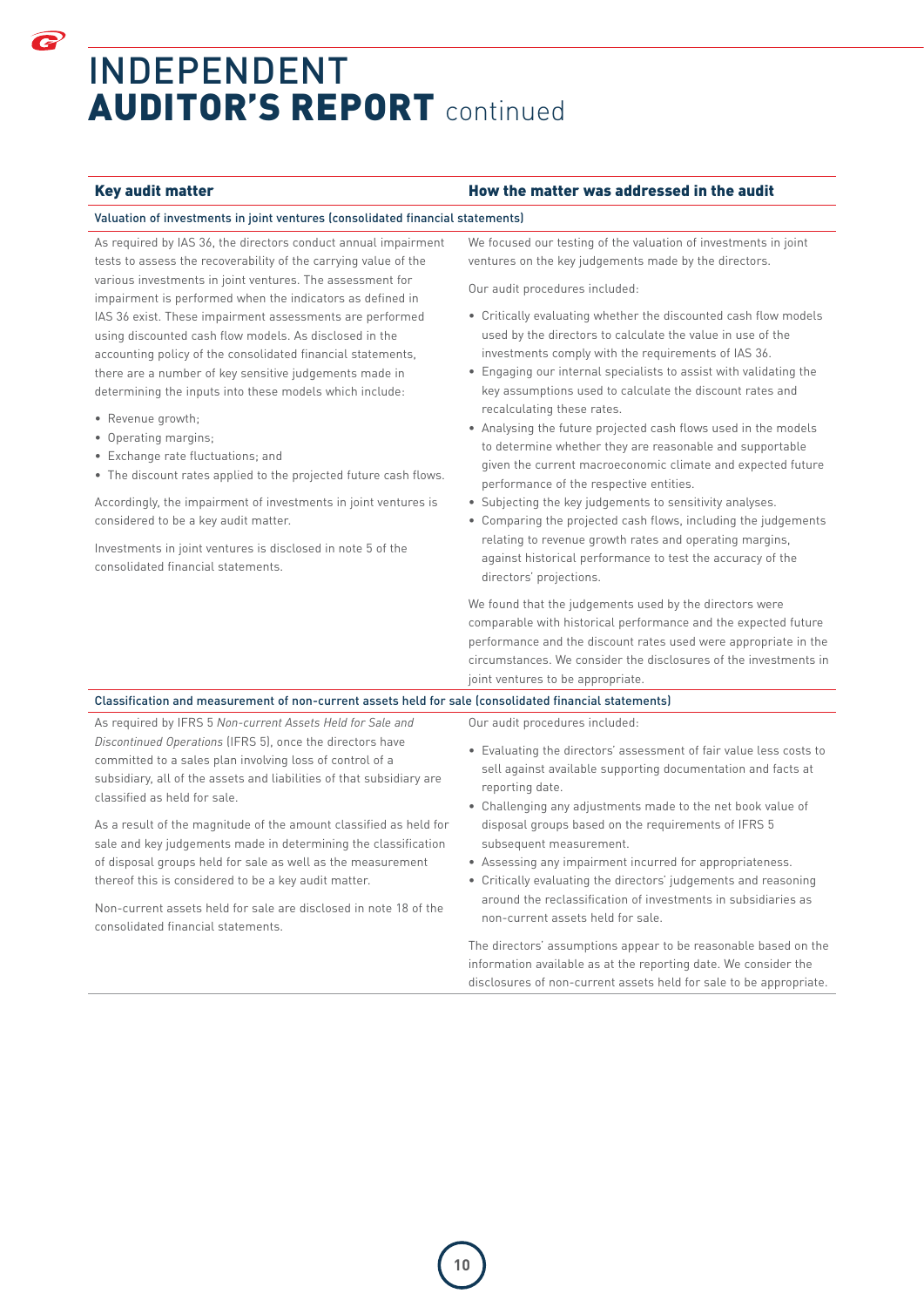| <b>Key audit matter</b>                                                                                                                                                                                                                                                                                                                    | How the matter was addressed in the audit                                                                                                                                                                                                                                    |
|--------------------------------------------------------------------------------------------------------------------------------------------------------------------------------------------------------------------------------------------------------------------------------------------------------------------------------------------|------------------------------------------------------------------------------------------------------------------------------------------------------------------------------------------------------------------------------------------------------------------------------|
| Valuation of ships (consolidated financial statements)                                                                                                                                                                                                                                                                                     |                                                                                                                                                                                                                                                                              |
| As required by IAS 36, the directors conduct annual impairment<br>tests to assess the valuation of the ships. The impairment<br>assessment is performed using a value in use model as well<br>as comparisons to traded market values. A number of key<br>judgements are made in determining the inputs into these<br>models which include: | Our audit procedures included:<br>• Critically evaluating whether the model used by the directors                                                                                                                                                                            |
|                                                                                                                                                                                                                                                                                                                                            | to calculate the value in use of the individual cash-generating<br>units complies with the requirements of IAS 36.<br>• Ensuring that the method and judgements used are<br>consistently applied from year to year or, where not so, are                                     |
| • Charter in and freight market rates;                                                                                                                                                                                                                                                                                                     | appropriate in the circumstances.                                                                                                                                                                                                                                            |
| • Operating margins;                                                                                                                                                                                                                                                                                                                       | • Engaging our internal specialists to assist with validating the                                                                                                                                                                                                            |
| • Residual value of the ships; and<br>• The discount rates applied to the projected future cash flows.                                                                                                                                                                                                                                     | judgements used to calculate the discount rates and<br>recalculating these rates.                                                                                                                                                                                            |
| As a result of the sensitivity of the key judgements made, the<br>impairment test of ships is considered to be a key audit matter.                                                                                                                                                                                                         | • Analysing the future charter in and freight market rates used<br>in the models against published charter in and freight market<br>rate forecasts to determine whether they are reasonable and                                                                              |
| Ships are disclosed in note 2 (ships, property, terminals,<br>machinery, vehicles and equipment) of the consolidated financial                                                                                                                                                                                                             | supportable given the current macroeconomic climate and<br>expected future performance.                                                                                                                                                                                      |
| statements.                                                                                                                                                                                                                                                                                                                                | • Retrospective analysis of the directors' historical judgements<br>in respect of future charter in and freight market rates,<br>operating margins and residual values against current<br>performance.<br>• Subjecting the key judgements to sensitivity analyses.           |
|                                                                                                                                                                                                                                                                                                                                            | We found that the judgements used by the directors were<br>comparable with historical performance and the expected future<br>performance and the discount rates used were appropriate in<br>the circumstances. We consider the disclosure of the ships to<br>be appropriate. |

The directors are responsible for the other information. The other information comprises the Directors' Report, the Audit Committee's Report and the Compliance Statement by the Company Secretary as required by the Companies Act of South Africa, which we obtained prior to the date of this report, and the Annual Report, which is expected to be made available to us after that date. The other information does not include the consolidated and separate financial statements and our auditor's report thereon.

Our opinion on the consolidated and separate financial statements does not cover the other information and we do not express an audit opinion or any form of assurance conclusion thereon.

In connection with our audit of the consolidated and separate financial statements, our responsibility is to read the other information and, in doing so, consider whether the other information is materially inconsistent with the consolidated and separate financial statements or our knowledge obtained in the audit, or otherwise appears to be materially misstated.

If, based on the work we have performed on the other information obtained prior to the date of this auditor's report, we conclude that there is a material misstatement of this other information, we are required to report that fact. We have nothing to report in this regard.

#### **RESPONSIBILITIES OF THE DIRECTORS FOR THE CONSOLIDATED AND SEPARATE FINANCIAL STATEMENTS**

The directors are responsible for the preparation and fair presentation of the consolidated and separate financial statements in accordance with International Financial Reporting Standards and the requirements of the Companies Act of South Africa, and for such internal control as the directors determine is necessary to enable the preparation of consolidated and separate financial statements that are free from material misstatement, whether due to fraud or error.

In preparing the consolidated and separate financial statements, the directors are responsible for assessing the group's and the company's ability to continue as a going concern, disclosing, as applicable, matters related to going concern and using the going concern basis of accounting unless the directors either intend to liquidate the group and/or the company or to cease operations, or have no realistic alternative but to do so.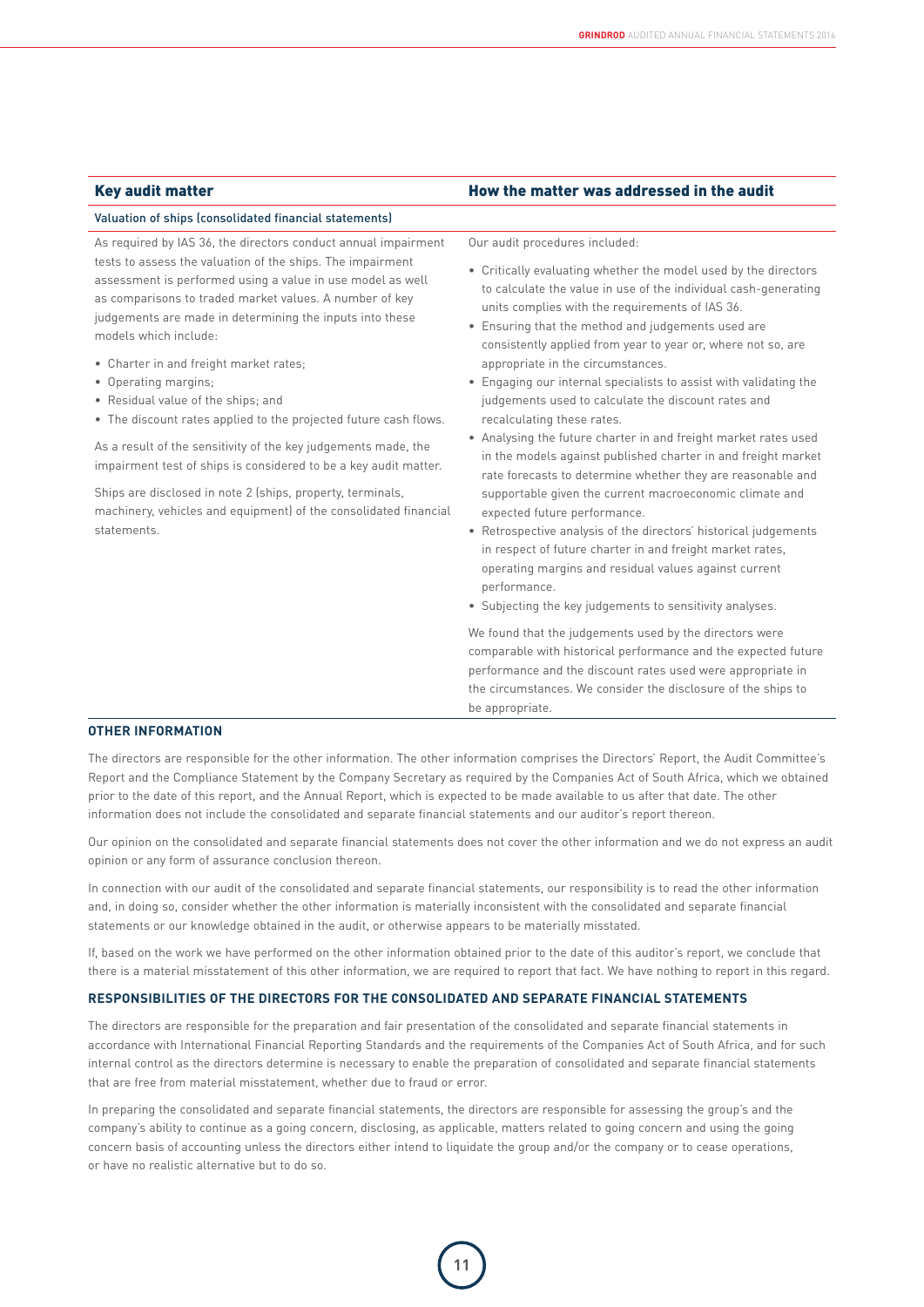### INDEPENDENT AUDITOR'S REPORT continued

 $\sum$ 

#### **AUDITOR'S RESPONSIBILITIES FOR THE AUDIT OF THE CONSOLIDATED AND SEPARATE FINANCIAL STATEMENTS**

Our objectives are to obtain reasonable assurance about whether the consolidated and separate financial statements as a whole are free from material misstatement, whether due to fraud or error, and to issue an auditor's report that includes our opinion. Reasonable assurance is a high level of assurance, but is not a guarantee that an audit conducted in accordance with ISAs will always detect a material misstatement when it exists. Misstatements can arise from fraud or error and are considered material if, individually or in aggregate, they could reasonably be expected to influence the economic decisions of users taken on the basis of these consolidated and separate financial statements.

As part of an audit in accordance with ISAs, we exercise professional judgement and maintain professional scepticism throughout the audit. We also:

- Identify and assess the risks of material misstatement of the consolidated and separate financial statements, whether due to fraud or error, design and perform audit procedures responsive to those risks, and obtain audit evidence that is sufficient and appropriate to provide a basis for our opinion. The risk of not detecting a material misstatement resulting from fraud is higher than for one resulting from error, as fraud may involve collusion, forgery, intentional omissions, misrepresentations, or the override of internal control.
- Obtain an understanding of internal control relevant to the audit in order to design audit procedures that are appropriate in the circumstances, but not for the purpose of expressing an opinion on the effectiveness of the group's and the company's internal control.
- Evaluate the appropriateness of accounting policies used and the reasonableness of accounting estimates and related disclosures made by the directors.
- Conclude on the appropriateness of the directors' use of the going concern basis of accounting and based on the audit evidence obtained, whether a material uncertainty exists related to events or conditions that may cast significant doubt on the group's and the company's ability to continue as a going concern. If we conclude that a material uncertainty exists, we are required to draw attention in our auditor's report to the related disclosures in the consolidated and separate financial statements or, if such disclosures are inadequate, to modify our opinion. Our conclusions are based on the audit evidence obtained up to the date of our auditor's report. However, future events or conditions may cause the group and/or the company to cease to continue as a going concern.
- Evaluate the overall presentation, structure and content of the consolidated and separate financial statements, including the disclosures, and whether the consolidated and separate financial statements represent the underlying transactions and events in a manner that achieves fair presentation.
- Obtain sufficient appropriate audit evidence regarding the financial information of the entities or business activities within the group to express an opinion on the consolidated financial statements. We are responsible for the direction, supervision and performance of the group audit. We remain solely responsible for our audit opinion.

We communicate with the directors regarding, among other matters, the planned scope and timing of the audit and significant audit findings, including any significant deficiencies in internal control that we identify during our audit.

We also provide the directors with a statement that we have complied with relevant ethical requirements regarding independence, and to communicate with them all relationships and other matters that may reasonably be thought to bear on our independence, and where applicable, related safeguards.

From the matters communicated with the directors, we determine those matters that were of most significance in the audit of the consolidated and separate financial statements of the current period and are therefore the key audit matters. We describe these matters in our auditor's report unless law or regulation precludes public disclosure about the matter or when, in extremely rare circumstances, we determine that a matter should not be communicated in our report because the adverse consequences of doing so would reasonably be expected to outweigh the public interest benefits of such communication.

#### **REPORT ON OTHER LEGAL AND REGULATORY REQUIREMENTS**

In terms of the IRBA Rule published in Government Gazette Number 39475 dated 4 December 2015, we report that Deloitte & Touche has been the auditor of Grindrod Limited for 13 years.

Delotte + Touche

**Deloitte & Touche** *Registered auditors*

Per: **CA Sagar** *Partner*

01 March 2017

2 Pencarrow Crescent Pencarrow Park La Lucia Ridge Office Estate La Lucia 4051 Docex 3 Durban

**12**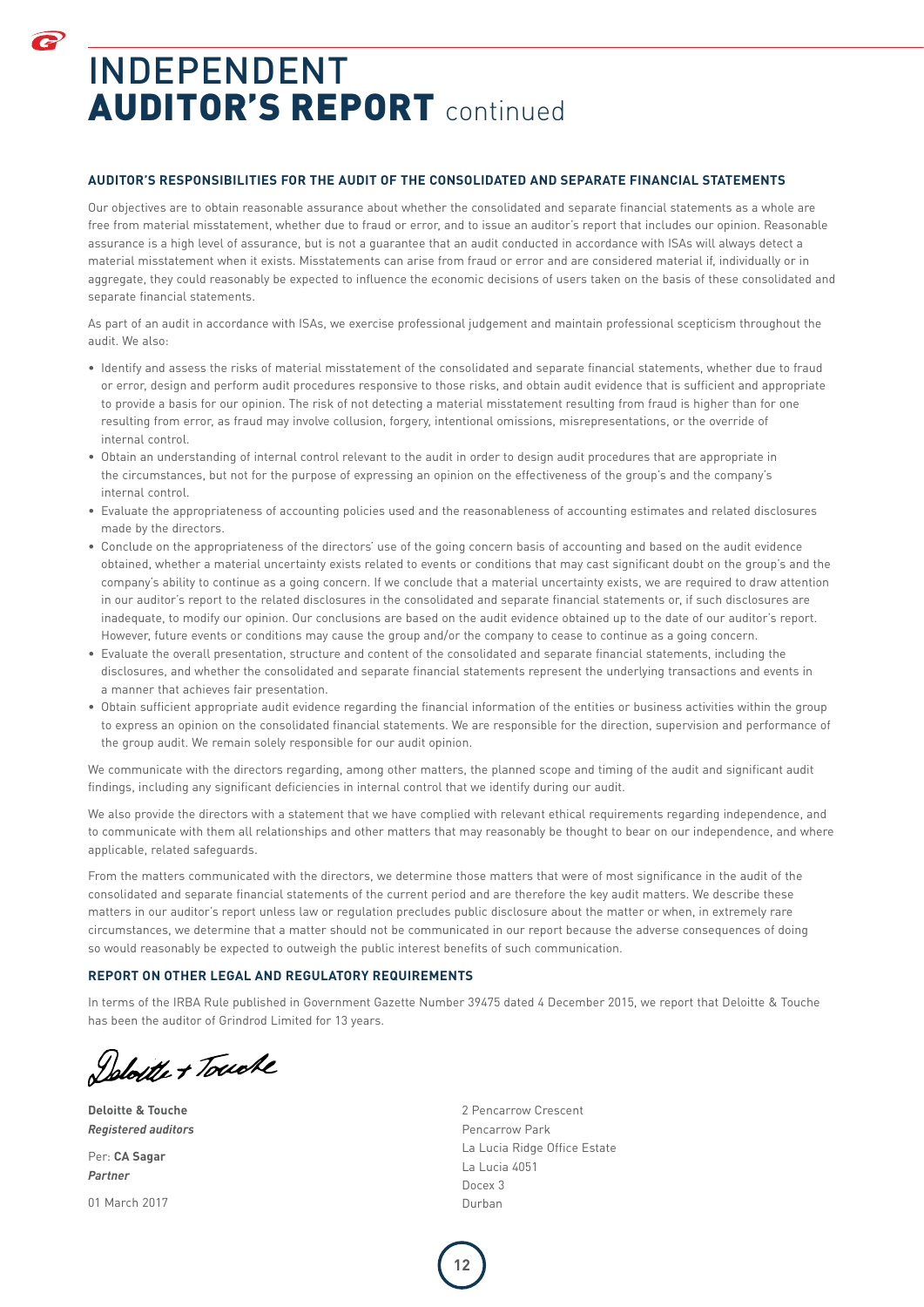### STATEMENTS OF FINANCIAL POSITION

*as at 31 December 2016*

|                                                           |              |                          | Group       |             | <b>Company</b> |  |
|-----------------------------------------------------------|--------------|--------------------------|-------------|-------------|----------------|--|
|                                                           |              | 2016                     | 2015        | 2016        | 2015           |  |
|                                                           | <b>Notes</b> | <b>R000</b>              | <b>R000</b> | <b>R000</b> | <b>R000</b>    |  |
| <b>ASSETS</b>                                             |              |                          |             |             |                |  |
| Non-current assets                                        |              |                          |             |             |                |  |
| Ships, property, terminals, vehicles and equipment        | 2            | 5 3 5 1 2 2 4            | 7 632 489   |             |                |  |
| Intangible assets                                         | 3            | 1060807                  | 1 604 159   |             |                |  |
| Investments in subsidiaries                               | 4            |                          |             | 10 300 605  | 10 250 605     |  |
| Investments in joint ventures                             | 5            | 3 947 765                | 4806687     |             |                |  |
| Investments in associates                                 | 6            | 852 225                  | 922 350     |             |                |  |
| Investment property                                       | 7            | 128 891                  | 111 925     |             |                |  |
| Other investments                                         | 8            | 1819107                  | 1 604 043   | 500 569     | 454 020        |  |
| Deferred taxation                                         | 9            | 87062                    | 205 705     | 2888        | 2461           |  |
| Derivative financial assets                               | 10           |                          | 3 4 2 7     |             |                |  |
| Finance lease receivables                                 | 11           | 730                      | 37912       |             |                |  |
| Recoverables on cancelled ships                           | 12           | $\overline{\phantom{0}}$ |             |             |                |  |
| Total non-current assets                                  |              | 13 247 811               | 16 928 697  | 10 804 062  | 10 707 086     |  |
| Loans and advances to bank customers                      | 13           | 5854734                  | 4915854     |             |                |  |
| <b>Current assets</b>                                     |              |                          |             |             |                |  |
|                                                           |              |                          |             |             |                |  |
| Liquid assets and short-term negotiable securities        | 14           | 1801065                  | 1 065 730   |             |                |  |
| Inventories                                               | 15           | 429 984                  | 729 063     |             |                |  |
| Trade and other receivables                               | 16           | 3748461                  | 4093587     | 3 366 884   | 3 373 509      |  |
| Taxation                                                  |              | 67040                    | 48 686      |             |                |  |
| Short-term loans                                          | 17           |                          |             |             |                |  |
| Cash and cash equivalents                                 |              | 9478073                  | 8 393 256   | 3 1 5 4     | 5677           |  |
|                                                           |              | 15 524 623               | 14 330 322  | 3 370 038   | 3 379 186      |  |
| Non-current assets classified as held for sale            | 18           | 1549072                  | 281 892     |             |                |  |
| Total current assets                                      |              | 17 073 695               | 14 612 214  | 3 370 038   | 3 379 186      |  |
| <b>Total assets</b>                                       |              | 36 176 240               | 36 456 765  | 14 174 100  | 14 086 272     |  |
| <b>EQUITY AND LIABILITIES</b>                             |              |                          |             |             |                |  |
| <b>Capital and reserves</b>                               |              |                          |             |             |                |  |
| Share capital and premium                                 | 19           | 5 971 721                | 5 970 729   | 6 407 374   | 6 407 374      |  |
| Equity compensation reserve                               |              | 68 513                   | 63 643      | 17679       | 16 771         |  |
| Non-distributable reserves                                |              | 4494721                  | 5 936 801   |             |                |  |
| Accumulated profit                                        |              | 5 217 482                | 7 174 992   | 7612731     | 7 575 253      |  |
| Equity attributable to owners of the company              |              | 15 752 437               | 19 146 165  | 14 037 784  | 13 999 398     |  |
| Non-controlling interests                                 |              | 48 919                   | (6274)      |             |                |  |
| <b>Total equity</b>                                       |              | 15 801 356               | 19 139 891  | 14 037 784  | 13 999 398     |  |
| <b>Non-current liabilities</b>                            |              |                          |             |             |                |  |
| Long-term borrowings                                      | $20\,$       | 1 423 339                | 2 061 818   |             |                |  |
| Financial services funding instruments                    | 21           | 803 489                  | 798 288     |             |                |  |
| Derivative financial liabilities                          | 10           | 10 521                   |             |             |                |  |
| Deferred taxation                                         | 9            | 261817                   | 224 675     |             |                |  |
| Provision for post-retirement medical aid                 | 22           | 55 373                   | 61 099      |             |                |  |
| Provisions                                                | 23           | 55 552                   | 28 092      |             |                |  |
| Total non-current liabilities                             |              | 2610091                  | 3 173 972   |             |                |  |
| Deposits from bank customers                              | 24           | 13 610 140               | 9 979 739   |             |                |  |
| <b>Current liabilities</b>                                |              |                          |             |             |                |  |
| Trade and other payables                                  | 25           | 1626901                  | 2 441 288   | 134 581     | 85 126         |  |
| Provisions                                                | 23           | 87 520                   | 47 666      |             |                |  |
|                                                           |              |                          |             |             |                |  |
| Current portion of long-term borrowings                   | 20<br>21     | 634 240                  | 849 088     |             |                |  |
| Current portion of financial services funding instruments |              | 191 187                  | 173 005     |             |                |  |
| Short-term borrowings and overdraft                       | 20           | 274 797                  | 477 330     |             |                |  |
| Taxation                                                  |              | 116899                   | 84 936      | 1735        | 1748           |  |
|                                                           |              | 2 931 544                | 4 073 313   | 136 316     | 86 874         |  |
| Non-current liabilities associated with assets classified |              |                          |             |             |                |  |
| as held for sale                                          | 18           | 1 223 109                | 89 850      |             |                |  |
| Total current liabilities                                 |              | 4 154 653                | 4 163 163   | 136 316     | 86 874         |  |
| <b>Total equity and liabilities</b>                       |              | 36 176 240               | 36 456 765  | 14 174 100  | 14 086 272     |  |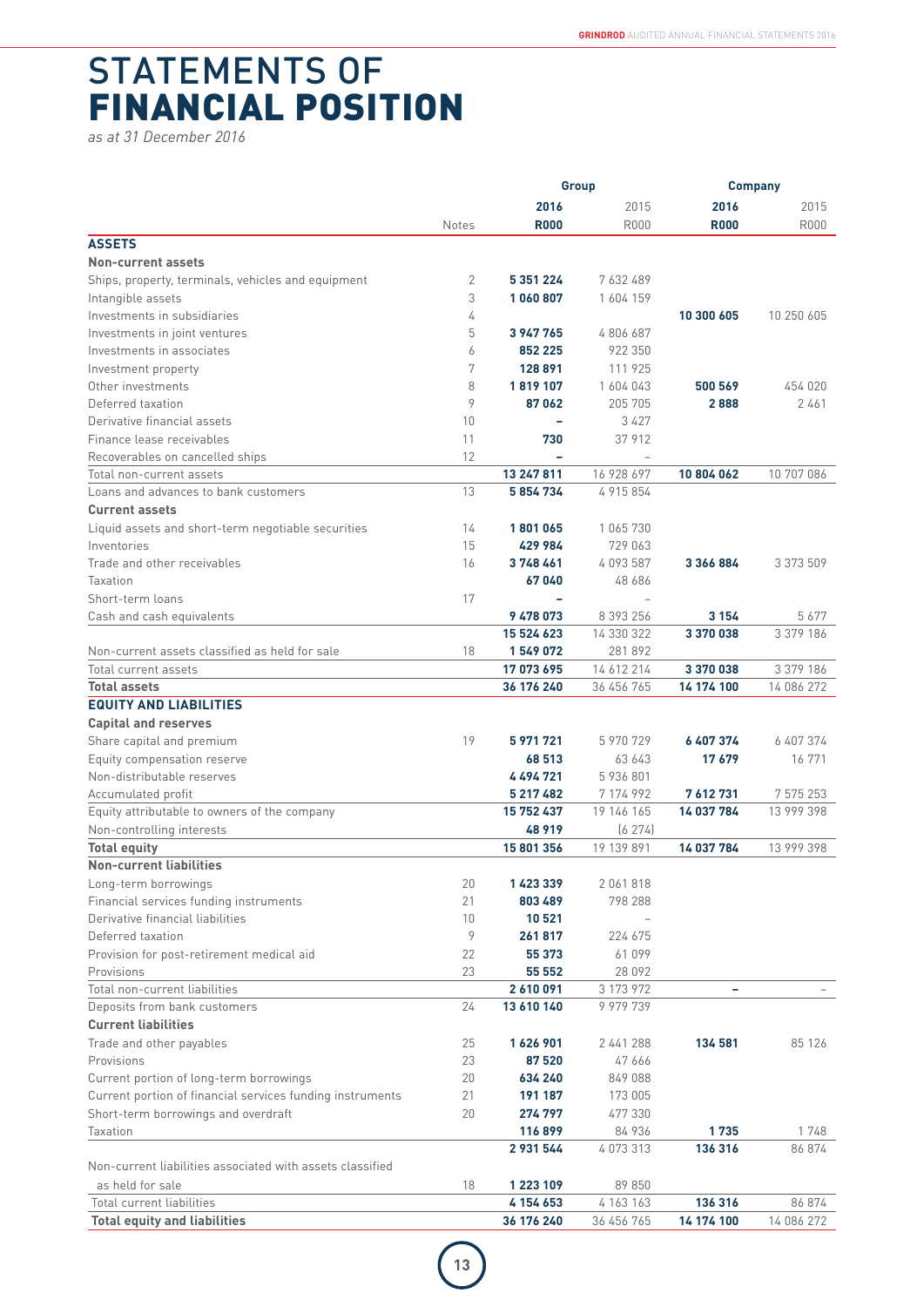

B

|                                                       |              | Group       |             | <b>Company</b> |             |
|-------------------------------------------------------|--------------|-------------|-------------|----------------|-------------|
|                                                       |              | 2016        | 2015*       | 2016           | 2015        |
|                                                       | <b>Notes</b> | <b>R000</b> | <b>R000</b> | <b>R000</b>    | <b>R000</b> |
| Revenue                                               | 26           | 9 031 783   | 10 192 369  | 120 366        | 568 923     |
| Earnings before interest, taxation, depreciation and  |              |             |             |                |             |
| amortisation                                          | 27           | 469 323     | 1 098 900   | 107 152        | 535 582     |
| Depreciation and amortisation                         | 27           | (584061)    | [675482]    | $\overline{a}$ |             |
| Operating (loss)/profit before interest and taxation  |              | (114738)    | 423 418     | 107 152        | 535 582     |
| Non-trading items                                     | 28           | [1 419 242] | [1 587 631] |                | (2009)      |
| Interest received                                     | 29           | 348 528     | 254 063     | 46 413         | 34 473      |
| Interest paid                                         | 29           | (257864)    | [220 731]   |                |             |
| (Loss)/profit before share of associate and joint     |              |             |             |                |             |
| venture companies' profit                             |              | [1443316]   | (1130881)   | 153 565        | 568 046     |
| Share of joint venture companies' loss after taxation | 5            | [224 874]   | (120097)    |                |             |
| Share of associate companies' profit after taxation   | 6            | 20 604      | 72 660      |                |             |
| (Loss)/profit before taxation                         |              | [1 647 586] | [1 178 318] | 153 565        | 568 046     |
| Taxation                                              | 30           | (191919)    | (190255)    | (2 286)        | (4229)      |
| (Loss)/profit for the year                            |              | (1839505)   | [1368573]   | 151 279        | 563 817     |
| Attributable to:                                      |              |             |             |                |             |
| Owners of the parent/company                          |              | (1839725)   | [1 365 332] | 151 279        | 563 817     |
| Non-controlling interests                             |              | 220         | (3241)      |                |             |
|                                                       |              | (1839505)   | [1368573]   | 151 279        | 563 817     |
| Loss per share (cents)                                | 31           |             |             |                |             |
| <b>Basic</b>                                          |              | (254.2)     | (189.8)     |                |             |
| Diluted**                                             |              | (254.2)     | (189.8)     |                |             |
| Dividends per share (cents)                           |              |             | 19.6        |                |             |
|                                                       | Interim      |             | 13.6        |                |             |
|                                                       | Final        |             | 6.0         |                |             |

\* The comparative income statement format has been revised to standardise the disclosure between our announcements and annual financial statements and due to the disclosure of the<br>foreign exchange gains and losses on a ne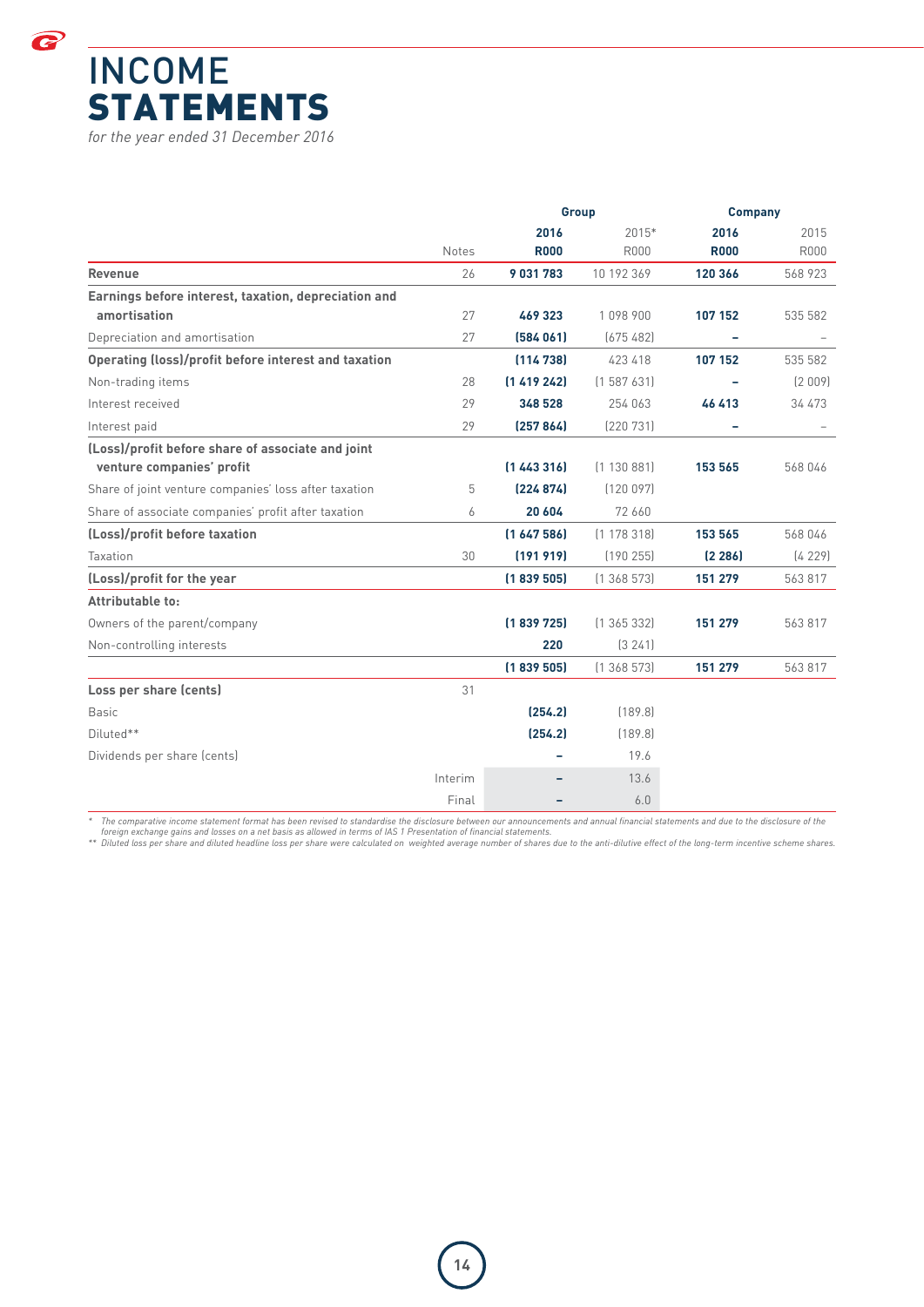## STATEMENTS OF OTHER COMPREHENSIVE INCOME

*for the year ended 31 December 2016*

|                                                                    | Group       |               | <b>Company</b> |         |
|--------------------------------------------------------------------|-------------|---------------|----------------|---------|
|                                                                    | 2016        | 2015          | 2016           | 2015    |
|                                                                    | <b>R000</b> | R000          | <b>R000</b>    | R000    |
| (Loss)/profit for the year                                         | (1839505)   | [1368573]     | 151 279        | 563 817 |
| Other comprehensive (loss)/income                                  |             |               |                |         |
| Items that may be reclassified subsequently to profit or loss      |             |               |                |         |
| Exchange differences on translating foreign operations             |             |               |                |         |
| Exchange differences arising during the year                       | (1387904)   | 3 396 262     |                |         |
| Cash flow hedges                                                   | 54 636      | 21 045        |                |         |
| Business combination                                               | 3469        | (6906)        |                |         |
| Items that will not be reclassified subsequently to profit or loss |             |               |                |         |
| Actuarial losses                                                   | (2184)      | (45)          |                |         |
| Fair value (loss)/gain arising on available-for-sale investments   | (2,420)     | 1493          |                |         |
| Total comprehensive (loss)/income for the year                     | (3173908)   | 2 043 276     | 151 279        | 563 817 |
| Total comprehensive (loss)/income attributable to:                 |             |               |                |         |
| Owners of the parent/company                                       | (3182753)   | 2 0 5 4 3 3 9 | 151 279        | 563 817 |
| Non-controlling interests                                          | 8845        | (11063)       |                |         |
|                                                                    | (3173908)   | 2 043 276     | 151 279        | 563 817 |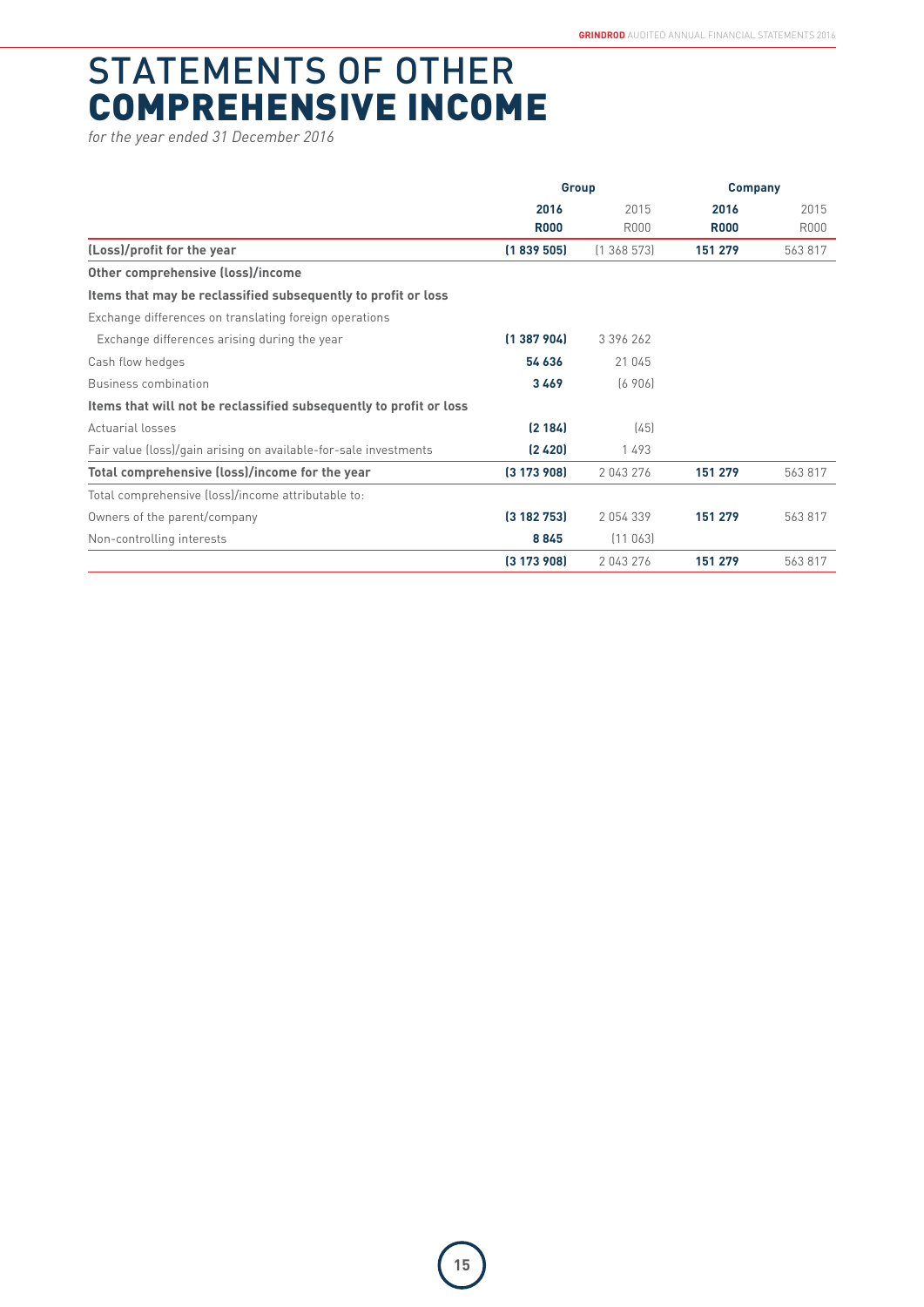## STATEMENTS OF CASH FLOWS

*for the year ended 31 December 2016*

 $\mathbf G$ 

|                                                                     |              | Group       |           | <b>Company</b> |             |
|---------------------------------------------------------------------|--------------|-------------|-----------|----------------|-------------|
|                                                                     |              | 2016        | 2015      | 2016           | 2015        |
|                                                                     | <b>Notes</b> | <b>R000</b> | R000      | <b>R000</b>    | <b>R000</b> |
| <b>OPERATING ACTIVITIES</b>                                         |              |             |           |                |             |
| Cash receipts from charter hire                                     |              | 1315034     | 721 692   |                |             |
| Cash receipts from freight                                          |              | 4 148 115   | 4458766   |                |             |
| Cash receipts from commodity sales                                  |              | 87808       | 480 235   |                |             |
| Interest income from financial institution                          |              | 742 071     | 582 849   |                |             |
| Interest expense from financial institution                         |              | (585477)    | (460822)  |                |             |
| Dividend income from financial institution                          |              | 89 770      | 81 989    |                |             |
| Corporate and structured finance fee income and                     |              |             |           |                |             |
| other income                                                        |              | 254 598     | 255 436   |                |             |
| Handling revenue                                                    |              | 2719229     | 3 370 954 |                |             |
| Other revenue                                                       |              | 355 916     | 401 379   | 120 366        | 568 923     |
| Cash receipts from customers                                        |              | 9 127 064   | 9892478   | 120 366        | 568 923     |
| Cash payments to suppliers and employees                            |              | (8635355)   | [8479859] | (128121)       | (586 477)   |
| Cash generated from/(utilised in) operations                        | 37.1         | 491709      | 1 412 619 | (7755)         | (17554)     |
| Interest received                                                   |              | 274 752     | 210 319   | 382            | 546         |
| Interest paid                                                       |              | (257864)    | [219 722] | ÷              |             |
| Dividends received                                                  |              | 142 946     | 204 585   | 120 366        | 541 911     |
| Dividends paid                                                      | 37.2         | (113 495)   | (355 581) | (113 801)      | (317360)    |
| Taxation paid                                                       | 37.3         | (110343)    | (188251)  | (2726)         | (7351)      |
|                                                                     |              | 427 705     | 1063969   | (3534)         | 200 192     |
|                                                                     |              | 180 843     | 478 252   |                |             |
| Net proceeds on disposal of ships                                   |              |             |           |                |             |
| Proceeds on disposal of ships                                       |              | 180 843     | 158 414   |                |             |
| Refund on ships under construction cancelled                        |              |             | 319 838   |                |             |
| Capital expenditure on ships                                        | 37.4         | (368145)    | (198980)  |                |             |
| Cash flows from operating activities of<br>financial institution    |              |             |           |                |             |
| Advances to customers                                               |              | (938880)    | (609161)  |                |             |
|                                                                     |              | (735335)    | (75706)   |                |             |
| Liquid assets and short-term negotiable securities                  |              |             |           |                |             |
| Deposits from customers                                             |              | 3 630 401   | 2 170 216 |                |             |
| Net cash flows generated from/(utilised in)<br>operating activities |              | 2 196 589   | 2 828 590 | (3534)         | 200 192     |
| <b>INVESTING ACTIVITIES</b>                                         |              |             |           |                |             |
| Property, terminals, vehicles and equipment acquired                | 37.4         | (233621)    | (365039)  |                |             |
| Acquisition of other investments                                    |              | (105636)    | [24368]   | (517)          |             |
| Acquisition of subsidiaries, joint ventures and associates          | 37.5         | (32979)     | (20071)   | (50000)        | (676153)    |
| Acquisition of additional investments in subsidiaries, joint        |              |             |           |                |             |
| ventures and associates                                             |              | (11261)     | [287 652] |                |             |
| Proceeds on disposal of property, terminals, vehicles               |              |             |           |                |             |
| and equipment                                                       |              | 82 873      | 68 301    |                |             |
| Proceeds from disposal of non-current assets and liabilities        |              |             |           |                |             |
| held for sale                                                       |              | 116 149     |           |                |             |
| Proceeds from disposal of investments                               | 37.6         | 67 460      | (7542)    |                |             |
| Intangible assets acquired                                          |              | (25253)     | (26035)   |                |             |
| Proceeds on disposal of intangible assets                           |              | 602         | 1 0 2 7   |                |             |
| Loans advanced to joint ventures and associate companies            |              | (644288)    | [264 028] |                |             |
| Acquisition of preference share capital                             |              | (5367)      | [14 650]  |                |             |
| Net receipts from finance lease receivable                          |              | 11 160      | 19 931    |                |             |
| Net receipts from subsidiaries                                      |              |             |           | 51 528         | 472 576     |
| Net cash flows (utilised in)/generated from                         |              |             |           |                |             |
| investing activities                                                |              | (780161)    | (1139446) | 1011           | (203 577)   |
| <b>FINANCING ACTIVITIES</b>                                         |              |             |           |                |             |
| Net proceeds from issue of ordinary share capital                   |              |             | 6 255     |                | 6 2 5 5     |
| Repurchase of ordinary share capital                                |              | (8671)      | (25710)   |                |             |
| Proceeds from disposal of treasury shares                           |              | 914         | 366       |                |             |
| Long-term interest-bearing debt raised                              |              | 821 780     | 499 225   |                |             |
| Payment of capital portion of long-term interest-                   |              |             |           |                |             |
| bearing debt                                                        |              | (952 600)   | (1459032) |                |             |
| Short-term interest-bearing debt (repaid)/raised                    |              | (132726)    | 51 443    |                |             |
| Net cash flows (utilised in)/generated from                         |              |             |           |                |             |
| financing activities                                                |              | (271303)    | (927 453) |                | 6 2 5 5     |
| Net increase/(decrease) in cash and cash equivalents                |              | 1 145 125   | 761 691   | (2523)         | 2870        |
| Cash and cash equivalents at beginning of year                      |              | 8 340 917   | 7 188 626 | 5677           | 2 8 0 7     |
| Difference arising on translation                                   |              | (191585)    | 390 600   |                |             |
| Cash and cash equivalents at end of year                            | 37.7         | 9 294 457   | 8 340 917 | 3 1 5 4        | 5677        |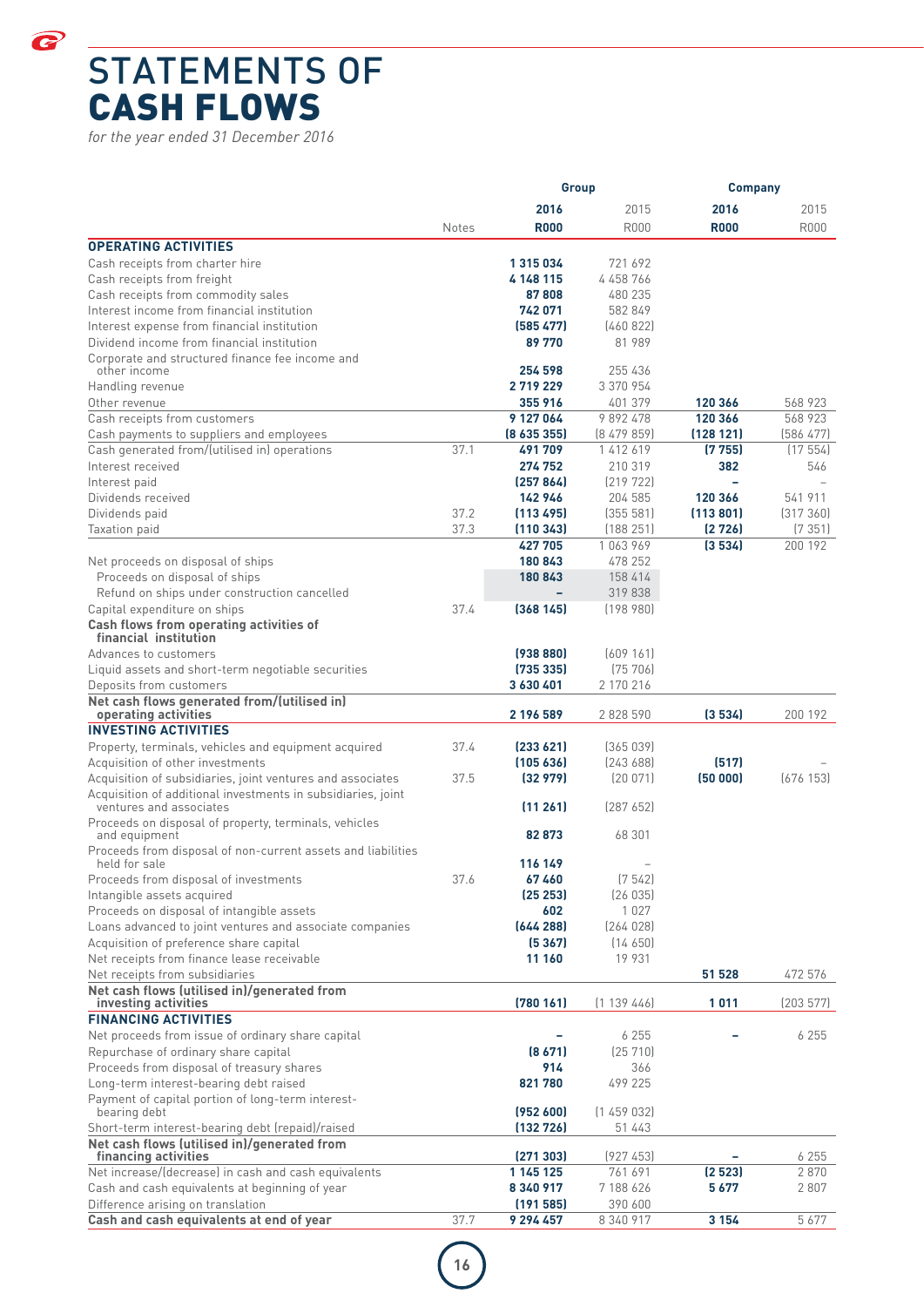### STATEMENTS OF CHANGES IN EQUITY

*for the year ended 31 December 2016*

|                                                                     |                | Group          | <b>Company</b>           |            |
|---------------------------------------------------------------------|----------------|----------------|--------------------------|------------|
|                                                                     | 2016           | 2015           | 2016                     | 2015       |
|                                                                     | <b>R000</b>    | <b>R000</b>    | <b>R000</b>              | R000       |
| Share capital and share premium                                     | 5 971 719      | 5 970 727      | 6 407 372                | 6 407 372  |
| Balance at beginning of the year                                    | 5 970 727      | 5 982 924      | 6 407 372                | 6 401 117  |
| Share options vested                                                | 6892           | 6892           |                          |            |
| Treasury shares sold                                                | 2 7 7 1        | 366            |                          |            |
| Shares issued                                                       |                | 6 255          |                          | 6 2 5 5    |
| Treasury shares acquired                                            | [8 671]        | (25710)        |                          |            |
| Preference share capital                                            | $\mathbf{2}$   | 2              | 2                        | 2          |
| Balance at beginning of the year                                    | $\overline{2}$ | $\overline{2}$ | $\overline{2}$           | 2          |
| <b>Equity compensation reserve</b>                                  | 68 513         | 63 643         | 17679                    | 16 771     |
| Balance at beginning of the year                                    | 63 643         | 57 566         | 16 771                   | 16 885     |
| Share-based payments                                                | 11762          | 12 969         | 908                      | (114)      |
| Share options vested                                                | (6892)         | (6892)         |                          |            |
| <b>Foreign currency translation reserve</b>                         | 4546313        | 6 0 6 3 1 0 3  | $\overline{\phantom{0}}$ |            |
| Balance at beginning of the year                                    | 6063103        | 2 661 342      |                          |            |
| Foreign currency translation realised                               | (120261)       | (2323)         |                          |            |
| Foreign currency translation adjustments                            | (1396529)      | 3 404 084      |                          |            |
| Other non-distributable reserves                                    | [51 592]       | (126 302)      | -                        |            |
| Balance at beginning of the year                                    | (126302)       | (123092)       |                          |            |
| Financial instrument hedge settlement                               | 53 873         | 65 483         |                          |            |
| Foreign currency translation adjustments                            | 6006           | [22540]        |                          |            |
| Net business combination acquisition                                | 16 605         | (17350)        |                          |            |
| Deferred tax effect on cash flow hedge                              | (6415)         | 5804           |                          |            |
| Fair value adjustment on hedging reserve                            | 4641           | (34607)        |                          |            |
| Movement in accumulated profit                                      | 5 217 482      | 7 174 992      | 7612731                  | 7 575 253  |
| Balance at beginning of the year                                    | 7 174 992      | 8 8 5 3 5 5 4  | 7 575 253                | 7 328 796  |
| Fair value gain arising on available-for-sale financial instruments | (2,420)        | 1493           |                          |            |
| Actuarial loss recognised                                           | (2184)         | (45)           |                          |            |
| (Loss)/income for the year                                          | (1839725)      | [1 365 332]    | 151 279                  | 563817     |
| Ordinary dividends paid                                             | (45211)        | (253 537)      | (45753)                  | (256 219)  |
| Preference dividends paid                                           | (67970)        | (61141)        | (68048)                  | (61141)    |
| Total interest of shareholders of the company                       | 15 752 437     | 19 146 165     | 14 037 784               | 13 999 398 |
| Equity attributable to non-controlling interests of the company     | 48 919         | (6274)         |                          |            |
| Balance at beginning of the year                                    | (6274)         | 48 185         |                          |            |
| Foreign currency translation adjustments                            | 8625           | (7822)         |                          |            |
| <b>Business acquisitions</b>                                        |                |                |                          |            |
| Non-controlling interests acquired                                  | 49860          | (1494)         |                          |            |
| Profit/(loss) for the year                                          | 220            | (3241)         |                          |            |
| Dividends paid                                                      | (3512)         | [41902]        |                          |            |
| Total equity attributable to all shareholders of the company        | 15 801 356     | 19 139 891     | 14 037 784               | 13 999 398 |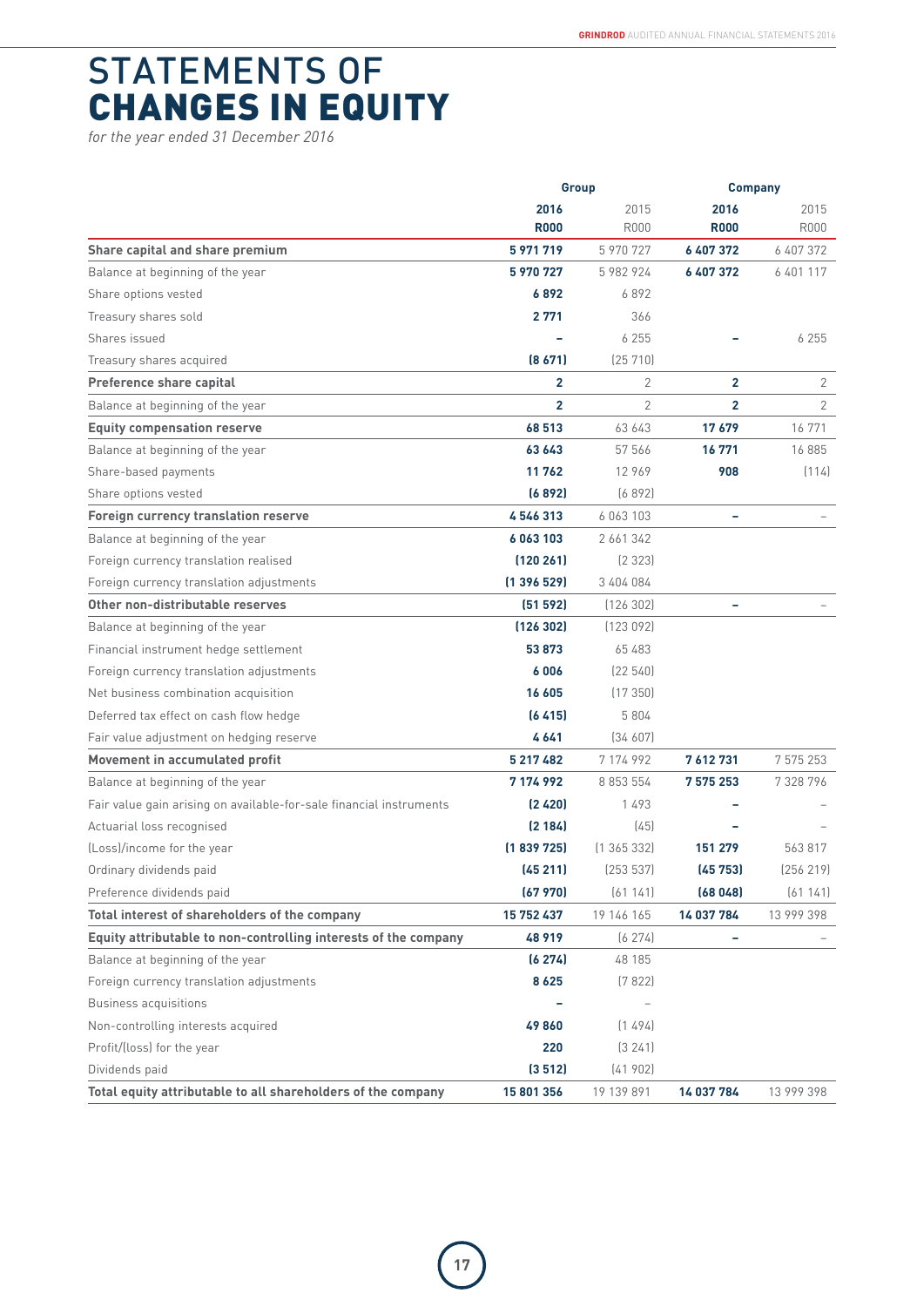

The information reported to the chief operating decision maker has been provided in the following segments, namely Shipping, Freight Services, Financial Services and Group. These divisions are the basis on which the group reports its primary segment information.

Freight Services integrates group infrastructure and logistics and freight-agency services to move dry-bulk and liquid-bulk commodities, vehicles and containers along import/export corridors mainly within the African continent.

Shipping operates a diversified fleet of owned, long-term chartered and joint-venture dry-bulk, liquid-bulk, container and bunker vessels accross the world, complemented by the supply of marine fuel and lubricants.

The Financial Services division provides niche investment, asset management, loan finance and retail services through Grindrod Bank and Bridge Fund Managers.

| <b>Business segments</b>                            |               | <b>Freight Services</b> |  |
|-----------------------------------------------------|---------------|-------------------------|--|
| 2015<br>2016                                        |               |                         |  |
|                                                     | <b>R000</b>   | <b>R000</b>             |  |
| Revenue - external                                  | 3846303       | 5 0 5 9 8 1 3           |  |
| Revenue - internal                                  | 95 215        | 128 876                 |  |
| Trading profit/(loss) (excluding amortisation)      | 458 356       | 837 685                 |  |
| Depreciation and amortisation                       | (368465)      | [399 157]               |  |
| Operating profit/(loss)                             | 89891         | 438 528                 |  |
| Non-trading items                                   | (1173146)     | [339937]                |  |
| Share of associate companies' profit after taxation | 20 604        | 71879                   |  |
| Segment result excluding net interest and taxation  | (1062651)     | 170 470                 |  |
| Interest received                                   | 170 242       | 89 055                  |  |
| Interest paid                                       | (228195)      | [191 601]               |  |
| Taxation                                            | (117606)      | [147 429]               |  |
| (Loss)/profit for the year                          | (1238210)     | (79505)                 |  |
| Non-controlling interest shareholders               | 18859         | [7264]                  |  |
| (Loss)/profit attributable to shareholders          | (1219351)     | [86 769]                |  |
| Preference dividends                                | (20505)       | [22 225]                |  |
| (Loss)/profit attributable to ordinary shareholders | (1239856)     | (108994)                |  |
| Capital expenditure                                 | 349 330       | 506 918                 |  |
| Total segment assets                                | 8 6 7 5 5 7 4 | 11 474 159              |  |
| Segment assets excluding investments in associates  | 7 192 641     | 9 711 190               |  |
| Investments in associates                           | 1482933       | 1762969                 |  |
| Segment liabilities                                 | (3988371)     | [4829506]               |  |
|                                                     |               |                         |  |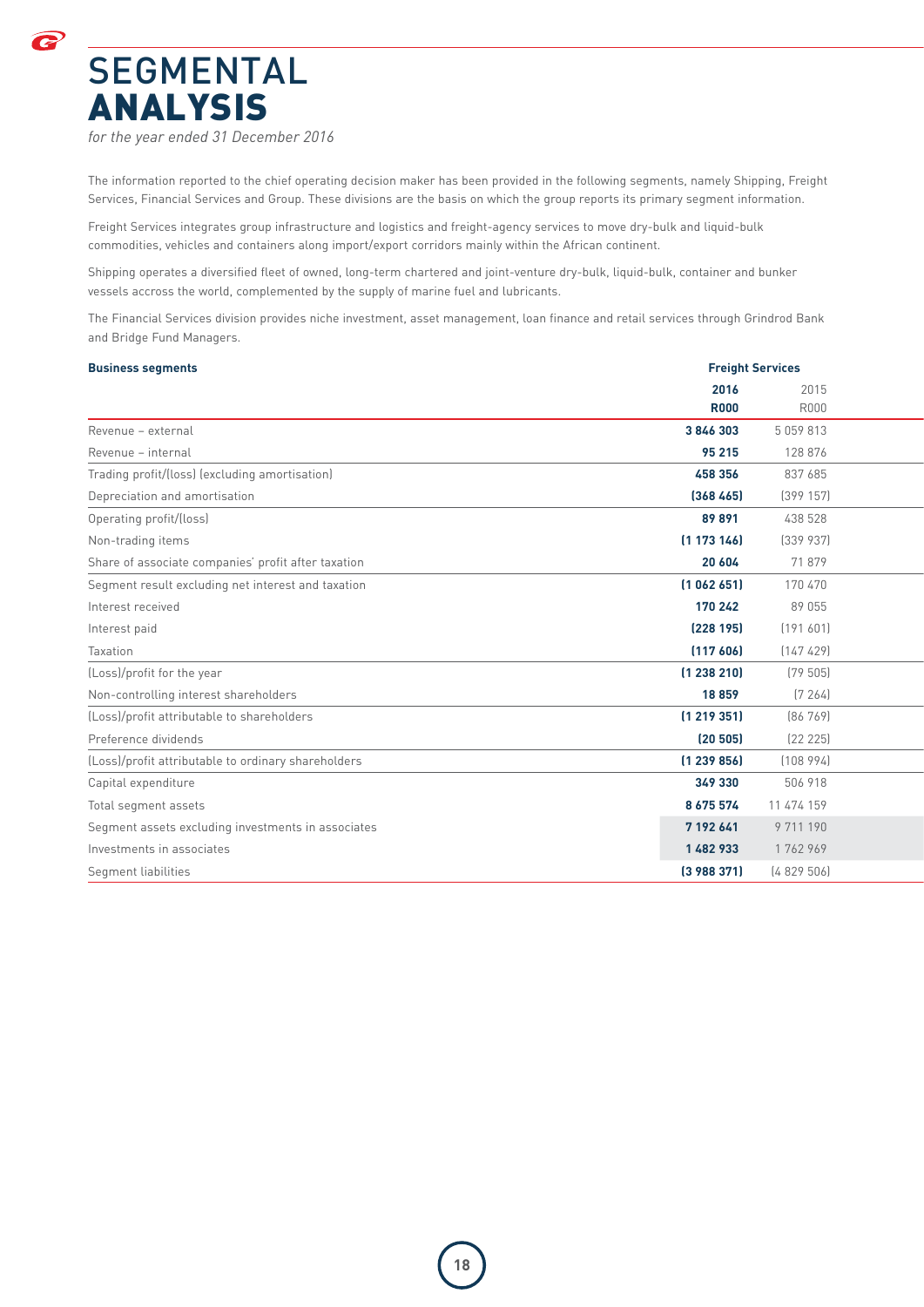| 2016<br>2015<br>2016<br>2015<br><b>R000</b><br><b>R000</b><br><b>R000</b><br><b>R000</b><br>452 756<br>20 585 634<br>22 058 351<br>492 216<br>8 5 4 2<br>13 274<br>4835<br>(1 018)<br>(82999)<br>255 011<br>662 177<br>303 213<br>[4693]<br>(492704)<br>(476 620)<br>(5901)<br>250 318<br>(559 619)<br>169 473<br>297 312<br>(1549787)<br>(239 234)<br>$\overline{\phantom{a}}$<br>$ \,$<br>$\overline{\phantom{a}}$<br>$\overline{\phantom{m}}$<br>$\sim$<br>$\overline{\phantom{a}}$<br>(798853)<br>250 318<br>(1380314)<br>297312<br>32 122<br>24 8 13<br>$\sim$ $-$<br>$\overline{\phantom{a}}$<br>(14143)<br>(111275)<br>(135708)<br>(29356)<br>(25972)<br>(28898)<br>(47648)<br>(34968)<br>(928 411)<br>(1495674)<br>201 207<br>220 308<br>(5603)<br>(6153)<br>$\sim$<br>$\overline{\phantom{a}}$<br>(928 411)<br>(1495674)<br>214 155<br>195 604<br>(43149)<br>(30942)<br>$\overline{\phantom{a}}$<br>$\overline{\phantom{a}}$<br>(928 411)<br>(1495674)<br>164 662<br>171 006<br>770 290<br>804 575<br>22 2 38<br>6 5 4 7<br>12 400 803<br>10 144 104<br>12 430 884<br>16 649 572<br>12 430 884<br>10 144 104<br>12 400 803<br>16 649 572<br>$\overline{\phantom{a}}$<br>(11164756)<br>(5100408)<br>(5 810 067)<br>(15267144) | <b>Financial Services</b> | <b>Shipping</b> |
|---------------------------------------------------------------------------------------------------------------------------------------------------------------------------------------------------------------------------------------------------------------------------------------------------------------------------------------------------------------------------------------------------------------------------------------------------------------------------------------------------------------------------------------------------------------------------------------------------------------------------------------------------------------------------------------------------------------------------------------------------------------------------------------------------------------------------------------------------------------------------------------------------------------------------------------------------------------------------------------------------------------------------------------------------------------------------------------------------------------------------------------------------------------------------------------------------------------------------------------|---------------------------|-----------------|
|                                                                                                                                                                                                                                                                                                                                                                                                                                                                                                                                                                                                                                                                                                                                                                                                                                                                                                                                                                                                                                                                                                                                                                                                                                       |                           |                 |
|                                                                                                                                                                                                                                                                                                                                                                                                                                                                                                                                                                                                                                                                                                                                                                                                                                                                                                                                                                                                                                                                                                                                                                                                                                       |                           |                 |
|                                                                                                                                                                                                                                                                                                                                                                                                                                                                                                                                                                                                                                                                                                                                                                                                                                                                                                                                                                                                                                                                                                                                                                                                                                       |                           |                 |
|                                                                                                                                                                                                                                                                                                                                                                                                                                                                                                                                                                                                                                                                                                                                                                                                                                                                                                                                                                                                                                                                                                                                                                                                                                       |                           |                 |
|                                                                                                                                                                                                                                                                                                                                                                                                                                                                                                                                                                                                                                                                                                                                                                                                                                                                                                                                                                                                                                                                                                                                                                                                                                       |                           |                 |
|                                                                                                                                                                                                                                                                                                                                                                                                                                                                                                                                                                                                                                                                                                                                                                                                                                                                                                                                                                                                                                                                                                                                                                                                                                       |                           |                 |
|                                                                                                                                                                                                                                                                                                                                                                                                                                                                                                                                                                                                                                                                                                                                                                                                                                                                                                                                                                                                                                                                                                                                                                                                                                       |                           |                 |
|                                                                                                                                                                                                                                                                                                                                                                                                                                                                                                                                                                                                                                                                                                                                                                                                                                                                                                                                                                                                                                                                                                                                                                                                                                       |                           |                 |
|                                                                                                                                                                                                                                                                                                                                                                                                                                                                                                                                                                                                                                                                                                                                                                                                                                                                                                                                                                                                                                                                                                                                                                                                                                       |                           |                 |
|                                                                                                                                                                                                                                                                                                                                                                                                                                                                                                                                                                                                                                                                                                                                                                                                                                                                                                                                                                                                                                                                                                                                                                                                                                       |                           |                 |
|                                                                                                                                                                                                                                                                                                                                                                                                                                                                                                                                                                                                                                                                                                                                                                                                                                                                                                                                                                                                                                                                                                                                                                                                                                       |                           |                 |
|                                                                                                                                                                                                                                                                                                                                                                                                                                                                                                                                                                                                                                                                                                                                                                                                                                                                                                                                                                                                                                                                                                                                                                                                                                       |                           |                 |
|                                                                                                                                                                                                                                                                                                                                                                                                                                                                                                                                                                                                                                                                                                                                                                                                                                                                                                                                                                                                                                                                                                                                                                                                                                       |                           |                 |
|                                                                                                                                                                                                                                                                                                                                                                                                                                                                                                                                                                                                                                                                                                                                                                                                                                                                                                                                                                                                                                                                                                                                                                                                                                       |                           |                 |
|                                                                                                                                                                                                                                                                                                                                                                                                                                                                                                                                                                                                                                                                                                                                                                                                                                                                                                                                                                                                                                                                                                                                                                                                                                       |                           |                 |
|                                                                                                                                                                                                                                                                                                                                                                                                                                                                                                                                                                                                                                                                                                                                                                                                                                                                                                                                                                                                                                                                                                                                                                                                                                       |                           |                 |
|                                                                                                                                                                                                                                                                                                                                                                                                                                                                                                                                                                                                                                                                                                                                                                                                                                                                                                                                                                                                                                                                                                                                                                                                                                       |                           |                 |
|                                                                                                                                                                                                                                                                                                                                                                                                                                                                                                                                                                                                                                                                                                                                                                                                                                                                                                                                                                                                                                                                                                                                                                                                                                       |                           |                 |
|                                                                                                                                                                                                                                                                                                                                                                                                                                                                                                                                                                                                                                                                                                                                                                                                                                                                                                                                                                                                                                                                                                                                                                                                                                       |                           |                 |
|                                                                                                                                                                                                                                                                                                                                                                                                                                                                                                                                                                                                                                                                                                                                                                                                                                                                                                                                                                                                                                                                                                                                                                                                                                       |                           |                 |
|                                                                                                                                                                                                                                                                                                                                                                                                                                                                                                                                                                                                                                                                                                                                                                                                                                                                                                                                                                                                                                                                                                                                                                                                                                       |                           |                 |
|                                                                                                                                                                                                                                                                                                                                                                                                                                                                                                                                                                                                                                                                                                                                                                                                                                                                                                                                                                                                                                                                                                                                                                                                                                       |                           |                 |
|                                                                                                                                                                                                                                                                                                                                                                                                                                                                                                                                                                                                                                                                                                                                                                                                                                                                                                                                                                                                                                                                                                                                                                                                                                       |                           |                 |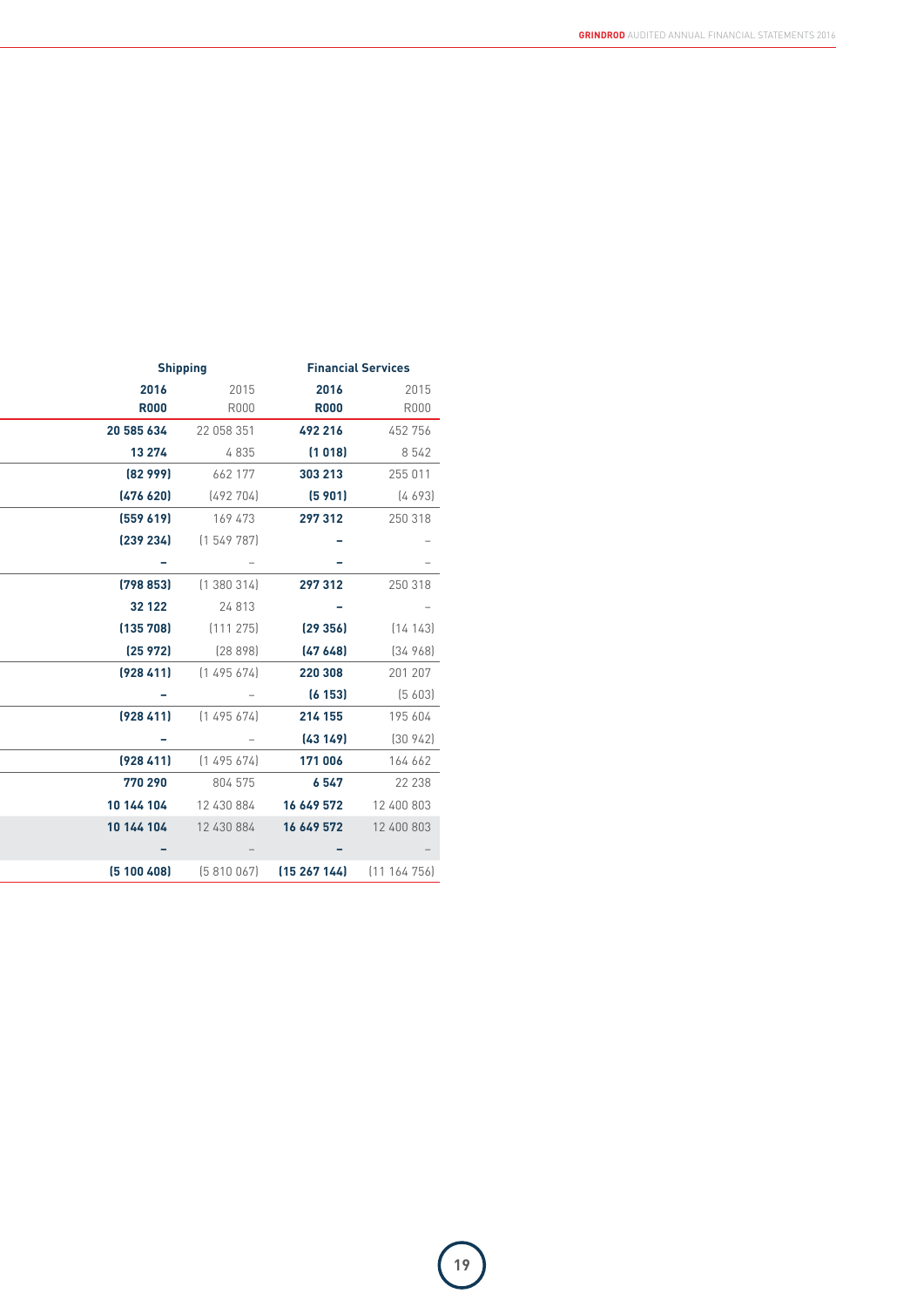### **SEGMENTAL** ANALYSIS continued *for the year ended 31 December 2016*

**Business segments Group Total group**

P

|                                                            | 2016                     | 2015                            |  |
|------------------------------------------------------------|--------------------------|---------------------------------|--|
|                                                            | <b>R000</b>              | <b>R000</b>                     |  |
| Revenue - external                                         | 6 3 8 9                  | 424 499                         |  |
| Revenue - internal                                         | $\overline{\phantom{a}}$ | $\hspace{0.1mm}-\hspace{0.1mm}$ |  |
| Trading (loss)/profit (excluding amortisation)             | 11851                    | (7415)                          |  |
| Depreciation and amortisation                              | (176)                    | (4744)                          |  |
| Operating (loss)/profit                                    | 11 675                   | (12159)                         |  |
| Non-trading items                                          | (33862)                  | (99563)                         |  |
| Share of associate companies' profit/(loss) after taxation |                          | $\overline{\phantom{a}}$        |  |
| Segment result excluding net interest and taxation         | (22187)                  | [111722]                        |  |
| Interest received                                          | 175 141                  | 168 862                         |  |
| Interest paid                                              | (19398)                  | (19125)                         |  |
| Taxation                                                   | (23150)                  | (25012)                         |  |
| (Loss)/profit for the year                                 | 110 406                  | 13 003                          |  |
| Non-controlling interest shareholders                      | (16524)                  | 8 5 0 4                         |  |
| Profit/(loss) attributable to shareholders                 | 93882                    | 21 507                          |  |
| Preference dividends                                       | (4316)                   | (7974)                          |  |
| Profit/(loss) attributable to ordinary shareholders        | 89 566                   | 13 533                          |  |
| Capital expenditure                                        | 930                      | 19811                           |  |
| Total segment assets                                       | 3590628                  | 4 222 799                       |  |
| Segment assets excluding investments in associates         | 3590628                  | 4 222 799                       |  |
| Investments in associates                                  |                          | $\overline{\phantom{a}}$        |  |
| Segment liabilities*                                       | 1 112 112                | 425 167                         |  |
|                                                            |                          |                                 |  |

*\* Adjustments relate to amounts lent to divisions by Group but are treated as external debt for segmental purposes.*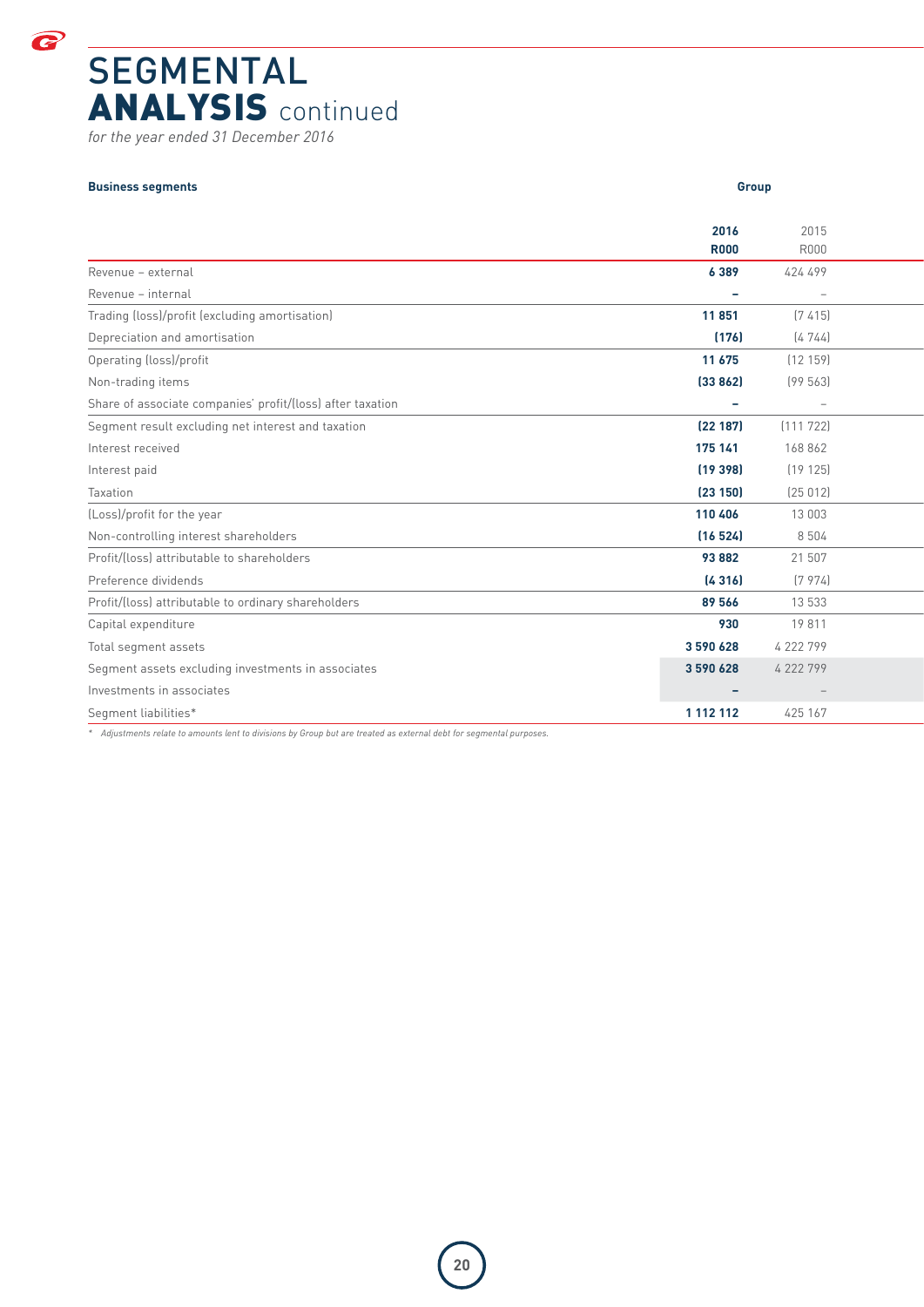| 2015<br>2016                                                |                                              |
|-------------------------------------------------------------|----------------------------------------------|
| <b>Adjustments</b><br>Total<br><b>Total</b><br><b>Total</b> | Adjustments<br>Total                         |
| <b>R000</b><br><b>R000</b><br><b>R000</b><br><b>R000</b>    | <b>R000</b><br><b>R000</b>                   |
| 27 995 419<br>24 930 542<br>(15898759)<br>9 031 783         | 10 192 369<br>(17803050)                     |
| 107 471<br>142 253<br>107 471<br>$\sim$                     | 142 253<br>$\overline{\phantom{a}}$          |
| 1 747 458<br>690 421<br>(221098)<br>469 323                 | 1 0 9 9 9 0 0<br>(648558)                    |
| (851162)<br>(901298)<br>(584061)<br>267 101                 | (675482)<br>225 816                          |
| (114738)<br>846 160<br>(160741)<br>46 003                   | 423 418<br>[422 742]                         |
| (1446242)<br>27 000<br>(1419242)<br>(1989287)               | (1587631)<br>401 656                         |
| 20 604<br>(224874)<br>(204 270)<br>71879                    | (47437)<br>[119316]                          |
| (1738250)<br>(1586379)<br>(151871)<br>(1071248)             | (1 211 650)<br>(140 402)                     |
| 377 505<br>(28977)<br>282 730<br>348 528                    | 254 063<br>[28667]                           |
| (412657)<br>154 793<br>(257864)<br>(336144)                 | (220731)<br>115 413                          |
| (214376)<br>(19191)<br>(236 307)<br>22 457                  | (190 255)<br>46 052                          |
| (1835907)<br>(1839505)<br>(3598)<br>(1360969)               | (1368573)<br>(7604)                          |
| (3818)<br>3598<br>(220)<br>[4363]                           | 3 2 4 1<br>7604                              |
| (1839725)<br>(1839725)<br>(1365332)<br>$\sim$               | (1365332)<br>$\hspace{0.1mm}-\hspace{0.1mm}$ |
| (67970)<br>(67970)<br>(61141)<br>$\sim$                     | (61141)<br>$\overline{\phantom{a}}$          |
| (1907695)<br>(1907695)<br>(1426473)<br>$\sim$ .             | (1426473)<br>$\overline{\phantom{a}}$        |
| 1 127 097<br>(450 470)<br>676 627<br>1 353 542              | [440 500]<br>913 042                         |
| 39 059 878<br>36 176 240<br>40 528 645<br>(288363)          | (4071880)<br>36 456 765                      |
| 37 576 945<br>38 765 676<br>(2252930)<br>35 324 015         | 35 534 415<br>(3231261)                      |
| 1 482 933<br>1762969<br>(630708)<br>852 225                 | 922 350<br>[840619]                          |
| (23243811)<br>2868927<br>(20374884)<br>[21 379 162]         | (17316874)<br>4062288                        |

**Business segments Group Total group**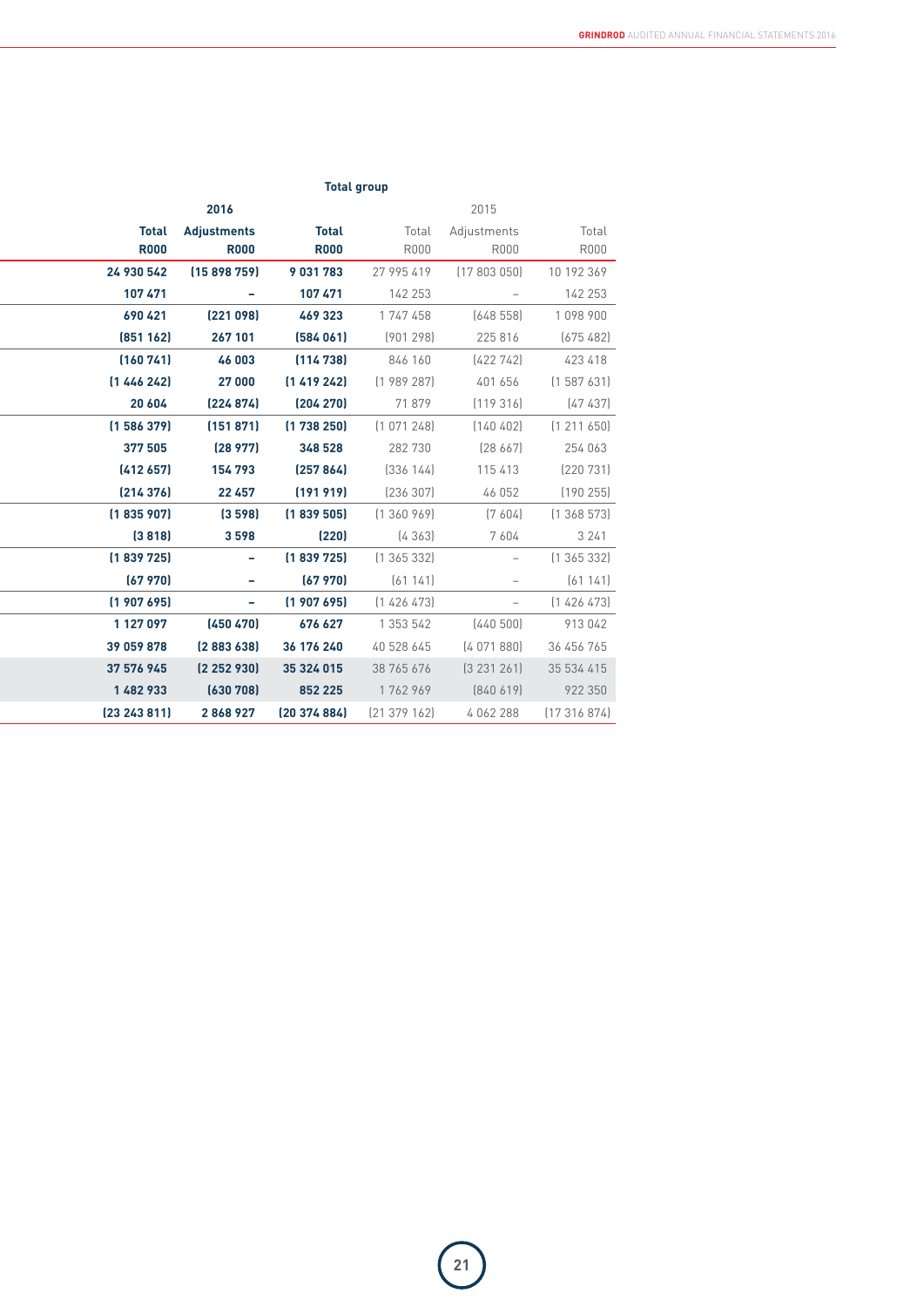# **SEGMENTAL** ANALYSIS continued

*for the year ended 31 December 2016*

Joint venture earnings are reviewed together with subsidiaries by the key decision-makers. Segmental adjustments relate to joint ventures and are necessary to reconcile to IFRS presentation.

The group's four divisions operate in seven principal geographical areas – North America/Bermuda, South America, the Middle East, United Kingdom/Europe/Isle of Man, Singapore/Asia/Far East/Australia and southern Africa. Refer to divisional report in the integrated annual report for detail on the various regions.

P

| <b>North America/</b><br><b>Geographic segments</b><br><b>Bermuda</b>       |
|-----------------------------------------------------------------------------|
| 2015<br>2016                                                                |
| <b>R000</b><br><b>R000</b>                                                  |
| 554 391<br>1 583 675<br>Revenue - external                                  |
| Profit/(loss) attributable to ordinary shareholders<br>(26 560)<br>8 0 2 4  |
| Capital expenditure<br>$\overline{\phantom{a}}$<br>$\overline{\phantom{0}}$ |
| 259 745<br>Segment assets<br>273 416                                        |

### **Geographic segments Singapore/Asia/**

|                                                     | <b>Far East/Australia</b> |             |  |
|-----------------------------------------------------|---------------------------|-------------|--|
|                                                     | 2016                      | 2015        |  |
|                                                     | <b>R000</b>               | <b>R000</b> |  |
| Revenue – external                                  | 9 980 447                 | 16 349 724  |  |
| (Loss)/profit attributable to ordinary shareholders | (1093188)                 | (1802966)   |  |
| Capital expenditure                                 | 760 054                   | 782 356     |  |
| Segment assets                                      | 9 306 540                 | 7 741 728   |  |

| <b>Geographic segments</b>                 | <b>Total group</b> |             |
|--------------------------------------------|--------------------|-------------|
|                                            | 2016               | 2015        |
|                                            | <b>R000</b>        | <b>R000</b> |
| Revenue - external                         | 24 930 543         | 27 995 419  |
| Loss attributable to ordinary shareholders | (1907696)          | [1426473]   |
| Capital expenditure                        | 1 127 097          | 1 353 542   |
| Segment assets                             | 39 059 879         | 40 528 645  |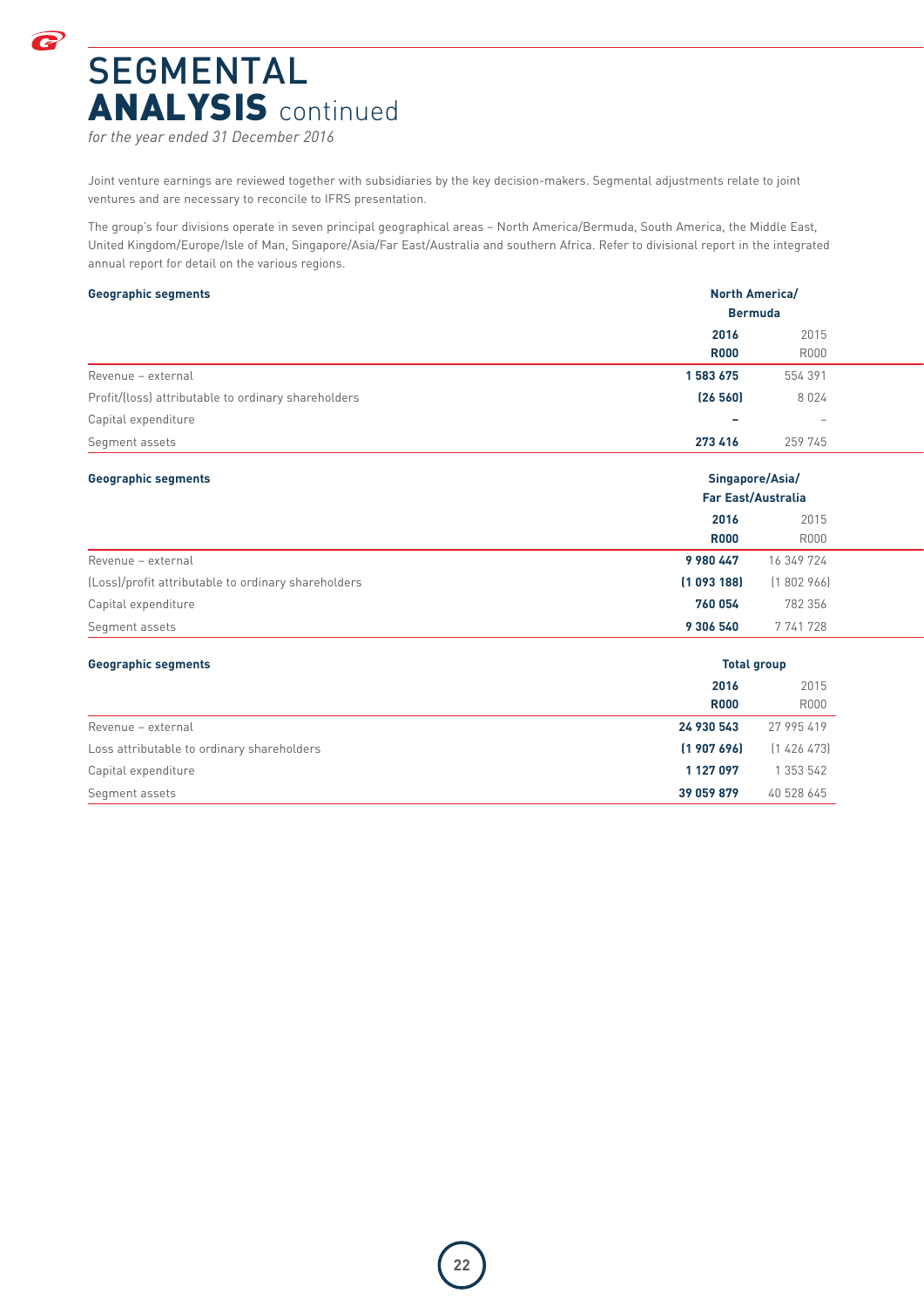| <b>United Kingdom/</b>                                                                                                                          |  |
|-------------------------------------------------------------------------------------------------------------------------------------------------|--|
| <b>Europe/Isle of Man</b><br><b>Middle East</b><br><b>South America</b>                                                                         |  |
| 2016<br>2015<br>2015<br>2016<br>2016                                                                                                            |  |
| <b>R000</b><br><b>R000</b><br><b>R000</b><br><b>R000</b><br><b>R000</b>                                                                         |  |
| 277 451<br>2 178 381<br>111 060<br>840 394<br>1821903<br>5761798                                                                                |  |
| (47434)<br>(7319)<br>(141 293)<br>(45, 487)<br>5 6 5 6                                                                                          |  |
| $\overline{\phantom{0}}$<br>$\overline{\phantom{a}}$<br>$\overline{\phantom{0}}$<br>$\hspace{0.1mm}-\hspace{0.1mm}$<br>$\overline{\phantom{a}}$ |  |
| 1 507 890<br>49 027<br>1076494<br>81 999<br>521 915<br>544 179                                                                                  |  |

| <b>Rest of Africa</b> |               | <b>South Africa</b> |             |
|-----------------------|---------------|---------------------|-------------|
| 2016                  | 2015          | 2016                | 2015        |
| <b>R000</b>           | <b>R000</b>   | <b>R000</b>         | <b>R000</b> |
| 1 244 734             | 2 2 1 9 4 3 8 | 4426926             | 5 575 640   |
| 131 089               | [99 436]      | (735966)            | 495 515     |
| 138 846               | 184 322       | 228 197             | 386 864     |
| 2 550 736             | 6 6 5 4 4 3 2 | 25 814 066          | 23 205 357  |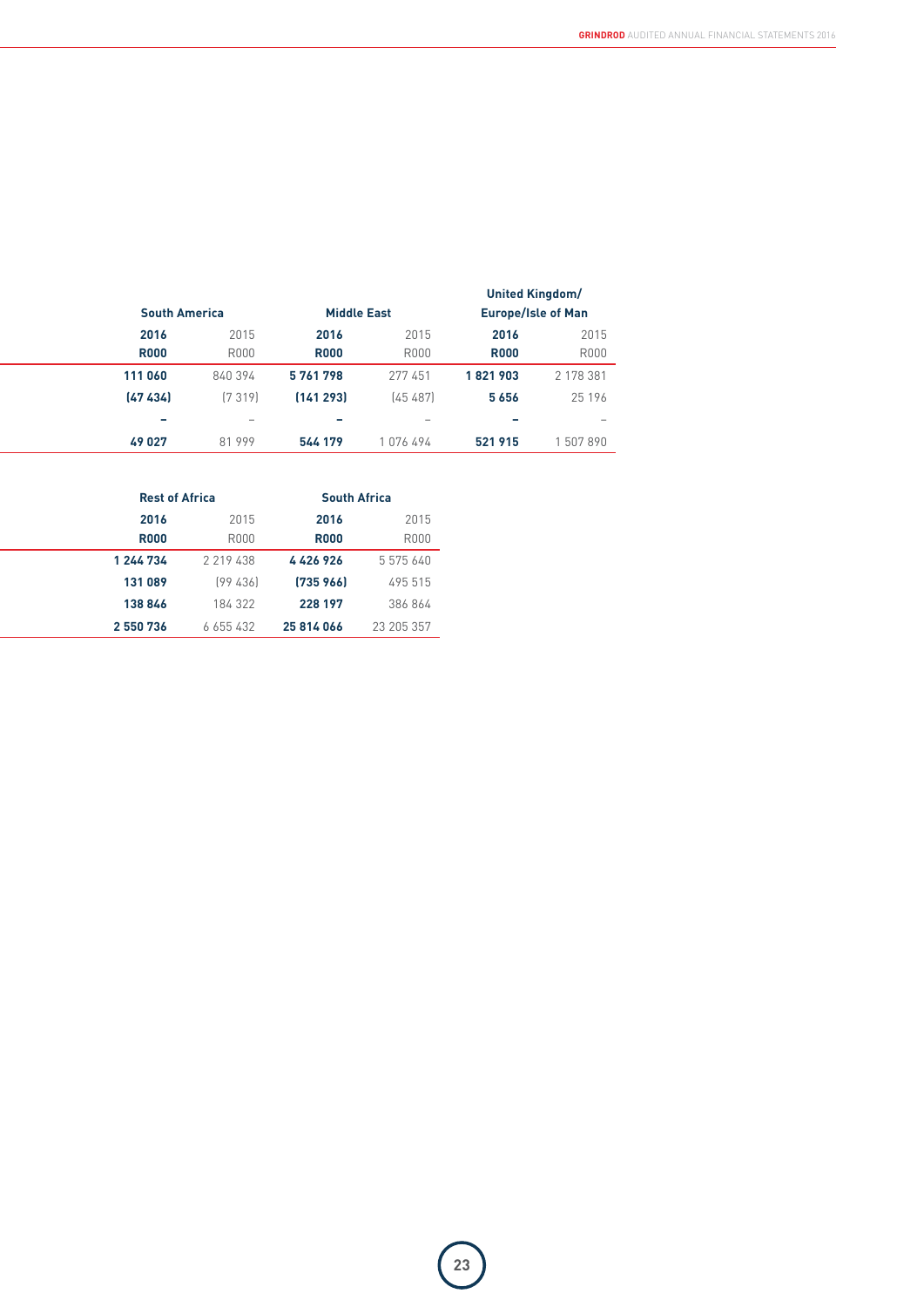

#### **BASIS OF PREPARATION**

#### **Accounting framework**

The consolidated and separate financial statements (annual financial statements) are prepared in accordance with International Financial Reporting Standards (IFRS), and the SAICA Financial Reporting Guides as issued by the Accounting Practices Committee and the Financial Reporting Pronouncement as issued by the Financial Reporting Standards Council using the historical cost basis except for certain financial instruments and investment properties that are stated at fair value. The annual financial statements comply with the JSE Limited Listing Requirements and the Companies Act of South Africa, 2008.

The basis of preparation is consistent with the prior year, except for new and revised standards and interpretations adopted per note 1 to the annual financial statements.

Fair value is the price that would be received to sell an asset or paid to transfer a liability in an orderly transaction between market participants at the measurement date, regardless of whether that price is directly observable or estimated using another valuation technique. In estimating the fair value of an asset or a liability, the group takes into account the characteristics of the asset or liability if market participants would take those characteristics into account when pricing the asset or liability at the measurement date. Fair value for measurement and/or disclosure purposes in these consolidated annual financial statements is determined on such a basis, except for share-based payment transactions that are within the scope of IFRS 2 *Share-based Payment*, leasing transactions that are within the scope of IAS 17 *Leases*, and measurements that have some similarities to fair value but are not fair value, such as net realisable value in IAS 2 *Inventory* or value in use in IAS 36 *Impairment of Assets*.

In addition, for financial reporting purposes, fair value measurements are categorised into level 1, 2 or 3 based on the degree to which the inputs to the fair value measurements are observable and the significance of the inputs to the fair value measurement in its entirety, which are described as follows:

- Level 1 inputs are quoted prices (unadjusted) in active markets for identical assets or liabilities that the entity can access at the measurement date;
- Level 2 inputs are inputs, other than quoted prices included within Level 1, that are observable for the asset or liability, either directly or indirectly; and
- Level 3 inputs are unobservable inputs for the asset or liability.

#### **Underlying concepts**

The annual financial statements are prepared on the going concern basis using accrual accounting.

Assets and liabilities and income and expenses are not offset unless specifically permitted by an accounting standard. Financial assets and financial liabilities are offset and the net amount reported only when a legally enforceable right to set off the amounts exists and the intention is either to settle on a net basis or to realise the asset and settle the liability simultaneously.

Changes in accounting policies are accounted for in accordance with the transitional provisions in the standards. If no such guidance is given, they are applied retrospectively, unless it is impracticable to do so, in which case they are applied prospectively.

Changes in accounting estimates are recognised in profit or loss. Prior period errors are retrospectively restated unless it is impracticable to do so, in which case they are applied prospectively.

#### **Recognition of assets and liabilities**

Assets are only recognised if they meet the definition of an asset, it is probable that future economic benefits associated with the asset will flow to the group and the cost or fair value can be measured reliably.

Liabilities are only recognised if they meet the definition of a liability, it is probable that future economic benefits associated with the liability will flow from the entity and the cost or fair value can be measured reliably.

Financial instruments are recognised when the entity becomes a party to the contractual provisions of the instrument. Financial assets and liabilities as a result of firm commitments are only recognised when one of the parties has performed under the contract.

#### **Derecognition of assets and liabilities**

Financial assets are derecognised when the contractual rights to receive cash flows have been transferred or have expired or when substantially all the risks and rewards of ownership have passed.

All other assets are derecognised on disposal or when no future economic benefits are expected from their use.

Financial liabilities are derecognised when the relevant obligation has been discharged, cancelled or expired.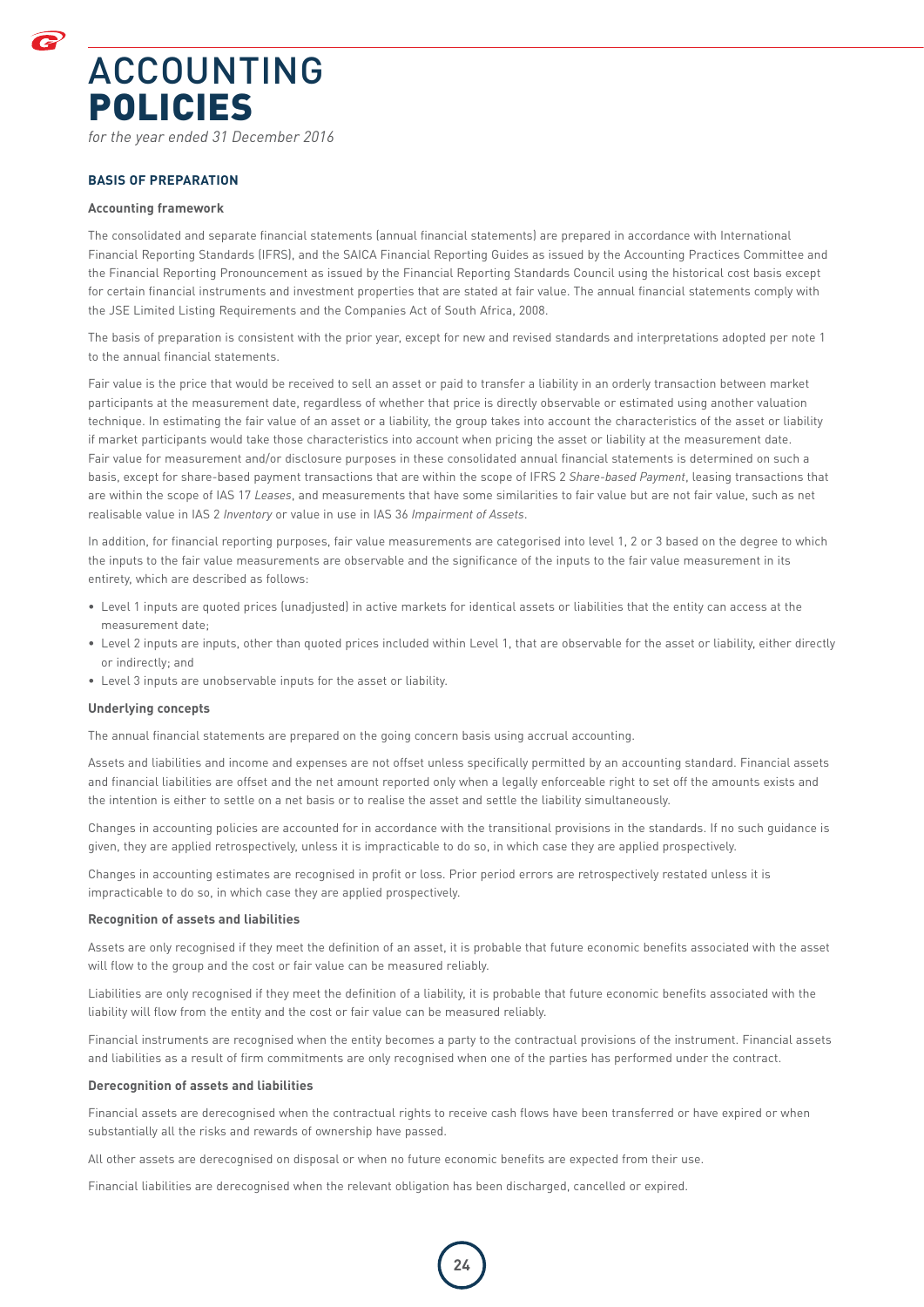#### **Foreign currencies**

The functional currency of each entity is determined based on the currency of the primary economic environment in which that entity operates. Transactions in currencies other than the entity's functional currency are recognised at the rates of exchange ruling on the date of the transaction.

Monetary assets and liabilities denominated in such currencies are translated at the rates ruling at the statement of financial position date. Non-monetary items that are measured in terms of historical cost in a foreign currency are not retranslated.

Gains and losses arising on exchange differences are recognised in profit or loss in the period in which they arise except for:

- exchange differences on foreign currency borrowings relating to assets under construction for future productive use, which are included in the cost of those assets when they are regarded as an adjustment to interest costs on those foreign borrowings;
- exchange differences on transactions entered into in order to hedge certain foreign currency risks; and
- exchange differences on monetary items receivable or payable to a foreign operation for which settlement is neither planned nor likely to occur, which are recognised initially in other comprehensive income and reclassified from equity to profit or loss on disposal of the net investment.

The annual financial statements of entities within the group whose functional currencies are different to the group's presentation currency, which is South African rand, are translated as follows:

- assets, including goodwill, and liabilities at exchange rates ruling on the statement of financial position date;
- income items, expense items and cash flows at the average exchange rates for the period, unless exchange rates fluctuated
- significantly during that period, in which case the exchange rates at the dates of the material transactions are used; and • equity items at the exchange rate ruling when they arose.

Resulting exchange differences are recognised in other comprehensive income and accumulated in equity. On disposal of such a business unit, this reserve is recognised in profit or loss.

In the case of a partial disposal that does not result in the group losing control over a subsidiary that includes a foreign operation, the proportionate share of accumulated exchange differences are re-attributed to non-controlling interests and are not recognised in profit or loss. For all other partial disposals (i.e. reductions in the group's ownership interest in associates or jointly controlled entities that do not result in the group losing significant influence or joint control), the proportionate share of the accumulated exchange differences is reclassified to profit or loss.

Goodwill and fair value adjustments on identifiable assets and liabilities acquired arising on the acquisition of a foreign operation are treated as assets and liabilities of the foreign operation and translated at the rate of exchange prevailing at the end of each reporting period. Exchange differences arising are recognised in equity.

#### **Segmental reporting**

Segment accounting policies are consistent with those adopted for the preparation of the group annual financial statements. The principal segments of the group have been identified on a primary basis by business segment which is representative of the internal reporting used for management purposes, including the chief operating decision maker, as well as the source and nature of business risks and returns.

All segment revenue and expenses are directly attributable to the segments. Segment assets include all operating assets used by a segment, and consist principally of ships, property, terminals, vehicles and equipment, as well as current assets. Segment liabilities include all operating liabilities. These assets and liabilities are all directly attributable to the segments. All intra-segment transactions are eliminated on consolidation.

#### **Events after the reporting period date**

Recognised amounts in the annual financial statements are adjusted to reflect events arising after the reporting period date that provide additional evidence of conditions that existed at such date. Events after the reporting period date that are indicative of conditions that arose after the reporting period date are dealt with by way of a note.

#### **Comparative figures**

Comparative figures are restated in the event of a change in accounting policy or a prior period error.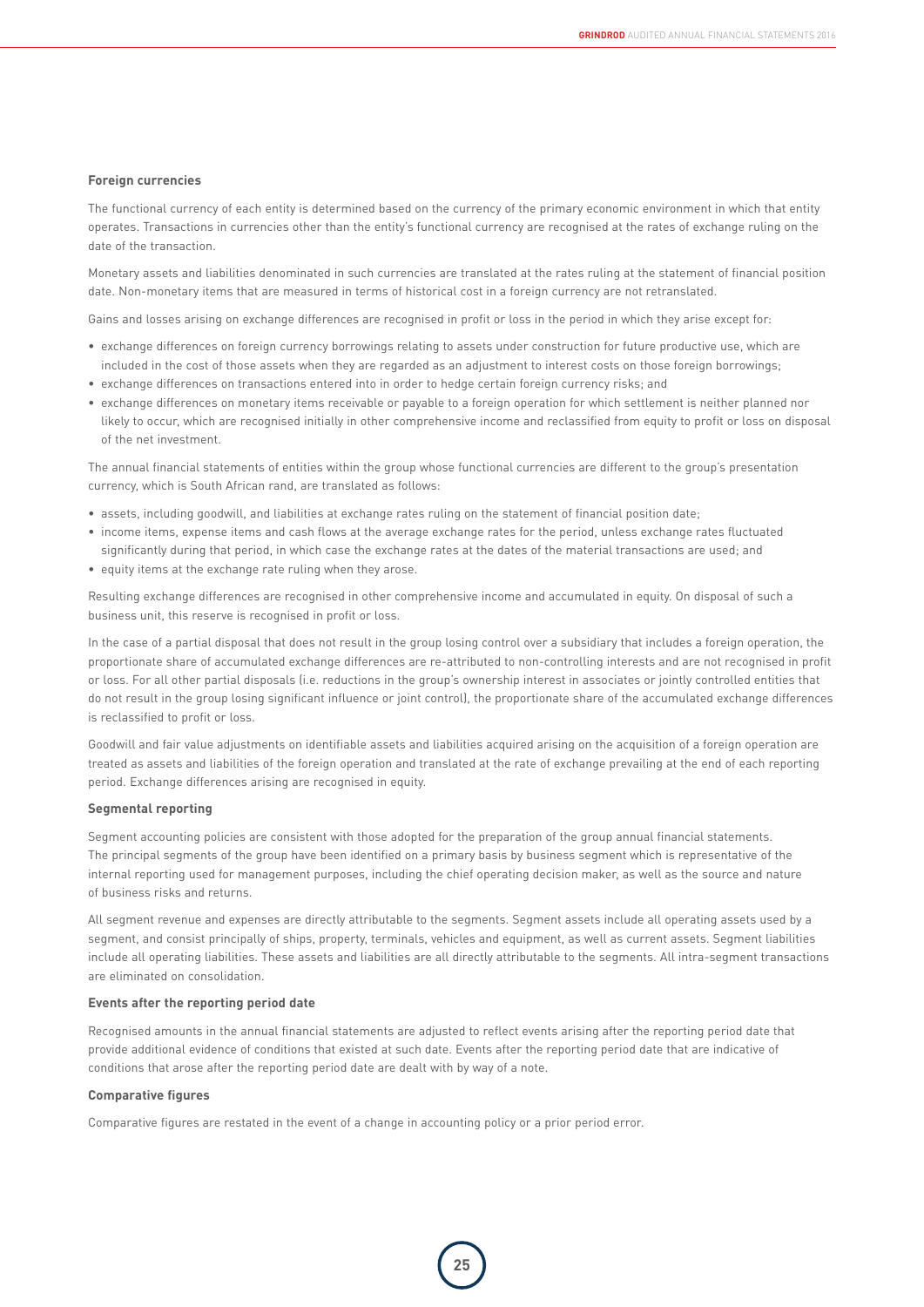# ACCOUNTING POLICIES continued

*for the year ended 31 December 2016*

#### **COMPANY ANNUAL FINANCIAL STATEMENTS**

#### **Subsidiaries, associates and joint ventures**

Investments in subsidiaries, associates and joint ventures in the separate annual financial statements presented by the company are recognised at cost less impairments.

#### **CONSOLIDATED ANNUAL FINANCIAL STATEMENTS**

#### **Interests in subsidiaries**

 $\mathbf{z}$ 

The consolidated annual financial statements incorporate the assets, liabilities, income, expenses and cash flows of the company and all entities controlled by the company (its subsidiaries) as if they were a single economic entity. Control is obtained by a company if it has power over the acquired entity, it has exposure or rights to variable returns from its involvement with the acquired entity and it has the ability to use its power over the acquired entity to affect the amount of the entity's returns.

The company reassesses whether or not it controls an investee if facts and circumstances indicate that there are changes to one or more of the three elements of control listed above.

When the company has less than a majority of the voting rights of an investee, it has power over the investee when the voting rights are sufficient to give it the practical ability to direct the relevant activities of the investee unilaterally. The company considers all relevant facts and circumstances in assessing whether or not the company's voting rights in an investee are sufficient to give it power.

The results of subsidiaries acquired or disposed of during the year are included in the consolidated income statement and statement of comprehensive income from the effective date of acquisition or up to the effective date of disposal, as appropriate.

Profit or loss and each component of other comprehensive income are attributed to the owners of the company and to the noncontrolling interests. Total comprehensive income of subsidiaries is attributed to the owners of the company and to the non-controlling interests even if this results in the non-controlling interests having a deficit balance.

Where necessary, adjustments are made to the annual financial statements of subsidiaries to bring the accounting policies used into line with those used by the group.

All material inter-company balances and transactions are eliminated. Foreign currency transaction reserves are not reversed against the carrying amount of the respective asset relating to inter-company transactions with entities of differing functional currencies.

Non-controlling interests in the net assets of consolidated subsidiaries are shown separately from the group equity therein. It consists of the amount of those interests at acquisition plus the non-controlling interests' subsequent share of changes in equity of the subsidiary. On acquisition, the non-controlling interests that are present ownership interests and entitle their holders to a proportionate share of the entity's net assets in the event of liquidation, are measured at the non-controlling interests' proportionate share of the recognised amounts of the acquiree's identifiable net assets. Total comprehensive income of subsidiaries is attributed to the owners of the company and to the non-controlling interests even if this results in the non-controlling interests having a deficit balance. Non-controlling interests are considered to be equity participants and all transactions with non-controlling interests' are recorded directly within equity.

Changes in the group's ownership interests in subsidiaries that do not result in the group losing control over the subsidiaries are accounted for as equity transactions. The carrying amounts of the group's interests and the non-controlling interests are adjusted to reflect the changes in their relative interests in the subsidiaries. Any difference between the amount by which the non-controlling interests are adjusted and the fair value of the consideration paid or received is recognised directly in equity and attributed to owners of the company. Any subsequent changes to the group's ownership interests in subsidiaries are released directly to accumulated profit.

#### **Business combinations**

Acquisitions of businesses are accounted for using the acquisition method. The consideration transferred in a business combination is measured at fair value, which is calculated as the sum of the acquisition-date fair values of the assets transferred by the group, liabilities incurred by the group to the former owners of the acquiree and the equity interests issued by the group in exchange for control of the acquiree. Acquisition-related costs are generally recognised in profit or loss as incurred.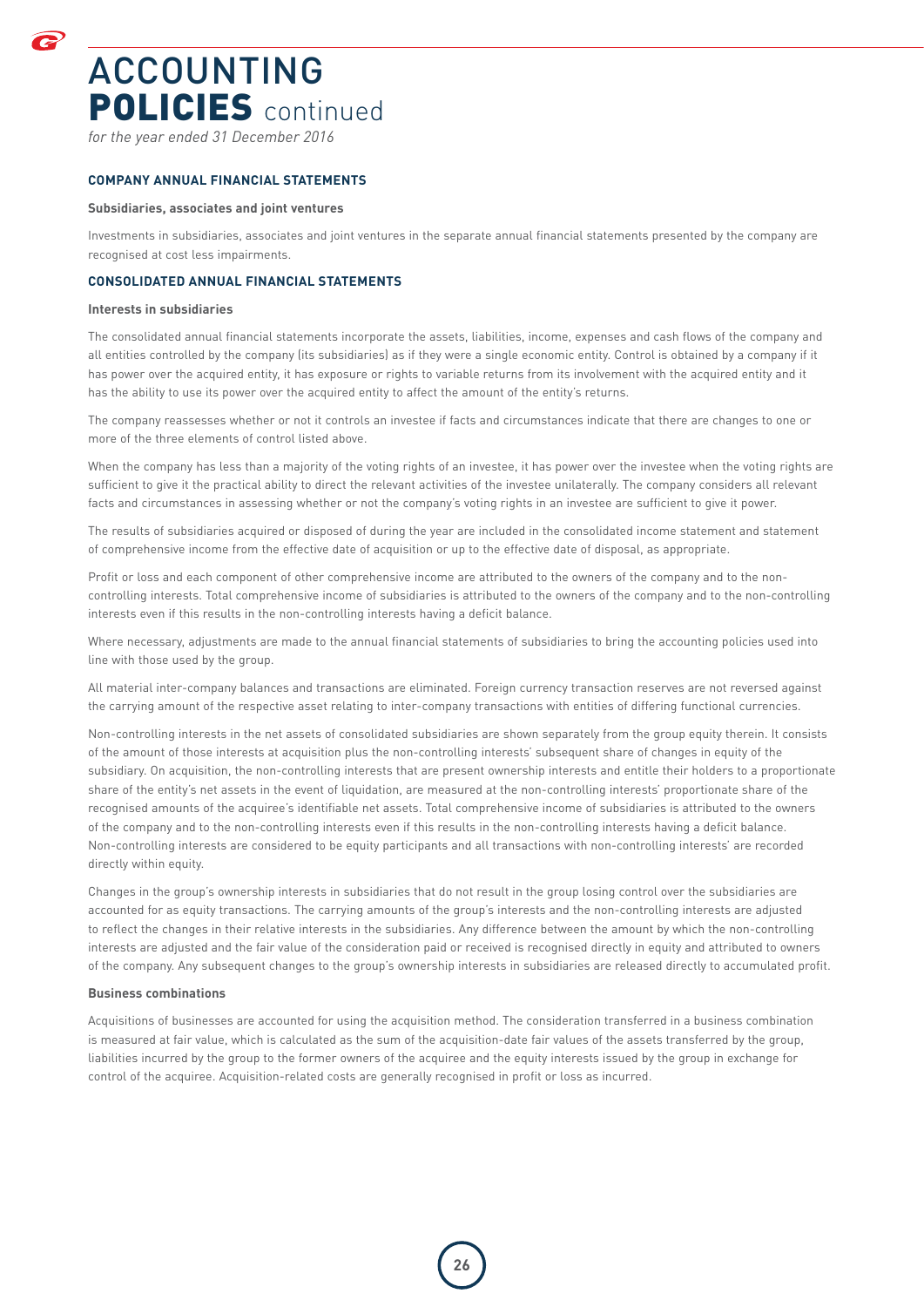At the acquisition date, the identifiable assets acquired and the liabilities assumed are recognised at their fair value at the acquisition date, except that:

- deferred tax assets or liabilities and liabilities or assets related to employee benefit arrangements are recognised and measured in accordance with IAS 12 *Income Taxes* and IAS 19 *Employee Benefits* respectively;
- liabilities or equity instruments related to share-based payment arrangements of the acquiree or share-based payment arrangements of the group entered into to replace share-based payment arrangements of the acquiree are measured in accordance with IFRS 2 *Share-based Payment* at the acquisition date; and
- assets (or disposal groups) that are classified as held for sale in accordance with IFRS 5 *Non-current Assets Held for Sale and Discontinued Operations* are measured in accordance with that Standard.

When a business combination is achieved in stages, the group's previously held equity interest in the acquiree is remeasured to its acquisition-date fair value and the resulting gain or loss, if any, is recognised in profit or loss. Amounts arising from interests in the acquiree prior to the acquisition date that have previously been recognised in other comprehensive income are reclassified to profit or loss where such treatment would be appropriate if that interest were disposed of.

If the initial accounting for a business combination is incomplete by the end of the reporting period in which the combination occurs, the group reports provisional amounts for the items for which the accounting is incomplete. Those provisional amounts are adjusted during the measurement period, or additional assets or liabilities are recognised, to reflect new information obtained about facts and circumstances that existed at the acquisition date that, if known, would have affected the amounts recognised at that date.

The group accounting policy relating to the treatment of restructure reserves and business combination reserves where a partial disposal of an investment occurs is that such reserves will be proportionally transferred.

Upon loss of control of a subsidiary, a parent derecognises the assets and liabilities of the subsidiary in full and measures any investment retained in the former subsidiary at its fair value. A re-measurement gain or loss, that forms part of the total gain or loss on the disposal of the subsidiary, is recognised in profit or loss.

#### **Interests in associate companies**

An associate is an entity over which the group has significant influence and that is neither a subsidiary nor an interest in a joint venture or joint operation. Significant influence is the power to participate in the financial and operating policy decisions of the investee but is not control or joint control over those policies. The consolidated annual financial statements incorporate the assets, liabilities, income and expenses of associates using the equity method of accounting from the acquisition date to the disposal date, except when the investment is classified as held for sale, in which case it is accounted for as non-current assets held for sale. The carrying amount of such investments is reduced to recognise any decline, other than a temporary decline, in the value of individual investments. Losses of associates in excess of the group's interest are only recognised to the extent that the group has incurred legal or constructive obligations or made payments on behalf of the associate.

Goodwill arising on the acquisition of associates is accounted for in accordance with the accounting policy for goodwill as set out on page 29, but is included in the carrying amount of the associate.

#### **Interests in joint ventures**

A joint arrangement is either a joint operation or a joint venture, with a contractual arrangement whereby the group and other parties undertake an economic activity that is subject to joint control. A joint venture is a joint arrangement whereby the parties that have joint control of the arrangement have rights to the net assets of the arrangement. Joint control is the contractually agreed sharing of control of an arrangement, which exists only when decisions about the relevant activities require unanimous consent of the parties sharing control. Joint ventures are accounted for using the equity method of accounting.

Where a group entity transacts with an associate or a joint venture of the group, profits and losses resulting from the transactions with the associate or joint venture are recognised in the group's consolidated annual financial statements only to the extent of interests in the associate or joint venture that are not related to the group.

The requirements of IAS 39 *Financial instruments; Recognition and Measurement* are applied to determine whether it is necessary to recognised any impairment loss with respect to the group's investment in an associate or a joint venture. When necessary, the entire carrying amount of the investment (including goodwill) is tested for impairment in accordance with IAS 36 *Impairment of Assets* as a single asset by comparing its recoverable amount (higher of value in use and fair value less costs to sell) with its carrying amount. Any impairment loss recognised forms part of the carrying amount of the investment. Any reversal of that impairment loss is recognised in accordance with IAS 36 to the extent that the recoverable amount of the investment subsequently increases.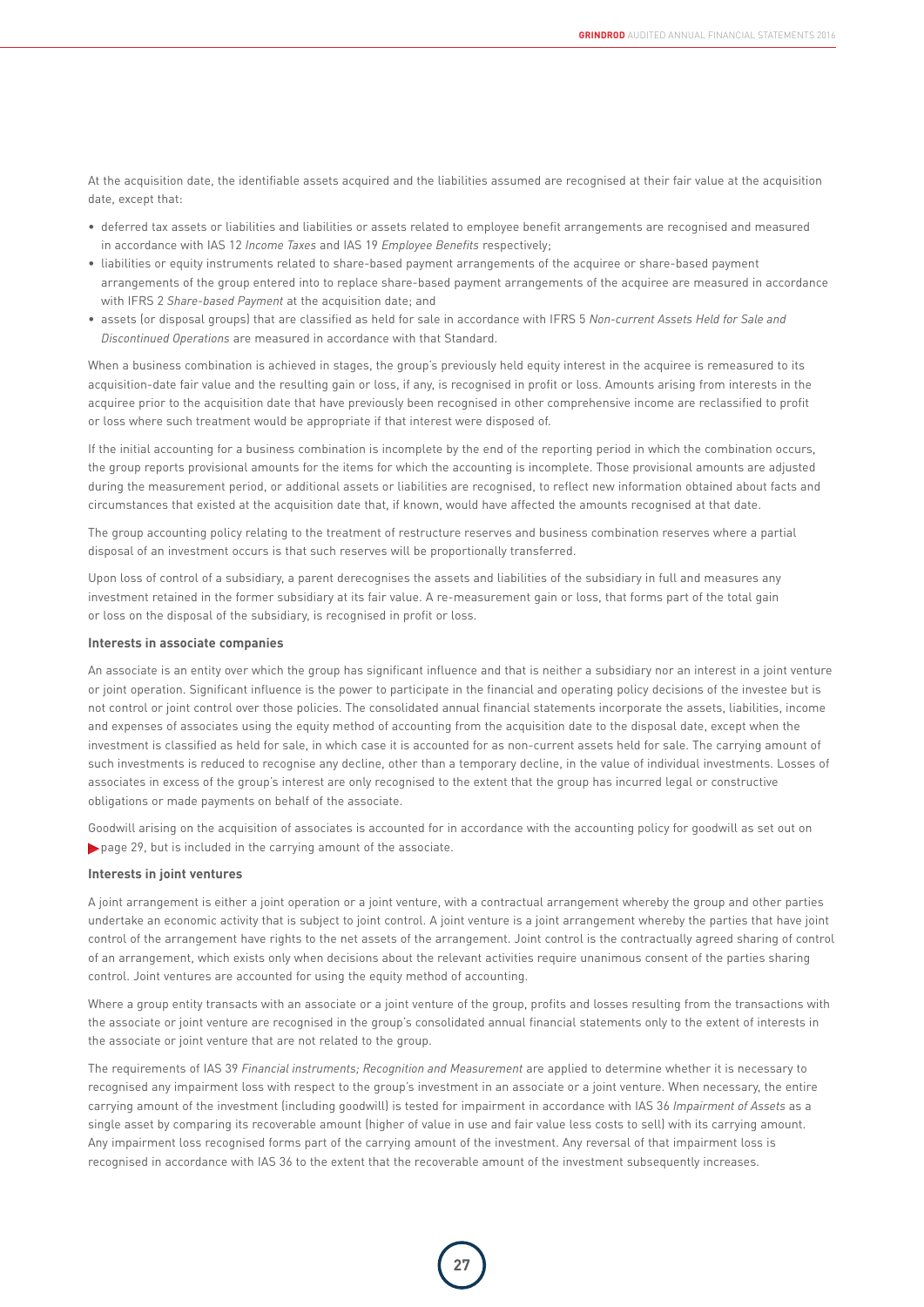## ACCOUNTING POLICIES continued

*for the year ended 31 December 2016*

The group discontinues the use of the equity method from the date when the investment ceases to be an associate or a joint venture, or when the investment is classified as held for sale. When the group retains an interest in the former associate or joint venture, and the retained interest is a financial asset, the group measures the retained interest at fair value at that date and the fair value is regarded as its fair value on initial recognition in accordance with IAS 39. The difference between the carrying amount of the associate or joint venture at the date the equity method was discontinued, and the fair value of any retained interest and any proceeds from disposing of a part interest in the associate or joint venture is included in the determination of the gain or loss on disposal of the associate or joint venture. In addition, the group accounts for all amounts previously recognised in other comprehensive income in relation to that associate or joint venture on the same basis as would be required if that associate or joint venture has directly disposed of the related assets or liabilities. Therefore, if a gain or loss previously recognised in other comprehensive income by that associate or joint venture would be reclassified to profit or loss on the disposal of the related assets or liabilities, the group reclassifies the gain or loss from equity to profit or loss (as a reclassification adjustment) when the equity method is discontinued.

#### **Insurance cell captive**

 $\mathbf{z}$ 

The group has determined that it does not have control of its insurance cell captive arrangement as the current insurance legislative framework regards all the assets and liabilities in the cell as that of the insurer. Therefore the cell captive is not considered to be a silo in accordance with IFRS 10 *Consolidated Financial Statements*. The group has therefore not consolidated the cell captive. The group is exposed to financial risk rather than insurance risk and has therefore accounted for its investment in the cell captive as an availablefor-sale financial asset in accordance with IAS 39 *Financial Instruments*.

#### **FINANCIAL STATEMENT ITEMS**

#### **Statement of financial position**

#### Ships, property, terminals, vehicles and equipment

Ships are measured at cost less accumulated depreciation and any impairment losses. Cost comprising acquisition costs and costs directly related to the acquisition up until the time when the asset is ready for use, include interest expense incurred during the period. The market average useful life of a ship is estimated to range from 25 to 30 years at which point it would usually be scrapped. The group maintains a young fleet compared to the market average and estimates useful life as 15 years from date of delivery for new ships. Ships are depreciated on the straight-line basis to an estimated residual value over their useful lives to the group. Borrowing costs incurred in the financing of the acquisition of ships prior to their delivery are capitalised to the cost of the ships.

From time to time the group's vessels are required to be dry-docked for inspection and re-licensing at which time major repairs and maintenance that cannot be performed while the vessels are in operation are generally performed. The group capitalises the costs associated with dry-docking as they occur by adding them to the cost of the vessel and amortises these costs on the straight-line basis over three to five years, which is generally the period until the next scheduled dry-docking.

In cases where dry-docking takes place earlier than five years since the previous one, the carrying amount of the previous dry-docking is derecognised. In the event of a vessel sale, the respective carrying values of dry-docking costs are derecognised together with the vessel's carrying amount at the time of sale. At the date of acquisition of a vessel, management estimates the component of the cost that corresponds to the economic benefit to be derived until the next scheduled dry-docking of the vessel under the ownership of the group, and this component is depreciated on the straight-line basis over the remaining period to the estimated dry-docking date.

Terminals, machinery, vehicles and equipment are reflected at cost and are depreciated over their estimated useful lives to estimated residual values, on the straight-line basis as follows:

| Locomotives                      | 15 years       |
|----------------------------------|----------------|
| Terminals and machinery          | $5 - 20$ years |
| Information technology equipment | $3 - 5$ vears  |
| Vehicles                         | 3 – 10 years   |

Depreciation commences when the assets are ready for their intended use. Where significant parts of an item have different useful lives to the item itself, these parts are depreciated over their estimated useful lives. The methods of depreciation, useful lives and residual values are reviewed annually.

Assets that are held for rental are initially classified as ships, property, terminals, vehicles and equipment. When these assets cease to be rented and a decision is made to sell these assets, the carrying amount is transferred to current assets (inventories) as 'held-forsale'. Upon sale of the 'held-for-sale' assets, the sales value is recorded in gross revenue and the related carrying value of these assets recorded in cost of sales.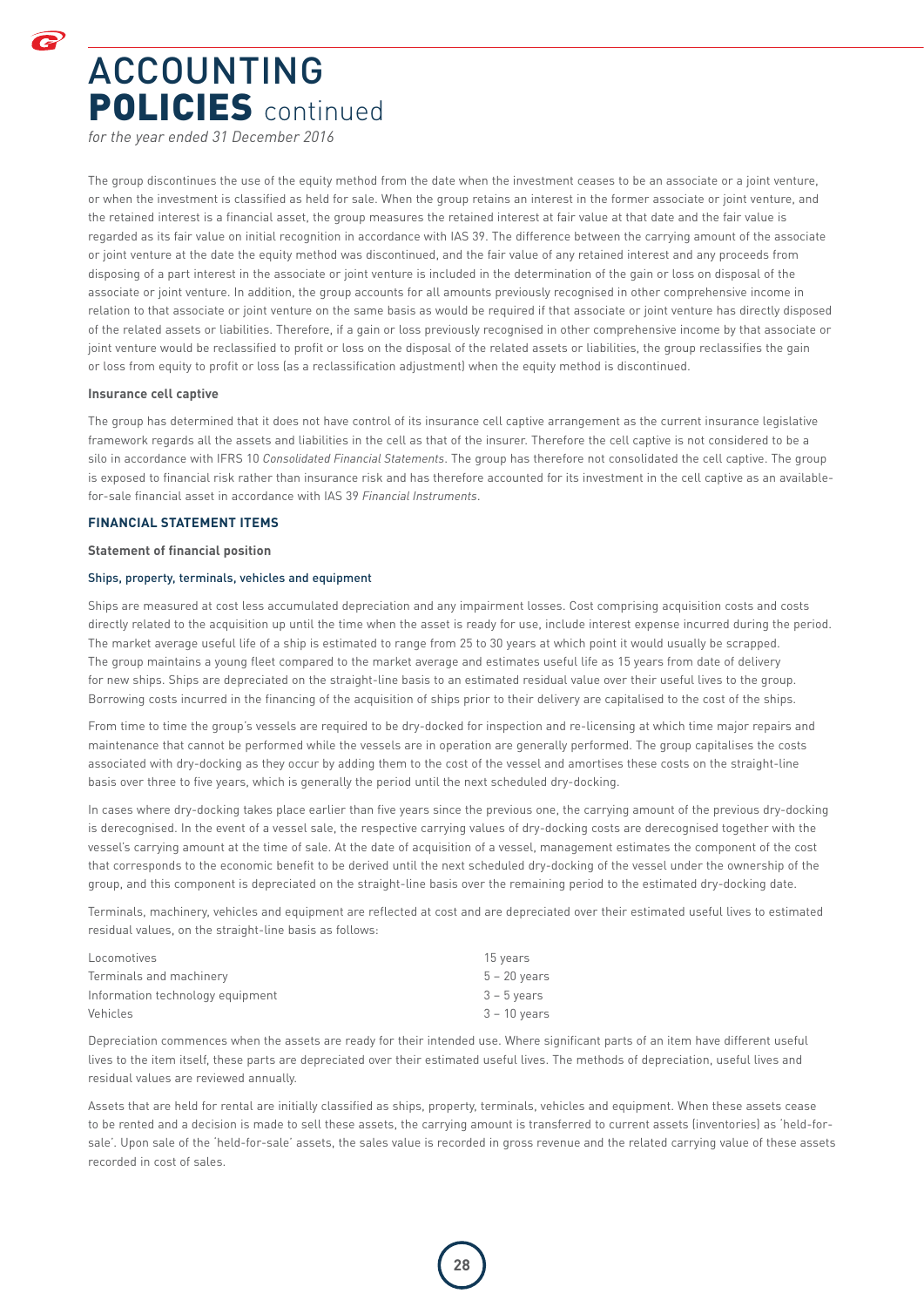Freehold land is reflected at cost and not depreciated. Buildings are reflected at cost and depreciated to estimated residual value over their useful life to the group, currently estimated at 20 years from the date of acquisition. Where the estimated residual value exceeds the cost, depreciation is not provided.

Properties in the course of construction for production, supply or administrative purposes, or for purposes not yet determined, are carried at cost, less any recognised impairment loss. Cost includes professional fees and, for qualifying assets, borrowing costs capitalised in accordance with the group's accounting policy. Depreciation of these assets, on the same basis as other property assets, commences when the assets are ready for their intended use.

Expenditure relating to leasehold properties is capitalised and depreciated over the period of the lease, or 25 years, whichever is the lesser period.

Assets held under finance leases are depreciated over their expected useful lives on the same basis as owned assets. However, when there is no reasonable certainty that ownership will be obtained by the end of the lease term, assets are depreciated over the shorter of the lease term and their useful lives.

An item of property, plant and equipment is derecognised upon disposal or when no future economic benefits are expected to arise from the continued use of the asset. Any gain or loss arising on the disposal or retirement of an item of property, plant and equipment is determined as the difference between the sales proceeds and the carrying amount of the asset and is recognised in profit or loss.

#### Investment properties

Investment properties are properties held to earn rentals and/or capital appreciation (including property under construction for such purposes). Investment properties are measured initially at cost, including transaction costs. Subsequent to initial recognition, investment properties are measured at fair value. Gains and losses arising from changes in the fair value of investment properties are included in profit or loss in the period in which they arise.

An investment property is derecognised upon disposal or when the investment property is permanently withdrawn from use and no future economic benefits are expected from the disposal. Any gain or loss on derecognition of the property (calculated as the difference between the net disposal proceeds and the carrying amount of the asset) is included in profit or loss in the period in which the property is derecognised.

#### Intangible assets

#### *Goodwill*

Goodwill represents the future economic benefits arising from assets that are not capable of being individually identified and separately recognised in a business combination and is determined as the excess of the sum of the consideration transferred, the amount of any non-controlling interests in the acquiree, and the fair value of the acquirer's previously held equity interest in the acquiree (if any) over the net of the acquisition-date amounts of the identifiable assets acquired and the liabilities assumed. If, after reassessment, the net of the acquisition-date amounts of the identifiable assets acquired and liabilities assumed exceeds the sum of the consideration transferred, the amount of any non-controlling interests in the acquiree and the fair value of the acquirer's previously held interest in the acquiree (if any), the excess is recognised immediately in profit or loss as a bargain purchase gain.

Goodwill is initially recognised as an asset at cost and is subsequently measured at cost less any accumulated impairment losses.

For the purpose of impairment testing, goodwill is allocated to each of the group's cash-generating units expected to benefit from the synergies of the combination. Cash-generating units to which goodwill has been allocated are tested for impairment annually, or more frequently when there is an indication that the unit may be impaired. If the recoverable amount of the cash-generating unit is less than the carrying amount of the unit, the impairment loss is allocated first to reduce the carrying amount of any goodwill allocated to the unit and then to the other assets of the unit pro rata on the basis of the carrying amount of each asset in the unit. Any impairment loss for goodwill is recognised directly in profit or loss. An impairment loss recognised for goodwill is not reversed in a subsequent period.

On disposal of a cash-generating unit, the attributable amount of goodwill is included in the determination of the profit or loss on disposal.

Goodwill arising on acquisitions before the date of transition to IFRS has been retained at the previous SA GAAP (South African Generally Accepted Accounting Practice) amounts subject to being tested for impairment at that date.

If, on a business combination, the fair value of the group's interest in the identifiable assets, liabilities and contingent liabilities exceeds the cost of acquisition, this excess is recognised in profit or loss immediately.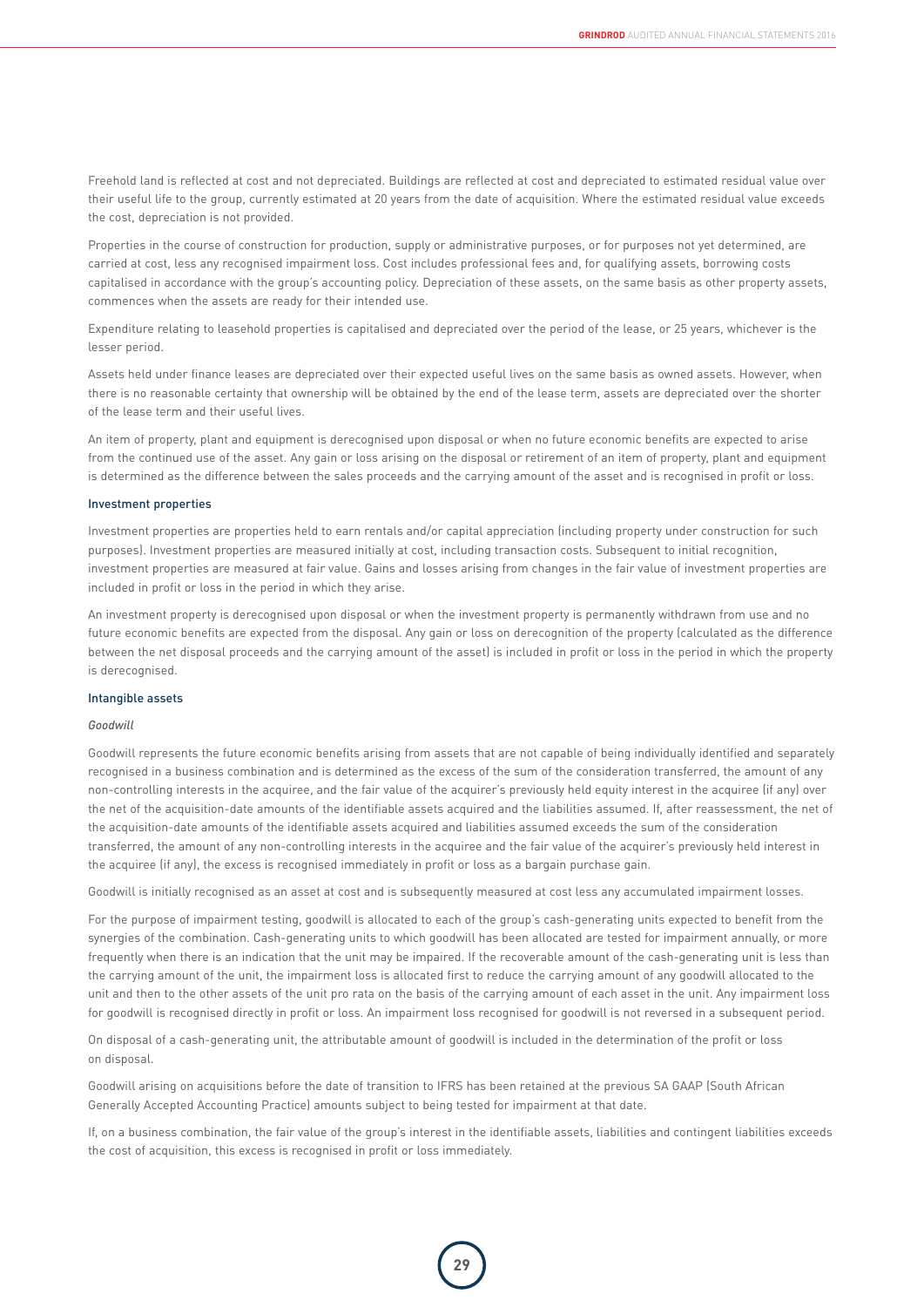# ACCOUNTING POLICIES continued

*for the year ended 31 December 2016*

#### *Other intangible assets*

 $\sum$ 

An intangible asset is an identifiable non-monetary asset without physical substance. It includes purchased long-term contracts, and certain costs of purchase and installation of major information systems (including packaged software).

Intangible assets acquired separately are initially recognised at cost or at fair value if acquired as part of a business combination. If assessed as having an indefinite useful life, they are not amortised but tested for impairment annually and impaired, if necessary. If assessed as having a finite useful life, they are amortised over the useful life using the straight-line basis, and tested for impairment if there is an indication that they may be impaired.

Recoverable amount is the higher of fair value less costs to sell and value in use. In assessing value in use, the estimated future cash flows are discounted to their present value using a pre-tax discount rate that reflects current market assessments of the time value of money and the risks specific to the asset for which the estimates of future cash flows have not been adjusted.

Subsequent to initial recognition, intangible assets acquired in a business combination are reported at cost less accumulated amortisation and accumulated impairment losses, on the same basis as intangible assets that are acquired separately.

An intangible asset is derecognised on disposal, or when no future economic benefits are expected from use or disposal. Gains or losses arising from derecognition of an intangible asset, measured as the difference between the net disposal proceeds and the carrying amount of the asset, are recognised in profit or loss when the asset is derecognised.

#### Deferred taxation assets and liabilities

Deferred taxation is recognised on temporary differences between the carrying amounts of assets and liabilities in the annual financial statements and the corresponding tax bases used in the computation of taxable profit. Deferred taxation assets and liabilities are measured at the tax rates that are expected to apply in the period in which the liability is settled or the asset realised, based on tax rates that have been enacted or substantively enacted by the end of the reporting period.

A deferred taxation asset represents the amount of income taxes recoverable in future periods in respect of deductible temporary differences, the carry forward of unused tax losses and the carry forward of unused tax credits. Deferred taxation assets are only recognised to the extent that it is probable that taxable profits will be available against which deductible temporary differences can be utilised.

The carrying amount of deferred taxation assets is reviewed at the end of each reporting period and reduced to the extent that it is no longer probable that sufficient taxable profits will be available to allow all or part of the asset to be recovered.

A deferred taxation liability represents the amount of income taxes payable in future periods in respect of taxable temporary differences. Deferred taxation liabilities are recognised for taxable temporary differences, unless specifically exempt.

Deferred taxation assets and liabilities are not recognised if the temporary difference arises from goodwill or from the initial recognition (other than in a business combination) of other assets and liabilities in a transaction that affects neither taxable income nor accounting profit.

Deferred taxation assets and liabilities are offset when there is a legally enforceable right to offset current taxation assets against current taxation liabilities and it is the intention to settle these on a net basis.

#### Loans and advances

Advances designated as loans and receivables are recognised at amortised cost using the effective interest method less any impairment. Fixed rate advances which have been hedged are held at fair value through profit or loss and are remeasured to fair value through profit or loss at each subsequent reporting date.

Exposures are considered past due where the facility has expired and the Bank is not considering renewal of the facility or where expected cash flows on the facility are more than one month in arrears. Past due exposures are considered impaired and a specific provision/impairment amount is raised based on the carrying amount less the expected realisable value of the security held, but as a minimum the amount should be equivalent to the regulatory requirement.

Advances are assessed for indicators of impairment, and impairments are accounted for when there is objective evidence that the estimated future cash flows from the assets/advances have been negatively impaired by events occurring subsequent to initial recognition. The amount of the impairment is the difference between the asset's carrying amount and the present value of estimated future cash flows, discounted at the original effective interest rate. Advances considered to be irrecoverable are written off to the extent that the loss can be reliably measured.

Minimum funding requirements are recognised as an asset in the form of prepaid minimum funding contributions.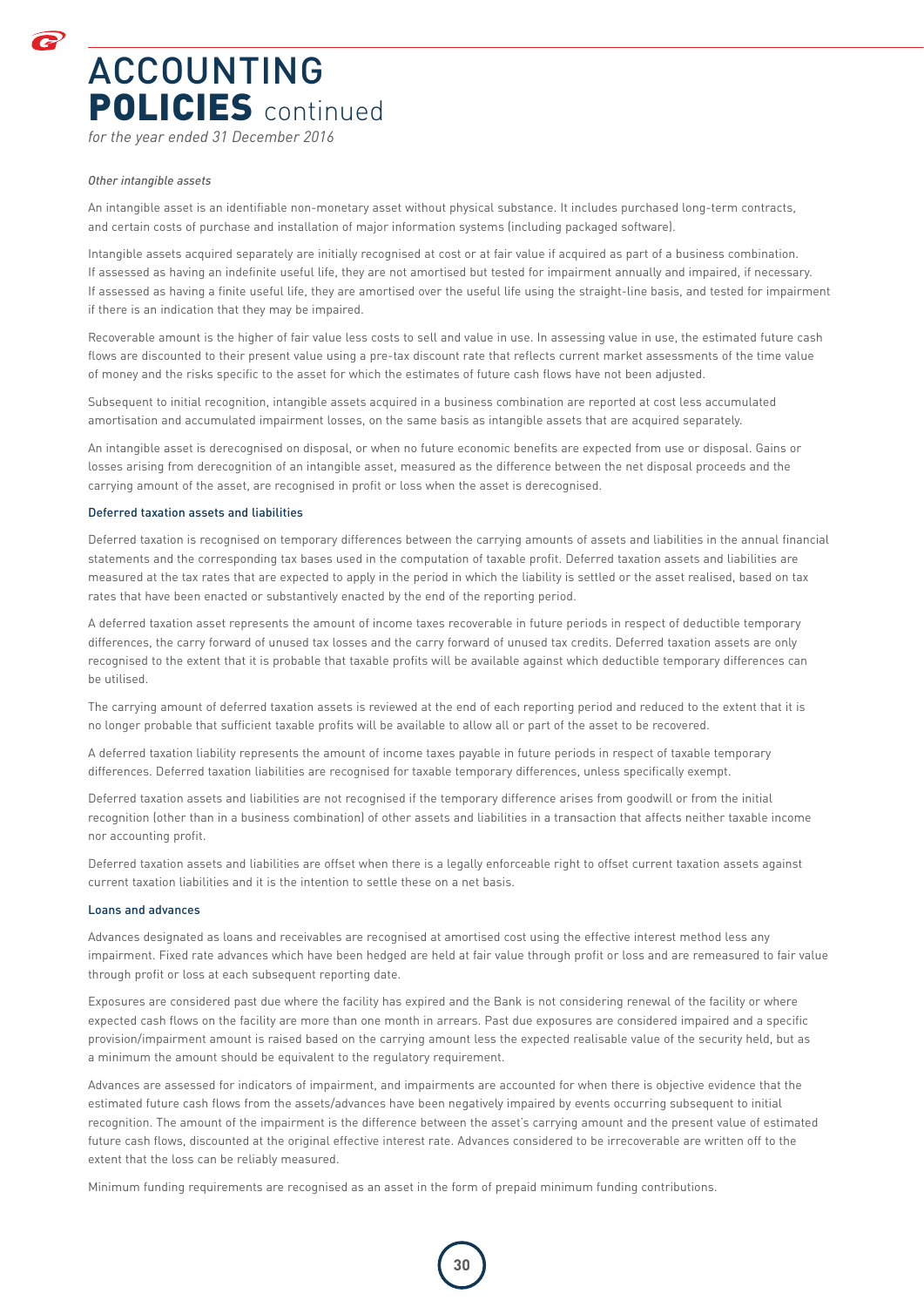#### Non-current assets held for sale

Non-current assets or disposal groups are classified as held for sale if the carrying amount will be recovered principally through sale rather than through continuing use. This condition is regarded as met only when the sale is highly probable, the assets or disposal group are available for immediate sale in their present condition subject only to terms that are usual and customary for sales of such asset (or disposal group) and management is committed to the sale which should be expected to qualify for recognition as a completed sale within one year from the date of the classification.

When the group is committed to a sale plan involving loss of control of a subsidiary, all of the assets and liabilities of that subsidiary are classified as held for sale when the criteria described above are met, regardless of whether the group will retain a non-controlling interest in its former subsidiary after the sale.

Immediately prior to being classified as held for sale, the carrying amount of assets and liabilities are measured in accordance with the applicable standard. After classification as held for sale, an asset is measured at the lower of the carrying amount and fair value less costs to sell. An impairment loss is recognised in profit or loss for any initial and subsequent write-down of the asset and disposal group to fair value less costs to sell. A gain for any subsequent increase in fair value less costs to sell is recognised in profit or loss to the extent that it is not in excess of the cumulative impairment loss previously recognised.

Non-current assets or disposal groups that are classified as held for sale are not depreciated.

#### Inventories

Inventories are assets held for sale in the ordinary course of business, in the process of production for such sale or in the form of materials or supplies to be consumed in the production process or in the rendering of services.

Inventories which include merchandise, bunkers on board ships and other consumable stores are valued at the lower of cost and net realisable value. Net realisable value represents the estimated selling price for inventories less all estimated costs of completion and costs necessary to make the sale. Cost is determined on a weighted average or first-in, first-out basis. Spares on board ships are charged against income when issued to the ships.

When inventories are sold, the carrying amount is recognised as part of cost of sales. Any write-down of inventories to net realisable value and all losses of inventories or reversals of previous write downs or losses are recognised in cost of sales in the period the write-down, loss or reversal occurs.

Agricultural and other commodities are valued at fair value less costs to sell. When such inventories are measured at fair value less costs to sell, changes in fair value less costs to sell are recognised in profit or loss in the period of the change.

#### Financial assets

A financial asset is an asset that is cash, an equity instrument of another entity, a contractual right to receive cash or another financial asset from another entity, or to exchange financial assets or financial liabilities with another entity under conditions that are potentially favourable to the entity.

Financial assets are initially measured at fair value plus transaction costs. However, transaction costs in respect of financial assets designated as held at fair value through profit or loss are expensed.

Investments classified as held-to-maturity financial assets are measured at amortised cost, using the effective interest method, less any impairment losses recognised to reflect irrecoverable amounts.

Financial assets are accounted for at fair value through profit or loss where the financial asset is either classified as held for trading or is designated as held at fair value through profit or loss and are carried at fair value with any gains or losses being recognised in profit or loss. Fair value, for this purpose, is market value if listed or a value arrived at by using appropriate valuation models if unlisted. The net gain or loss recognised in profit or loss incorporates any dividend or interest earned on the financial asset and is included in the "other gains and losses" line item.

Held-to-maturity investments are non-derivative financial assets with fixed or determinable payments and fixed maturity dates that the group has the positive intent and ability to hold to maturity.

Available-for-sale financial assets are non-derivatives that are either designated as available-for-sale or are not classified as loans and receivables, held-to-maturity investments or financial assets at fair value through profit or loss.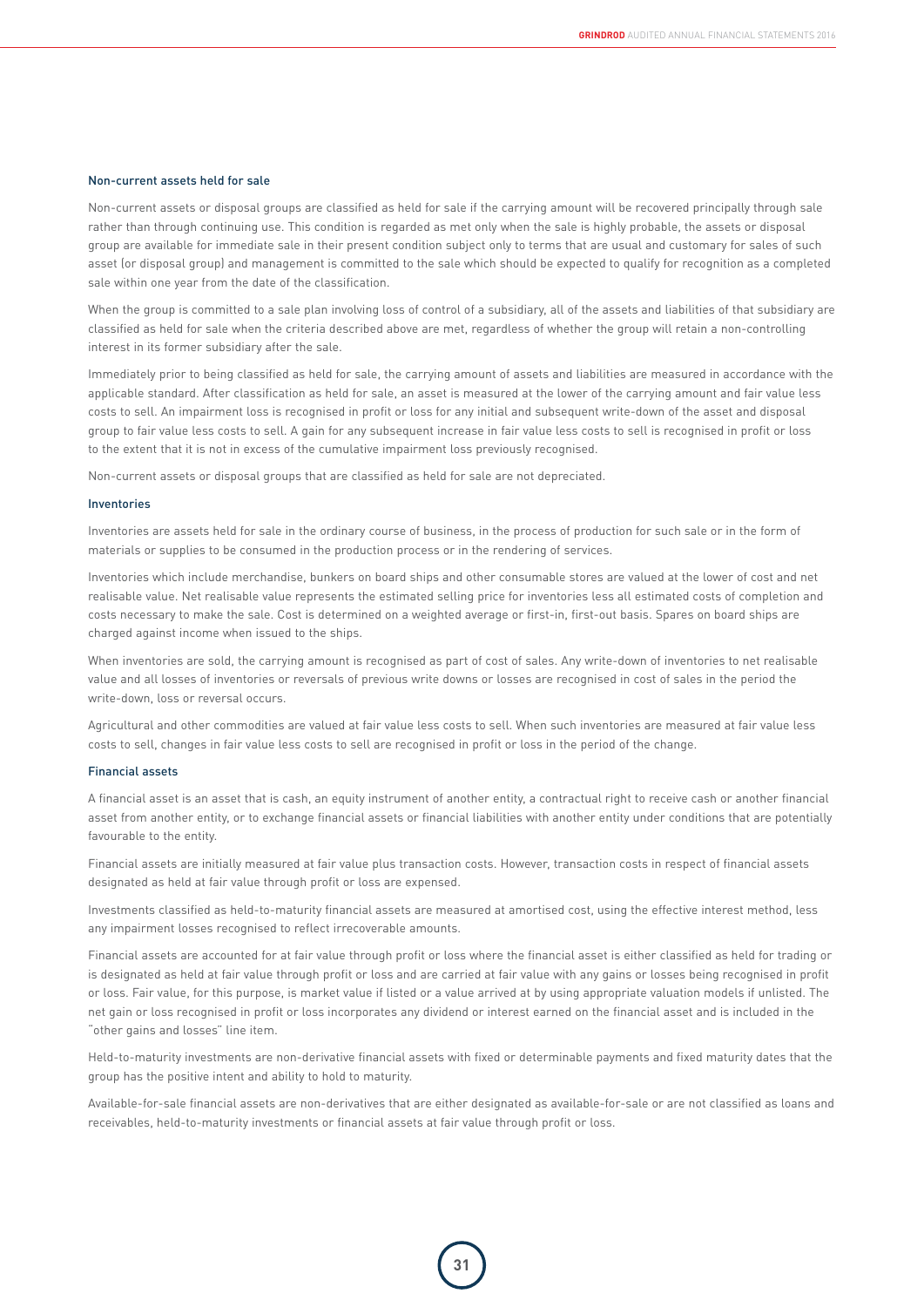# ACCOUNTING POLICIES continued

*for the year ended 31 December 2016*

Listed redeemable notes held by the group that are traded in an active market are classified as held for trading and are stated at fair value at the end of each reporting period. The group also has investments in unlisted shares that are not traded in an active market but that are also classified as available-for-sale financial assets and stated at fair value at the end of each reporting period. Changes in the carrying amount of available-for-sale monetary financial assets relating to changes in foreign currency rates, interest income calculated using the effective interest method and dividends on available-for-sale financial assets are recognised in other comprehensive income and accumulated under the heading of investments revaluation reserve.

Dividends on available-for-sale equity instruments are recognised in profit or loss when the group's right to receive the dividends is established.

The fair value of available-for-sale monetary financial assets denominated in a foreign currency is determined in that foreign currency and translated at the spot rate prevailing at the end of the reporting period. The foreign exchange gains and losses that are recognised in profit or loss are determined based on the amortised cost of the monetary asset. Other foreign exchange gains and losses are recognised in other comprehensive income.

Investment banking portfolio assets are classified as held for trading and are recognised on a settlement basis. These investments are initially measured at cost, including transaction costs, and are re-measured to fair value at each subsequent reporting date. Changes in fair value are recognised in profit or loss when they arise.

Trade and other receivables are classified as loans and receivables and are measured at amortised cost, using the effective interest method, less provision for doubtful debts, which is determined as set out under impairment of assets below. Items with extended terms are initially recorded at the present value of future cash flows and interest income is accounted for over the term until payment is received. Write-downs of these assets are expensed in profit or loss.

Other investments are classified as available-for-sale financial assets. These investments are carried at fair value with any gains or losses being recognised through the statement of comprehensive income and accumulated in equity. Where the investment is disposed of or is determined to be impaired, the cumulative gain or loss previously recognised in equity is included in profit or loss for the period. Fair value, for this purpose, is market value if listed or a value arrived at by using appropriate valuation models if unlisted.

Derivatives that are assets are measured at fair value, with changes in fair value being included in profit or loss other than derivatives designated as cash flow hedges. Derivative assets at fair value are classified as non-current assets if the remaining maturities of the instruments are more than, and they are not expected to be realised within, 12 months.

Cash and cash equivalents are measured at fair value.

The group derecognises a financial asset when the contractual rights to the cash flows from the asset expire, or when it transfers the financial asset and substantially all the risks and rewards of ownership and continues to control the transferred asset, the group recognises its retained interest in the asset and an associated liability for amounts it may have to pay. If the group retains substantially all the risks and rewards of ownership of a transferred financial asset, the group continues to recognise the financial asset and also recognises a collateralised borrowing for the proceeds received.

#### Financial liabilities

A financial liability is a liability that is a contractual obligation to deliver cash or another financial asset to another entity or to exchange financial assets or financial liabilities with another entity under conditions that are potentially unfavourable to the entity.

Financial liabilities are initially measured at fair value plus transaction costs. However, transaction costs in respect of financial liabilities designated as held at fair value through profit or loss are expensed.

Financial liabilities are accounted for at fair value through profit or loss where the financial liability is either held for trading, or it is designated as held at fair value through profit or loss. The net gain or loss recognised in profit or loss incorporates any interest paid on the financial liability and is included in the "other gains and losses" line item.

Non-derivative financial liabilities that are not designated on initial recognition as financial liabilities held at fair value through profit or loss or classified as held for trading are measured at amortised cost, using the effective interest method. Items with extended terms are initially recorded at the present value of future cash flows. Any difference between the proceeds (net of transaction costs) and the settlement or redemption of borrowings is recognised over the term of the borrowings in accordance with the accounting policy for borrowing costs.

Non-derivative financial liabilities that are designated on initial recognition as financial liabilities held at fair value through profit or loss or classified as held for trading are measured at fair value, with changes in fair value being included in net profit or loss.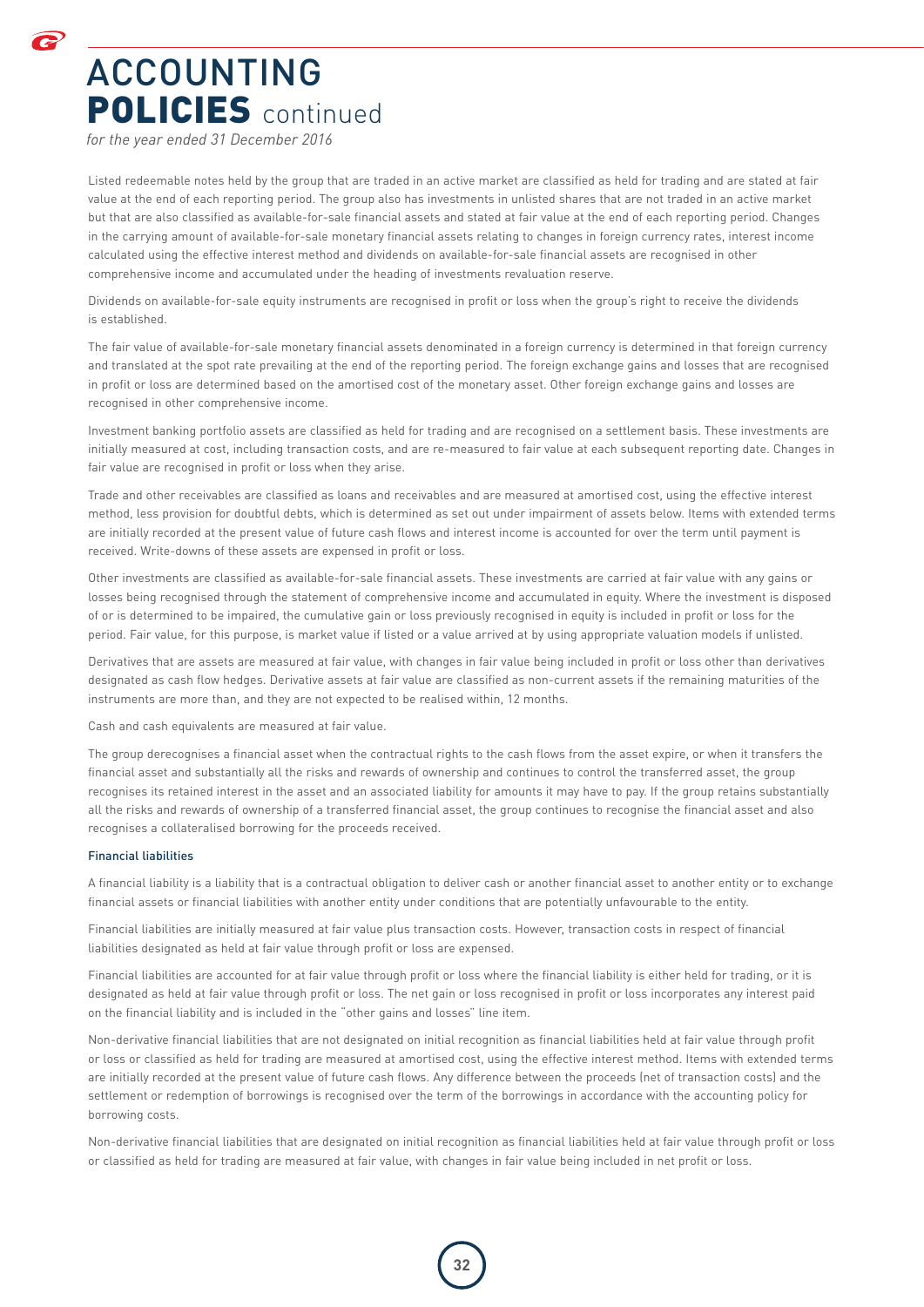Derivatives embedded in other financial instruments or other non-financial host contracts are treated as separate derivatives when their risks and characteristics are not closely related to those of the host contract and the host contract is not designated as held at fair value through profit or loss.

Financial liabilities extinguished with equity instruments will be measured at their fair value, and any difference between the carrying amount of the financial liability extinguished and the consideration paid will be recognised in profit or loss.

#### Post-employment benefit obligations

The group operates a defined benefit pension plan as well as two defined contribution provident funds.

Current contributions to the group's defined contribution funds are charged against income when incurred. The cost of providing benefits to the group's defined benefit plan and the obligation in respect of post-retirement medical aid are determined and provided using the projected unit credit actuarial valuation method. Contribution rates to the defined benefit plan are adjusted for any unfavourable experience adjustments. Favourable experience adjustments are retained within the fund. Actuarial surpluses are brought to account in the group's annual financial statements only when it is clear that economic benefits will be available to the group.

The group's estimated liability in respect of post retirement medical benefits has been fully provided in the statement of financial position.

The expected cost of profit-sharing and bonus payments is recognised as an expense when there is a legal or constructive obligation to make such payments as a result of past performance.

#### Provisions

Provisions are recognised when the group has a present legal or constructive obligation, as a result of past events, for which it is probable that an outflow of economic benefits will be required to settle the obligation, and a reliable estimate can be made for the amount of the obligation.

Provisions are measured at the best estimate of the consideration required to settle the present obligation at the end of the reporting period, taking into account the risks and uncertainties surrounding the obligation. Where the effect of discounting is material, provisions are measured at their present value using a pre-tax discount rate that reflects the current market assessment of the time value of money and the risks for which future cash flow estimates have not been adjusted.

When some or all of the economic benefits required to settle a provision are expected to be recovered from a third party, a receivable is recognised as an asset if it is virtually certain that reimbursement will be received and the amount of the receivable can be measured reliably.

#### Onerous contracts

Full provision is made for the present obligations of the unavoidable future costs of fulfilling the terms of onerous ship charter contracts or contracts of affreightment to which the group is committed.

#### Contingent liabilities acquired in a business combination

Contingent liabilities acquired in a business combination are recognised if the present obligation from past events and fair value can be reliably measured. After initial recognition and until the liability is settled, cancelled or expires the acquirer shall measure the contingent liability recognised in a business combination at the higher of the amount that would be recognised in terms of IAS 37 *Provisions, Contingent Liabilities and Contingent Assets* and the amount initially recognised less, if appropriate, cumulative amortisation recognised in accordance with IAS 18 *Revenue*.

#### Equity

Debt and equity instruments are classified as either financial liabilities or as equity, based on the substance of the contractual arrangement. Equity instruments issued by the group are recorded at the proceeds received, net of direct issue costs.

Rights, options or warrants issued by an entity for the holders to acquire a fixed number of the entity's equity instruments for a fixed amount of any currency are classified as equity instruments in the annual financial statements provided that the offer is made pro rata to all of its existing owners of the same class of its non-derivative equity instruments.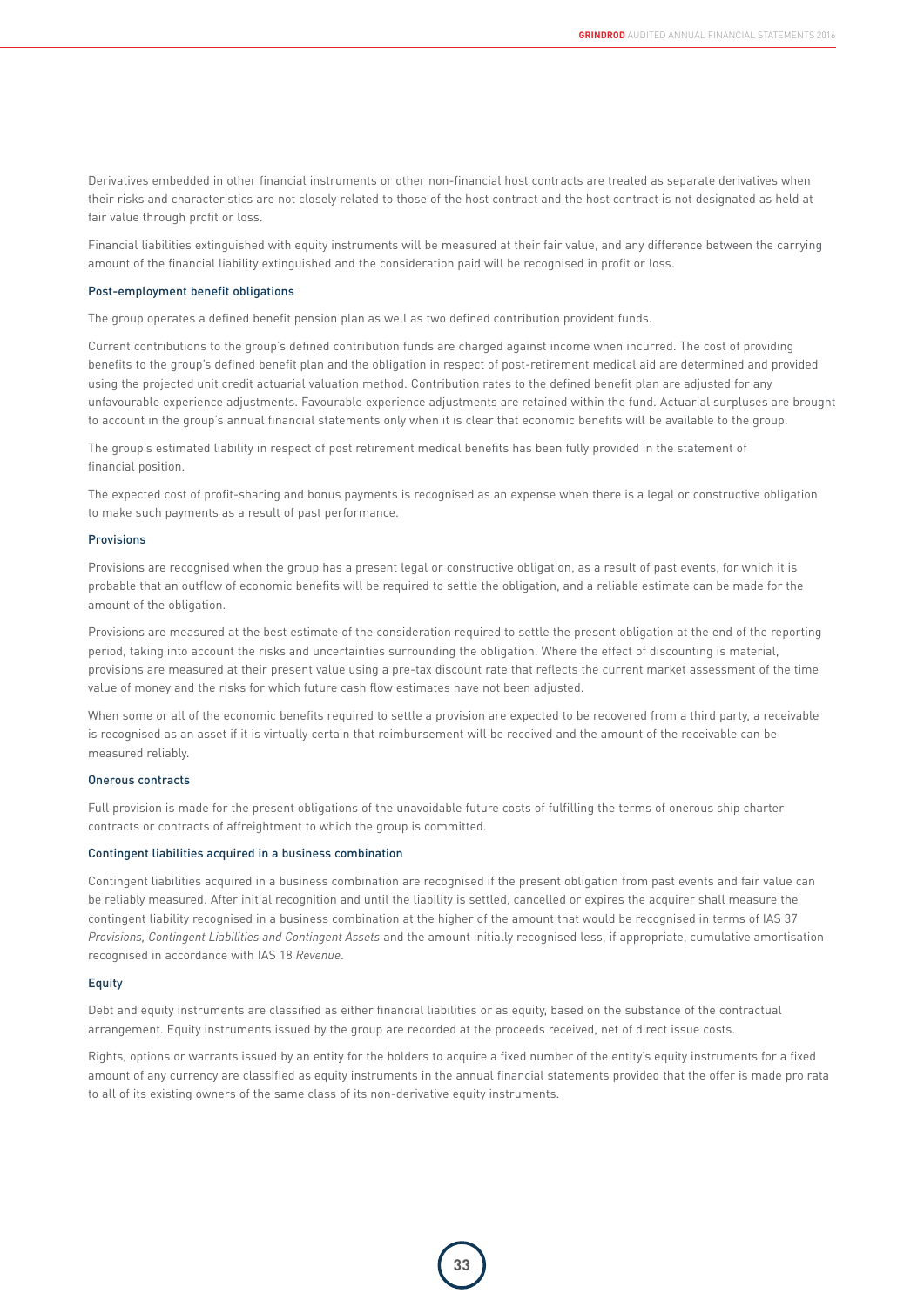# ACCOUNTING POLICIES continued

*for the year ended 31 December 2016*

#### **Income statement**

#### Revenue

 $\mathbf{z}$ 

Revenue represents the gross inflow of economic benefits during the period arising in the course of the ordinary activities when those inflows result in increases in equity, other than increases relating to contributions from equity participants. Included in revenue are net invoiced sales to customers for goods and services, ship sales, freight, charter hire, handling fee revenue, commission and financial institution interest and fee income.

Revenue is measured at the fair value of the consideration received or receivable. Cash and settlement discounts, rebates, value added taxation and other indirect taxes are excluded from revenue. Where extended terms are granted, interest income is accounted for over the term until payment is received.

Revenue from the sale of goods is recognised when all of the following conditions are satisfied:

- the group has transferred to the buyer the significant risks and rewards of ownership of the goods;
- the group retains neither continuing managerial involvement to the degree usually associated with ownership nor effective control over the goods sold;
- the amount of revenue can be measured reliably;
- it is probable that the economic benefits associated with the transaction will flow to the group; and
- the costs incurred or to be incurred in respect of the transaction can be measured reliably.

Charter hire is recognised on a daily accrual basis. Freight revenue is recognised on completion of the voyage and for uncompleted voyages at year-end on the percentage of completion basis. Results of uncompleted voyages are included based on the estimated voyage result and the voyage time elapsed. Anticipated losses for contracts arising on uncompleted voyages are provided in full.

Where the group acts as agent and is remunerated on a commission basis, only the commission is included in revenue. Where the group acts as principal, the total value of business handled is included in revenue.

Fee income earned on origination of advances is deferred and recognised on a yield to maturity basis over the average life of the relevant advances. Where the receipt of knowledge based fee income is deferred by contractual agreement the present value of the fee income is recognised upfront and the accretion is recognised over the duration of the contractual receipt.

Dividend income from investments is recognised when the shareholders' rights to receive payment have been established.

Interest income is recognised on a time proportion basis which takes into account the effective yield on the asset. Interest income includes the amount of amortisation of any discount or premium.

Ship and locomotive sales are recognised when the significant risks and rewards of ownership have been transferred to the buyer.

#### Cost of sales

When inventories and 'held-for-sale' inventories are sold, the carrying amount is recognised as part of cost of sales. Any write-down of inventories to net realisable value and all losses of inventories or reversals of previous write-downs or losses are recognised in cost of sales in the period the write-down, loss or reversal occurs.

#### Employee benefit costs

The cost of providing employee benefits is accounted for in the period in which the benefits are earned by employees.

The cost of short-term employee benefits is recognised in the period in which the service is rendered and is not discounted. The expected cost of short-term accumulating compensated absences is recognised as an expense as the employees render service that increases their entitlement or, in the case of non-accumulating absences, when the absences occur.

The group operates a share option scheme. The proceeds on share options are credited to share capital when exercised.

The expected cost of profit-sharing and bonus payments is recognised as an expense when there is a legal or constructive obligation to make such payments as a result of past performance.

Past service cost is recognised in profit or loss in the period of a plan amendment. Net interest is calculated by applying the discount rate at the beginning of the period to the net defined benefit liability or asset. Defined benefit costs are categorised as service cost (including current service costs, past service cost, as well as gains and losses on curtailments and settlements), net interest expense or income and remeasurement.

The group presents service cost and net interest expense or income in profit or loss. Curtailment gains and losses are accounted for as past service costs.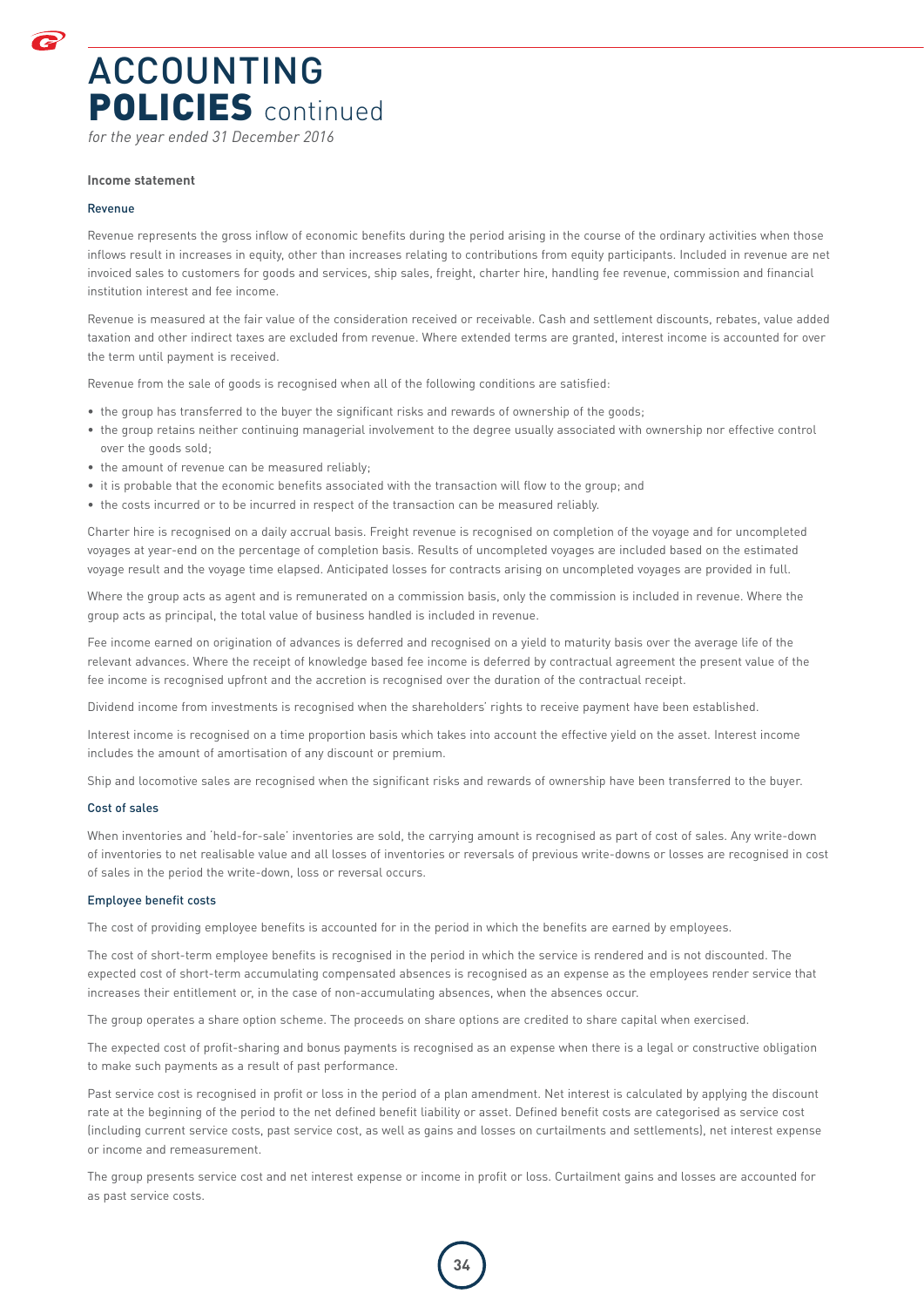The employee benefit obligation recognised in the consolidated statement of financial position represents the actual deficit or surplus in the group's defined benefit plans. Any surplus resulting from this calculation is limited to the present value of any economic benefits available in the form of refunds from the plans or reductions in future contributions to the plans.

A liability for a termination benefit is recognised at the earlier of when the entity can no longer withdraw the offer of the termination benefit and when the entity recognises any related restructuring costs.

#### Borrowing costs

Borrowing costs (net of investment income earned on the temporary investment of specific borrowings pending their expenditure on qualifying assets) directly attributable to the acquisition, construction or production of assets that necessarily take a substantial period of time to get ready for their intended use or sale, are added to the cost of those assets, until such time as the assets are substantially ready for their intended use or sale. All other borrowing costs are expensed in the period in which they are incurred.

#### Non-trading items

Non-trading items cover those amounts that are not considered to be of an operating/trading nature, and generally include re-measurements due to:

- impairments of goodwill and non-current assets;
- gains and losses on the measurement to fair value less costs to sell (or on the disposal) of assets or disposal groups constituting discontinued operations;
- gains and losses on the measurement to fair value less costs to sell of non-current assets or disposal groups classified as held for sale;
- gains and losses on the disposal of property, terminals, vehicles and equipment;
- recycling through profit or loss of foreign currency translation reserves upon disposal of entities whose functional currencies are different to the group's presentation currency;
- recycling through profit or loss of fair value gains and losses previously recognised directly in equity upon the disposal of availablefor-sale financial assets and the realisation of hedges of a net investment in a foreign operation; and
- the group's proportionate share of exceptional items (determined on the same basis) of associates and joint ventures.

Re-measurements to fair value of other financial instruments (including amounts recycled through profit or loss under cash flow hedges that were previously recognised directly in equity) are not included in non-trading items.

#### Taxation

The charge for current taxation is based on the results for the year as adjusted for income that is exempt and expenses that are not deductible using tax rates that are applicable to taxable income.

Deferred taxation is recognised in profit or loss except when it relates to items credited or charged directly to equity, in which case it is also recognised in equity.

#### **Transactions and events**

#### Hedge accounting

If a fair value hedge meets the conditions for hedge accounting, any gain or loss on the hedged item attributable to the hedged risk is included in the carrying amount of the hedged item and recognised in profit or loss.

If a cash flow hedge meets the conditions for hedge accounting the portion of the gain or loss on the hedging instrument that is determined to be an effective hedge is recognised in the statement of comprehensive income and accumulated in equity and the ineffective portion is recognised in profit or loss. A hedge of the foreign currency risk of a firm commitment is designated and accounted for as a cash flow hedge.

If an effective hedge of a forecast transaction subsequently results in the recognition of a financial asset or financial liability, the associated gains or losses accumulated in equity are transferred to income in the same period in which the asset or liability affects profit or loss.

If a hedge of a forecast transaction subsequently results in the recognition of a non-financial asset or non-financial liability, the associated gains or losses accumulated in equity are included in the initial measurement of the acquisition cost or other carrying amount of the asset or liability.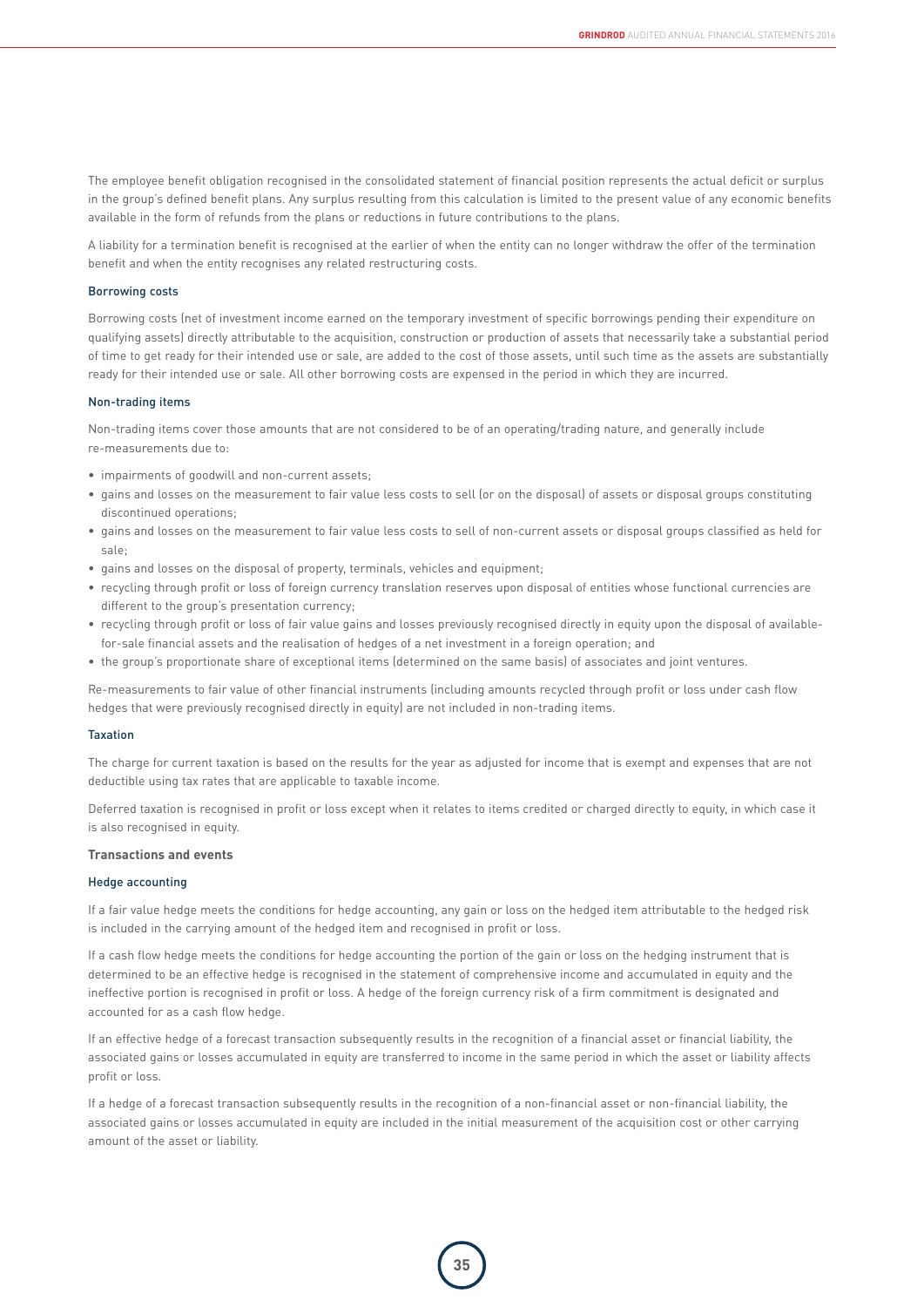## ACCOUNTING POLICIES continued

*for the year ended 31 December 2016*

If a hedge of a net investment in a foreign entity meets the conditions for hedge accounting, the portion of the gain or loss on the hedging instrument that is determined to be an effective hedge is recognised in other comprehensive income and accumulated in equity and the ineffective portion is recognised in profit or loss. On disposal of a foreign entity, the gain or loss accumulated in equity is transferred to profit or loss.

Hedge accounting is discontinued on a prospective basis when the hedge no longer meets the hedge accounting criteria (including when it becomes ineffective), when the hedge instrument is sold, terminated or exercised, when for cash flow hedges the forecast transaction is no longer expected to occur or when the hedge designation is revoked. Any cumulative gain or loss on the hedging instrument for a forecast transaction is retained in equity until the transaction occurs, unless the transaction is no longer expected to occur, in which case it is transferred to profit or loss for the period.

## Derivatives

 $\mathbf{z}$ 

The group enters into derivative financial instruments in order to manage its exposure to interest rate and foreign exchange rate risk which have a cash flow impact. This includes forward exchange contracts, cross currency and interest rate swaps, futures, options and forward freight swap agreements.

Derivatives are initially recognised at fair value at the date a derivative contract is entered into and are subsequently measured to their fair value at each reporting date. The resultant gain or loss is recognised in profit or loss immediately unless the derivative is designated and effective as a hedging instrument, in which event the timing of the recognition in profit or loss depends on the nature of the hedge relationship. The group designates certain derivatives as either hedges of the fair value of recognised assets or liabilities or firm commitments (fair value hedges), hedges of highly probable forecast transactions or hedges of foreign currency risk of firm commitments (cash flow hedges), or hedges of net investments in foreign operations.

## Impairment of assets

At each reporting date the carrying amount of tangible and intangible assets is assessed to determine whether there is any indication that those assets may have suffered an impairment loss. If any such indication exists, the recoverable amount of the asset is estimated in order to determine the extent of the impairment loss. Where it is not possible to estimate the recoverable amount of an individual asset, the recoverable amount of the cash-generating unit to which the asset belongs is estimated. Value in use, included in the calculation of the recoverable amount, is estimated taking into account future cash flows, forecast market conditions and the expected lives of the assets.

If the recoverable amount of an asset (or cash-generating unit) is estimated to be less than its carrying amount, its carrying amount is reduced to the higher of its recoverable amount and zero. The impairment loss is first allocated to reduce the carrying amount of goodwill and then to the other assets of the cash-generating unit. Subsequent to the recognition of an impairment loss, the depreciation or amortisation charge for the asset is adjusted to allocate its remaining carrying value, less any residual value, over its remaining useful life.

Impairment losses on financial assets as well as trade and other receivables are determined based on specific and objective evidence that assets are impaired and are measured as the difference between the carrying amount of the assets and the present value of the estimated future cash flows discounted at the effective interest rate computed at initial recognition.

Impairment losses are recognised in profit or loss. If an impairment loss subsequently reverses, the carrying amount of the asset (or cash-generating unit) is increased to the revised estimate of its recoverable amount but limited to the carrying amount that would have been determined had no impairment loss been recognised in prior years. A reversal of an impairment loss is recognised in profit or loss.

Goodwill and intangible assets with indefinite useful lives or which are not available for use and the cash-generating units to which these assets have been allocated, are tested for impairment annually even if there is no indication of impairment. For the purpose of impairment testing, goodwill is allocated to each of the cash-generating units expected to benefit from the synergies of the combination at inception of the combination. Impairment losses recognised on goodwill are not subsequently reversed. The attributable amount of goodwill is included in the profit or loss on disposal when the related business is sold.

### Leasing

### *Classification*

Leases are classified as finance leases, whenever the terms of the lease transfer substantially all the risks and rewards of ownership to the lessee, or operating leases at the inception of the lease.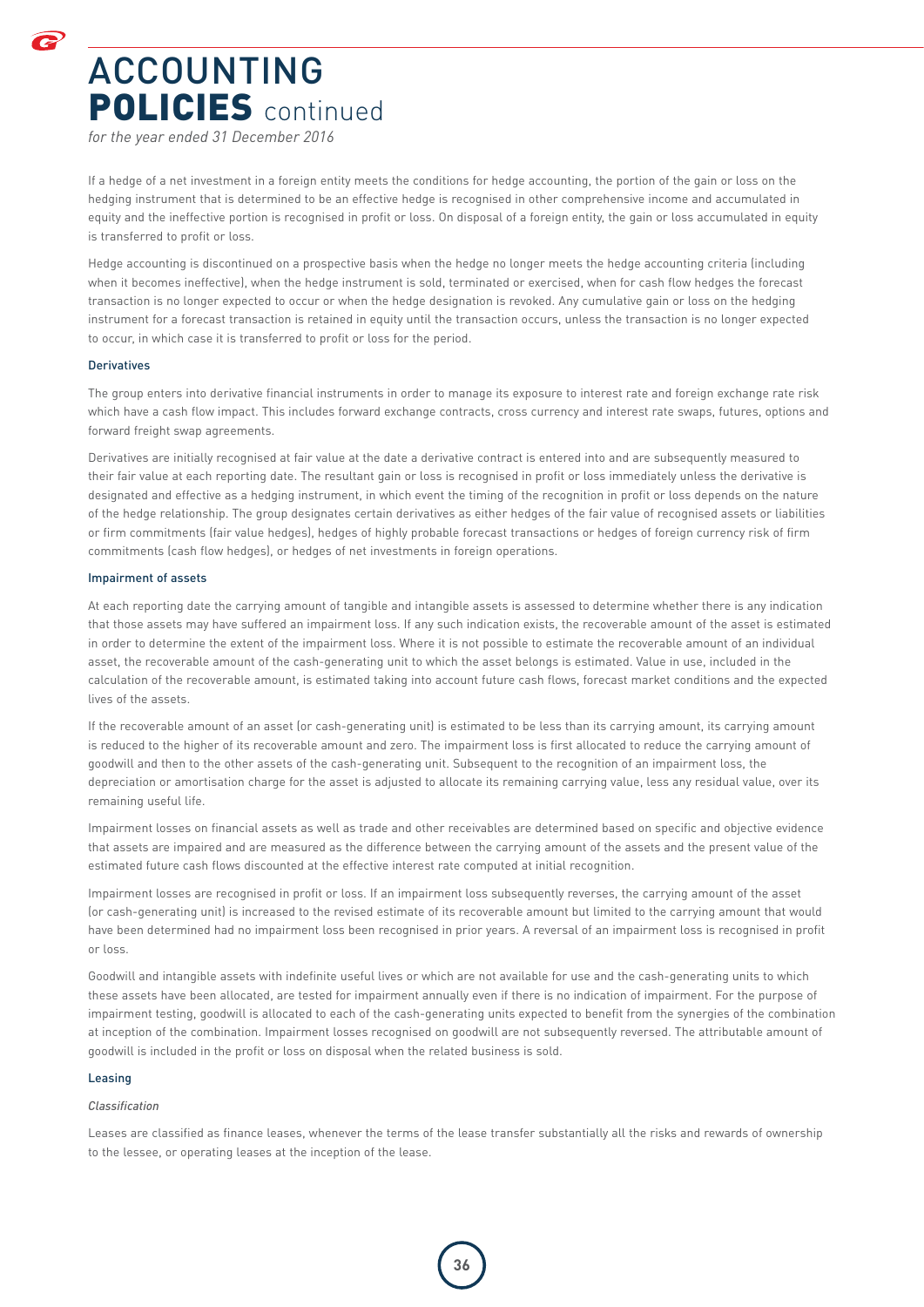### *In the capacity of a lessor*

Amounts due from lessees under a finance lease are recognised as receivables at the amount of the group's net investment in the leases. Finance lease income is allocated to accounting periods so as to reflect a constant periodic rate of return on the group's net investment outstanding in respect of the leases.

Rental income from operating leases is recognised on the straight-line basis over the term of the relevant lease. Initial direct costs incurred in negotiating and arranging an operating lease are added to the carrying amount of the leased asset and recognised on a straight-line basis over the lease term.

#### *In the capacity of a lessee*

Finance leases are recognised as assets and liabilities of the group at the lower of the fair value of the asset and the present value of the minimum lease payments at the date of acquisition. Finance costs represent the difference between the total leasing commitments and the fair value of the assets acquired. Finance costs are charged to profit or loss over the term of the lease and at interest rates applicable to the lease on the remaining balance of the obligations, unless they are directly attributable to qualifying assets, in which case they are capitalised in accordance with the group's general policy on borrowing costs. Contingent rentals are recognised as expenses in the periods in which they are incurred.

Rentals payable under operating leases are charged to income on the straight-line basis over the term of the relevant lease, except where another systematic basis is more representative of the time pattern in which economic benefits from the leased asset are consumed. Benefits received and receivable as an incentive to enter into an operating lease are also spread on the straight-line basis over the lease term.

### Government grants

Government grants towards staff re-training costs are recognised as income over the periods necessary to match them with the related costs and are deducted in reporting the related expense.

Government grants whose primary condition is that the group should purchase, construct or otherwise acquire non-current assets are recognised as deferred revenue in the statement of financial position and transferred to profit or loss on a systematic and rational basis over the useful lives of the related assets.

### Discontinued operations

The results of discontinued operations are presented separately in the income statement and the assets and liabilities associated with these operations are included with non-current assets held for sale in the statement of financial position.

#### Share-based payments

#### *Equity-settled share options*

Executive directors, senior executives and other employees have been granted equity-settled share options in terms of the Grindrod Limited Share Option Scheme and the Grindrod Limited Forfeitable Share Plan (FSP).

Equity-settled share-based payments are measured at fair value (excluding the effect of non market-based vesting conditions) at the date of grant and recognised in profit or loss on the straight-line basis over the vesting period, based on the estimated number of shares that will eventually vest and adjusted for the effect of non market-based vesting conditions. Fair value is measured using a binomial pricing model.

#### *Cash-settled share-based payments*

Share appreciation rights granted to employees for services rendered or to be rendered are raised as a liability and recognised in profit or loss immediately or, if vesting requirements are applicable, over the vesting period. The liability is remeasured annually until settled and any changes in value are recognised in profit or loss. Fair value is measured using a binomial pricing model.

#### Treasury shares

Treasury shares are equity instruments of the company, held by other members of the consolidated group.

All costs relating to the acquisition of treasury shares as well as gains or losses on disposal or cancellation of treasury shares are recognised directly in equity.

#### Financial guarantee contracts

Financial guarantee contracts are accounted for in terms of IFRS 4 *Insurance Contracts* and are measured initially at cost and thereafter, in accordance with IAS 37 *Provisions, Contingent Liabilities and Contingent Assets*.

**37**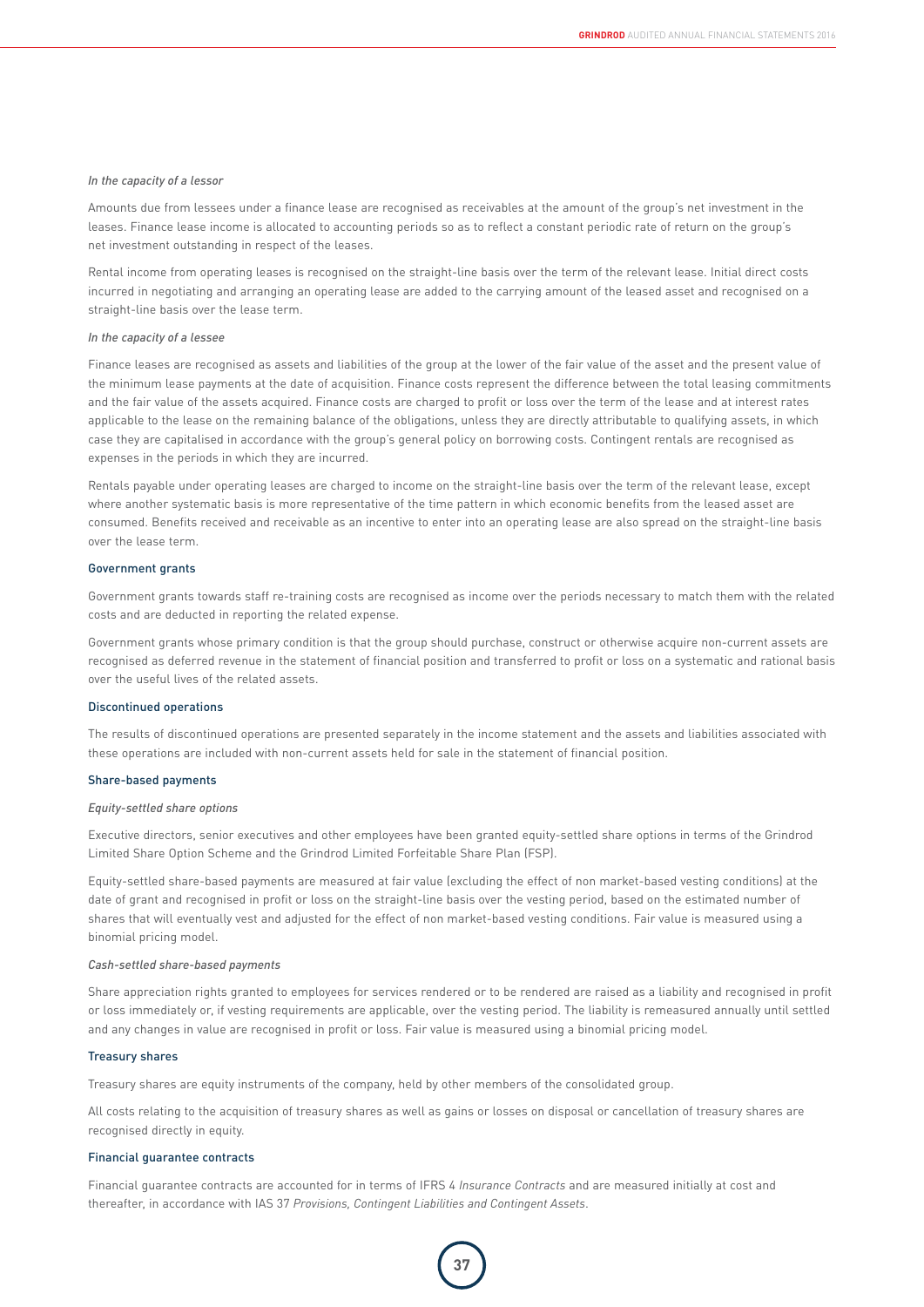# NOTES TO THE FINANCIAL STATEMENTS

*for the year ended 31 December 2016*

## **1. JUDGEMENTS MADE BY MANAGEMENT AND KEY SOURCES OF ESTIMATION UNCERTAINTY AND NEW AND REVISED STANDARDS AFFECTING AMOUNTS REPORTED IN THE CURRENT YEAR**

### **1.1 Judgements made by management and key sources of estimation uncertainty**

Preparing annual financial statements in conformity with IFRS requires estimates and assumptions that affect reported amounts and related disclosures. Actual results could differ from these estimates. Key assumptions concerning the future, and other key sources of estimation uncertainty have a significant risk of causing a material adjustment to the carrying amount of assets and liabilities within the next financial year.

Certain accounting policies and key sources of estimation uncertainty have been identified as involving particularly complex or subjective judgements or assessments, as follows:

### Asset lives and residual values

Property, terminals, vehicles and equipment are depreciated over their estimated useful life taking into account estimated residual values, where appropriate. The actual lives of the assets and residual values are assessed annually and may vary depending on a number of factors. In reassessing asset lives, factors such as technological innovation, product life cycles and maintenance programmes are taken into account. Residual value assessments consider issues such as future market conditions, the remaining life of the asset and projected disposal values. Consideration is also given to the extent of current profits and losses on the disposal of similar assets.

Shipping maintains a young fleet of ships and generally aims to replace ships that are 15 years or older. As a result, ships are depreciated over 15 years to the expected residual value of a ship of a similar age and specification. Management reassess the depreciation period of ships that surpass this limit with special consideration of the condition of the vessel and the purpose for which the ship was retained in the fleet. The estimated life is considered at each reporting date.

Residual values of the ships are reassessed by management at each reporting date based on the current shipping markets and the movement of the markets over the previous five years, the age of the vessel, the specifications and the condition of the ship. The current market related scrap values for demolitions in the Far East and India are used for older ships.

### Deferred taxation assets

Deferred taxation assets are recognised to the extent it is probable that taxable income will be available in future against which they can be utilised. Three-year business plans are prepared annually and approved by the boards of the company and its major operating subsidiaries. These plans include estimates and assumptions regarding economic growth, interest rates, inflation and competitive forces.

The plans contain profit forecasts and cash flows which are utilised in the assessment of the recoverability of deferred taxation assets.

Management also exercises judgement in assessing the likelihood that business plans will be achieved and that the deferred taxation assets are recoverable.

### Impairment of assets

### *Intangible assets and investments*

Goodwill and intangible assets with indefinite useful lives are considered for impairment at least annually.

The recoverable amount of the assets reviewed for impairment is determined based on value-in-use calculations. Projected cash flows for these calculations are extracted from formal three-year business plans which are updated annually and approved by the board of directors.

Key assumptions used include expected revenue, working capital changes, future capital expenditure, economic growth, interest rates, inflation, and current and future market conditions. The discount rate calculations are derived using the relevant cashgenerating units' weighted average cost of capital and takes into account both the cost of equity and cost of debt. The cost of equity is determined based on a risk-free rate adjusted for an equity risk premium and an industry specific beta. The cost of debt is based on target gearing ratios. The present value of these cash flows is compared to the current net asset value and, if lower, the assets are impaired to the present value. The impairment loss is first allocated to goodwill and then to the other assets of a cash-generating unit.

Where necessary, cash flow projections are revised to reflect changes in assumptions or market conditions identified subsequent to the finalisation of the budget process. Management performs a sensitivity analysis on various inputs in the valuation models to assess whether any changes in inputs result in any impairment of assets.

In the current year the group impaired investments in joint ventures by R141.0 million (2015: 461.0 million). The carrying value of the intangible assets, investments in joint ventures and associates is disclosed in notes 3, 5 and 6 respectively.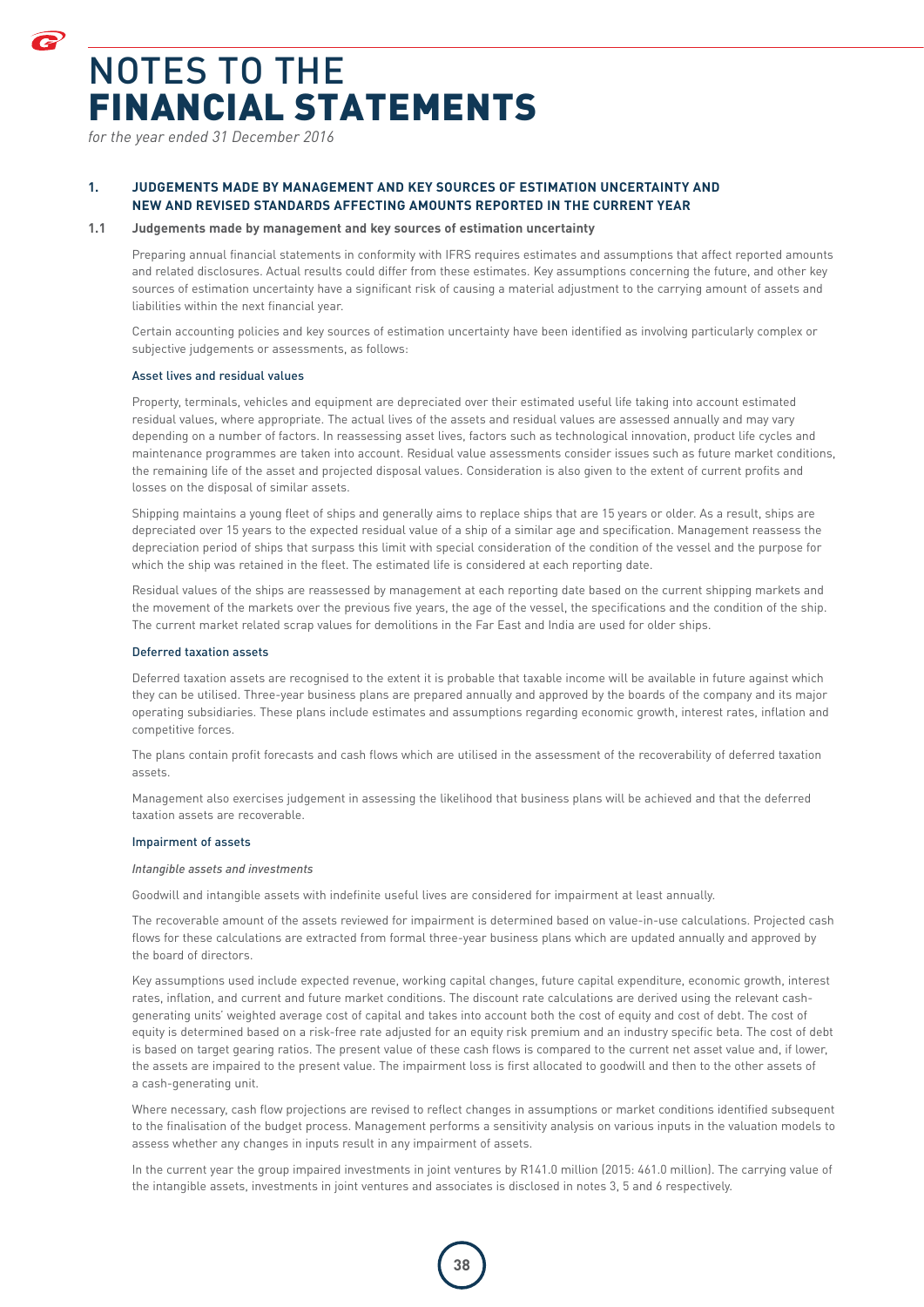## **1. JUDGEMENTS MADE BY MANAGEMENT AND KEY SOURCES OF ESTIMATION UNCERTAINTY AND NEW AND REVISED STANDARDS AFFECTING AMOUNTS REPORTED IN THE CURRENT YEAR (CONTINUED)**

### **1.1 Judgements made by management and key sources of estimation uncertainty (continued)**

#### Impairment of property, terminals, vehicles and equipment

Property, terminals, vehicles and equipment are considered for impairment if there is a reason to believe that impairment may be necessary. Factors taken into consideration in reaching such a decision include the economic viability of the asset itself, past performance and current market conditions. The carrying value of property, terminals, vehicles and equipment is disclosed in note 2.

### Impairment of ships

Ships (owned and leased) and ships under construction are considered for impairment annually.

Management measures the recoverability of an asset by comparing its carrying amount against its recoverable amount. Recoverable amount is the higher of the fair value less costs to sell and value in use, which is the future cash flows that the ships are expected to generate from charter hire of the ships and the expected running costs thereof over its remaining useful life, with a cash inflow in the final year equal to the residual value of the ships. The future cash flows are discounted to their present value using an appropriate discount rate to reflect the time value of money. If the ship is considered to be impaired, an impairment loss is recognised to an amount in excess of the carrying value of the asset over its recoverable amount. The carrying value of ships is disclosed in note 2.

### Significant joint arrangements

Refer to note 5 for list of significant joint arrangements.

Management assesses contractual agreements in determining the classification of its joint arrangements. Under contractual agreements, where neither party has the right to unilaterally control the company or unanimous consent is required for all decisions made with regards to the relevant activities of the company, such entities are classified as joint ventures.

### Associates

Associates are those entities in which the group has a significant influence, but not control, over the financial and operating policies. Significant influence is presumed to exist when the group holds between 20% and 50% of the voting power of another entity and where decisions about the relevant activities do not require unanimous consent of the parties.

#### Fair value measurements and valuation processes

Some of the group's assets and liabilities are measured at fair value for financial reporting purposes.

In estimating the fair value of an asset or liability, the group uses market-observable data to the extent it is available. Where level 1 inputs are not available, the group engages third party qualified valuers to perform the valuation.

Information about the valuation techniques and inputs used in determining the fair value of various assets and liabilities are disclosed in notes 7 and 40.

#### Onerous contract provisions

Full provision is made for the present obligations of the unavoidable future costs of fulfilling the terms of onerous ship charter contracts or contracts of affreightment to which the group is committed. Note 23 provides more detail on these provisions.

Management has estimated the onerous contract provisions based on the present value of the future charter payments that the group is expected to make under non-cancellable onerous operating charter agreements and contracts of affreightment, less charter revenue expected to be earned on the charter. The estimate is very sensitive to changes in the freight rates.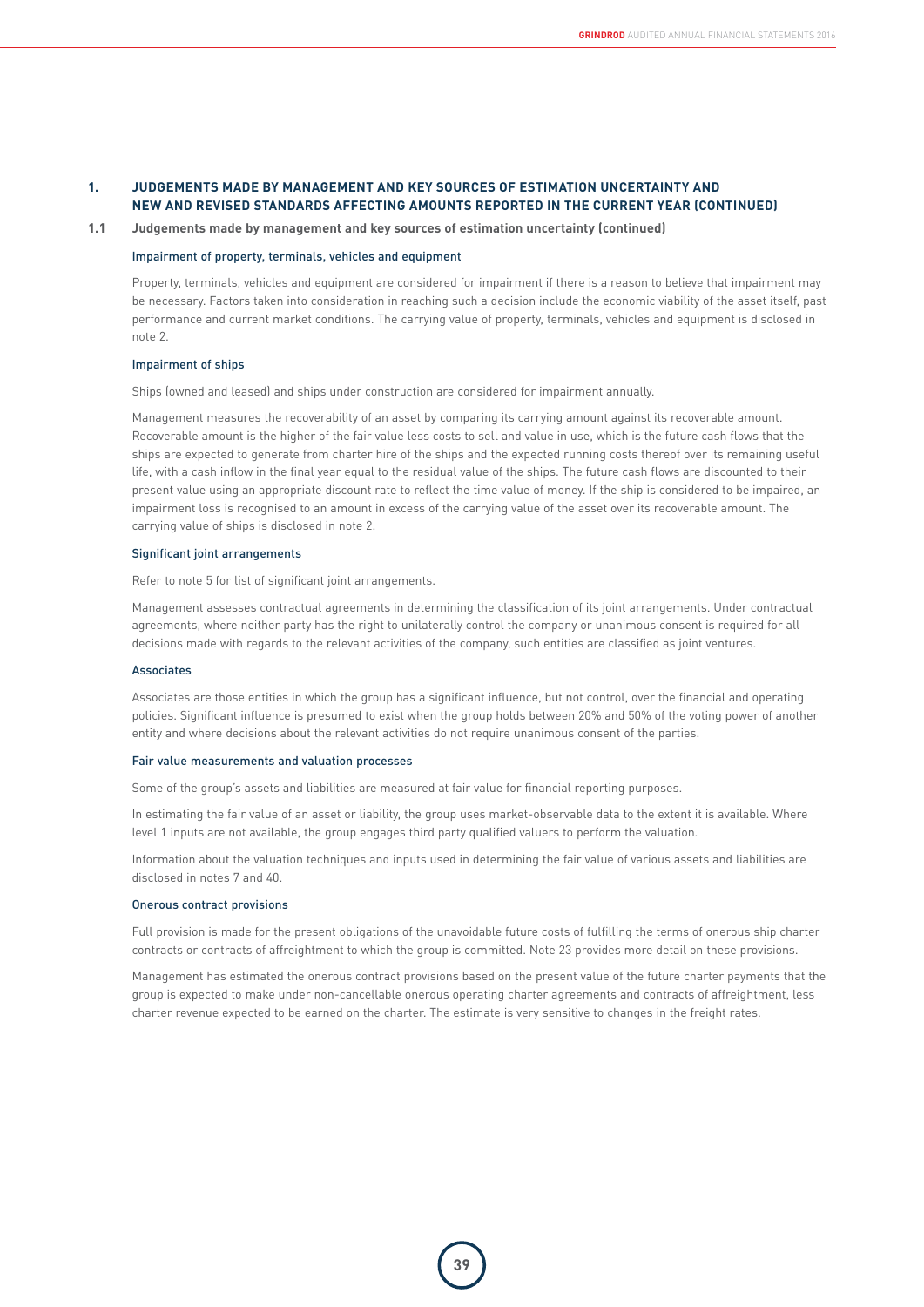*for the year ended 31 December 2016*

2

## **1. JUDGEMENTS MADE BY MANAGEMENT AND KEY SOURCES OF ESTIMATION UNCERTAINTY AND NEW AND REVISED STANDARDS AFFECTING AMOUNTS REPORTED IN THE CURRENT YEAR (CONTINUED)**

### **1.1 Judgements made by management and key sources of estimation uncertainty (continued)**

### Post-employment benefit obligations

Post-retirement defined benefits are provided for certain existing and former employees. Actuarial valuations are based on assumptions which include employee turnover, mortality rates, discount rates, expected long-term rate of return of retirement plan assets, healthcare inflation cost and rates of increase in compensation costs.

Judgement is exercised by management, assisted by advisors, in adjusting mortality rates to take account of actual mortality rates within the schemes.

### Percentage completion of voyages

The stage of completion of a voyage is determined by calculating the total number of actual days from the loading of the cargo at the commencement of a voyage to the period end, divided by the total estimated number of days from loading to discharging the cargo.

The duration of a voyage depends on the size of the vessel being loaded, cargo type and quantity, vessel speed as well as delays occasioned by weather or due to congestion at load or discharge ports.

### Valuations of forward freight agreements (FFAs)

The FFAs are valued by comparing the strike price of the instrument against the estimated market spot earnings for the period that the instrument has been contracted. Management makes use of projected market earnings from reliable shipping brokers in order to assess the expected profits or losses from the transaction. Note 40 provides more detail.

### **1.2 New and revised IFRSs applied with no material effect on the annual consolidated financial statements**

The following new and revised IFRSs have been adopted in these annual financial statements. The application of these new and revised IFRSs has not had any material impact on the amounts reported for the current and prior years but may affect the accounting for future transactions or arrangements.

| Amendments to IAS 1            | Disclosure Initiative                                                |
|--------------------------------|----------------------------------------------------------------------|
| Amendment to IAS 16 and IAS 38 | Clarification of Acceptable Methods of Depreciation and Amortisation |
| Amendments to IAS 27           | Equity Method in Separate Financial Statements                       |
| Amendments to IFRSs            | Annual Improvements to IFRSs 2014 - 2016 Cycle                       |

### **1.3 New and revised IFRSs in issue but not yet effective**

The group has not applied the following new and revised IFRSs that have been issued but are not yet effective:

| <b>IAS 12</b> | Income Taxes <sup>1</sup>                          |
|---------------|----------------------------------------------------|
| IFRS 9        | Financial Instruments <sup>2</sup>                 |
| IFRS 15       | Revenue from Contracts with Customers <sup>2</sup> |
| IFRS 16       | 1eases <sup>3</sup>                                |
|               |                                                    |

## IAS 12 *Income Taxes*

Recognition of Deferred Tax Assets for Unrealised Losses

IAS 12 *Income Taxes* has been amended to clarify the following aspects:

- unrealised losses on debt instruments measured at fair value and measured at cost for tax purposes give rise to a deductible temporary difference regardless of whether the debt instrument's holder expects to recover the carrying amount of the debt instrument by sale or by use.
- the carrying amount of an asset does not limit the estimation of probable future taxable profits.
- estimates for future taxable profits exclude tax deductions resulting from the reversal of deductible temporary differences.
- an entity assesses a deferred tax asset in combination with other deferred tax assets. Where tax law restricts the utilisation of tax losses, an entity would assess a deferred tax asset in combination with other deferred tax assets of the same type.

The directors of the company anticipate that the application of IAS 12 in the future may have a material impact on amounts reported in respect of the group's financial assets and financial liabilities. However, it is not practicable to provide a reasonable estimate of the effect of IAS 12 until the group undertakes a detailed review.

- *<sup>1</sup> Effective for annual periods beginning on or after 1 January 2017*
- *<sup>2</sup> Effective for annual periods beginning on or after 1 January 2018 <sup>3</sup> Effective for annual periods beginning on or after 1 January 2019*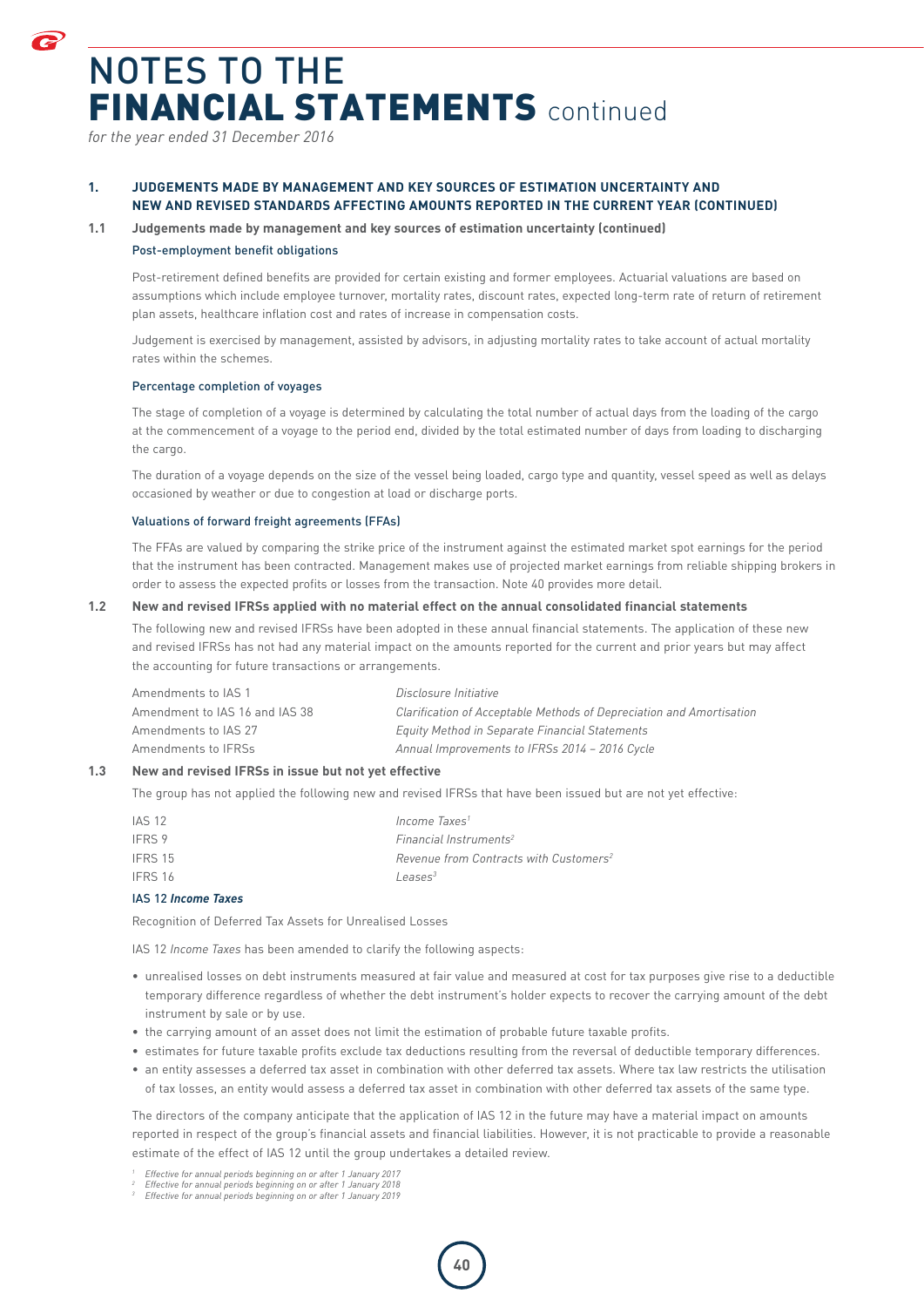## **1. JUDGEMENTS MADE BY MANAGEMENT AND KEY SOURCES OF ESTIMATION UNCERTAINTY AND NEW AND REVISED STANDARDS AFFECTING AMOUNTS REPORTED IN THE CURRENT YEAR (CONTINUED)**

## **1.3 New and revised IFRSs in issue but not yet effective (continued)**

### IFRS 9 *Financial Instruments*

IFRS 9, issued in November 2009, introduced new requirements for the classification and measurement of financial assets. IFRS 9 was subsequently amended in October 2010 to include requirements for the classification and measurement of financial liabilities and for derecognition, and in November 2013 to include the new requirements for general hedge accounting. Another revised version of IFRS 9 was issued in July 2014 mainly to include a) impairment requirements for financial assets and b) limited amendments to the classification and measurement requirements by introducing a 'fair value through other comprehensive income' (FVTOCI) measurement category for certain simple debt instruments.

Key requirements of IFRS 9:

- all recognised financial assets that are within the scope of IAS 39 *Financial Instruments: Recognition and Measurement* are required to be subsequently measured at amortised cost or fair value. Specifically, debt investments that are held within a business model whose objective is to collect the contractual cash flows, and that have contractual cash flows that are solely payments of principal and interest on the principal outstanding are generally measured at amortised cost at the end of subsequent accounting periods. Debt instruments that are held within a business model whose objective is achieved both by collecting contractual cash flows and selling financial assets, and that have contractual terms of the financial asset give rise on specified dates to cash flows that are solely payments of principal and interest on the principal amount outstanding, are measured at FVTOCI. All other debt investments and equity investments are measured at their fair value at the end of subsequent accounting periods. In addition, under IFRS 9, entities may make an irrevocable election to present subsequent changes in the fair value of an equity investment (that is not held for trading) in other comprehensive income, with only dividend income generally recognised in profit or loss.
- with regard to the measurement of financial liabilities designated as at fair value through profit or loss, IFRS 9 requires that the amount of change in the fair value of the financial liability that is attributable to changes in the credit risk of that liability is presented in other comprehensive income, unless the recognition of the effects of changes in the liability's credit risk in other comprehensive income would create or enlarge an accounting mismatch in profit or loss. Changes in fair value attributable to a financial liability's credit risk are not subsequently reclassified to profit or loss. Under IAS 39, the entire amount of the change in the fair value of the financial liability designated as fair value through profit or loss is presented in profit or loss.
- in relation to the impairment of financial assets, IFRS 9 requires an expected credit loss model, as opposed to an incurred credit loss model under IAS 39. The expected credit loss model requires an entity to account for expected credit losses and changes in those expected credit losses at each reporting date to reflect changes in credit risk since initial recognition. In other words, it is no longer necessary for a credit event to have occurred before credit losses are recognised.
- the new general hedge accounting requirements retain the three types of hedge accounting mechanisms currently available in IAS 39. Under IFRS 9, greater flexibility has been introduced to the types of transactions eligible for hedge accounting, specifically broadening the types of instruments that qualify for hedging instruments and the types of risk components of non-financial items that are eligible for hedge accounting. In addition, the effectiveness test has been overhauled and replaced with the principle of an 'economic relationship'. Retrospective assessment of hedge effectiveness is no longer required. Enhanced disclosure requirements about an entity's risk management activities have also been introduced.

The directors of the company anticipate that the application of IFRS 9 in the future may have a material impact on amounts reported in respect of the group's financial assets and financial liabilities. However, it is not practicable to provide a reasonable estimate of the effect of IFRS 9 until the group undertakes a detailed review.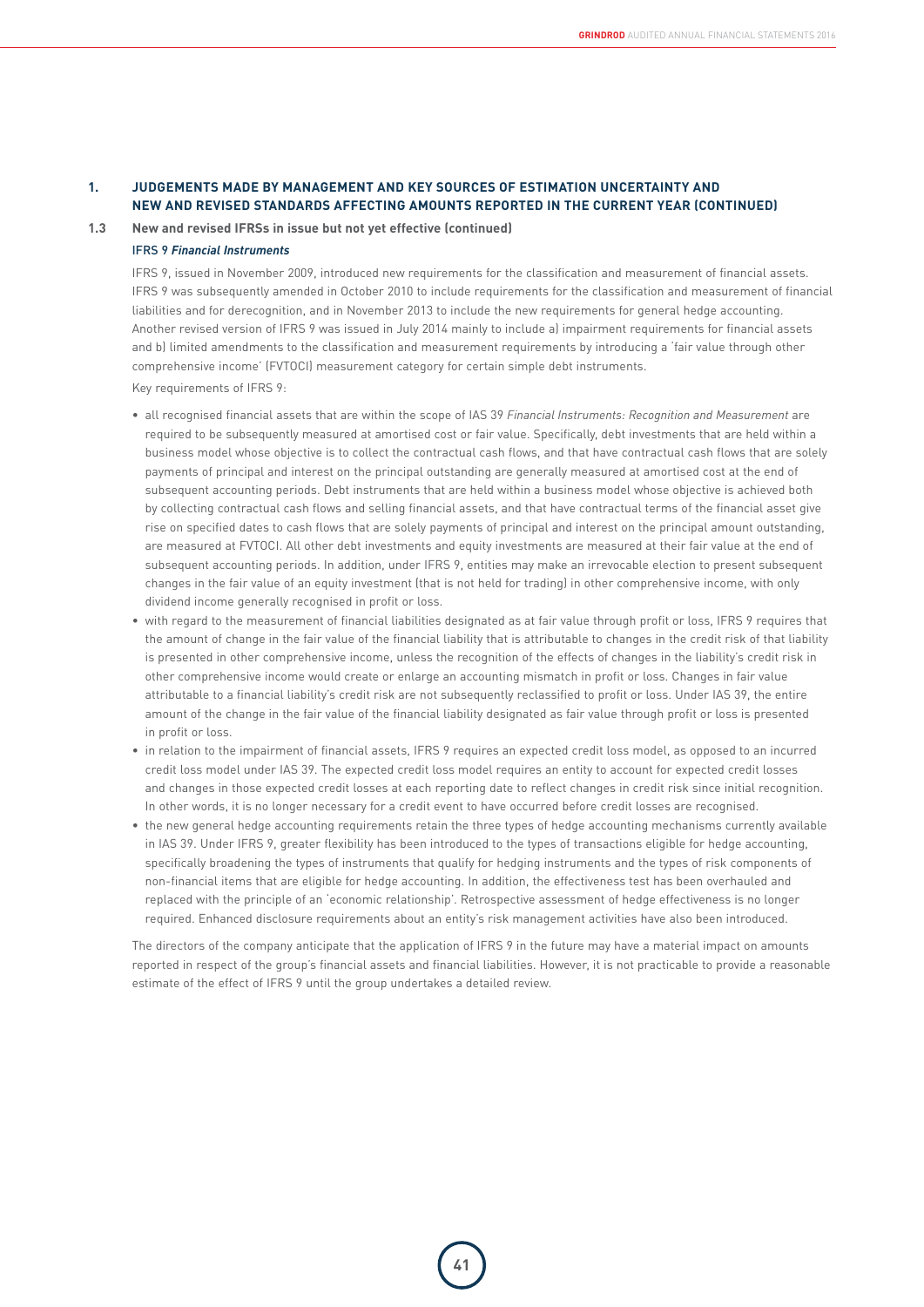*for the year ended 31 December 2016*

 $\sum$ 

## **1. JUDGEMENTS MADE BY MANAGEMENT AND KEY SOURCES OF ESTIMATION UNCERTAINTY AND NEW AND REVISED STANDARDS AFFECTING AMOUNTS REPORTED IN THE CURRENT YEAR (CONTINUED)**

## **1.3 New and revised IFRSs in issue but not yet effective (continued)**

## IFRS 15 *Revenue from Contracts with Customers*

In May 2014, IFRS 15 was issued which establishes a single comprehensive model for entities to use in accounting for revenue arising from contracts with customers. IFRS 15 will supersede the current revenue recognition guidance including IAS 18 *Revenue*, IAS 11 *Construction Contracts* and the related Interpretations when it becomes effective.

The core principle of IFRS 15 is that an entity should recognise revenue to depict the transfer of promised goods or services to customers in an amount that reflects the consideration to which the entity expects to be entitled in exchange for those goods or services. Specifically, the standard introduces a five-step approach to revenue recognition:

- Step 1: Identify the contract with a customer
- Step 2: Identify the performance obligations in the contract
- Step 3: Determine the transaction price
- Step 4: Allocate the transaction price to the performance obligations in the contract
- Step 5: Recognise revenue when (or as) the entity satisfies a performance obligation

### IFRS 15 *Revenue from Contracts with Customers*

Under IFRS 15, an entity recognises revenue when (or as) a performance obligation is satisfied, i.e. when 'control' of the goods or services underlying the particular performance obligation is transferred to the customer. Far more prescriptive guidance has been added in IFRS 15 to deal with specific scenarios. Furthermore, extensive disclosures are required by IFRS 15.

Further to the above IFRS 15 *Revenue from Contracts with Customers* has been amended to clarify three aspects of the standard (identifying performance obligations, principal versus agent considerations, and licensing) and to provide some transition relief for modified contracts and completed contracts.<sup>2</sup>

The directors of the company anticipate that the application of IFRS 15, including the above amendment, in the future may have a material impact on the amounts reported and disclosures made in the group's consolidated financial statements. However, it is not practicable to provide a reasonable estimate of the effect of IFRS 15 until the group performs a detailed review.

## IFRS 16 *Leases*

IFRS 16 specifies how an IFRS reporter will recognise, measure, present and disclose leases. The standard provides a single lessee accounting model, requiring lessees to recognise assets and liabilities for all leases unless the lease term is 12 months or less or the underlying asset has a low value. Lessors continue to classify leases as operating or finance, with IFRS 16's approach to lessor accounting substantially unchanged from its predecessor, IAS 17.

The directors of the company anticipate that the application of IFRS 16 in the future may have a material impact on amounts reported in respect of the group's financial assets and financial liabilities. However, it is not practicable to provide a reasonable estimate of the effect of IFRS 16 until the group undertakes a detailed review.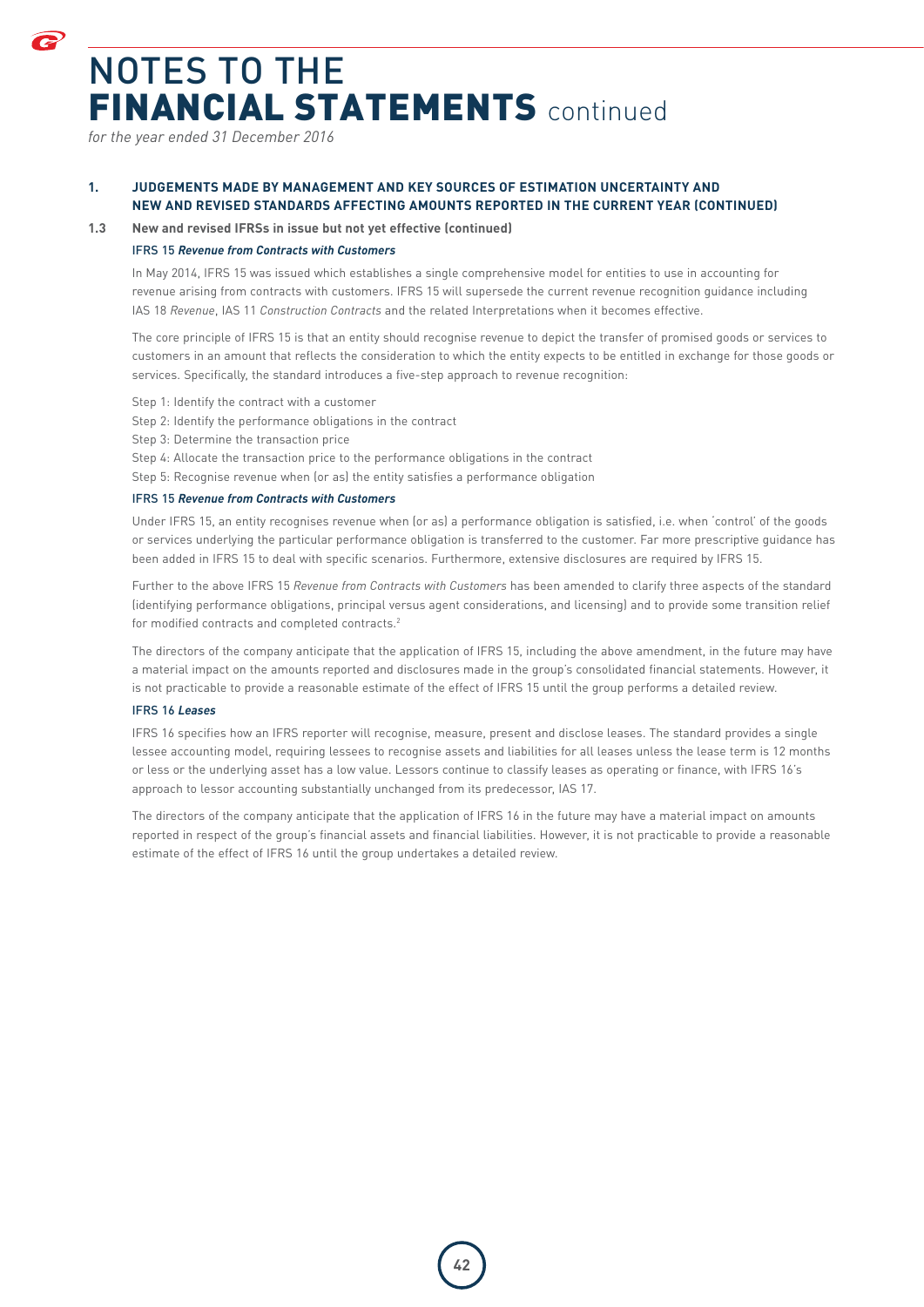## **1. JUDGEMENTS MADE BY MANAGEMENT AND KEY SOURCES OF ESTIMATION UNCERTAINTY AND NEW AND REVISED STANDARDS AFFECTING AMOUNTS REPORTED IN THE CURRENT YEAR (CONTINUED)**

## **1.3 New and revised IFRSs in issue but not yet effective (continued)**

### Annual Improvements to IFRSs 2014 – 2016 Cycle and other Amendments

The annual improvements make amendments to the following standards:

- IFRS 1 Removes the short-term exemptions in paragraphs E3–E7 of IFRS 1, as they are no longer required.<sup>2</sup>
- IFRS 12 Clarifies the scope of the standard by specifying the disclosure requirements in the standard applicable to an entity's interests classified as held for sale, as held for distribution or as discontinued operations in accordance with IFRS 5 *Non-current Assets Held for Sale and Discontinued Operations*. 1
- IAS 28 Clarifies that the election to measure at fair value through profit or loss an investment in an associate or a joint venture that is held by an entity that is a venture capital organisation, or other qualifying entity, is available for each investment in an associate or joint venture on an investment-by-investment basis, upon initial recognition.2

## Other amendments

#### *Amendments to IAS 1 Disclosure Initiative1*

IAS 7 *Statement of Cash Flows* has been amended to clarify that entities shall provide disclosures that enable users of financial statements to evaluate changes in liabilities arising from financing activities.

### *Amendments to IAS 40 Investment Property2*

IAS 40 *Investment Property* has been amended to state that an entity shall transfer a property to, or from, investment property when, and only when, there is evidence of a change in use. A change of use occurs if property meets, or ceases to meet, the definition of investment property. A change in management's intentions for the use of a property by itself does not constitute evidence of a change in use.

#### *Amendments to IFRS 2 Classification and Measurement of Share-based Payment Transactions2*

IFRS 2 *Share-based Payment* has been amended to clarify the standard in relation to the accounting for cash-settled sharebased payment transactions that include a performance condition, the classification of share-based payment transactions with net settlement features, and the accounting for modifications of share-based payment transactions from cash-settled to equity-settled.

The directors of the company do not anticipate that the application of these amendments will have a significant impact on the group's consolidated financial statements.

*<sup>1</sup> Effective for annual periods beginning on or after 1 January 2017 <sup>2</sup> Effective for annual periods beginning on or after 1 January 2018*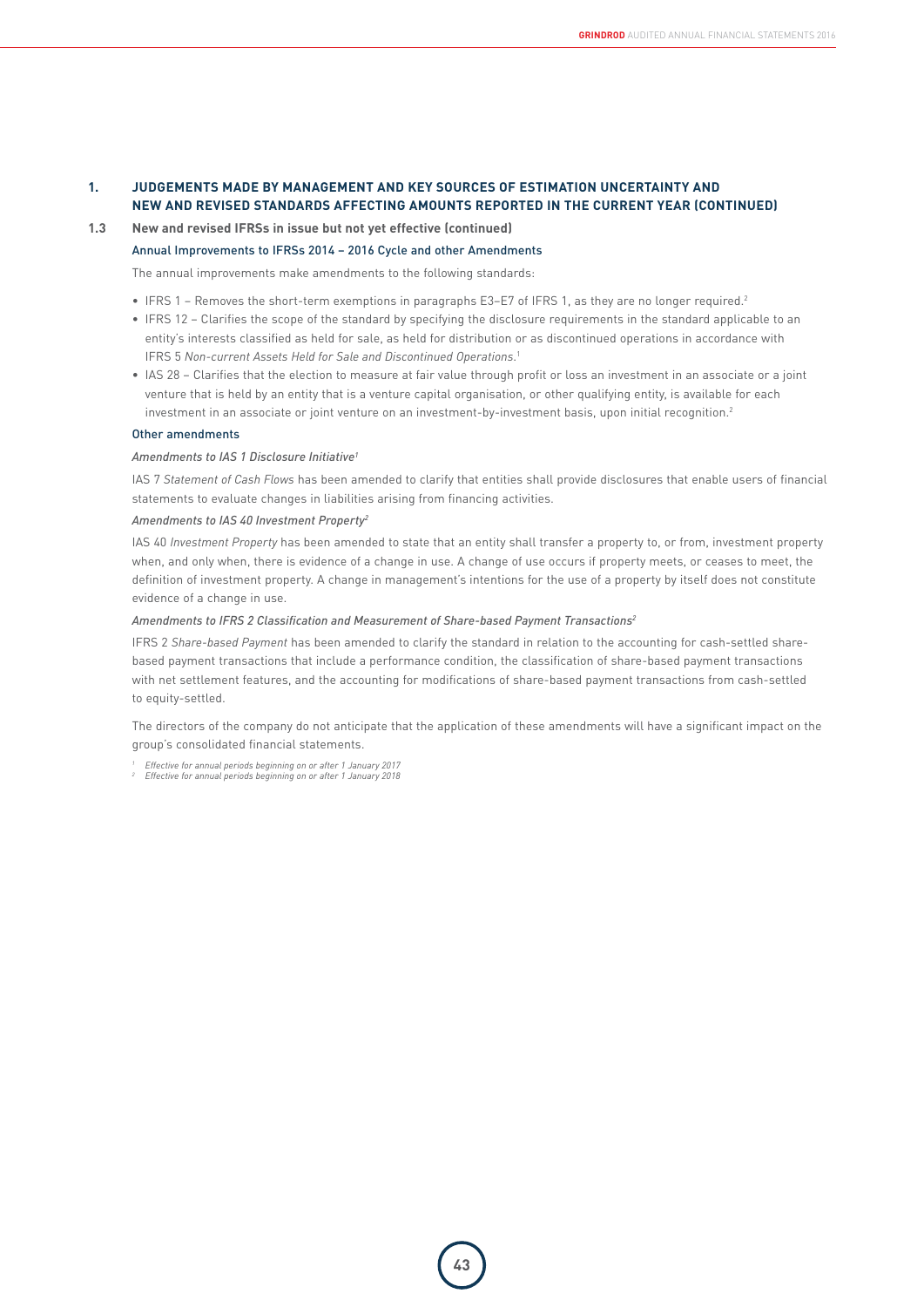*for the year ended 31 December 2016*

P

|                                                               |                          |                          | Group               |                     |
|---------------------------------------------------------------|--------------------------|--------------------------|---------------------|---------------------|
|                                                               |                          |                          | 2016<br><b>R000</b> | 2015<br><b>R000</b> |
|                                                               |                          | Accumulated              |                     |                     |
|                                                               |                          | depreciation,            |                     |                     |
|                                                               |                          | amortisation             |                     |                     |
|                                                               | Cost/                    | and                      | <b>Carrying</b>     | Carrying            |
|                                                               | valuation                | impairment               | value               | value               |
| SHIPS, PROPERTY, TERMINALS, MACHINERY, VEHICLES AND EQUIPMENT |                          |                          |                     |                     |
| <b>Freehold and leasehold properties</b>                      |                          |                          |                     |                     |
| Opening balance                                               | 1 039 902                | [209 074]                | 830 828             | 701 734             |
| Translation (loss)/gain                                       | [27609]                  | 5816                     | (21793)             | 48 840              |
| Reclassification                                              | 40 671                   | 766                      | 41 437              | 136 347             |
| Additions and improvements                                    | 11 065                   |                          | 11 065              | 14 0 28             |
| Acquisition of businesses                                     | 11 152                   |                          | 11 152              |                     |
| Disposal of business                                          |                          |                          |                     | [39 298]            |
| Disposals                                                     | (5578)                   | 175                      | (5403)              | (922)               |
| Depreciation and amortisation                                 | $\overline{\phantom{0}}$ | [34 561]                 | (34561)             | [29901]             |
| Transferred to non-current assets classified as held for sale | (19 277)                 | 2 8 3 3                  | (16, 444)           |                     |
| Closing balance                                               | 1 050 326                | [234 045]                | 816 281             | 830 828             |
| <b>Ships</b>                                                  |                          |                          |                     |                     |
| Opening balance                                               | 8 268 508                | (3508729)                | 4759779             | 4 807 541           |
| Translation (loss)/gain                                       | [858 746]                | 298 951                  | (559 795)           | 1 548 226           |
| Additions                                                     | 56 237                   |                          | 56 237              | 80 006              |
| Depreciation and amortisation                                 | $\overline{\phantom{a}}$ | [295 677]                | (295 677)           | (340777)            |
| Impairment                                                    | $\overline{\phantom{0}}$ | [199 487]                | (199 487)           | (1178447)           |
| Reclassification                                              | (641205)                 | 802 186                  | 160 981             | (156 770)           |
| Closing balance                                               | 6 824 794                | [2902756]                | 3 922 038           | 4 759 779           |
| <b>Ships under construction</b>                               |                          |                          |                     |                     |
| Opening balance                                               | 237 001                  |                          | 237 001             |                     |
| Translation (loss)/gain                                       | (13 217)                 | $\overline{\phantom{0}}$ | (13217)             | 42 842              |
| Additions                                                     | 368 145                  |                          | 368 145             | 194 159             |
| Reclassification                                              | [591 929]                |                          | (591929)            |                     |
| Closing balance                                               | $\overline{\phantom{a}}$ |                          |                     | 237 001             |
| <b>Property under construction</b>                            |                          |                          |                     |                     |
| Opening balance                                               | 87 937                   | (25959)                  | 61978               | 200 922             |
| Translation (loss)/gain                                       | [4692]                   | 3 3 3 3                  | (1359)              | 5 0 7 2             |
| Additions                                                     | 54 360                   |                          | 54 360              | 106 196             |
| Impairment                                                    | $\overline{\phantom{a}}$ | (2 187)                  | (2187)              | [21 266]            |
| Transferred to non-current assets classified as held for sale | (11773)                  |                          | (11773)             |                     |
| Disposals                                                     | $\overline{\phantom{0}}$ |                          | -                   | (27851)             |
| Reclassification                                              | (46 238)                 |                          |                     |                     |
| Closing balance                                               | 79 594                   | [24 813]                 | (46238)<br>54 781   | (201095)<br>61 978  |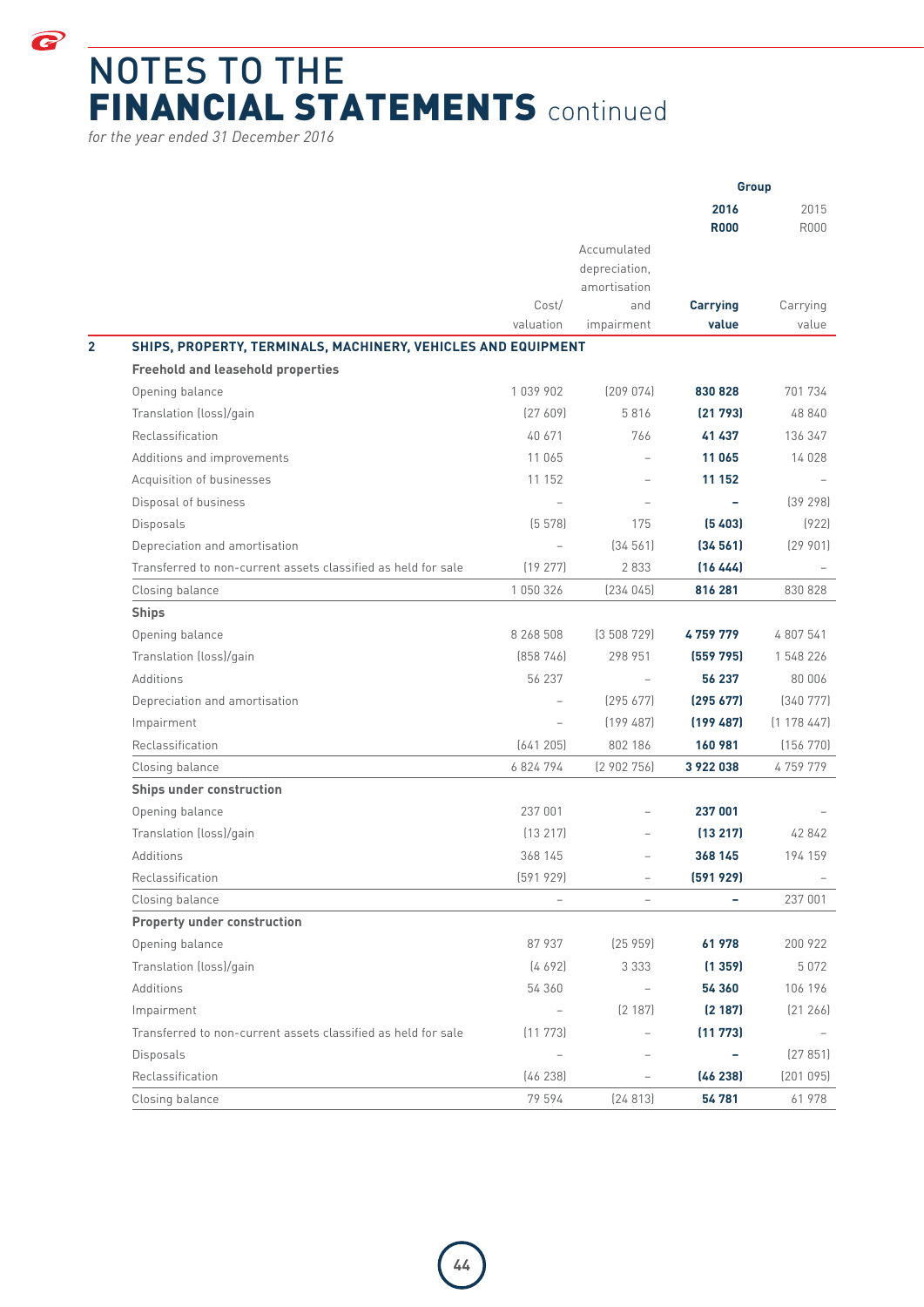**Group** 

|                                                                           |                          |                     | 2016                     | 2015              |
|---------------------------------------------------------------------------|--------------------------|---------------------|--------------------------|-------------------|
|                                                                           |                          |                     | <b>R000</b>              | <b>R000</b>       |
|                                                                           |                          | Accumulated         |                          |                   |
|                                                                           |                          | depreciation,       |                          |                   |
|                                                                           | Cost/                    | amortisation<br>and |                          |                   |
|                                                                           | valuation                | impairment          | <b>Carrying</b><br>value | Carrying<br>value |
| SHIPS, PROPERTY, TERMINALS, MACHINERY, VEHICLES AND EQUIPMENT (CONTINUED) |                          |                     |                          |                   |
| Terminals, machinery, vehicles and equipment                              |                          |                     |                          |                   |
| Opening balance                                                           | 2 904 480                | [1 199 411]         | 1705069                  | 1 554 235         |
| Translation (loss)/gain                                                   | [212087]                 | 60 526              | (151561)                 | 248 994           |
| Reclassification                                                          | 17 106                   | 4 3 8 7             | 21 493                   | 48 409            |
| Additions                                                                 | 110 264                  |                     | 110 264                  | 169 630           |
| Acquisition of businesses                                                 | 1 585                    |                     | 1585                     |                   |
| Impairment                                                                | $\overline{\phantom{a}}$ | [28 572]            | (28572)                  | (6278)            |
| Disposals                                                                 | [229 655]                | 154 772             | (74883)                  | [30 308]          |
| Disposal of businesses                                                    | [2942]                   | 3515                | 573                      | [52 654]          |
| Depreciation                                                              |                          | (182 224)           | (182 224)                | [226959]          |
| Transferred to non-current assets classified as held for sale             | (1119021)                | 243 090             | (875931)                 |                   |
| Closing balance                                                           | 1 469 730                | [943917]            | 525813                   | 1705 069          |
| Leased terminals, vehicles and equipment                                  |                          |                     |                          |                   |
| Opening balance                                                           | 104 542                  | [66 708]            | 37834                    | 63 944            |
| Translation (loss)/gain                                                   | (10)                     | 235                 | 225                      | (984)             |
| Reclassification                                                          | $\equiv$                 |                     |                          | [1646]            |
| <b>Disposals</b>                                                          | [30 146]                 | 30 146              |                          | [8744]            |
| Depreciation                                                              |                          | (5748)              | (5748)                   | [14 736]          |
| Closing balance                                                           | 74 386                   | [42 075]            | 32 311                   | 37834             |
| Aggregate                                                                 | 9 498 830                | [4 147 606]         | 5 3 5 1 2 2 4            | 7 632 489         |

|                                          | Accumulated   |              |           |  |  |  |
|------------------------------------------|---------------|--------------|-----------|--|--|--|
|                                          | depreciation, |              |           |  |  |  |
|                                          |               | amortisation |           |  |  |  |
|                                          | Cost/         | and          | Carrying  |  |  |  |
| 2015 Group                               | valuation     | impairment   | value     |  |  |  |
| Freehold and leasehold properties        | 1 039 902     | [209 074]    | 830 828   |  |  |  |
| Ships                                    | 8 2 6 8 5 0 8 | (3508729)    | 4759779   |  |  |  |
| Property under construction              | 87 937        | [25, 959]    | 61978     |  |  |  |
| Ships under construction                 | 237 001       |              | 237 001   |  |  |  |
| Terminals, vehicles and equipment        | 2 904 480     | [1 199 411]  | 1705069   |  |  |  |
| Leased terminals, vehicles and equipment | 104 542       | [66 708]     | 37834     |  |  |  |
|                                          | 12 642 370    | [5 009 881]  | 7 632 489 |  |  |  |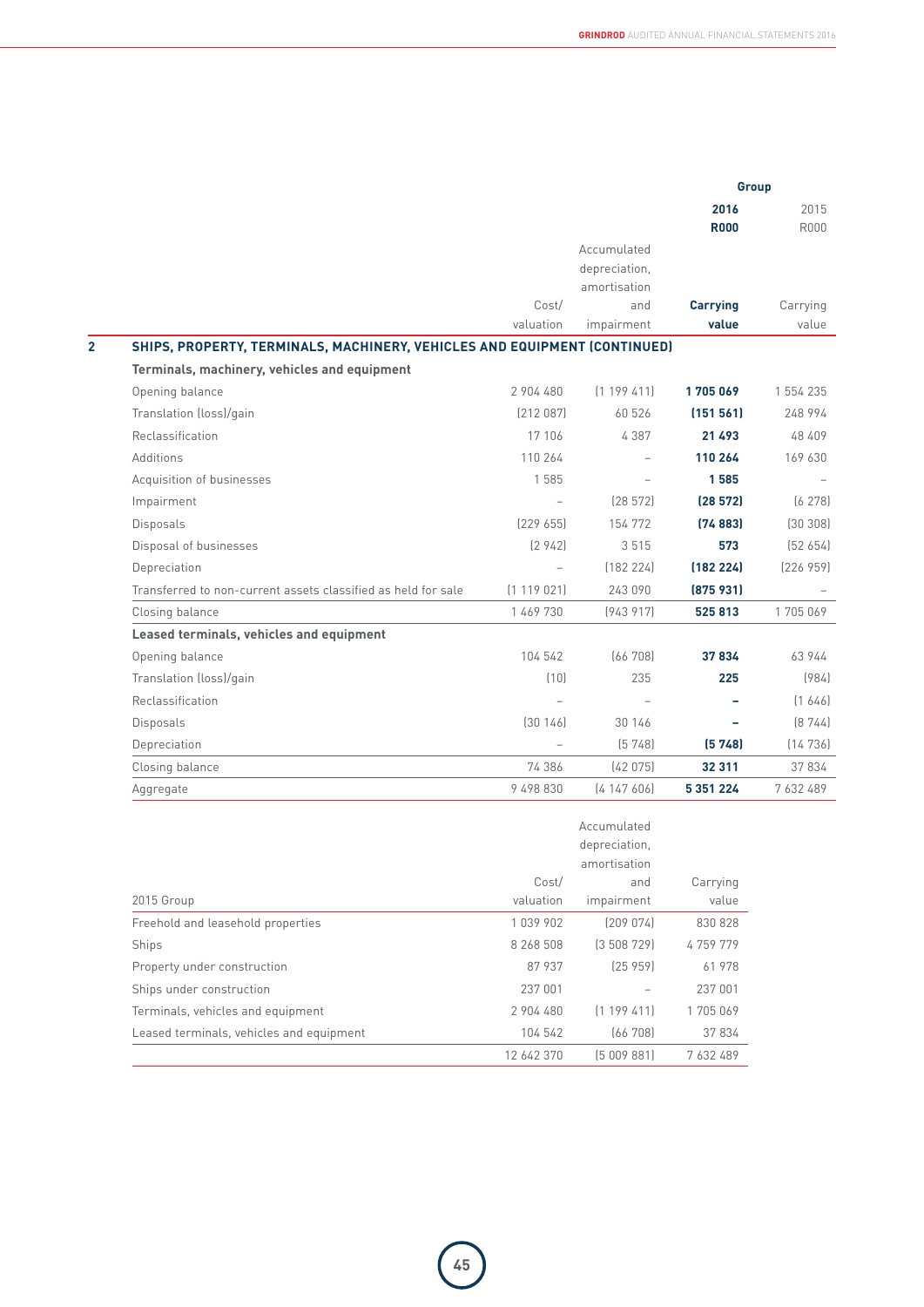*for the year ended 31 December 2016*

P

## **2 SHIPS, PROPERTY, TERMINALS, MACHINERY, VEHICLES AND EQUIPMENT (CONTINUED)**

Details of the freehold and leasehold properties are recorded in a register available for inspection at the registered office of the company or its subsidiaries.

Certain assets are encumbered in respect of capitalised lease and loan liabilities, details of which are shown under loan funds on  $\rho$  page 114.

Hull and machinery insurance in respect of loss or damage to owned and bareboat chartered ships is insured at replacement value, and the sum insured is US\$618 160 000 (2015: US\$679 600 000) (on a management basis).

It is the policy of Grindrod and its subsidiaries to insure their property, terminals, machinery, vehicles and equipment at replacement value, however in certain circumstances asset cover is limited to market value. The sum insured is R9 441 912 000 (2015: R10 559 343 000) (on a management basis).

### **Impairment**

A R30 766 000 impairment was recorded against rail assets in the Freight segment. This was based on the value in use determined on a discounted cash flow basis.

The Shipping segment impaired a tanker and two dry-bulk carriers by R199 481 000 to its market value. Market value is based on estimated sales price as the intention is to recover the value through sale. This is categorised as level 2 in terms of IFRS 13, being fair value less costs to sell for similar assets. The fair value for similar assets was determined with reference to the current selling price of ships of similar location, age and condition.

In the prior year a R21 266 000 impairment was recorded against rail assets in the Freight segment. This was based on the value in use determined on a discounted cash flow basis.

In the prior year, assets acquired as part of the Empangeni Milling disposal were impaired by R5 369 000 to market value. This is categorised as level 2 in terms of IFRS 13, being the fair value less costs to sell for similar assets.

In the prior year, management assessed the recoverable value of the vessels using value in use which had been calculated based on estimated future cash flows. This assessment led to an impairment of R1 178 447 000 which was largely due to the continued depressed charter rates.

|     |                          |                          |              | Group           |                          |
|-----|--------------------------|--------------------------|--------------|-----------------|--------------------------|
|     |                          |                          |              | 2016            | 2015                     |
|     |                          |                          |              | <b>R000</b>     | <b>R000</b>              |
|     |                          |                          | Accumulated  |                 |                          |
|     |                          |                          | amortisation |                 |                          |
|     |                          |                          | and          |                 |                          |
|     |                          | Cost/                    | impairment   | <b>Carrying</b> | Carrying                 |
|     |                          | valuation                | losses       | value           | value                    |
| 3   | <b>INTANGIBLE ASSETS</b> |                          |              |                 |                          |
| 3.1 | Goodwill                 |                          |              |                 |                          |
|     | Opening balance          | 1 505 950                | (206447)     | 1 299 503       | 1 280 016                |
|     | Translation (loss)/gain  | (11975)                  | -            | (11975)         | 19 487                   |
|     | Acquired                 | 42 559                   | -            | 42 559          | $\overline{\phantom{a}}$ |
|     | Disposal of business     | [54 608]                 | -            | (54608)         | $\qquad \qquad -$        |
|     | Impairment               | $\overline{\phantom{0}}$ | [445982]     | (445982)        |                          |
|     | Closing balance          | 1 481 926                | (652, 429)   | 829 497         | 1 299 503                |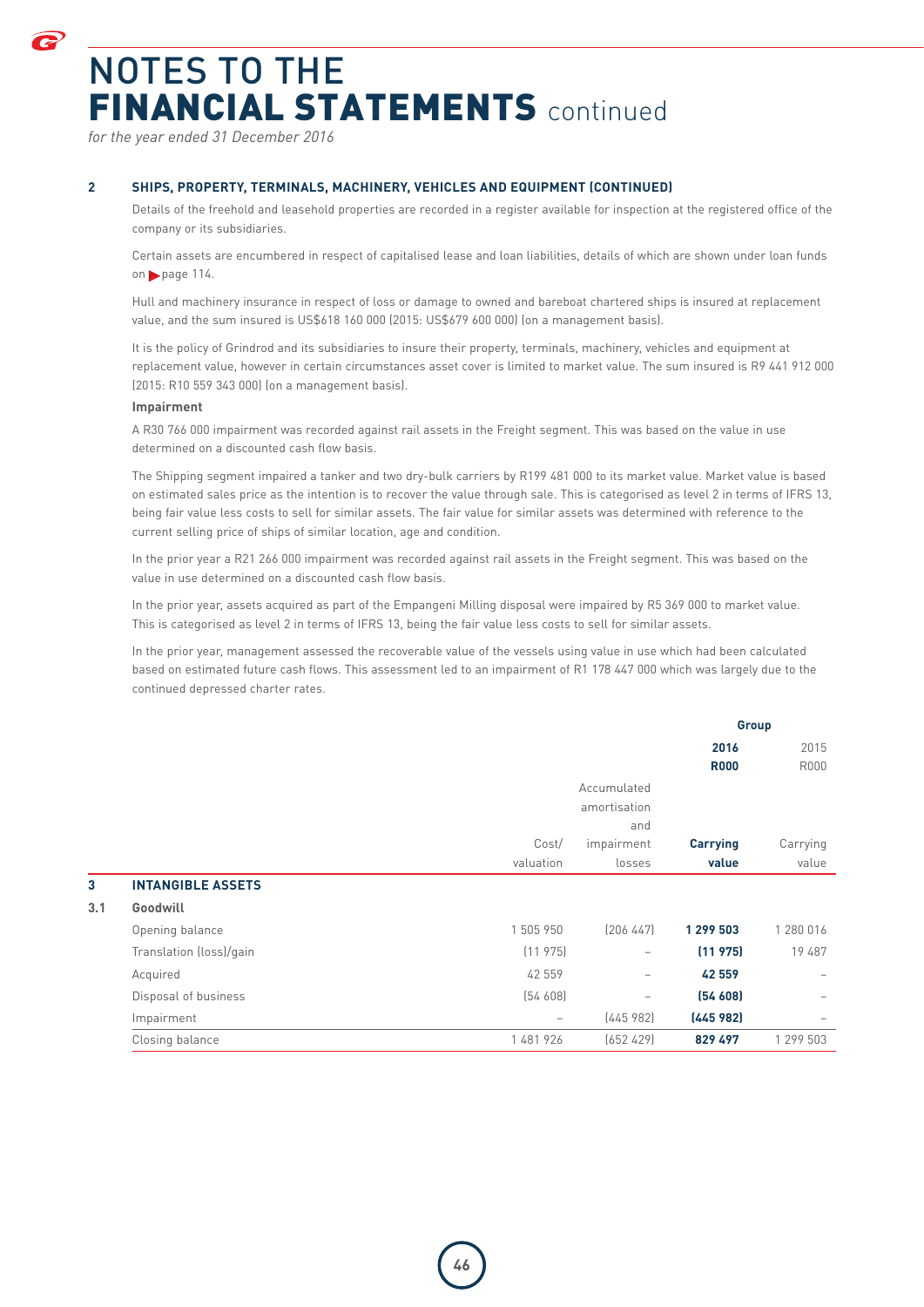**Group** 

|     |                                                                 |                          |                                    | 2016<br><b>R000</b>      | 2015<br><b>R000</b> |
|-----|-----------------------------------------------------------------|--------------------------|------------------------------------|--------------------------|---------------------|
|     |                                                                 |                          | Accumulated<br>amortisation<br>and |                          |                     |
|     |                                                                 | Cost/<br>valuation       | impairment<br>losses               | <b>Carrying</b><br>value | Carrying<br>value   |
| 3   | <b>INTANGIBLE ASSETS (CONTINUED)</b>                            |                          |                                    |                          |                     |
| 3.2 | Other intangible assets                                         |                          |                                    |                          |                     |
|     | Opening balance                                                 | 492 873                  | (188217)                           | 304 656                  | 329 630             |
|     | Translation (loss)/gain                                         | [36 503]                 | 34 4 4 8                           | (2055)                   | 969                 |
|     | Reclassification                                                | 16 326                   | [4632]                             | 11 694                   | 12 158              |
|     | Additions                                                       | 25 253                   | $\qquad \qquad -$                  | 25 25 3                  | 26 035              |
|     | Disposals                                                       | 28 418                   | (29021)                            | (603)                    | (1027)              |
|     | Impairment                                                      | -                        | [41 237]                           | (41237)                  |                     |
|     | Amortisation                                                    | $\overline{\phantom{0}}$ | (65849)                            | (65849)                  | (63109)             |
|     | Transferred from non-current assets classified as held for sale | [549]                    | $\overline{\phantom{0}}$           | (549)                    |                     |
|     | Closing balance                                                 | 525 818                  | [294 508]                          | 231 310                  | 304 656             |
|     | Total                                                           | 2 007 744                | [946937]                           | 1060807                  | 1 604 159           |

### Impairment of goodwill

An impairment of R350 146 000 was recognised in the group's rail business, based on the market value of the business which was classified as non-current assets held for sale. An impairment of R95 836 000 was recognised in the group's rail business based on the value in use determined on a discounted cash flow basis. This is categorised as level 2 in terms of IFRS 13, being fair value less costs to sell for similar assets.

### Impairment testing of goodwill

The recoverable amounts of the cash-generating units were determined using the value in use calculation. The value in use calculation uses cash flow projections based on financial budgets approved by the directors covering a five-year period, and a discount rate of between 7% – 12.5% per annum. Cash flow projections during the budget period are based on the same expected gross margins and inflation throughout the budget period. The cash flows beyond that five-year period have been extrapolated using a rate of between 2% – 5.58% per annum. The directors believe that any reasonably possible change in key assumptions on which recoverable amounts are based would not cause the aggregate carrying value to exceed the aggregate recoverable amount of the cash-generating unit.

### Impairment of intangible assets

In the current year, an impairment of R38 291 000 was recognised for other intangible assets based on the market value of the business which was classified as non-current assets held for sale. This is categorised as level 2 in terms of IFRS 13, being fair value less costs to sell for similar assets. An impairment of R2 946 000 was recognised in the group's carrier logistics business based on the value in use determined on a discounted cash flow basis.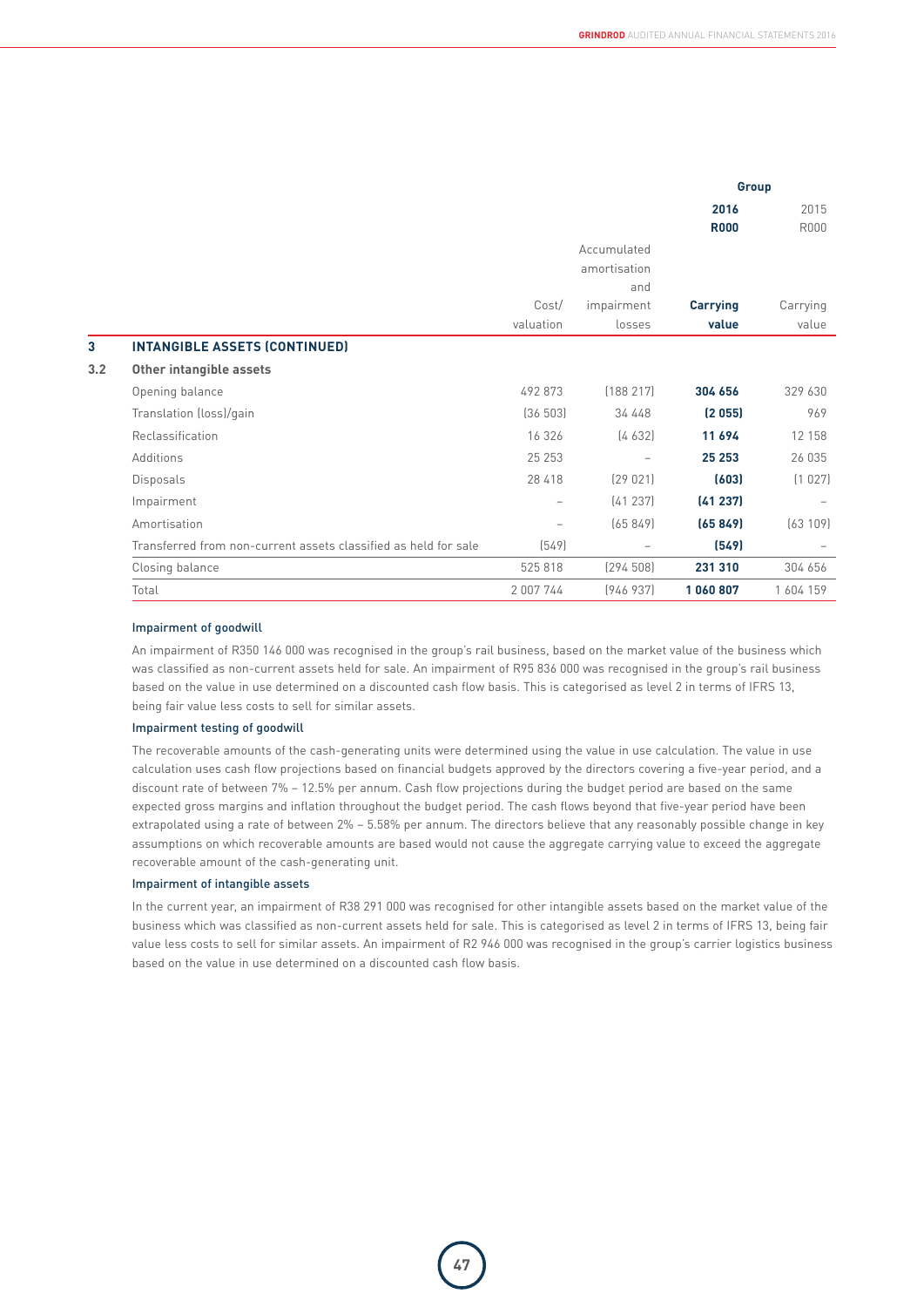*for the year ended 31 December 2016*

P

## **3 INTANGIBLE ASSETS (CONTINUED)**

**3.2 Other intangible assets (continued)**

### Allocation of goodwill to cash-generating units

Goodwill has been allocated for impairment testing purposes to the underlying discreet businesses as they represent separately identifiable cash-generating units. The following cash-generating units, being the lowest level of asset for which there are separately identifiable cash flows, have carrying amounts of goodwill that are considered significant in comparison with the group's total goodwill balance:

|                                    | Group       |             |
|------------------------------------|-------------|-------------|
|                                    | 2016        | 2015        |
|                                    | <b>R000</b> | <b>R000</b> |
| Shipping                           | 213 436     | 218 833     |
| Grindrod Seafreight                | 108 502     | 108 505     |
| <b>Freight Services</b>            |             |             |
| Grindrod Integrated Logistics      | 349 185     | 308 463     |
| <b>Grindrod Carrier Logistics</b>  | 149 614     | 157 651     |
| Grindrod Ports, Terminals and Rail | 8760        | 451 443     |
| <b>Financial Services</b>          |             | 54 608      |
|                                    | 829 497     | 1 299 503   |

### Significant other intangible assets

Included in other intangible assets above are:

| Leases                                                                                                                           |        |         |
|----------------------------------------------------------------------------------------------------------------------------------|--------|---------|
| Intangible asset raised on acquisition of businesses in respect of the inherent value attached to<br>beneficial lease agreements | 31 930 | 81 758  |
| <b>SAP</b> systems                                                                                                               |        |         |
| Financial systems implemented for processing                                                                                     | 72 230 | 69 011  |
| Software                                                                                                                         | 23 092 | 31 9 26 |
| Contractual and non-contractual customer contracts                                                                               | 99 521 | 116 932 |

### Write-off periods of other intangible assets

Intangible assets are written off over periods ranging from 2 (2015: 2) to 20 (2015: 20) years.

|                                    |             | <b>Company</b> |
|------------------------------------|-------------|----------------|
|                                    | 2016        | 2015           |
|                                    | <b>R000</b> | R000           |
| <b>INVESTMENTS IN SUBSIDIARIES</b> |             |                |
| Investments in subsidiaries        | 10 283 656  | 10 233 656     |
| Share-based payments               | 16949       | 16 949         |
|                                    | 10 300 605  | 10 250 605     |

Details of the investments in subsidiaries are shown on the schedule of interest in subsidiaries on pages 111 and 112.

Details of share-based payments are shown in note 32.

Information about the composition of the group at the end of the reporting period has been included the integrated annual report on pages 14 to 17.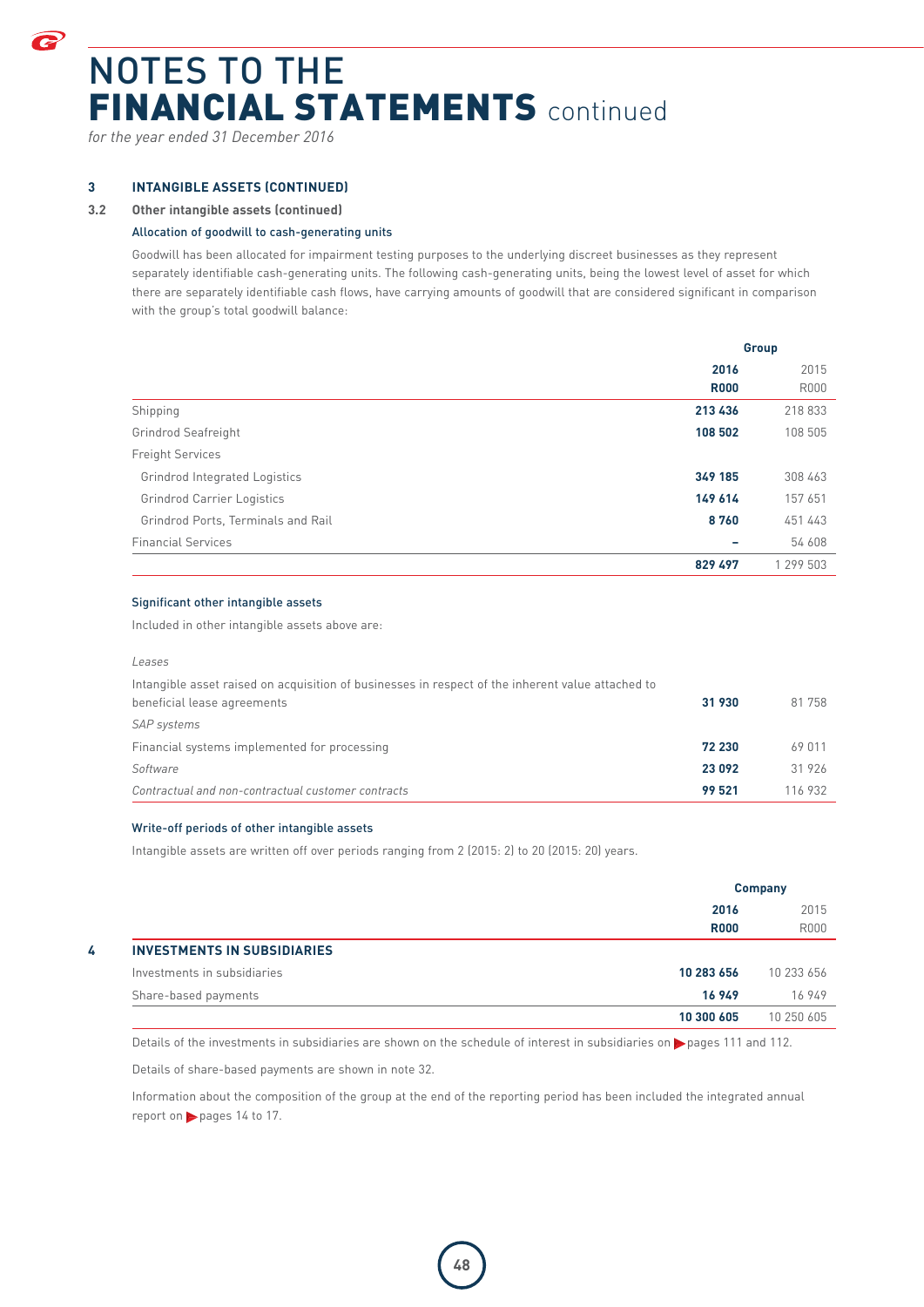|                                                                                                                                           |                                      |              | Group |         |
|-------------------------------------------------------------------------------------------------------------------------------------------|--------------------------------------|--------------|-------|---------|
|                                                                                                                                           |                                      |              | 2016  | 2015    |
| <b>INVESTMENTS IN JOINT VENTURES</b>                                                                                                      |                                      |              |       |         |
| The group has joint venture interests in the following companies, which have the same<br>year-end as the company unless otherwise stated: |                                      |              |       |         |
| Handyventure Singapore Pte Ltd                                                                                                            | Shipowning and operating             | Singapore    | 0.0%  | 50.0%   |
| Petrochemical Shipping Ltd                                                                                                                | Shipowning and operating             | Isle of Man  | 50.0% | 50.0%   |
| Röhlig-Grindrod (Pty) Ltd                                                                                                                 | Clearing and forwarding              | South Africa | 42.5% | 42.5%   |
| Chromtech Holdings (Pty) Ltd                                                                                                              | Minerals trading                     | South Africa | 0.0%  | 50.0%   |
| Tri-View Shipping Pte Ltd                                                                                                                 | Shipowning and operating             | Singapore    | 51.0% | 51.0%   |
|                                                                                                                                           | Machine handling, rigging and        |              |       |         |
| Vanguard Rigging (Pty) Ltd                                                                                                                | transport services                   | South Africa | 0.0%  | 50.0%   |
| IM Shipping Pte Ltd                                                                                                                       | Shipowning and operating             | Singapore    | 51.0% | 51.0%   |
| Portus Indico-Sociedade de Servicos                                                                                                       |                                      | United Arab  |       |         |
| Portuarios SA                                                                                                                             | Port operations                      | Emirates     | 48.5% | 48.5%   |
| New Limpopo Bridge Projects Ltd                                                                                                           | Rail                                 | Mauritius    | 50.0% | 50.0%   |
| <b>GPR Leasing Africa Ltd</b>                                                                                                             | Rail leasing                         | Mauritius    | 55.0% | 55.0%   |
|                                                                                                                                           | Milling and blending of agricultural |              |       |         |
| Jacobs Bulk Milling (Pty) Ltd                                                                                                             | commodity                            | South Africa | 0.0%  | 50.0%   |
| Island Bulk Carriers Pte Ltd                                                                                                              | Shipowning and operating             | Singapore    | 65.0% | 65.0%   |
| Maputo Intermodal Container<br>Depot SA                                                                                                   | Storage and logistics                | Mozambique   | 50.0% | 50.0%   |
| All Blue Technologies and Grindrod                                                                                                        |                                      |              |       |         |
| Rail Construction (SA) (Pty) Ltd JV                                                                                                       | Construction                         | South Africa | 50.0% | $0.0\%$ |
| Leopard Tankers Pte Ltd                                                                                                                   | Shipowning and operating             | Singapore    | 50.0% | 50.0%   |
| Cockett Marine Oil Pte Ltd                                                                                                                | Marine fuel and lubricants           | Singapore    | 50.0% | 50.0%   |
| Cockett Marine South Africa (Pty) Ltd                                                                                                     | Marine fuel and lubricants           | South Africa | 50.0% | 50.0%   |
| Vitol Coal South Africa BV                                                                                                                | Coal trading                         | Netherlands  | 0.0%  | 35.0%   |
| Terminal De Carvo da Matola Limitada                                                                                                      | Terminals                            | Mozambique   | 65.0% | 65.0%   |
| Oiltanking Grindrod Calulo Holdings<br>(Pty) Ltd                                                                                          | Liquid bulk storage and trading      | South Africa | 30.5% | 30.5%   |
| Oreport (Pty) Ltd                                                                                                                         | Minerals trading                     | South Africa | 25.0% | 25.0%   |
| RBT Grindrod Terminals (Pty) Ltd                                                                                                          | Terminals                            | South Africa | 49.9% | 49.9%   |

Information about the composition of the group at the end of the reporting period has been included in the annual integrated report on pages 14 to 17.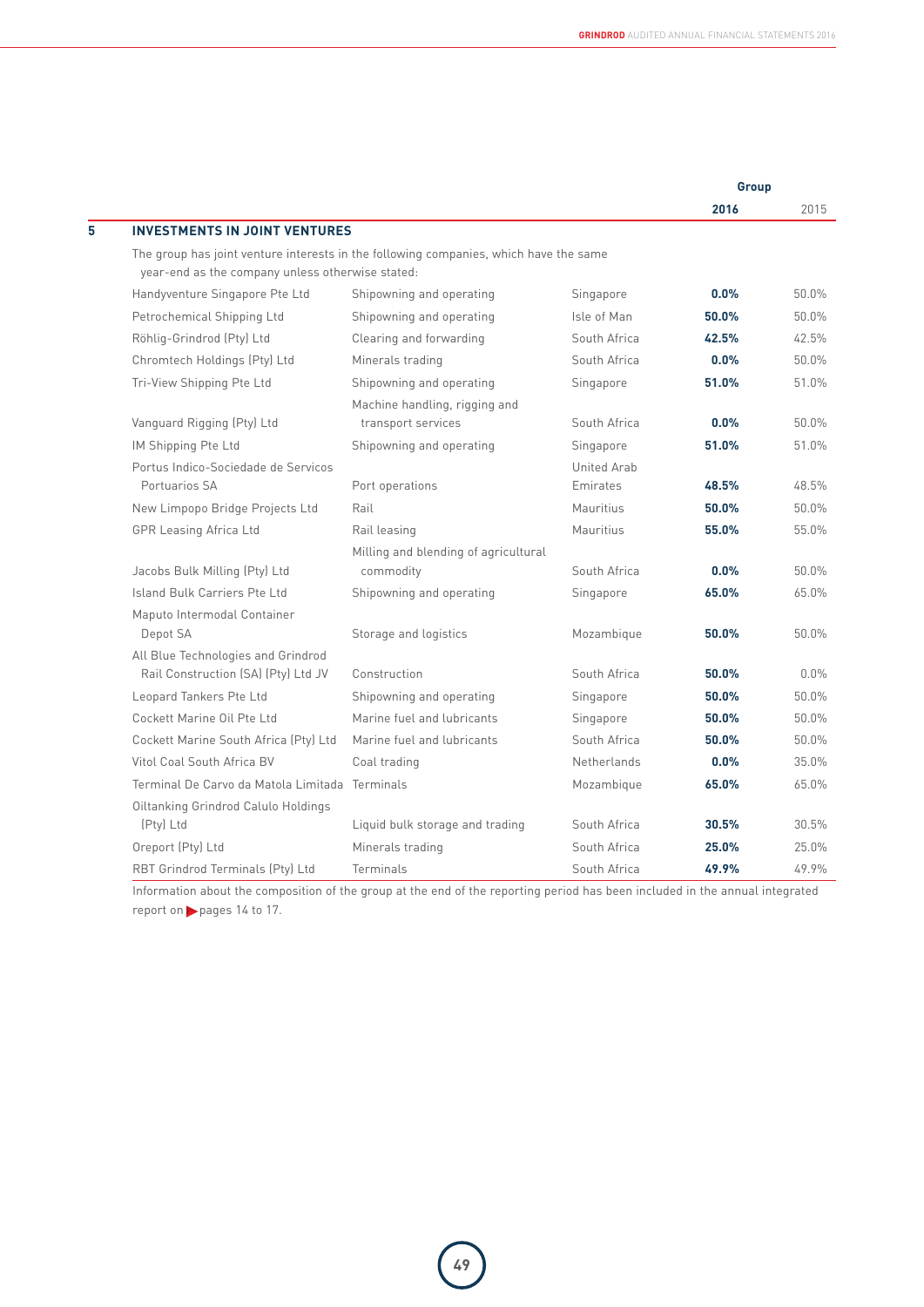*for the year ended 31 December 2016*

P

## **5 INVESTMENTS IN JOINT VENTURES (CONTINUED)**

The proportionate interest in the joint ventures has been incorporated into the investment in joint venture line item as follows:

|                                   |             | <b>Freight Services</b> | <b>Shipping</b> |             |             | <b>Total</b> |  |
|-----------------------------------|-------------|-------------------------|-----------------|-------------|-------------|--------------|--|
|                                   | 2016        | 2015                    | 2016            | 2015        | 2016        | 2015         |  |
|                                   | <b>R000</b> | <b>R000</b>             | <b>R000</b>     | <b>R000</b> | <b>R000</b> | <b>R000</b>  |  |
| <b>Statement of profit/(loss)</b> |             |                         |                 |             |             |              |  |
| Revenue                           | 982 070     | 1 1 58 8 88             | 13 956 014      | 16 372 045  | 14 938 084  | 17 530 933   |  |
| Operating income before           |             |                         |                 |             |             |              |  |
| interest and taxation and after   |             |                         |                 |             |             |              |  |
| non-trading items and             |             |                         |                 |             |             |              |  |
| non-controlling interests         | 148 570     | 214 882                 | (214039)        | (203780)    | (65469)     | 11 102       |  |
| Net interest paid                 | (55871)     | [26 125]                | (78903)         | [59 955]    | (134774)    | [86 080]     |  |
| Taxation                          | (36724)     | [36 811]                | 12093           | [8308]      | (24631)     | (45119)      |  |
| Net income after taxation         | 55 975      | 151 946                 | [280 849]       | [272043]    | [224 874]   | [120097]     |  |
| <b>Statement of financial</b>     |             |                         |                 |             |             |              |  |
| position at 100%                  |             |                         |                 |             |             |              |  |
| Non-current assets                | 4 247 420   | 4 467 787               | 6 589 142       | 7012082     | 10 836 562  | 11 479 869   |  |
| Current assets                    | 1526696     | 2 110 475               | 2 983 883       | 4744484     | 4510579     | 6 854 959    |  |
| Non-current liabilities           | (423891)    | [767339]                | (3722307)       | [3891742]   | (4 146 198) | [4659081]    |  |
| <b>Current liabilities</b>        | (2471849)   | [2722215]               | (2465382)       | [3976001]   | (4937231)   | [6 698 216]  |  |
| Net assets                        | 2878376     | 3 088 708               | 3 3 8 5 3 3 6   | 3 888 823   | 6 263 712   | 6 977 531    |  |
| Proportion of group's             |             |                         |                 |             |             |              |  |
| ownership in joint venture        | 1546094     | 1806243                 | 1 258 857       | 1 579 716   | 2804951     | 3 385 959    |  |
| Goodwill                          | 44 229      | 176 964                 | 31898           | 36 348      | 76 127      | 213 312      |  |
| Loans                             | 549 706     | 622 001                 | 504 102         | 567 518     | 1053808     | 1 189 519    |  |
| Other                             | 59 262      | 17897                   |                 |             | 59 262      | 17897        |  |
| Transferred to non-current        |             |                         |                 |             |             |              |  |
| assets associated with assets     |             |                         |                 |             |             |              |  |
| classified as held for sale       |             |                         |                 |             |             |              |  |
| (note 18)                         | [46383]     |                         |                 |             | [46 383]    |              |  |
| Group's share of net assets of    |             |                         |                 |             |             |              |  |
| ioint ventures                    | 2 152 908   | 2 623 105               | 1794857         | 2 183 582   | 3 947 765   | 4806687      |  |

The proportionate share of the capital commitments of the joint ventures is as follows:

|                                   |             | Group          |             |                   |  |  |
|-----------------------------------|-------------|----------------|-------------|-------------------|--|--|
|                                   | 2016        | 2016           | 2015        | 2015              |  |  |
|                                   | <b>R000</b> | <b>US\$000</b> | <b>R000</b> | US\$000           |  |  |
| Authorised and contracted for     | 68 3 26     | 10825          | 15 676      | 31 955            |  |  |
| Due within one year               | 68 3 26     | 10825          | 5926        | 31 955            |  |  |
| Due between years one and two     |             |                | 5 3 2 3     | $\qquad \qquad -$ |  |  |
| Due between years two and three   | -           |                | 4 4 2 7     |                   |  |  |
| Authorised and not contracted for | -           | 2420           |             | 9 3 5 4           |  |  |
| Total                             | 68 3 26     | 13 245         | 15 676      | 41 309            |  |  |

**Disposal of joint ventures**

Refer to note 38 for disposals.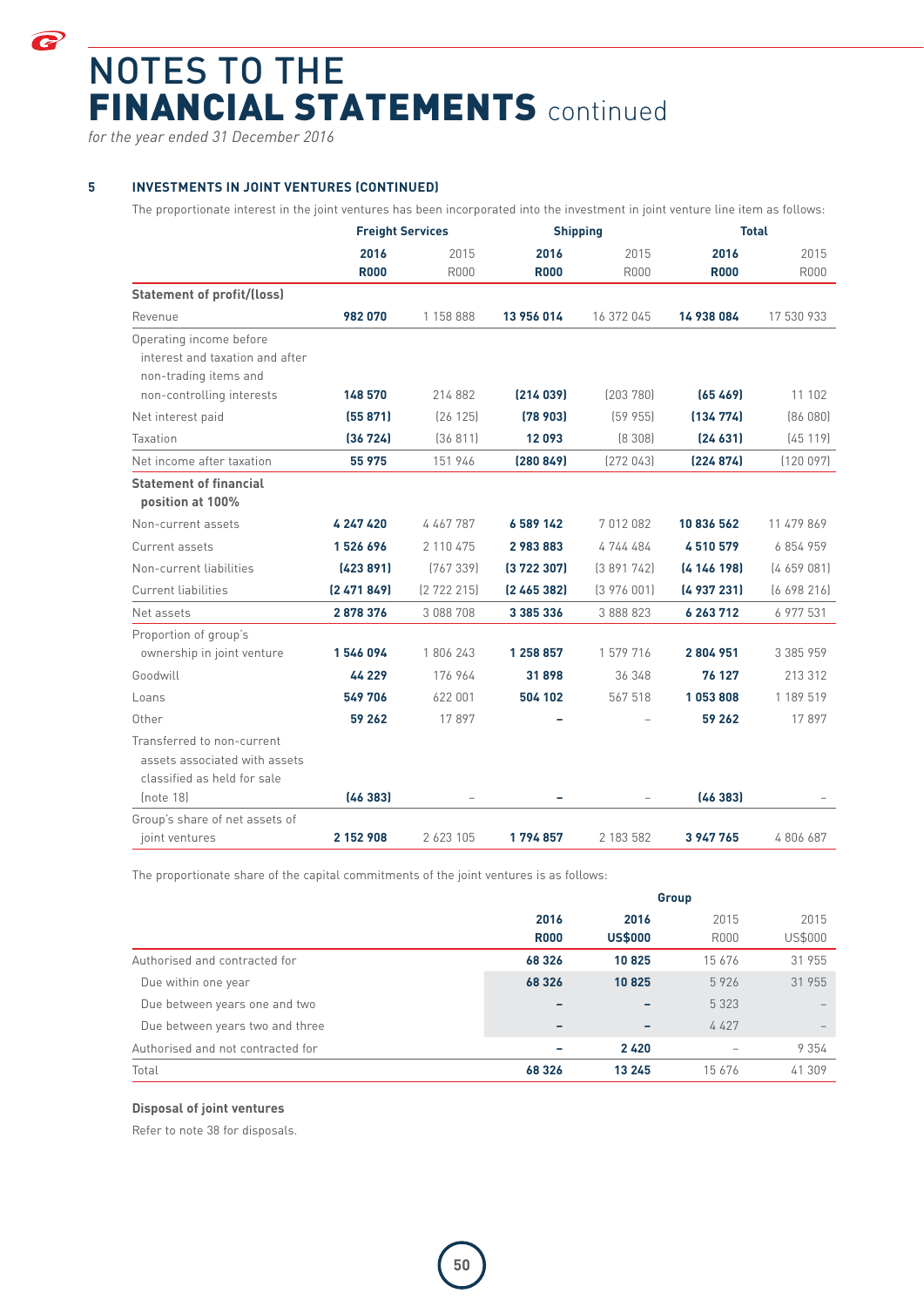|                                                               |              | Group                            |       |
|---------------------------------------------------------------|--------------|----------------------------------|-------|
|                                                               |              | 2016                             | 2015  |
|                                                               |              |                                  |       |
| The group has associate interests in the following companies: |              |                                  |       |
| Property investments                                          | South Africa | 47.4%                            | 47.4% |
| Stevedoring                                                   | Namibia      | 49.0%                            | 49.0% |
| Empresa De Dragagem Do Porto de Mozambique S.A. Port dredging | Mozambique   | 25.5%                            | 25.5% |
| Agricultural logistics                                        | South Africa | 20.7%                            | 20.4% |
| Agricultural logistics                                        | South Africa | 20.3%                            | 20.3% |
|                                                               |              | 49.0%                            | 49.0% |
|                                                               |              | Clearing and forwarding Tanzania |       |

Information about the composition of the group at the end of the reporting period has been included in the integrated annual report on pages 14 to 17.

The proportionate interest in the associates has been incorporated into the investment in associates line item as follows:

|                                                | <b>Freight Services</b> |             |  |
|------------------------------------------------|-------------------------|-------------|--|
|                                                | 2016                    | 2015        |  |
|                                                | <b>R000</b>             | <b>R000</b> |  |
| <b>Statement of profit/(loss)</b>              |                         |             |  |
| Revenue                                        | 2760238                 | 2 654 727   |  |
| Operating income before interest and taxation  | 27 110                  | 138 229     |  |
| Net interest received/(paid)                   | 22752                   | (35781)     |  |
| Taxation                                       | (29 258)                | (29788)     |  |
| Net income after taxation                      | 20 604                  | 72 660      |  |
| <b>Statement of financial position at 100%</b> |                         |             |  |
| Non-current assets                             | 4 247 082               | 3045886     |  |
| Current assets                                 | 5999996                 | 6 438 508   |  |
| Non-current liabilities                        | (1849995)               | (1398821)   |  |
| <b>Current liabilities</b>                     | (475746)                | [4368479]   |  |
| Net assets                                     | 3639617                 | 3717094     |  |
| Proportion of group's ownership in associate   | 767882                  | 806 148     |  |
| Loans                                          | 2078                    | 32 688      |  |
| Goodwill and other                             | 82 265                  | 83 514      |  |
| Group's share of net assets of associates      | 852 225                 | 922 350     |  |
|                                                |                         |             |  |

## **Disposal of associates**

Refer to note 38 for disposals.

The financial year-end for Senwes Ltd and NWK Ltd is 30 April. For purposes of applying the equity method, at year-end, for associates with differing year ends, reporting is based on management's best estimates.

The market value of Senwes Ltd and NWK Ltd are available on the individual companies website.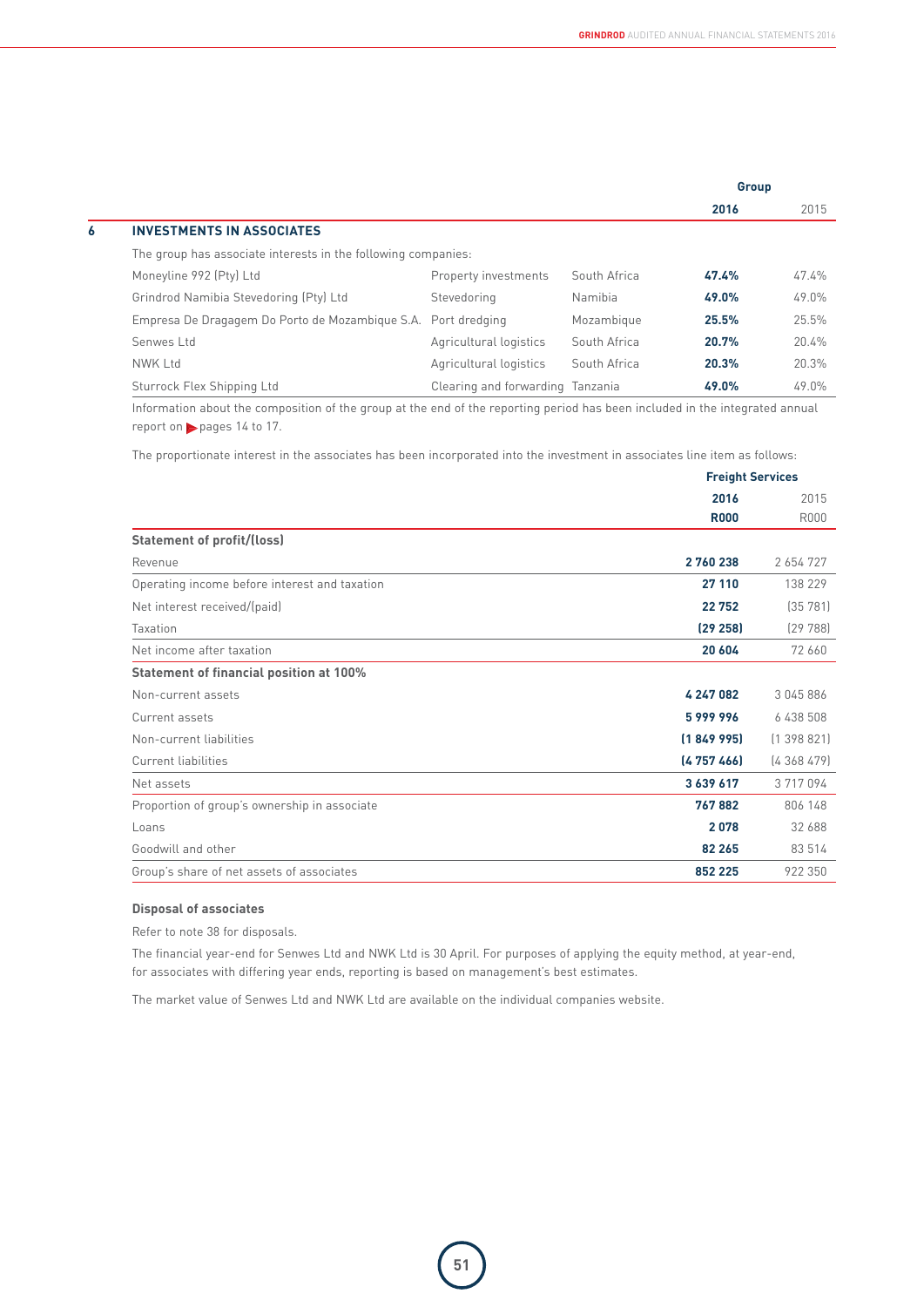*for the year ended 31 December 2016*

P

|                                       |             | Group       |
|---------------------------------------|-------------|-------------|
|                                       | 2016        | 2015        |
|                                       | <b>R000</b> | <b>R000</b> |
| <b>INVESTMENT PROPERTY</b>            |             |             |
| Balance at beginning of year          | 111 925     | 115 235     |
| Additions                             | 1486        | -           |
| Fair value gain/(loss) on revaluation | 15 480      | (3310)      |
| Balance at end of year                | 128 891     | 111 925     |
|                                       |             |             |

The investment properties are categorised as level 3 in the fair value hierarchy. The investment properties were independently valued as at 31 December 2016 by a professional valuer registered with the South African Council for the Property Valuers Profession based on net rentals and a suitable market capitalisation rate.

|                                                                                                           | Group       |          |
|-----------------------------------------------------------------------------------------------------------|-------------|----------|
|                                                                                                           | 2016        | 2015     |
| Market capitalisation rate                                                                                | 10%         | 9%       |
|                                                                                                           | <b>R000</b> | R000     |
| If the market capitalisation rate had been 2% higher then:                                                |             |          |
| statement of financial position effect                                                                    | [26812]     | (20350)  |
| income statement effect                                                                                   | [26 812]    | [20 350] |
| $0.041$ $(0.04F, DF, 0.0F, BA)$<br>$\cdot$ $\cdot$ $\cdot$ $\cdot$<br>$\sim$ $\sim$ $\sim$<br>1.055741011 |             |          |

Rental income of R5 516 366 was received for 2016 (2015: R5 937 704).

|                                                               | Group       |           | <b>Company</b> |             |
|---------------------------------------------------------------|-------------|-----------|----------------|-------------|
|                                                               | 2016        | 2015      | 2016           | 2015        |
|                                                               | <b>R000</b> | R000      | <b>R000</b>    | <b>R000</b> |
| <b>OTHER INVESTMENTS</b>                                      |             |           |                |             |
| Held for trading                                              |             |           |                |             |
| Listed equities at fair value                                 | 772         | 23 759    |                |             |
| Unlisted equities at fair value*                              | 944799      | 754 757   | 7714           | 7 1 9 6     |
| Other financial assets                                        |             |           |                |             |
| Fair value through profit or loss                             |             |           |                |             |
| Pension fund surplus recognised**                             | 126 494     | 123 477   |                |             |
| Financial assets at amortised cost                            | 739 544     | 687796    | 492855         | 446824      |
| Financial assets at fair value                                | 10 484      | 14 254    |                |             |
| Transferred to non-current assets classified as held for sale | (2986)      |           |                |             |
|                                                               | 1819107     | 1 604 043 | 500 569        | 454 020     |
| Directors' valuation                                          | 1819107     | 1 604 043 | 500 569        | 454 020     |

*\* Included in unlisted equities at fair value is Group Risk Holdings. \*\* Details of the pension fund are included in note 22.*

Refer to note 40.10 for fair value hierarchy.

Group Risk Holdings (GRH) is a South African-based holding company which wholly owns an offshore captive insurance company, being Group Risk Mutual Ltd in the Isle of Man. GRH has a number of shareholders of varying proportions. The directors' fair value of the investment equals the carrying amount. Other loans are interest free and have no fixed repayment terms. The group does not consider there to be any significant credit risk regarding the loans.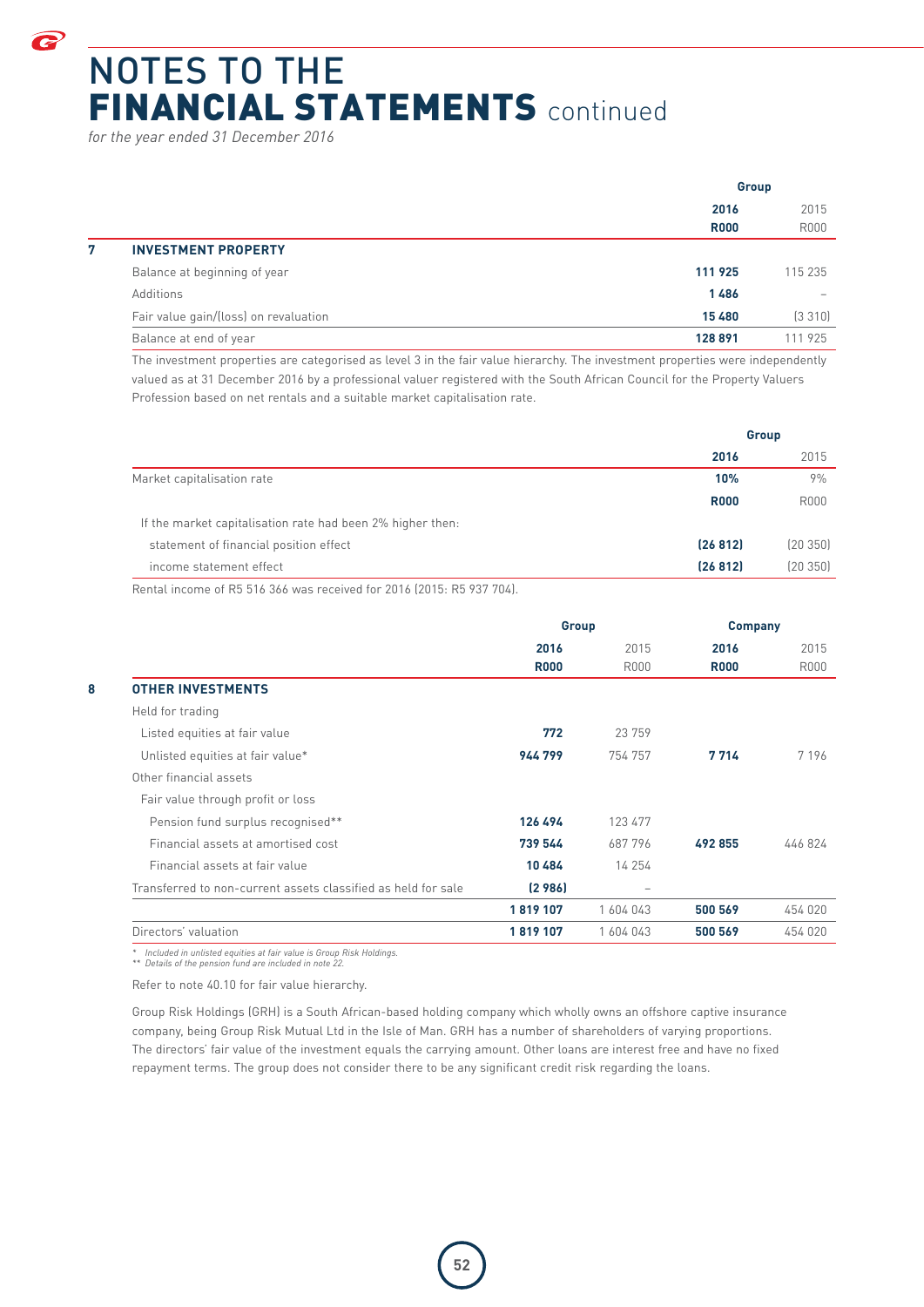|                                                               | Group       |             | <b>Company</b> |             |
|---------------------------------------------------------------|-------------|-------------|----------------|-------------|
|                                                               | 2016        | 2015        | 2016           | 2015        |
|                                                               | <b>R000</b> | <b>R000</b> | <b>R000</b>    | <b>R000</b> |
| <b>DEFERRED TAXATION</b>                                      |             |             |                |             |
| Deferred taxation analysed by major category:                 |             |             |                |             |
| Capital allowances                                            | (405 982)   | [413501]    |                |             |
| Other timing differences                                      | 14 4 7 4    | 52 016      | 2888           | 2461        |
| <b>Estimated taxation losses</b>                              | 216 753     | 342 515     |                |             |
|                                                               | (17475)     | [18970]     | 2888           | 2461        |
| Reconciliation of deferred taxation:                          |             |             |                |             |
| Opening balance                                               | (18970)     | 2854        | 2461           | 2079        |
| Income statement effect                                       | (70, 965)   | [32939]     | 427            | 382         |
| Translation adjustment                                        | 4 3 5 5     | 1 5 2 1     |                |             |
| Acquisition of businesses                                     | 151         | 3 1 7 9     |                |             |
| Deferred taxation on cash flow hedge transferred to hedging   |             |             |                |             |
| reserve                                                       | (6, 415)    | 6415        |                |             |
| Transferred to non-current assets classified as held for sale |             |             |                |             |
| [note 18]                                                     | [82911]     |             |                |             |
| Closing balance                                               | (17475)     | (18970)     | 2888           | 2461        |
| Comprising:                                                   |             |             |                |             |
| Deferred taxation assets                                      | 87062       | 205 705     | 2888           | 2461        |
| Deferred taxation liabilities                                 | (261817)    | [224 675]   |                |             |
|                                                               | (17475)     | [18970]     | 2888           | 2 4 6 1     |

Deferred taxation assets have been recognised on assessed losses in the relevant entities which the group believes it is probable that they will generate a taxable profit in the foreseeable future. The assessments are performed on a continuous basis.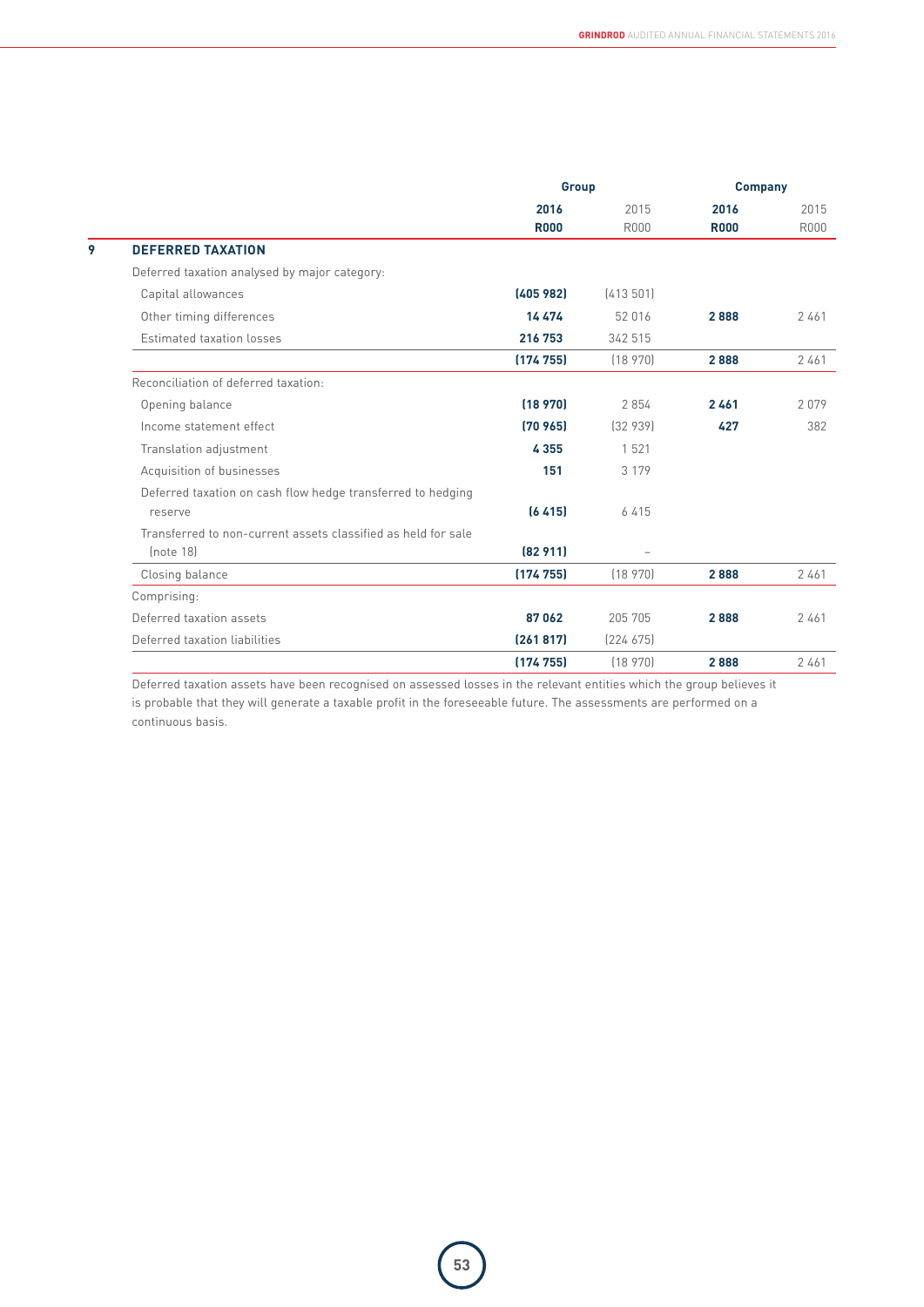*for the year ended 31 December 2016*

## **10 FINANCIAL INSTRUMENTS**

P

The group's financial instruments consist mainly of cash deposits with banks, investments, trade and other receivables and payables, bank borrowings and loans to and from subsidiaries. Derivative instruments are used by the group for hedging purposes. Such instruments include forward exchange contracts, cross currency swaps, forward freight agreements, bunker swaps and currency futures contracts, options and interest rate swap agreements.

## **Financial instruments by category**

The carrying value of the group's financial instruments by category are as follows:

| Group       |             |             | <b>Company</b> |
|-------------|-------------|-------------|----------------|
| 2016        | 2015        | 2016        | 2015           |
| <b>R000</b> | <b>R000</b> | <b>R000</b> | <b>R000</b>    |
|             |             |             |                |
| 11 279 138  | 17 382 022  | 3 370 038   | 3 379 185      |
| 1 527 555   | 1 086 473   |             |                |
|             | 3 4 2 7     |             |                |
|             |             |             |                |
| 3 2 5 6     | 4863        |             |                |
| 12809949    | 18 476 785  | 3 370 038   | 3 379 185      |
| 23 366 291  | 1797980     | 10 804 062  | 10 707 087     |
| 36 176 240  | 36 456 765  | 14 174 100  | 14 086 272     |
|             |             |             |                |
| 18 756 204  | 16 814 640  | 136 316     | 86 874         |
| 20 031      | 37 855      |             |                |
|             |             |             |                |
| 6 3 3 4     | 64 918      |             |                |
| 18782569    | 16 917 413  | 136 316     | 86 874         |
| 17 393 671  | 19 539 352  | 14 037 784  | 13 999 398     |
| 36 176 240  | 36 456 765  | 14 174 100  | 14 086 272     |
|             |             |             |                |

The carrying values of the group financial instruments approximate their fair value.

### **Derivative financial instruments**

## **10.1 Forward exchange contracts**

The group has entered into the following forward exchange contracts which are accounted for as cash flow hedges. The amounts represent the net rand equivalents of commitments to purchase and sell foreign currencies. The average rates shown include the cost of forward cover.

### Valuation technique

Quoted forward points to the contract date are allocated to the spot rate at year-end and this rate is applied to the foreign currency amount in order to determine the fair value of the derivative.

This is categorised as level 2 in terms of the fair value hierarchy.

|                                                        | Group       |             |
|--------------------------------------------------------|-------------|-------------|
|                                                        | 2016        | 2015        |
|                                                        | <b>R000</b> | <b>R000</b> |
| Total change in fair value recognised in profit/(loss) | (17229)     | 3793        |

Details of these forward exchange contracts are as follows:

|                         |         | 2016                  |                          |             |         |                |             |             |  |
|-------------------------|---------|-----------------------|--------------------------|-------------|---------|----------------|-------------|-------------|--|
|                         |         | <b>Contract value</b> |                          | Asset/      |         | Contract value |             | Asset/      |  |
|                         | Average |                       |                          | (liability) | Average |                |             | (liability) |  |
| <b>Foreign currency</b> | rate    | <b>US\$000</b>        | <b>R000</b>              | <b>R000</b> | rate    | US\$000        | <b>R000</b> | <b>R000</b> |  |
| Sell US dollars         | -       | -                     | ٠                        | ۰           | 13.46   | 10 000         | 134 161     | [25 182]    |  |
|                         | -       | -                     | $\overline{\phantom{0}}$ | -           | -       | 10 000         | 134 161     | [25 182]    |  |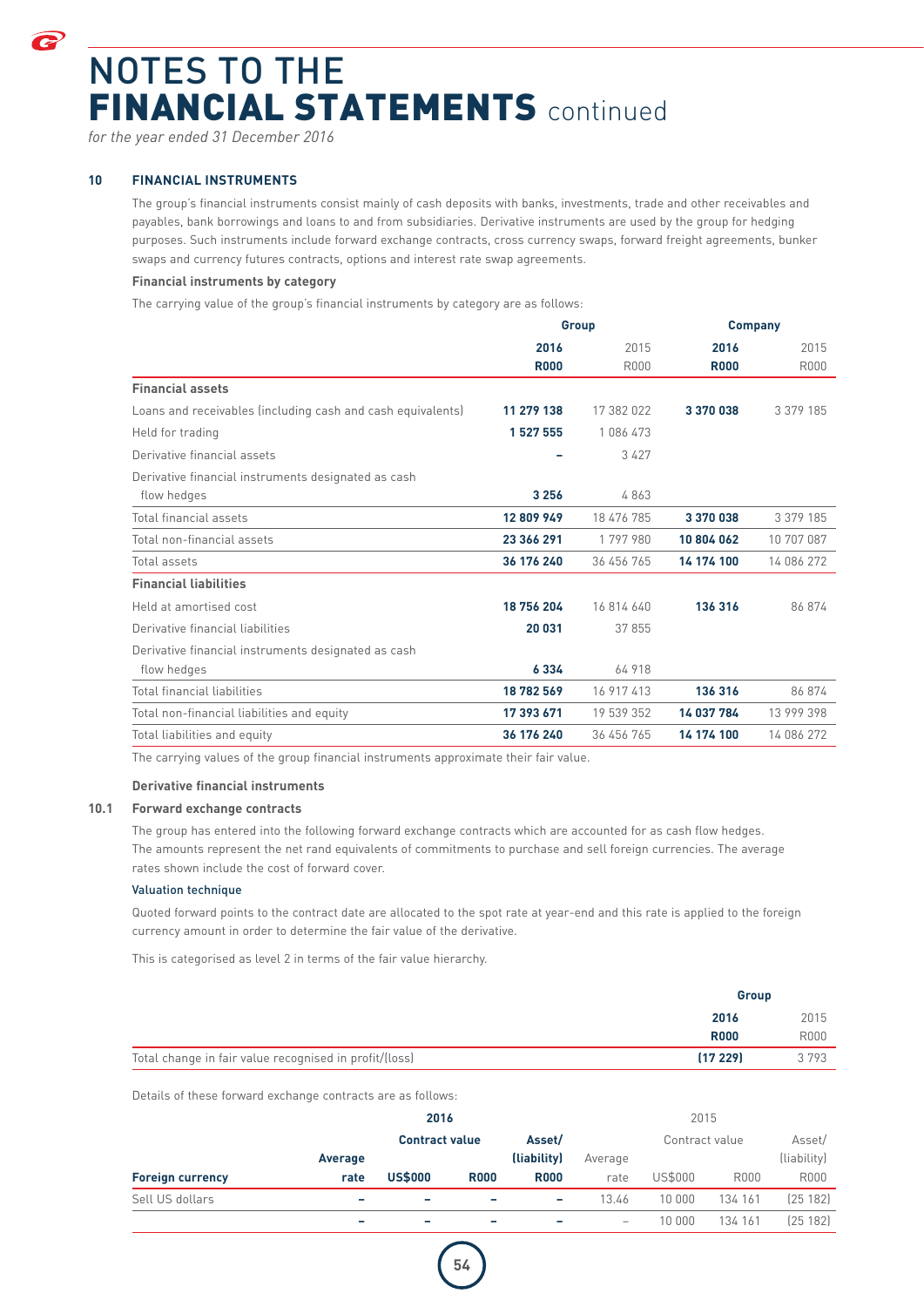### **10 FINANCIAL INSTRUMENTS (CONTINUED)**

### **10.2 Forward freight agreements**

The group has entered into a number of forward freight agreements which are designated as cash flow hedges, covering the handysize ships to hedge against shipping market price risk. These are entered into in the normal course of business in order to hedge against open positions in the fleet from contracts of affreightment (these FFAs hedge sales based on volumes shipped) and exposure on earnings for the handysize ships trading in a pool on the spot market. The basis for valuation of the FFAs is set out in management's critical judgements. At 31 December 2016, there were 5 (2015: 10) FFAs, designated as cash flow hedges, maturing as follows:

This is categorised as level 2 in terms of the fair value hierarchy.

|                            |             |               |           |         | 2016        | 2015        |
|----------------------------|-------------|---------------|-----------|---------|-------------|-------------|
|                            |             | <b>Strike</b> |           | Nominal | Asset/      | Asset/      |
|                            |             | price         | Quantity/ | value   | (liability) | (liability) |
| Settlement Periods         | Hedged item | US\$          | duration  | US\$000 | <b>R000</b> | R000        |
| January 2016 - March 2016  | Handysize   | 7 1 0 0       | 30 days   | 213     |             | 889         |
| January 2016 - March 2016  | Handysize   | 6700          | 30 days   | 201     |             | 702         |
| January 2016 - June 2016   | Handysize   | 6 100         | 90 days   | 549     |             | 733         |
| January 2016 - June 2016   | Handysize   | 6 0 0 0       | 90 days   | 1080    |             | 1 1 7 0     |
| January 2016 - June 2016   | Handysize   | 6 0 0 0       | 180 days  | 1080    |             | 1 166       |
| January 2017               | Handysize   | 7000          | 15 days   | 105     | (167)       |             |
| January 2017 - March 2017  | Handysize   | 5 1 0 0       | 90 days   | 459     | (2, 234)    |             |
| January 2017 - March 2017  | Handysize   | 5 0 0 0       | 90 days   | 450     | (2357)      |             |
| January 2017 - March 2017  | Handysize   | 4675          | 90 days   | 421     | (1576)      |             |
| February 2017 - March 2017 | Handysize   | 7000          | 30 days   | 210     | 220         |             |
|                            |             |               |           | 4768    | (6114)      | 4660        |

At 31 December 2016, the sensitivity of the FFAs to a 10% (2015: 10%) movement in the shipping market prices would have the following effect:

|                                     | Group       |             |
|-------------------------------------|-------------|-------------|
|                                     | 2016        | 2015        |
|                                     | <b>R000</b> | <b>R000</b> |
| 10% increase                        |             |             |
| Increase in FFA liability           | (2601)      |             |
| Decrease in hedging reserve deficit | 2601        |             |
| Decrease in profit                  |             |             |
| 10% decrease                        |             |             |
| Decrease in FFA liability           | 2 6 0 1     |             |
| Increase in hedging reserve deficit | (2601)      |             |
| Increase in profit                  |             |             |
| 10% increase                        |             |             |
| Decrease in FFA asset               |             | [4415]      |
| Decrease in hedging reserve deficit |             | 4415        |
| Decrease in profit                  |             |             |
| 10% decrease                        |             |             |
| Increase in FFA asset               |             | 4415        |
| Increase in hedging reserve deficit |             | (4415)      |
| Decrease in profit                  |             |             |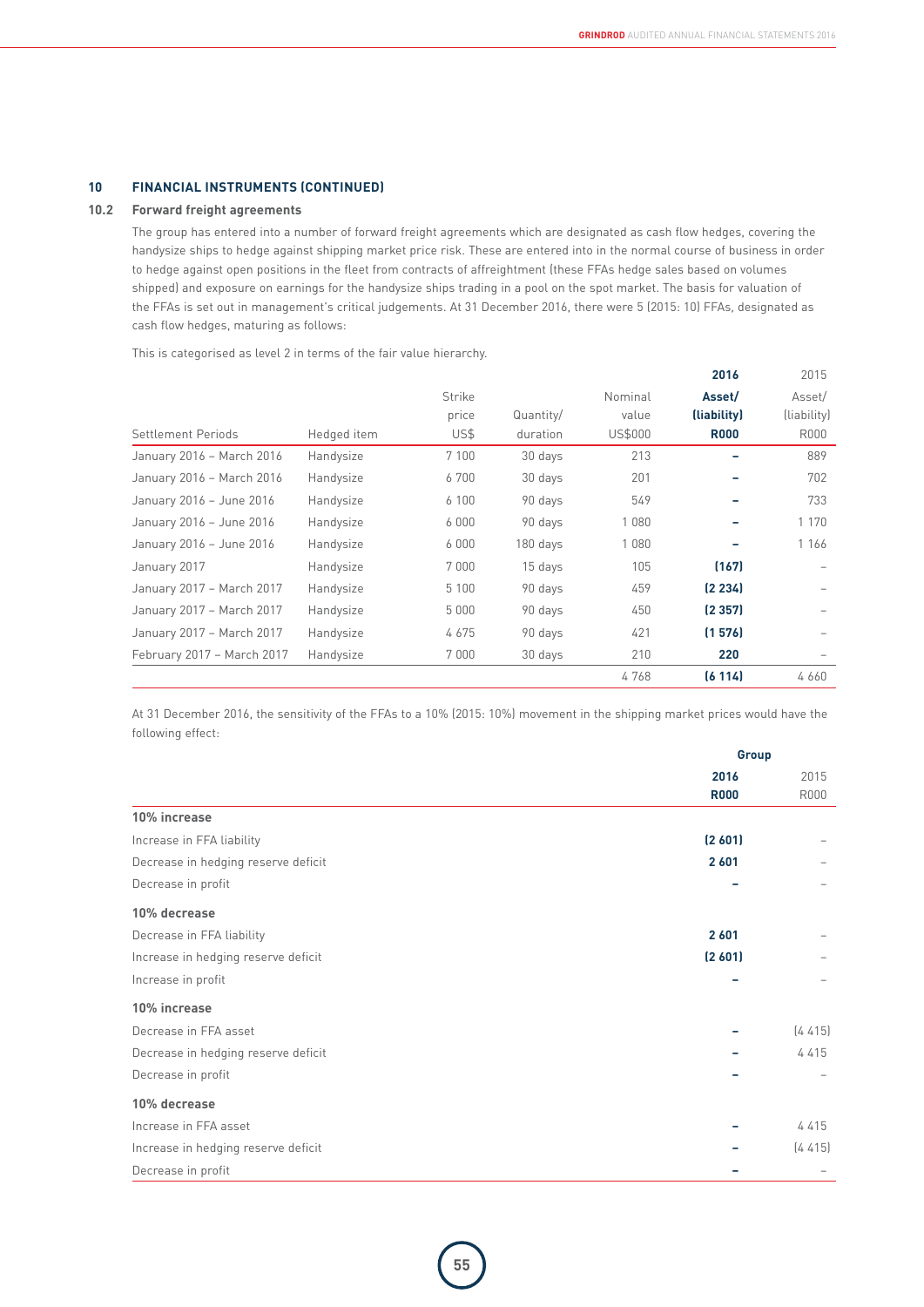*for the year ended 31 December 2016*

## **10 FINANCIAL INSTRUMENTS (CONTINUED)**

### **10.3 Futures**

P

The group entered into certain futures and options in order to commercially hedge the price risk in respect of currency exposure during the year.

These contracts were not accounted for using hedge accounting and all fair value gains/(losses) are recognised in the statements of comprehensive income. This is categorised as level 2 in terms of the fair value hierarchy.

Details of the group's dealings in open futures and options and forward contracts at year-end are as follows:

|                                                        |            |         |             | 2016        | 2015        |
|--------------------------------------------------------|------------|---------|-------------|-------------|-------------|
|                                                        | Currency   | Nominal | Contract    | Asset/      | Asset/      |
|                                                        |            | value   | value       | (liability) | (liability) |
|                                                        |            |         | <b>R000</b> | <b>R000</b> | <b>R000</b> |
|                                                        | <b>USD</b> | 8 5 0 0 | 100 810     | (9510)      | [31 164]    |
|                                                        |            |         |             | (9510)      | [31 164]    |
| Mark to market settled through margin account - asset  |            |         |             |             |             |
|                                                        |            |         |             | (9510)      | [31 164]    |
|                                                        |            |         |             |             |             |
|                                                        |            |         |             | Group       |             |
|                                                        |            |         |             | 2016        | 2015        |
|                                                        |            |         |             | <b>R000</b> | <b>R000</b> |
| Total change in fair value recognised in profit/(loss) |            |         |             | 21 654      | [31164]     |

## **10.4 Interest rate swaps**

The group has entered into the following interest rate swaps on rand-denominated loans, whereby variable interest rates have been fixed as indicated below. Various subsidiaries enter into various interest rate swaps in the normal course of business. This is catergorised as level 2 in terms of the fair value hierarchy.

|                                         |              |         | 2016        | 2015              |
|-----------------------------------------|--------------|---------|-------------|-------------------|
|                                         |              | Nominal | Asset/      | Asset/            |
|                                         | Interest     | value   | (liability) | (liability)       |
| Maturity date                           | rate         | R000    | <b>R000</b> | <b>R000</b>       |
| Between August 2015 and February 2023   | <b>JIBAR</b> | 131 520 |             | 3 4 2 7           |
| Between February 2017 and November 2026 | <b>JIBAR</b> | 568 440 | (10521)     | $\hspace{0.05cm}$ |
|                                         |              |         | (10521)     | 3 4 2 7           |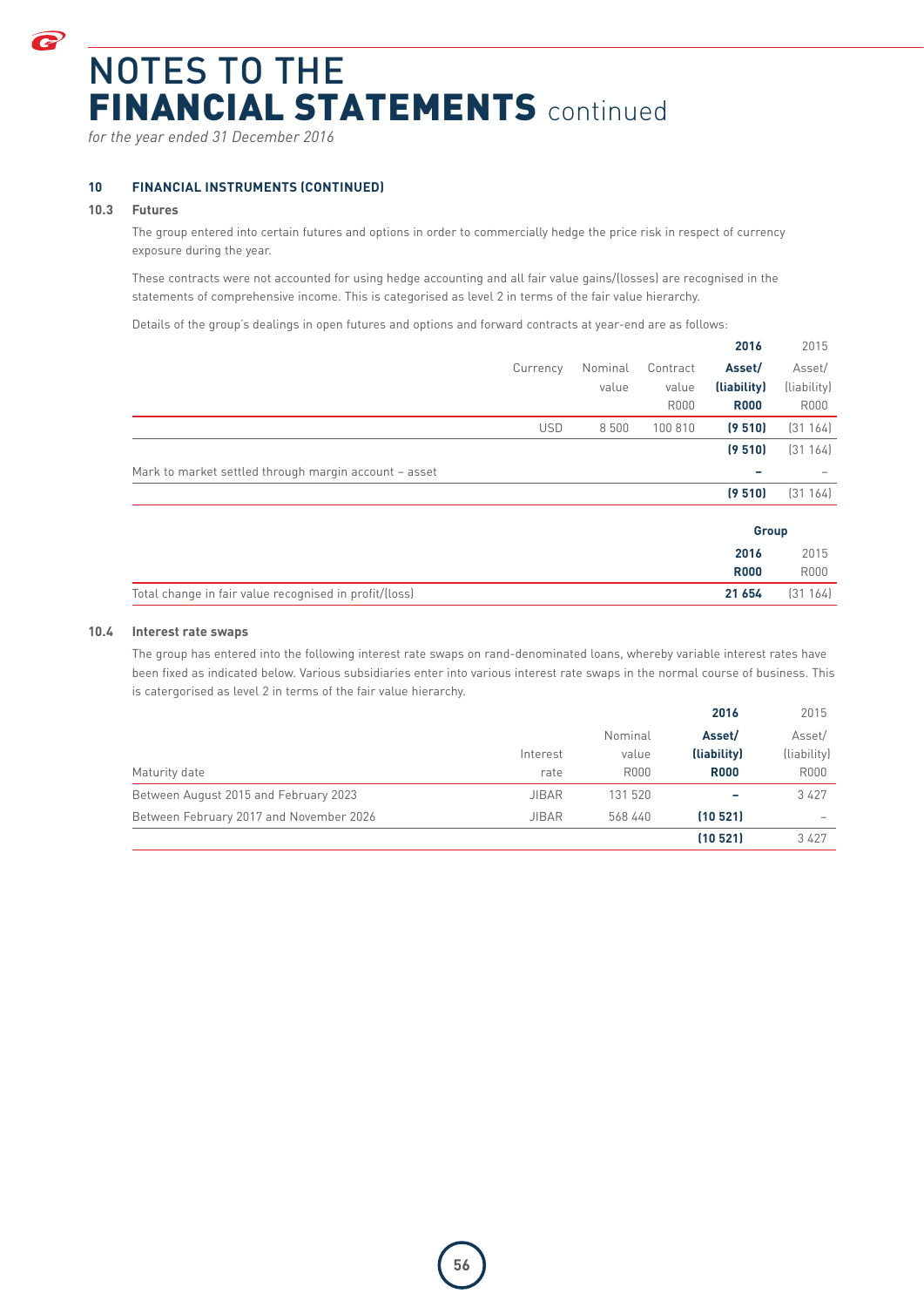## **10 FINANCIAL INSTRUMENTS (CONTINUED)**

### **10.5 Bunker swaps**

The group has entered into the following bunker swaps in the shipping segment. This is catergorised as level 2 in terms of the fair value hierarchy. Certain bunker swaps are classified as cash flow hedges as detailed below:

|                              | 2016     |               |             |                 | 2015                     |                          |                     |             |
|------------------------------|----------|---------------|-------------|-----------------|--------------------------|--------------------------|---------------------|-------------|
|                              |          | <b>Strike</b> |             | <b>Income</b>   |                          |                          | Income              |             |
|                              | Quantity | <b>Price</b>  |             | Asset statement | <b>Equity</b>            |                          | Liability statement | Equity      |
| Settlement period            | mt       | <b>R000</b>   | <b>R000</b> | <b>R000</b>     | <b>R000</b>              | <b>R000</b>              | <b>R000</b>         | <b>R000</b> |
| January 2015 - August 2015   | 2400     | 561           | -           | 13 4 0 4        | ۰                        | (15210)                  |                     | (5075)      |
| January 2015 - August 2015   | 12 000   | 583           | -           | 27 192          | $\overline{\phantom{0}}$ | (30 670)                 | 25 917              | (10443)     |
| January 2015 - December 2015 | 10800    | 561           | -           |                 |                          | $\qquad \qquad -$        | 38 454              |             |
| February 2016                | 400      | 188           | -           | 221             | -                        | (172)                    | 172                 |             |
| March 2016                   | 400      | 193           | -           | 103             | $\overline{a}$           | (172)                    | 172                 |             |
| January 2017                 | 200      | 248           | 57          | -               | 57                       |                          |                     |             |
| January 2017                 | 400      | 275           | 274         | ۰               | 274                      |                          |                     |             |
| January 2017 - December 2017 | 750      | 279           | 2 6 3 0     | ۰               | 2630                     | $\overline{\phantom{0}}$ |                     |             |
| <b>July 2017</b>             | 350      | 253           | 75          |                 | 75                       |                          |                     |             |
|                              |          |               | 3036        | 40 920          | 3036                     | (46 224)                 | 64 715              | (15 518)    |

## **Cash flow hedges**

|                              |               |                 | 2016           |                  | 2015                     |             |
|------------------------------|---------------|-----------------|----------------|------------------|--------------------------|-------------|
|                              |               |                 | <b>Nominal</b> |                  | Nominal                  |             |
|                              | <b>Strike</b> |                 | value          | <b>Liability</b> | value                    | Liability   |
| Outstanding contracts        | price         | <b>Currency</b> | <b>R000</b>    | <b>R000</b>      | R000                     | <b>R000</b> |
| January 2016 - August 2016   | 583           | <b>USD</b>      |                |                  | 2798                     | (1966)      |
| January 2016 - August 2016   | 561           | <b>USD</b>      |                |                  | 1 3 4 6                  | (975)       |
| January 2017                 | 248           | <b>USD</b>      | 50             | 4                | $\overline{\phantom{0}}$ |             |
| January 2017                 | 275           | <b>USD</b>      | 110            | 20               |                          |             |
| January 2017                 | 253           | <b>USD</b>      | 89             | $\boldsymbol{6}$ |                          |             |
| January 2017 - December 2017 | 279           | <b>USD</b>      | 209            | 192              | -                        |             |
|                              |               |                 |                | 222              |                          | [2941]      |

## **10.6 Hedging details**

The above mentioned derivative's hedging details are as follows:

|                                               | Group       |             |
|-----------------------------------------------|-------------|-------------|
|                                               | 2016        | 2015        |
|                                               | <b>R000</b> | <b>R000</b> |
| Ineffectiveness recognised in profit or loss: |             |             |
| - cash flow hedge                             | -           | 3793        |

Details of cash flow hedges:

|                            | 2016    |                              |                          |                          | 2015                           |                        |                   |                          |
|----------------------------|---------|------------------------------|--------------------------|--------------------------|--------------------------------|------------------------|-------------------|--------------------------|
|                            |         | $3 - 6$ $6 - 12$<br>$\leq$ 3 |                          |                          |                                | $>12$ < 3 3 - 6 6 - 12 |                   | >12                      |
|                            | months  | months                       | months                   | months                   | months                         | months                 | months            | months                   |
| Financial asset            | 6 3 3 9 | -                            | $\overline{\phantom{0}}$ | $\overline{\phantom{a}}$ | $\qquad \qquad -$              | $\qquad \qquad -$      | $\qquad \qquad -$ | $\overline{\phantom{0}}$ |
| <b>Financial liability</b> | (1383)  | (726)                        | (1152)                   |                          | $-$ (24.571) (23.210) (14.825) |                        |                   | $\overline{\phantom{0}}$ |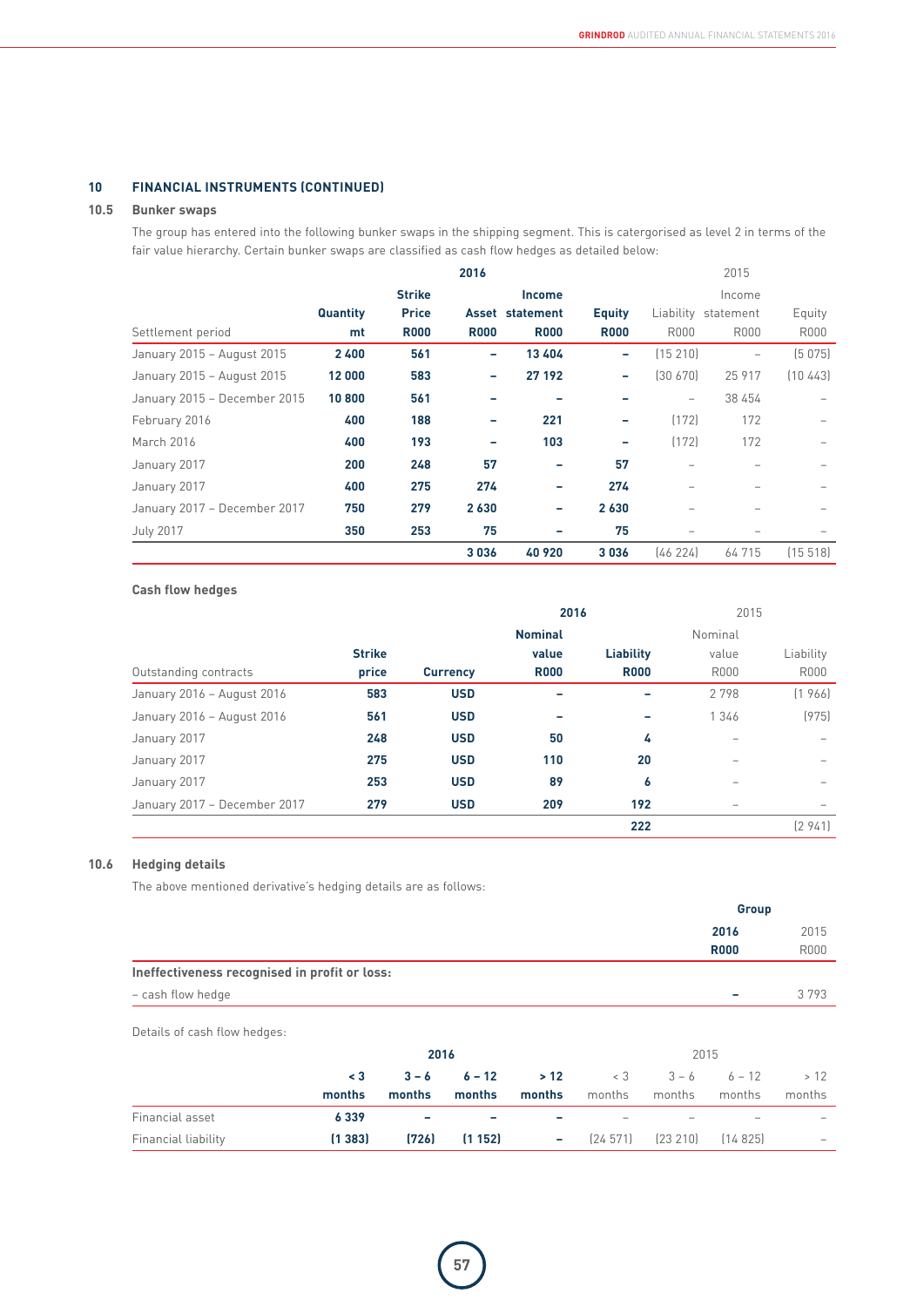*for the year ended 31 December 2016*

P

## **10 FINANCIAL INSTRUMENTS (CONTINUED)**

|                                                   | 2016                          |                        |                    | 2015             |                 |             |  |
|---------------------------------------------------|-------------------------------|------------------------|--------------------|------------------|-----------------|-------------|--|
|                                                   | <b>Amount</b>                 |                        |                    | Amount           |                 |             |  |
|                                                   | accumulated                   | <b>Amount recycled</b> |                    | accumulated      | Amount recycled |             |  |
|                                                   | from equity into<br>in equity |                        | in equity          | from equity into |                 |             |  |
|                                                   | <b>Hedging</b>                | <b>Income</b>          |                    | Hedging          | Income          |             |  |
| Reconciliation of cash flow                       | reserve                       | statement              | <b>Liability</b>   | reserve          | statement       | Liability   |  |
| hedge accumulated in equity                       | <b>R000</b>                   | <b>R000</b>            | <b>R000</b>        | <b>R000</b>      | <b>R000</b>     | <b>R000</b> |  |
| <b>Hedging details (continued)</b>                |                               |                        |                    |                  |                 |             |  |
| Opening balance                                   | 55 582                        |                        |                    | 76 627           |                 |             |  |
| Amount recognised through                         |                               |                        |                    |                  |                 |             |  |
| other comprehensive income                        |                               |                        |                    |                  |                 |             |  |
| in the current year                               | (4641)                        |                        | 4641               | 34 607           |                 | [34 607]    |  |
| Amount removed from equity to                     |                               |                        |                    |                  |                 |             |  |
| income statement                                  | (53 873)                      | 53873                  |                    | (65483)          | 65 483          |             |  |
| Deferred tax                                      | 6415                          |                        |                    | (5804)           |                 |             |  |
| Translation adjustments                           | (2537)                        |                        |                    | 15 635           |                 |             |  |
| Closing balance                                   | 946                           | 53873                  | 4641               | 55 582           | 65 483          | (34607)     |  |
| Comprising:                                       |                               |                        |                    |                  |                 |             |  |
| <b>Financial instruments</b>                      | 3078                          |                        |                    | 64 475           |                 |             |  |
| Deferred tax                                      | (2132)                        |                        |                    | [8 893]          |                 |             |  |
|                                                   | 946                           |                        |                    | 55 582           |                 |             |  |
|                                                   |                               |                        |                    |                  |                 |             |  |
|                                                   | <b>Hedging</b>                | <b>Financial</b>       | <b>Financial</b>   | Hedging          | Financial       | Financial   |  |
|                                                   | reserve                       | assets                 | <b>liabilities</b> | reserve          | assets          | liabilities |  |
|                                                   | 2016                          | 2016                   | 2016               | 2015             | 2015            | 2015        |  |
|                                                   | <b>R000</b>                   | <b>R000</b>            | <b>R000</b>        | R000             | <b>R000</b>     | <b>R000</b> |  |
| The derivative financial<br>instruments have been |                               |                        |                    |                  |                 |             |  |
| disclosed in the statement                        |                               |                        |                    |                  |                 |             |  |
| of financial position as                          |                               |                        |                    |                  |                 |             |  |
| follows:                                          |                               |                        |                    |                  |                 |             |  |
| Forward currency exchange                         |                               |                        |                    |                  |                 |             |  |
| contracts on ships and other                      |                               |                        |                    |                  |                 |             |  |
| trading commitments                               |                               |                        |                    | [22911]          |                 | [25 182]    |  |
| Forward freight agreements                        | 6 1 1 4                       | 220                    | (6334)             | 4660             | 4863            | (203)       |  |
| Futures                                           |                               |                        | (9510)             |                  |                 | [31 164]    |  |
| Interest rate swaps                               |                               |                        | (10521)            |                  | 3 4 2 7         |             |  |
| Bunker swaps                                      | (3036)                        | 3036                   |                    | [46 224]         | $\overline{a}$  | [46 224]    |  |
|                                                   | 3078                          | 3 2 5 6                | (26365)            | (64475)          | 8 2 9 0         | (102 773)   |  |
| Less portion due within one                       |                               |                        |                    |                  |                 |             |  |
| year included in trade and                        |                               |                        |                    |                  |                 |             |  |
| other payables (refer to                          |                               |                        |                    |                  |                 |             |  |
| notes 16 and 25)                                  |                               | (3256)                 | 6 3 3 4            |                  | [4863]          | 102 773     |  |
| Transfer to non-current                           |                               |                        |                    |                  |                 |             |  |
| (assets)/liabilities held for                     |                               |                        |                    |                  |                 |             |  |
| sale (refer to note 18)                           |                               |                        | 9510               |                  |                 |             |  |
| Long-term portion                                 | 3078                          | ÷                      | (10521)            | (64475)          | 3 4 2 7         |             |  |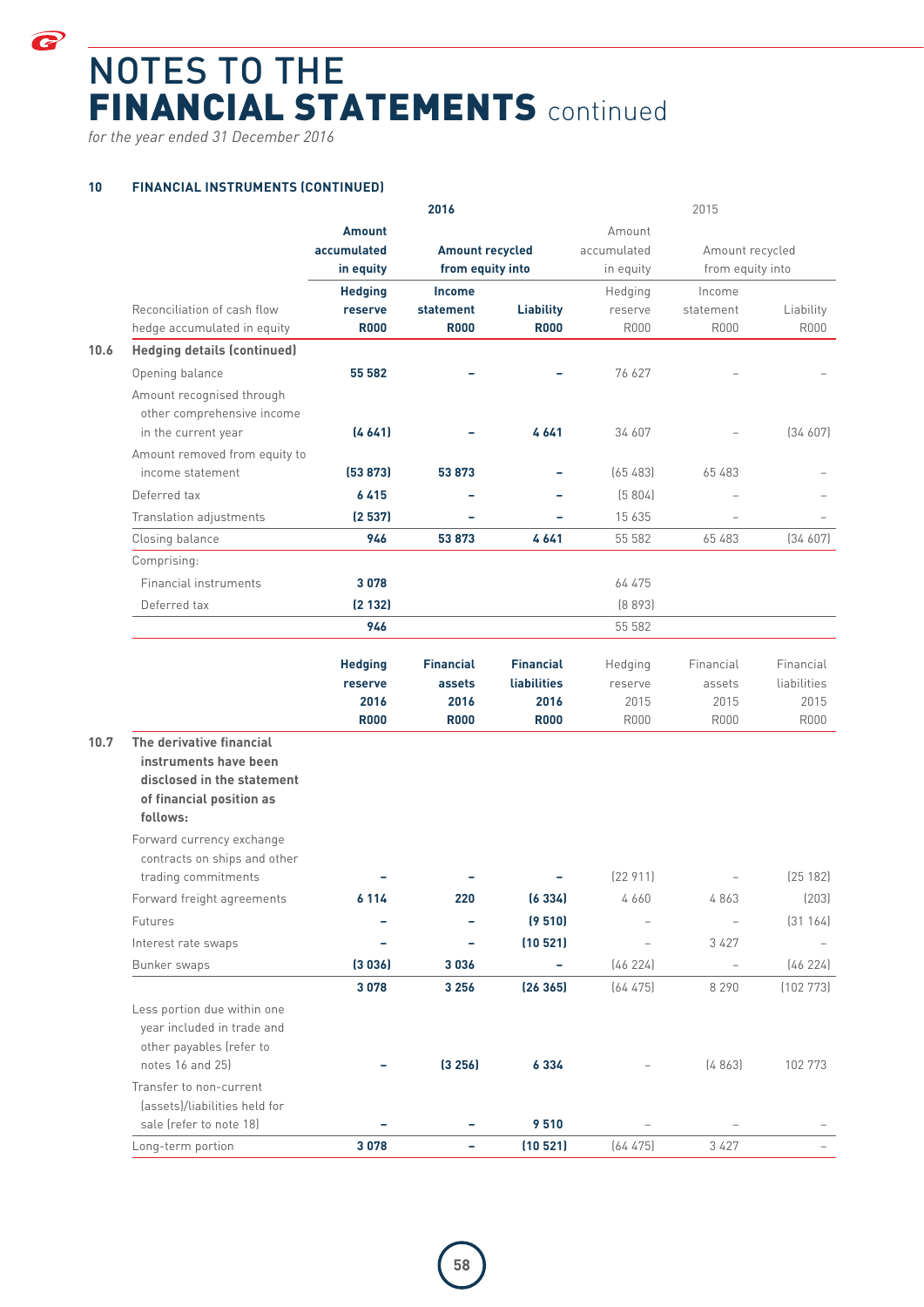|    |                                                           | Group       |                   |
|----|-----------------------------------------------------------|-------------|-------------------|
|    |                                                           | 2016        | 2015              |
|    |                                                           | <b>R000</b> | R000              |
| 11 | <b>FINANCE LEASE RECEIVABLES</b>                          |             |                   |
|    | Current finance lease receivables (note 16)               | 58 655      | 40 105            |
|    | Non-current finance lease receivables                     | 730         | 37 912            |
|    | Transferred to non-current assets held for sale (note 18) | (58, 472)   | $\hspace{0.05cm}$ |
|    |                                                           | 913         | 78 017            |
|    |                                                           |             |                   |

### *Leasing arrangements*

The group entered into finance lease arrangements for 13 locomotives (including those classified as non-current assets held for sale). The terms of finance leases range from three to five years.

Amounts receivable under finance leases

|                                                                                   | 1 year      | $2 - 5$ years | > 5 years   | <b>Total</b> |
|-----------------------------------------------------------------------------------|-------------|---------------|-------------|--------------|
|                                                                                   | <b>R000</b> | <b>R000</b>   | <b>R000</b> | <b>R000</b>  |
| 2016                                                                              |             |               |             |              |
| Minimum lease payments receivable (including non-current<br>assets held for sale) | 58 755      | 868           |             | 59 623       |
| Unearned finance income (including non-current assets held                        |             |               |             |              |
| for sale)                                                                         | (100)       | (138)         |             | (238)        |
| Total present value/capital value                                                 | 58 655      | 730           |             | 59 385       |
| 2015                                                                              |             |               |             |              |
| Minimum lease payments receivable                                                 | 41 642      | 38 329        |             | 79 971       |
| Unearned finance income                                                           | (1537)      | (417)         |             | (1954)       |
| Total present value/capital value                                                 | 40 105      | 37 912        |             | 78 017       |

The interest rate inherent in the leases is fixed at the contract date for the entire lease term. The effective interest rate contracted ranges from 3% to 11%.

The finance lease receivables at the end of the reporting period are neither past due nor impaired.

|                                        | Group                    |                          |
|----------------------------------------|--------------------------|--------------------------|
|                                        | 2016                     | 2015                     |
|                                        | <b>R000</b>              | <b>R000</b>              |
| <b>RECOVERABLES ON CANCELLED SHIPS</b> |                          |                          |
| Opening balance                        | -                        | 300 723                  |
| Interest accrued                       |                          | 4676                     |
| Cash receipt                           | $\overline{\phantom{0}}$ | (319838)                 |
| Translation gain                       | -                        | 14 439                   |
|                                        |                          | $\overline{\phantom{0}}$ |

In 2011, the group cancelled two ships due to non-performance of certain contracted conditions by the ship yard. One matter was settled in 2013 and the other matter was settled during 2015.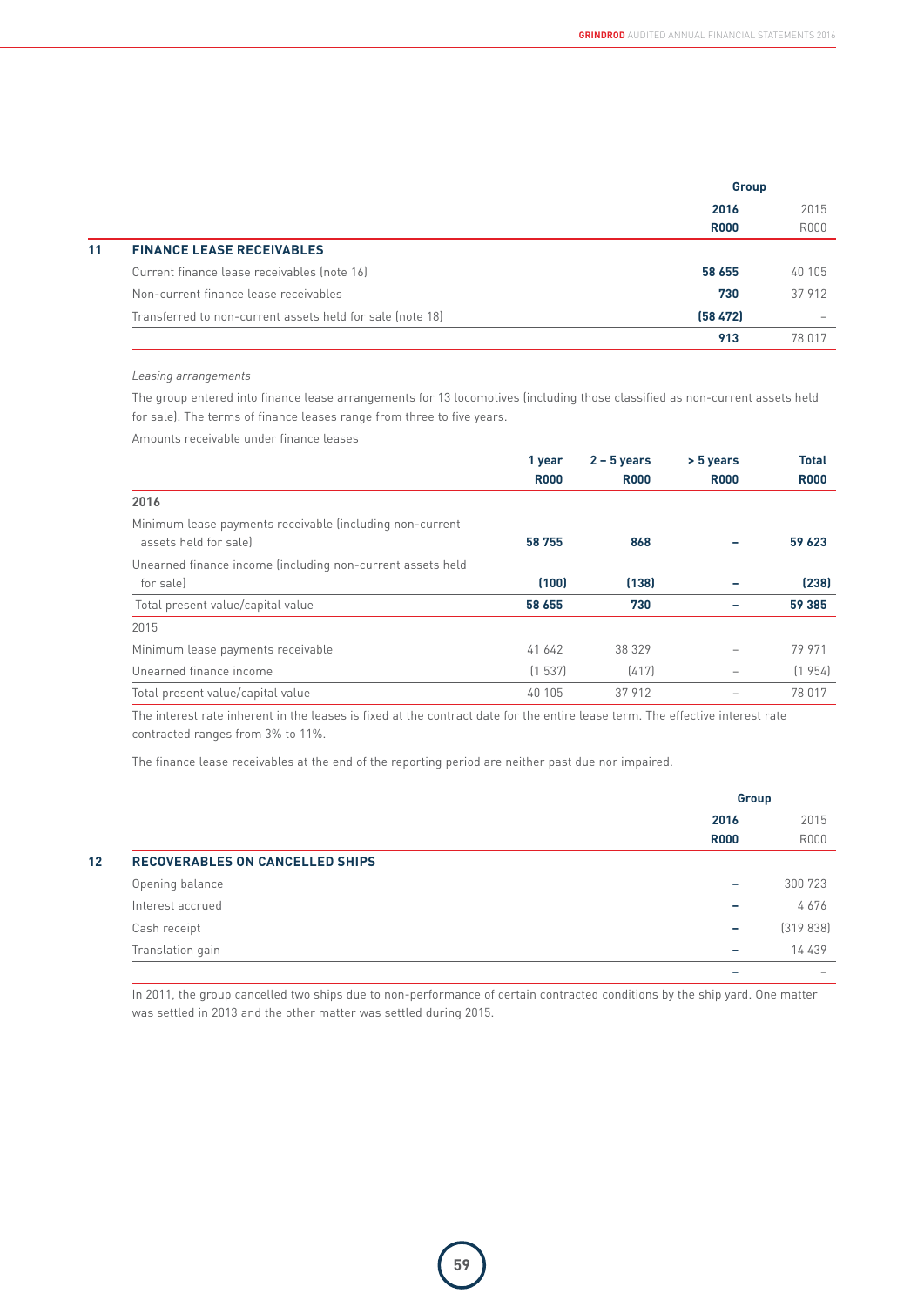*for the year ended 31 December 2016*

P

|                                                                                                    | Group       |           |
|----------------------------------------------------------------------------------------------------|-------------|-----------|
|                                                                                                    | 2016        | 2015      |
|                                                                                                    | <b>R000</b> | R000      |
| <b>LOANS AND ADVANCES TO BANK CUSTOMERS</b>                                                        |             |           |
| Loans and receivables                                                                              | 5 272 750   | 4607897   |
| Held at fair value through profit or loss using year-end market-related interest rate yield curves |             |           |
| to discount expected future cash flows                                                             | 581 984     | 307 957   |
|                                                                                                    | 5854734     | 4 915 854 |
| Loans and advances - companies and close corporations                                              | 4708096     | 3 876 608 |
| Loans and advances - unincorporated businesses                                                     | 238 314     | 228 335   |
| Loans and advances - individuals                                                                   | 95890       | 110 790   |
| Preference shares                                                                                  | 812822      | 719 017   |
| Interest accrued                                                                                   | 49 312      | 39 632    |
| Revaluation of loans held at fair value through profit or loss                                     | 9 2 7 5     | (3012)    |
| Less: impairments against advances                                                                 | (58975)     | [55 516]  |
|                                                                                                    | 5854734     | 4 915 854 |

Advances are made at market related rates of interest and are secured with various types of collateral such as cash, mortgage bonds, shares, discounted invoices, guarantees and suretyships. This book is considered to be well secured and impairments have been raised where impairment indicators exist.

### **Contractual maturity analysis:**

| Exposures with renegotiated terms                              |           |           |
|----------------------------------------------------------------|-----------|-----------|
| Maximum exposure to credit risk before impairments             | 5913709   | 4 971 370 |
|                                                                | 5854734   | 4 915 854 |
| Less: impairments against advances                             | (58975)   | (55516)   |
| Revaluation of loans held at fair value through profit or loss | 9 2 7 5   | (3012)    |
| Interest accrued                                               | 49 312    | 39 632    |
| Maturing after ten years                                       | 80 065    | 46 446    |
| Maturing after five years but within ten years                 | 670 204   | 775 987   |
| Maturing after three years but within five years               | 1 253 726 | 966 656   |
| Maturing after one year but within three years                 | 1402993   | 1 220 700 |
| Maturing after six months but within one year                  | 466 137   | 210 230   |
| Maturing after three months but within six months              | 95 655    | 547 123   |
| Maturing after one month but within three months               | 706 817   | 47 752    |
| Maturing within one month                                      | 417368    | 420 689   |
| Maturity on demand                                             | 762 157   | 699 167   |
|                                                                |           |           |

The maturity analysis of advances is based on the remaining contractual periods to maturity from the reporting date, and does not take repayment profiles into account.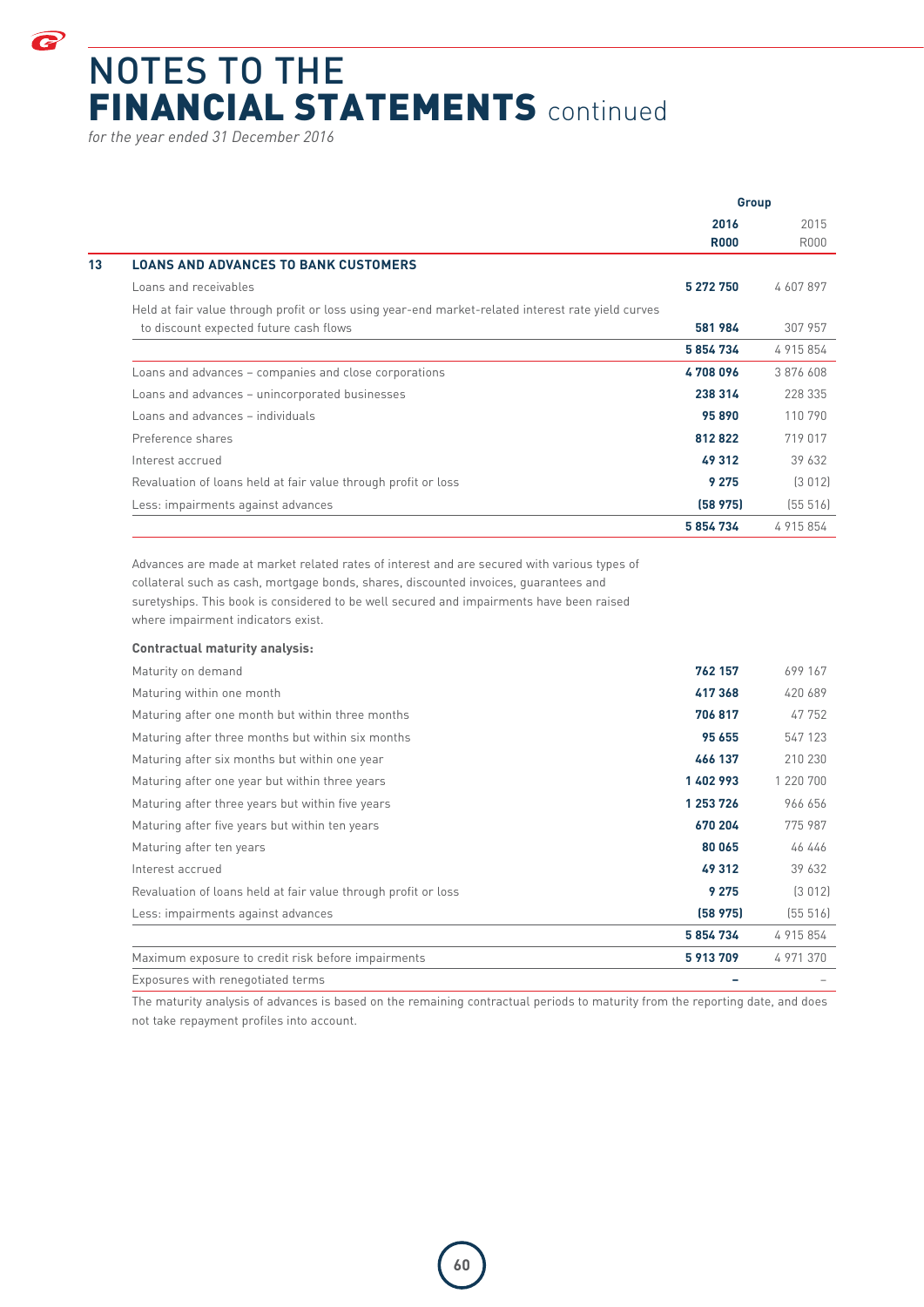|                                                                                      | Group               |               |
|--------------------------------------------------------------------------------------|---------------------|---------------|
|                                                                                      | 2016<br><b>R000</b> | 2015<br>R000  |
| <b>LOANS AND ADVANCES TO BANK CUSTOMERS (CONTINUED)</b>                              |                     |               |
| Sectoral analysis:                                                                   |                     |               |
| Agriculture, hunting, forestry and fishing                                           | 32 052              | 29 117        |
| Mining and quarrying                                                                 | 29 154              | 29 136        |
| Manufacturing                                                                        | 239 759             | 201 149       |
| Construction                                                                         | 39466               | 39 419        |
| Wholesale and retail trade, repair of specified items, hotels and restaurants        | 130 347             | 91 114        |
| Transport, storage and communication                                                 | 156 532             | 169 090       |
| Financial intermediation and insurance                                               | 291785              | 377 658       |
| Real estate                                                                          | 2 4 2 5 5 4 8       | 2 305 693     |
| Business services                                                                    | 129 239             | 89 753        |
| Community, social and personal services                                              | 298                 | 13 104        |
| Private households                                                                   | 87 137              | 101 153       |
| Other                                                                                | 2 2 9 3 4 1 7       | 1 469 468     |
|                                                                                      | 5854734             | 4 915 854     |
| <b>Geographical analysis:</b>                                                        |                     |               |
| South Africa                                                                         | 5854734             | 4 9 1 5 8 5 4 |
| Included in loans and advances are fixed rate loans designated as held at fair value |                     |               |
| through profit or loss:                                                              |                     |               |
| Net book value of loans and advances held at fair value through profit or loss       | 572709              | 310 969       |
| Revaluation of loans and advances held at fair value through profit or loss          | 9 2 7 5             |               |
| Less: impairment of loans and advances held at fair value through profit or loss     |                     | (3012)        |
| Fair value of loans and advances held at fair value through profit or loss           | 581984              | 307 957       |
| Analysis of impairments:                                                             |                     |               |
| Impairments at the beginning of the year                                             | (55516)             | [44 098]      |
| Net increase in impairments                                                          | (3459)              | (11418)       |
| Impairments at the end of the year                                                   | (58975)             | (55516)       |
| Analysis of impaired loans and advances:                                             |                     |               |
| Loans and advances classified as special mention                                     | 257 997             | 81 002        |
| Loans and advances displaying significant weakness                                   | 19 988              | 17576         |
| Carrying amount of impaired loans and advances                                       | 277 985             | 98 578        |
| Collateral held against impaired loans and advances                                  |                     | 87 961        |
| Sectoral analysis of impaired loans and advances:                                    |                     |               |
| Agriculture, hunting, forestry and fishing                                           |                     | 502           |
| Manufacturing                                                                        |                     | 22 001        |
| Community, social and personal services                                              |                     | 5 9 8 8       |
| Real estate                                                                          | 194 680             | 30 852        |
|                                                                                      |                     |               |
|                                                                                      |                     |               |
| Private households<br>Other                                                          | 285<br>83 0 20      | 273<br>38 962 |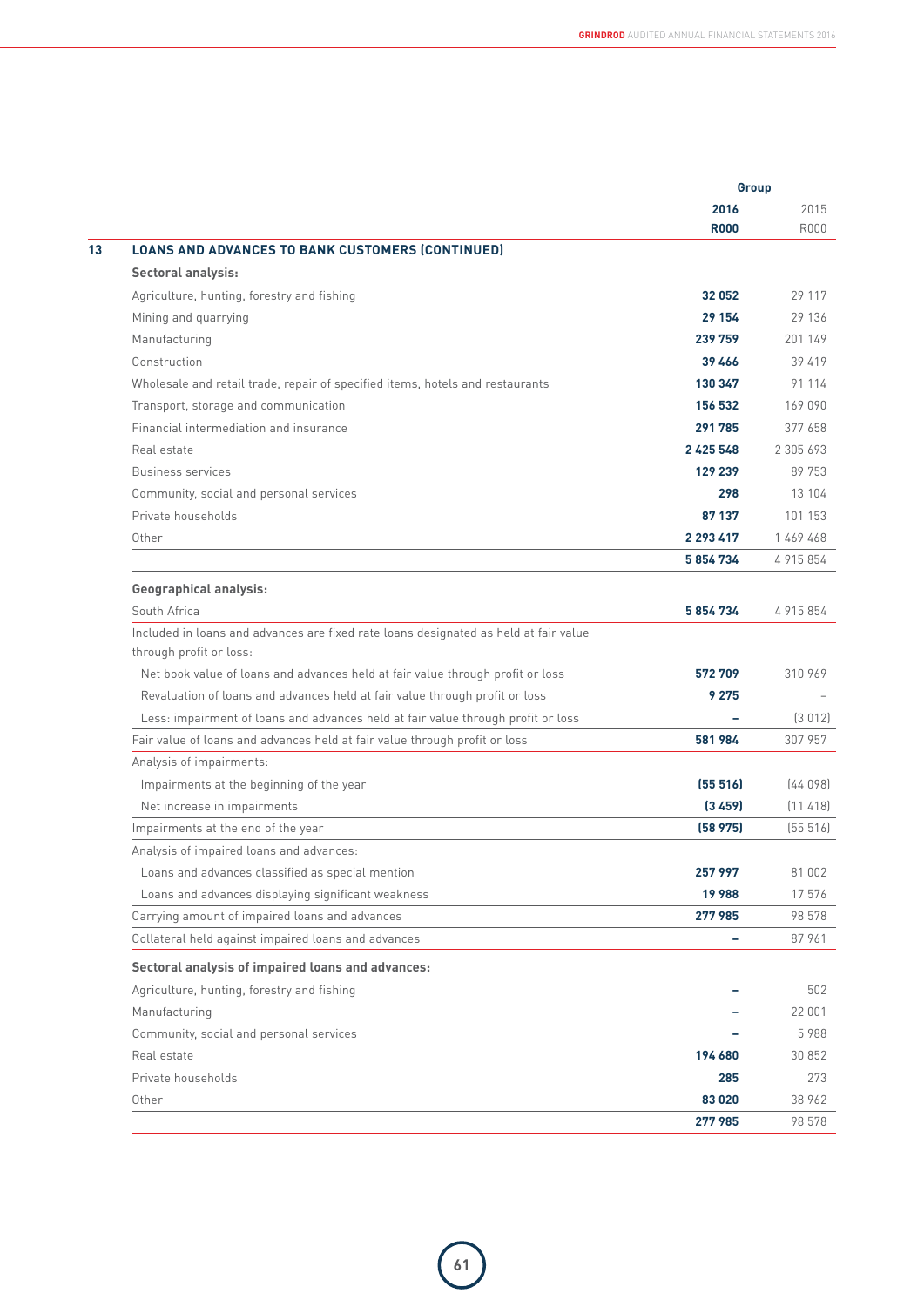*for the year ended 31 December 2016*

P

|                                                           | Group       |             |
|-----------------------------------------------------------|-------------|-------------|
|                                                           | 2016        | 2015        |
|                                                           | <b>R000</b> | <b>R000</b> |
| <b>LIQUID ASSETS AND SHORT-TERM NEGOTIABLE SECURITIES</b> |             |             |
| Measured at amortised cost                                |             |             |
| Preference shares                                         | 149 168     | 27 528      |
| Statutory liquid assets                                   |             |             |
| Negotiable certificates of deposit                        | 517735      | 460 476     |
| Money market investments and debentures                   | 1 134 162   | 577 726     |
|                                                           | 1801065     | 1 065 730   |
|                                                           | Group       |             |
|                                                           | 2016        | 2015        |
|                                                           | <b>R000</b> | <b>R000</b> |
| <b>INVENTORIES</b>                                        |             |             |
| Bunkers and other consumables                             | 158 275     | 119 567     |
| Merchandise and containers                                | 832 228     | 609 496     |
| Held-for-sale assets                                      | 225 885     |             |
| Transferred to non-current assets held for sale (note 18) | (786 404)   |             |
|                                                           | 429 984     | 729 063     |

The cost of inventories recognised as an expense includes R21 712 000 (2015: R18 249 000) in respect of write-downs of inventory to net realisable value.

Rnil (2015: Rnil) inventories were ceded to financial institutions.

|                                                            | Group       |           | <b>Company</b> |               |
|------------------------------------------------------------|-------------|-----------|----------------|---------------|
|                                                            | 2016        | 2015      | 2016           | 2015          |
|                                                            | <b>R000</b> | R000      | <b>R000</b>    | R000          |
| <b>TRADE AND OTHER RECEIVABLES</b>                         |             |           |                |               |
| Trade debtors                                              | 1 234 318   | 1 510 442 |                |               |
| Less: allowances for doubtful debts                        | (171595)    | [279 565] |                |               |
| Net trade debtors                                          | 1062723     | 1 230 877 |                |               |
| Prepayments                                                | 93092       | 126 488   |                |               |
| Amounts due from group subsidiaries                        |             |           | 3 3 4 6 8 8 4  | 3 3 5 3 3 9 5 |
| Receivables from joint ventures                            | 1716798     | 1 421 277 |                |               |
| Current portion of finance lease receivable (note 11)      | 183         | 40 105    |                |               |
| Current portion of derivative financial assets (note 10.7) | 3 2 5 5     | 4863      |                |               |
| Other receivables                                          | 1 061 246   | 1 269 977 | 20 000         | 20 114        |
|                                                            | 3 937 297   | 4093587   | 3 366 884      | 3 373 509     |
| Included in non-current assets classified as held for sale |             |           |                |               |
| [note 18]                                                  | (188836)    |           |                |               |
|                                                            | 3748461     | 4093587   | 3 366 884      | 3 373 509     |

Trade and other receivables, other than the current portion of financial assets, are classified as loans and receivables at amortised cost and their carrying amount approximates fair value. Trade and other receivables are predominantly noninterest bearing.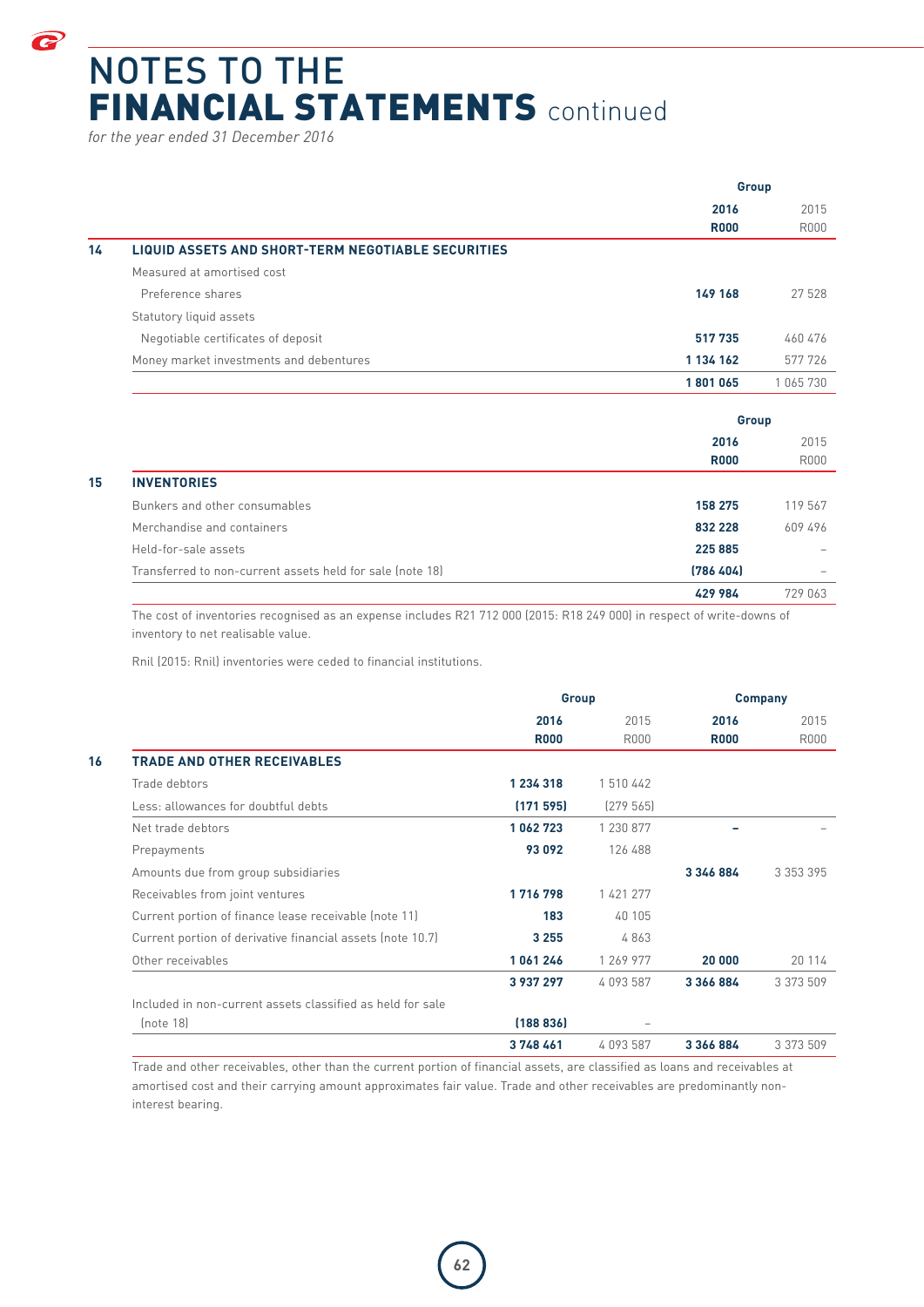|                                                                      | Group       |         |
|----------------------------------------------------------------------|-------------|---------|
|                                                                      | 2016        | 2015    |
|                                                                      | <b>R000</b> | R000    |
| <b>TRADE AND OTHER RECEIVABLES (CONTINUED)</b>                       |             |         |
| Included in the current portion of financial assets are:             |             |         |
| Forward freight agreements                                           | 3 2 5 6     | 4863    |
| Reconciliation of allowances for doubtful debts                      |             |         |
| Opening balance                                                      | 279 565     | 193 042 |
| Increase in allowance                                                | 60 132      | 125 487 |
| Allowance utilised                                                   | (168102)    | [38964] |
|                                                                      | 171 595     | 279 565 |
| Transferred from/(to) non-current assets classified as held for sale | (60854)     |         |
|                                                                      | 110741      | 279 565 |

unrelated. Due to this, the directors believe there is no further credit risk provision required in excess of the allowance for doubtful debts.

Trade debtors have been ceded to financial institutions in order to secure overdraft facilities as follows:

| Group                                       | 1468        | 4 2 9 9     |
|---------------------------------------------|-------------|-------------|
|                                             | Group       |             |
|                                             | 2016        | 2015        |
|                                             | <b>R000</b> | <b>R000</b> |
| <b>SHORT-TERM LOANS</b>                     |             |             |
| Loan to Fincrop Risk Management (Pty) Ltd   |             | 97878       |
| Loan to Blue Ribbon Foods Ltd               |             | 46 800      |
| Reclassified to trade and other receivables |             | [144 678]   |
|                                             |             |             |

Short-term loans relating to Fincrop Risk Management (Pty) Ltd and Blue Ribbon Foods Ltd have been reclassified to trade and other receivables.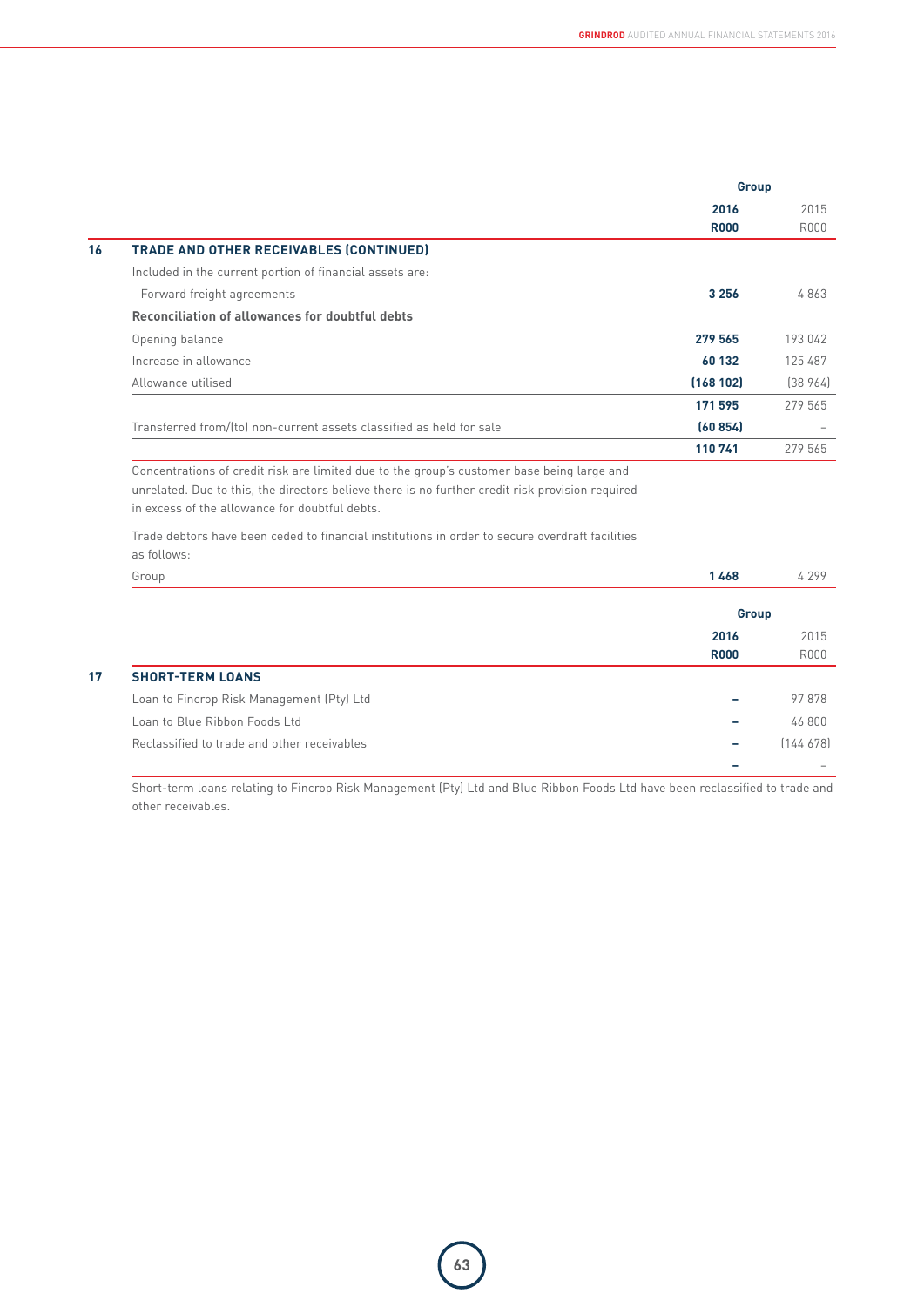*for the year ended 31 December 2016*

P

|                                                               | Group       |             |
|---------------------------------------------------------------|-------------|-------------|
|                                                               | 2016        | 2015        |
|                                                               | <b>R000</b> | <b>R000</b> |
| NON-CURRENT ASSETS CLASSIFIED AS HELD FOR SALE                |             |             |
| Ships, property, terminals, machinery, vehicles and equipment |             |             |
| Freehold and leasehold properties                             | 16 444      |             |
| Property under construction                                   | 11 773      |             |
| Terminals, machinery, vehicles and equipment                  | 225 245     | 51 623      |
| Intangible assets                                             | 549         |             |
| Investment in joint venture and associates                    | 46 383      | 95 000      |
| Other investments                                             | 2986        |             |
| Finance lease receivables                                     | 58 472      |             |
| Taxation                                                      | 2856        |             |
| Inventory                                                     | 786 404     | 74 665      |
| Bank and cash                                                 | 98 28 2     | 9460        |
| Deferred taxation                                             | 110842      |             |
| Trade and other receivables                                   | 188 836     | 51 144      |
|                                                               | 1549072     | 281892      |
| Non-current liabilities associated with assets classified     |             |             |
| as held for sale                                              |             |             |
| Investment in joint venture                                   |             | 1 3 8 7     |
| Short-term borrowings and bank overdraft                      | 253 496     | 11 105      |
| Taxation                                                      | 2094        |             |
| Deferred taxation                                             | 27931       |             |
| Interest-bearing debt                                         | 414 045     |             |
| <b>Financial liabilities</b>                                  | 9510        |             |
| Trade and other liabilities                                   | 516033      | 77 358      |
|                                                               | 1 223 109   | 89 850      |

### **Business disposals**

The Freight Services rail assembly businesses continue to experience constraints with the cancellation of planned capital investments in mining projects in Africa. Given the subsequent anticipated inability to secure the desired, sustainable return in these businesses, the Grindrod strategy was reviewed and a decision was taken to withdraw from the rail assembly businesses. Consequently the group plans to dispose of Grindrod Locomotives Group, Grindrod Rail Construction Group and RRL Grindrod SL2 Limited within the next year.

United Refineries Limited, Chromtech (Pty) Ltd and Jacobs Bulk Milling were disposed in the current year.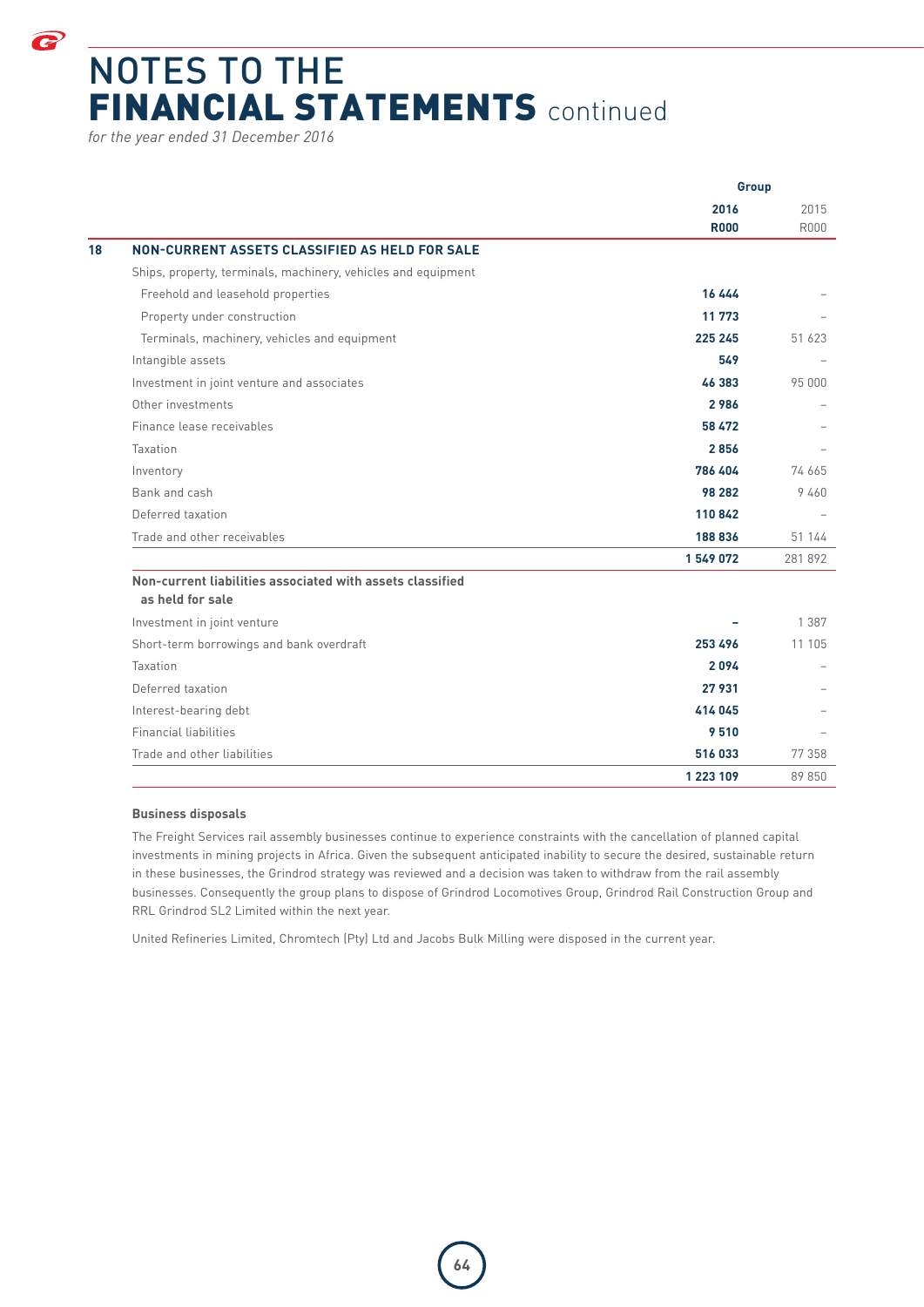## **18 NON-CURRENT ASSETS CLASSIFIED AS HELD FOR SALE (CONTINUED)**

**Current year movement in non-current assets and non-current liabilities associated with assets held for sale**

|                                                    | Opening<br>balance       | Movement       | Disposal                 | <b>Closing</b><br>balance |
|----------------------------------------------------|--------------------------|----------------|--------------------------|---------------------------|
| Ships, property, terminals, vehicles and equipment |                          |                |                          |                           |
| Freehold and leasehold properties                  |                          | 16 444         |                          | 16 444                    |
| Property under construction                        |                          | 11 773         |                          | 11773                     |
| Terminals, vehicles and equipment                  | 51 623                   | 875 931        | [51 623]                 | 875 931                   |
| Intangible assets                                  |                          | 549            | $\overline{\phantom{0}}$ | 549                       |
| Investment in joint venture and associates         | 95 000                   | 46 383         | (95000)                  | 46 383                    |
| Other investments                                  |                          | 2986           |                          | 2986                      |
| Finance lease receivables                          |                          | 58 472         |                          | 58 472                    |
| Taxation                                           |                          | 762            | $\overline{\phantom{m}}$ | 762                       |
| Inventory                                          | 74 665                   | 786 404        | [74665]                  | 786 404                   |
| Bank and cash                                      | 9460                     | 98 28 2        | [9, 460]                 | 98 28 2                   |
| Deferred taxation                                  |                          | 82 911         | $\overline{\phantom{a}}$ | 82 911                    |
| Trade and other receivables                        | 51 144                   | 188 836        | [51144]                  | 188 836                   |
| Short-term borrowings and bank overdraft           | [11 105]                 | [253 496]      | 11 105                   | (253496)                  |
| Investment in joint venture                        | (1387)                   | $\overline{a}$ | 1 3 8 7                  |                           |
| Interest-bearing debt                              | $\overline{\phantom{0}}$ | [414045]       | $\overline{\phantom{m}}$ | [414045]                  |
| <b>Financial liabilities</b>                       |                          | (9510)         | $\overline{\phantom{m}}$ | (9510)                    |
| Trade and other liabilities                        | [77358]                  | [516033]       | 77 358                   | [516 033]                 |
|                                                    | 192 042                  | 976 649        | (192042)                 | 976 649                   |
| Fair value less costs to sell adjustment           |                          |                |                          | (650686)                  |
|                                                    |                          |                |                          | 325 963                   |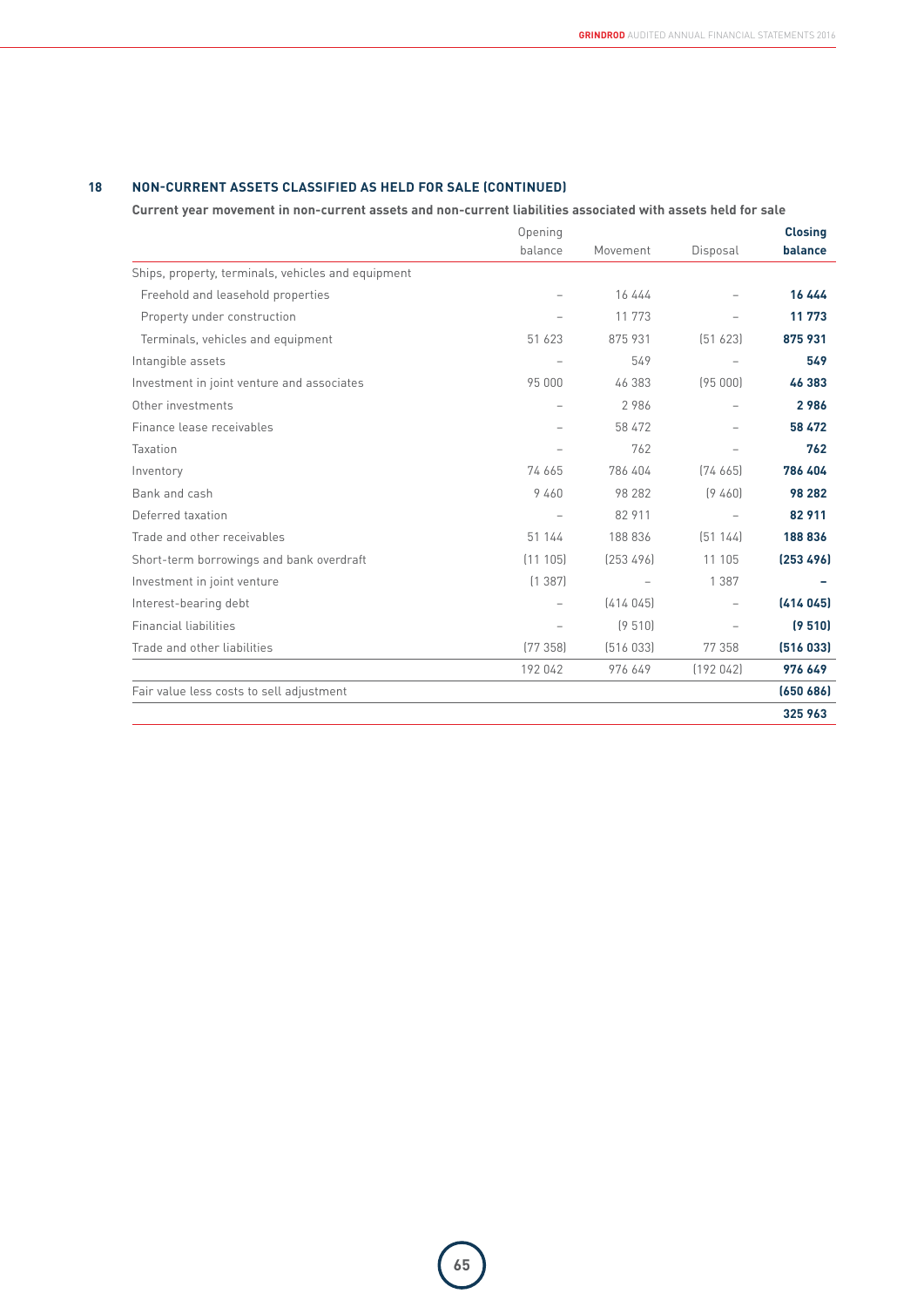*for the year ended 31 December 2016*

P

|                                                                                 | Group          |             | <b>Company</b> |             |
|---------------------------------------------------------------------------------|----------------|-------------|----------------|-------------|
|                                                                                 | 2016           | 2015        | 2016           | 2015        |
|                                                                                 | <b>R000</b>    | <b>R000</b> | <b>R000</b>    | <b>R000</b> |
| <b>SHARE CAPITAL AND PREMIUM</b>                                                |                |             |                |             |
| <b>Authorised</b>                                                               |                |             |                |             |
| 2 750 000 000 ordinary shares of 0.002 cents each                               |                |             |                |             |
| (2015: 2 750 000 000 ordinary shares of 0.002 cents each)                       | 55             | 55          | 55             | 55          |
| 20 000 000 cumulative, non-redeemable, non-participating                        |                |             |                |             |
| and non-convertible preference shares of 0.031 cents                            |                |             |                |             |
| each (2015: 20 000 000 cumulative, non-redeemable,                              |                |             |                |             |
| non-participating and non-convertible preference shares<br>of 0.031 cents each) | 6              | 6           | 6              | 6           |
|                                                                                 | 61             | 61          | 61             | 61          |
| <b>Issued</b>                                                                   |                |             |                |             |
| 762 553 314 ordinary shares of 0.002 cents each                                 |                |             |                |             |
| [2015: 762 553 314 shares of 0.002 cents each]                                  | 15             | 15          | 15             | 15          |
| 7 400 000 cumulative, non-redeemable, non-participating                         |                |             |                |             |
| and non-convertible preference shares of 0.031 cents                            |                |             |                |             |
| each (2015: 7 400 000 cumulative, non-redeemable,                               |                |             |                |             |
| non-participating and non-convertible preference shares<br>of 0.031 cents each) | $\overline{2}$ | 2           | $\overline{2}$ | 2           |
| Share premium                                                                   | 5 971 704      | 5 970 712   | 6 407 357      | 6 407 357   |
| Balance at beginning of year                                                    | 5 970 712      | 5982909     | 6 407 357      | 6 401 102   |
| Premium on shares issued                                                        |                |             |                |             |
|                                                                                 |                | 6 2 5 5     |                | 6 2 5 5     |
| Share options vested                                                            | 6892           | 6892        |                |             |
| Shares repurchased                                                              | (8671)         | [25 710]    |                |             |
| Treasury shares sold                                                            | 2 7 7 1        | 366         |                |             |
| Total issued share capital and premium                                          | 5 971 721      | 5 970 729   | 6 407 374      | 6 407 374   |

500 961 ordinary shares relating to the Grindrod Forfeitable Share Plan vested during the current year (2015: 500 961).

In the current year, 912 400 (2015: 1 661 435) ordinary shares were repurchased by a subsidiary for R8 671 719 (2015: R 25 709 804).

During the current year, 12 187 (2015: 4 796) treasury cumulative, non-redeemable, non-participating and non-convertible preference shares were sold for R2 771 000 (2015: R366 000).

As at 31 December 2016 Nil (2015:12 187), cumulative, non-redeemable, non-participating and non-convertible preference shares with a nominal value of R75.00 (2015: R75.00) were held by a subsidiary of the group.

At 31 December 2016, 12 005 784 (2015: 11 594 345) ordinary shares are held by subsidiaries of the group.

Of these shares 3 172 656 (2015: 2 613 311) have been allocated to the group forfeitable share plan.

The unissued shares, to the extent of a maximum of 10% of the issued shares, are under the control of the directors until the forthcoming annual general meeting.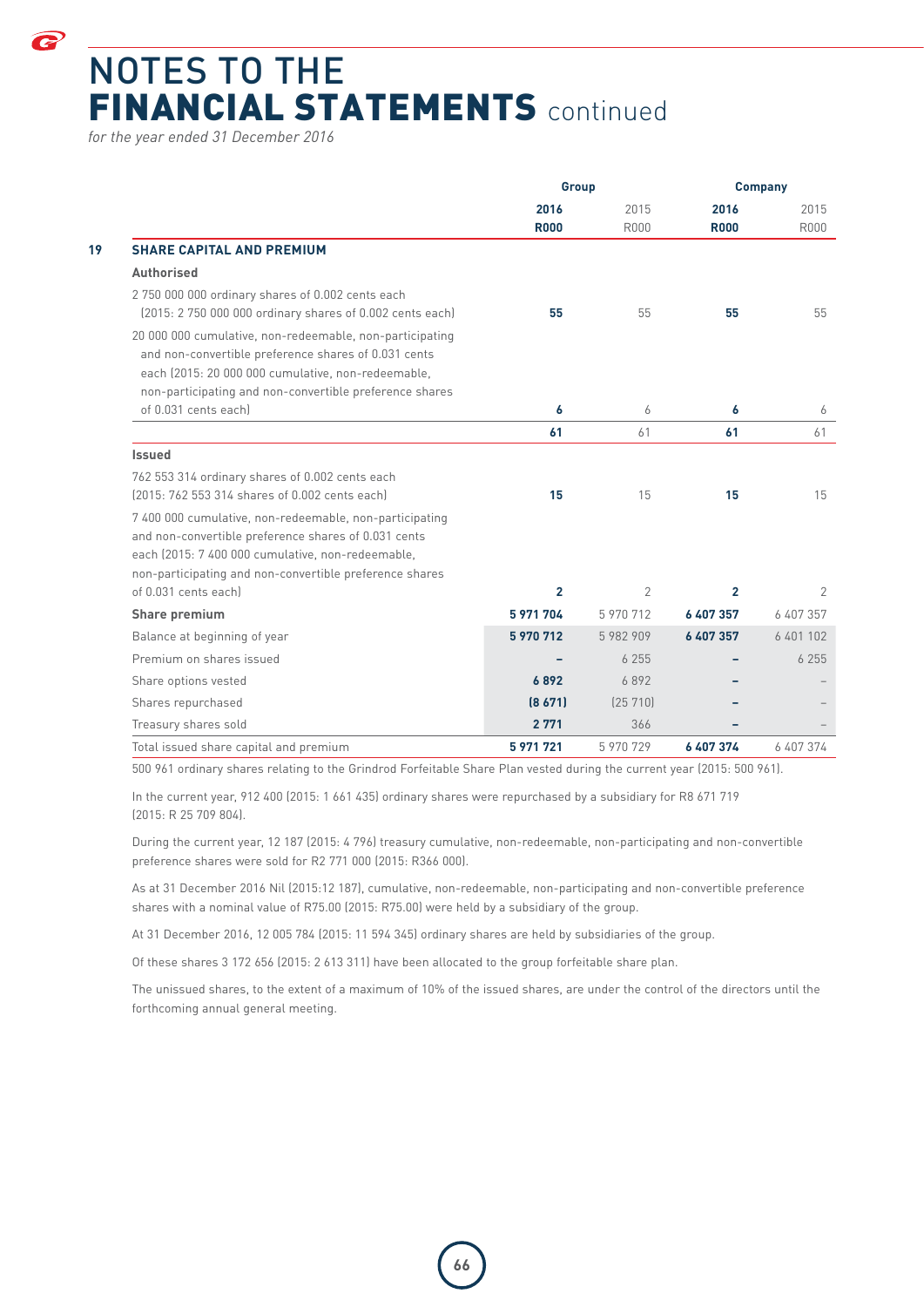|                                                                                       | Group         |               |
|---------------------------------------------------------------------------------------|---------------|---------------|
|                                                                                       | 2016          | 2015          |
|                                                                                       | <b>R000</b>   | <b>R000</b>   |
| <b>LONG-TERM BORROWINGS</b>                                                           |               |               |
| <b>Unsecured</b>                                                                      |               |               |
| Financial services funding instruments (note 21)                                      | 446 054       | 355 936       |
| Secured                                                                               |               |               |
| Long- and medium-term financing                                                       | 2 471 624     | 2 910 906     |
| Financial services funding instruments (note 21)                                      | 548 622       | 615 357       |
| Total amounts repayable within one year                                               | [895966]      | [1 022 093]   |
| Long-term loans                                                                       | 2570334       | 2860106       |
| Current portion of long-term loans                                                    | 895966        | 1022093       |
|                                                                                       | 3 466 300     | 3 882 199     |
| Transferred to non-current liabilities associated with assets held for sale (note 18) | [414045]      |               |
| Long-term loans                                                                       | 3 052 255     | 3 882 199     |
|                                                                                       | 274 797       | 477330        |
| Short-term borrowings and overdraft                                                   | 528 293       | 477 330       |
| Transferred to non-current liabilities associated with assets held for sale (note 18) | [253 496]     |               |
|                                                                                       | 3 3 2 7 0 5 2 | 4 3 5 9 5 2 9 |
| Interest-bearing borrowings are disclosed as follows:                                 | 3 3 2 7 0 5 2 | 4 3 5 9 5 2 9 |
| Long-term borrowings                                                                  | 1 423 339     | 2061818       |
| Financial services funding instruments                                                | 803 489       | 798 288       |
| Current portion of long-term borrowings                                               | 634 240       | 849 088       |
| Current portion of financial services funding instruments                             | 191 187       | 173 005       |
| Short-term borrowings and overdraft                                                   | 274 797       | 477330        |

Group assets of R4 665 109 000 (2015: R6 423 862 000) are pledged as security for loans of R2 430 155 000 (2015: R2 529 482 000).

The group determines its availability of funds and assesses its cash requirements on a weekly basis. Consideration is given to the most appropriate form of funding prior to any acquisitions. Group treasury determines the amount of unutilised facilities in assessing the funds available to the group. The net cash balances included in current assets and current liabilities are included in the determination of the headroom available.

Full details of the long- and medium-term financing, their fair values and interest rate profiles are detailed on the schedule of loan funds on page 114.

### **Available facilities**

Interest-bearing debt is raised to fund ships, locomotives, property, terminals, vehicles, equipment and inventory. The facilities are fixed based on specific loan agreements and the specific assets against which the loans are secured.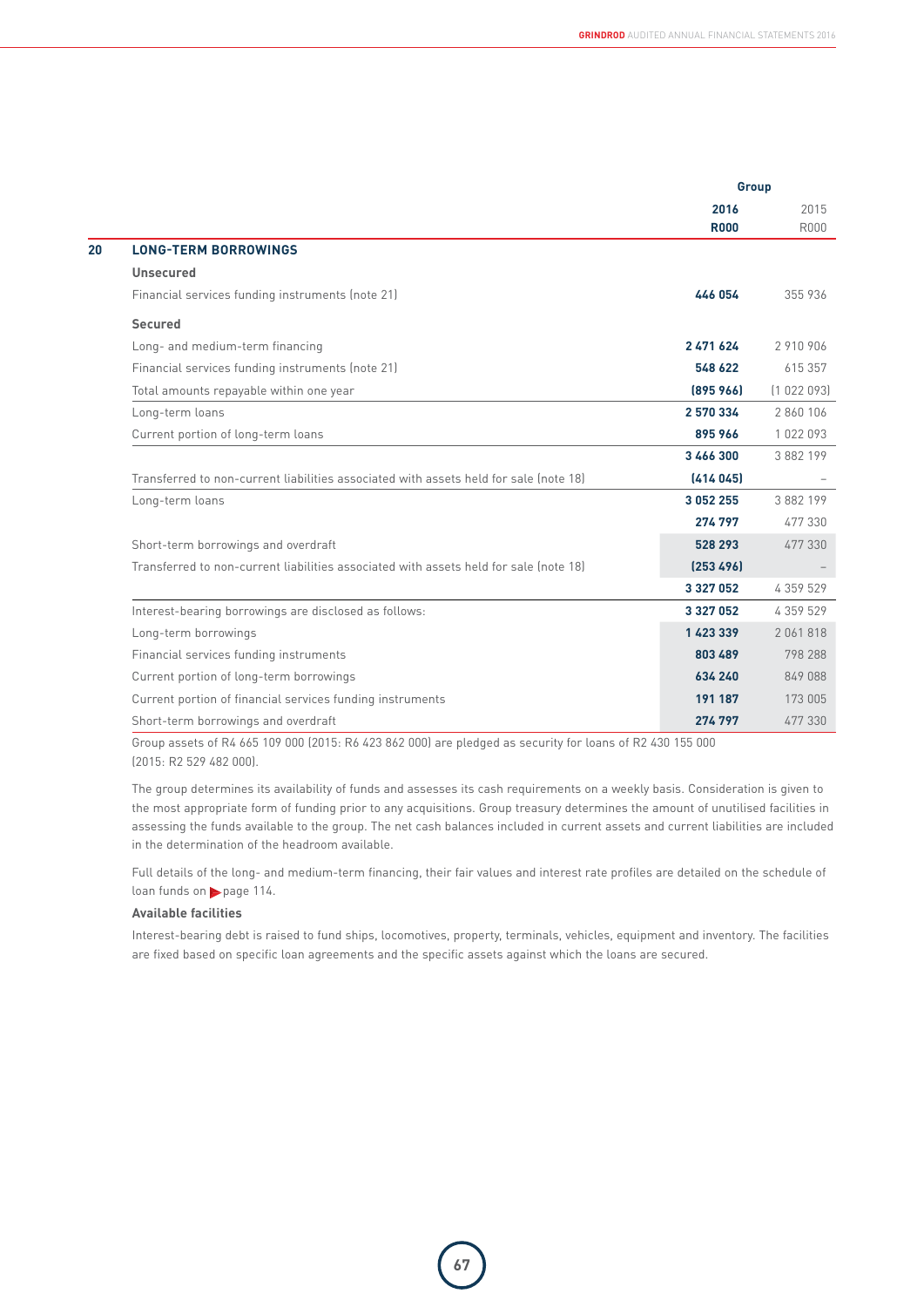*for the year ended 31 December 2016*

P

## **20 LONG-TERM BORROWINGS (CONTINUED)**

The group has undrawn committed facilities as at 31 December 2016, as follows:

|                                                               | Expiry      |               | 2016        | 2015        |
|---------------------------------------------------------------|-------------|---------------|-------------|-------------|
|                                                               | date        | Currency      | <b>R000</b> | <b>R000</b> |
| Long-term debt facilities                                     | 12/2016     | <b>USD</b>    | -           | 29 172      |
|                                                               | 07/2018     | <b>USD</b>    | 68 450      | 546 000     |
|                                                               | 12/2016     | <b>USD</b>    |             | 156 000     |
| Short-term borrowing facilities                               | 12/2017     | <b>USD</b>    | 361862      |             |
|                                                               | 04/2017     | <b>USD</b>    | 19 508      |             |
|                                                               | 12/2017     | ZAR           | 253 491     |             |
|                                                               | 06/2017     | ZAR           | 248 785     |             |
|                                                               | 08/2017     | ZAR           | 300 000     |             |
|                                                               | 06/2016     | ZAR           |             | 300 000     |
|                                                               | 05/2016     | ZAR           |             | 320 000     |
|                                                               | 12/2016     | ZAR           |             | 150 000     |
|                                                               |             |               | 1 252 096   | 1 501 172   |
| The maturity profile of the group's borrowings is as follows: |             |               |             |             |
|                                                               | 1 year      | $2 - 5$ years | > 5 years   | Group       |
|                                                               | <b>R000</b> | <b>R000</b>   | <b>R000</b> | <b>R000</b> |
| 2016                                                          |             |               |             |             |
| Interest-bearing debt repayable as follows before transfer to |             |               |             |             |
| non-current assets held for sale                              | 1 424 257   | 2 301 451     | 268 885     | 3994593     |
| 2015                                                          |             |               |             |             |
| Interest-bearing debt repayable as follows before transfer to |             |               |             |             |
| non-current assets held for sale                              | 1499424     | 2526622       | 333 483     | 4359529     |

Trading trade debtors of R1 467 550 (2015: R4 299 469) have been ceded to financial institutions in order to secure overdraft facilities.

|                                               | Group       |             |
|-----------------------------------------------|-------------|-------------|
|                                               | 2016        | 2015        |
|                                               | <b>R000</b> | <b>R000</b> |
| <b>FINANCIAL SERVICES FUNDING INSTRUMENTS</b> |             |             |
| Loans secured by quarantee                    | 296 708     | 361 012     |
| Listed corporate bond secured by quarantee    | 163 184     | 162 909     |
| Loans secured by property                     | 88730       | 91 436      |
| Total secured funding                         | 548 622     | 615 357     |
| Redeemable preference shares                  | 446 054     | 355 936     |
| Aggregate funding                             | 994676      | 971 293     |
| Amount repayable within one year              | (191187)    | [173005]    |
|                                               | 803 489     | 798 288     |
|                                               |             |             |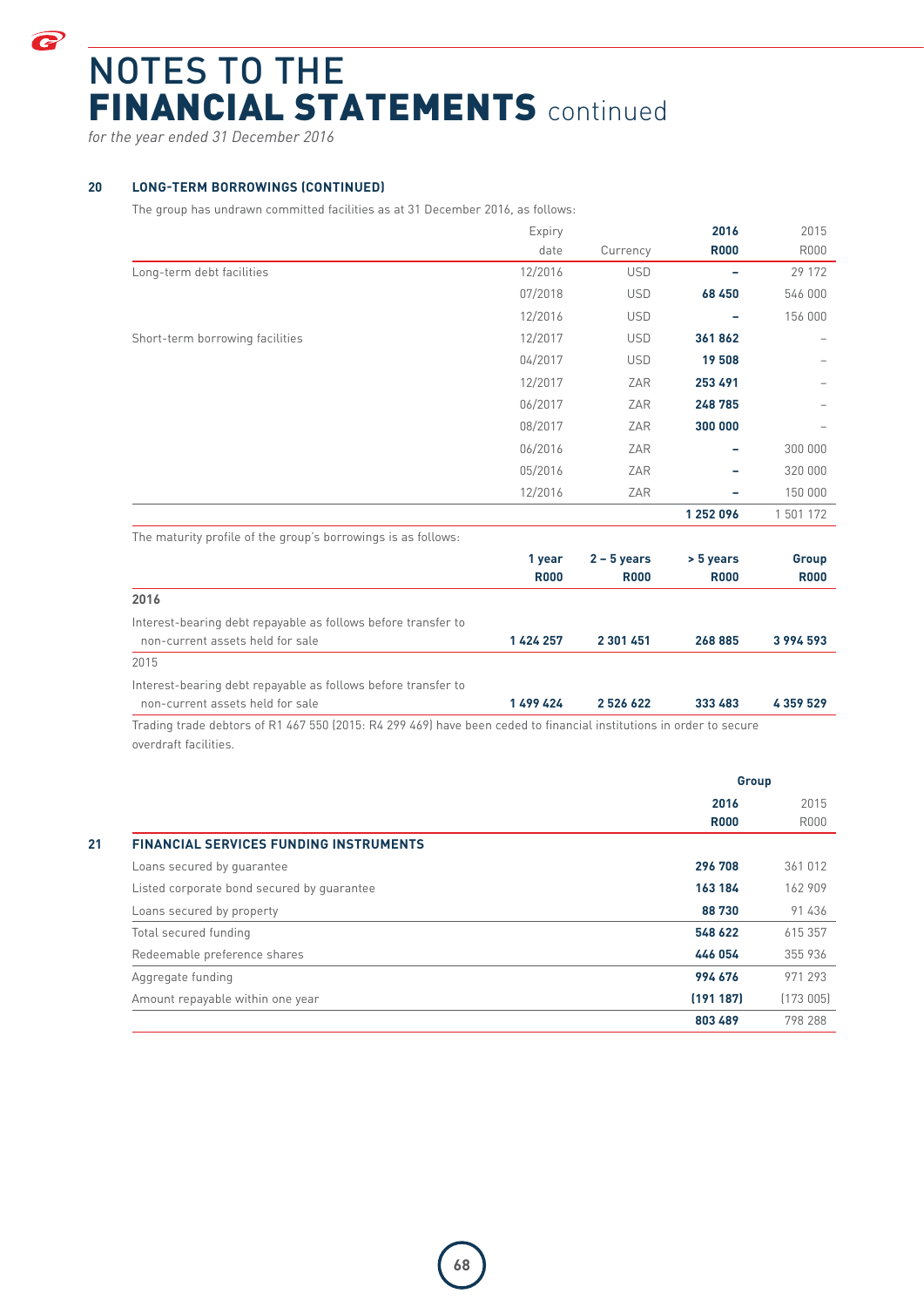### **22 EMPLOYEE BENEFIT OBLIGATIONS**

### **22.1 Provision for post-retirement medical aid**

The group subsidises the medical aid contributions of certain retired employees, and has an obligation to subsidise contributions of certain current employees when they reach retirement.

In prior periods, the group undertook to offer pensioners a voluntary benefit in lieu of their current medical subsidy in order to close out the liability on the statement of financial position. The proposed offer had three options, namely an annuity offer, a cash offer or to remain in the scheme. A number of employees chose the annuity and cash offer. The provision has been calculated on the remaining individuals in the scheme.

The risks typically faced by the group as a result of the post-retirement medical aid are risks relating to inflation, longevity, future changes in legislation, future changes in tax environment, perceived inequality by non-eligible employee, administration of fund and enforcement of eligibility criteria and rules.

During December 2016 an actuarial valuation was performed by Alexander Forbes.

Apart from paying costs of entitlement, the group is not liable to pay additional contributions in the case the fund does not hold sufficient assets. In that case, the fund would take other measures to restore solvency.

|                                                                                           | Group       |         |
|-------------------------------------------------------------------------------------------|-------------|---------|
|                                                                                           | 2016        | 2015    |
|                                                                                           | <b>R000</b> | R000    |
| The amounts recognised in the annual financial statements in this respect are as follows: |             |         |
| Recognised liability at beginning of the year                                             | 61099       | 60 019  |
| Recognised in other comprehensive income in the current year                              | [2 244]     | 3 3 9 1 |
| Interest on obligation                                                                    | 5541        | 4972    |
| Current service cost                                                                      | 769         | 237     |
| Actuarial loss arising from changes in experience assumptions                             | (6, 633)    | (59)    |
| Other                                                                                     | (1921)      | (1759)  |
| Contributions paid                                                                        | (3482)      | [2 311] |
| Present value of unfunded obligations recognised as a liability at end of the year        | 55 373      | 61 099  |
| Long-term portion of provision for post-retirement medical aid                            | 55 373      | 61 099  |
| There are no unrecognised actuarial gains or losses.                                      |             |         |
| The principal actuarial assumptions applied in the determination of fair values include:  |             |         |
| Health care cost inflation                                                                | 9.4%        | 9.3%    |
| Discount rate                                                                             | 10.0%       | 9.5%    |
| Continuation at retirement                                                                | 84.0%       | 84.0%   |
|                                                                                           |             |         |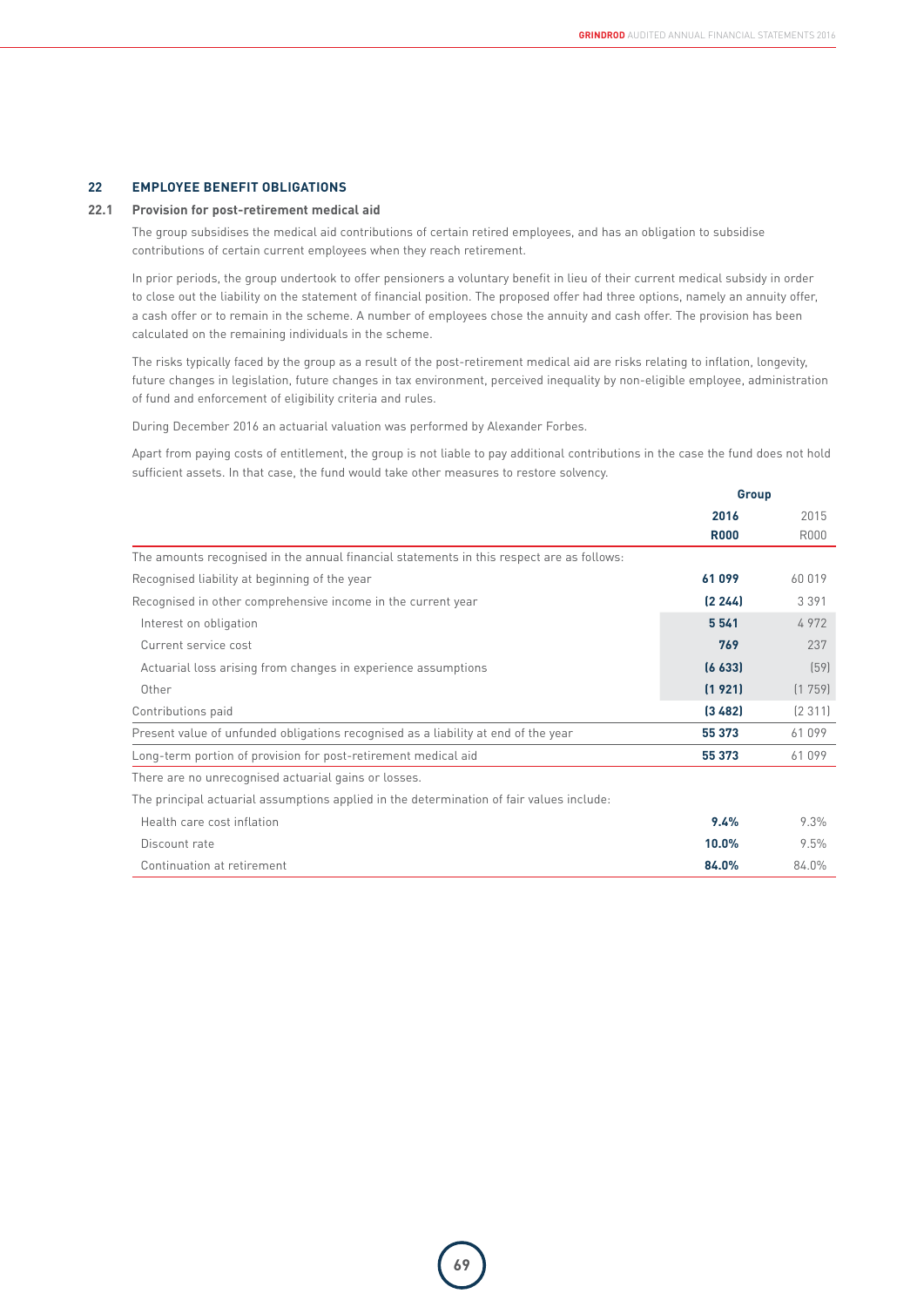*for the year ended 31 December 2016*

P

## **22 EMPLOYEE BENEFIT OBLIGATIONS (CONTINUED)**

## **22.1 Provision for post-retirement medical aid (continued)**

The effect of an increase or decrease of 1% in the assumed medical cost trend rates is as follows:

|                                                         | 2016<br><b>Effect of a 1%</b> |            | 2015<br>Effect of a 1% |            |
|---------------------------------------------------------|-------------------------------|------------|------------------------|------------|
|                                                         |                               |            |                        |            |
|                                                         | <b>Increase</b>               | (Decrease) | Increase               | (Decrease) |
| Aggregate of the current service cost and interest cost | 11.7%                         | $(10.0\%)$ | 12.6%                  | $[10.6\%]$ |
| Accrued liability at year-end                           | 11.2%                         | (9.5%      | $12.0\%$               | $[10.1\%]$ |

The effect of an increase or decrease of 1% in the assumed discount rates is as follows:

|                               |                 | 2016<br>Effect of a 1% |          | 2015<br>Effect of a 1% |  |
|-------------------------------|-----------------|------------------------|----------|------------------------|--|
|                               |                 |                        |          |                        |  |
|                               | <b>Increase</b> | (Decrease)             | Increase | (Decrease)             |  |
| Accrued liability at year-end | (9.8%           | 11.7%                  | [10 4%]  | 12.5%                  |  |

The effect of an increase or decrease of 1% in the assumed expected retirement age is as follows:

|                               | 2016<br>Effect of a 1% |            | 2015<br>Effect of a 1% |            |
|-------------------------------|------------------------|------------|------------------------|------------|
|                               |                        |            |                        |            |
|                               | <b>Increase</b>        | (Decrease) | Increase               | (Decrease) |
| Accrued liability at year-end | 0.4%                   | [0.4%]     | $0.5\%$                | $[0.5\%]$  |
|                               |                        |            |                        |            |

The history of experience adjustments is as follows:

|                                           | 2016   | 2015                     | 2014              | 2013     | 2012   |
|-------------------------------------------|--------|--------------------------|-------------------|----------|--------|
| Present value of obligations              | 55 373 | 61 099                   | 75823             | 60 230   | 51 405 |
| Fair value of plan assets                 | -      | $\overline{\phantom{m}}$ | $\hspace{0.05cm}$ | -        |        |
| Present value of obligations in excess of |        |                          |                   |          |        |
| plan assets                               | 55 373 | 61 099                   | 75823             | 60 230   | 51 405 |
| Experience adjustments on obligations     | 7848   | 815                      | [9,642]           | (13 707) | [933]  |

The sensitivity analysis presented above may not be representative of the actual change in the obligation as it is unlikely that the above change in assumptions would occur in isolation of one another.

There was no change in the methods and assumptions used in preparing the sensitivity analysis from the prior year.

The average duration of the benefit obligation as at 31 December 2016 is 12.9 years.

The group expects to make a contribution of R3 551 000 (2015: R3 637 000) to the post-retirement medical aid fund during the next financial year.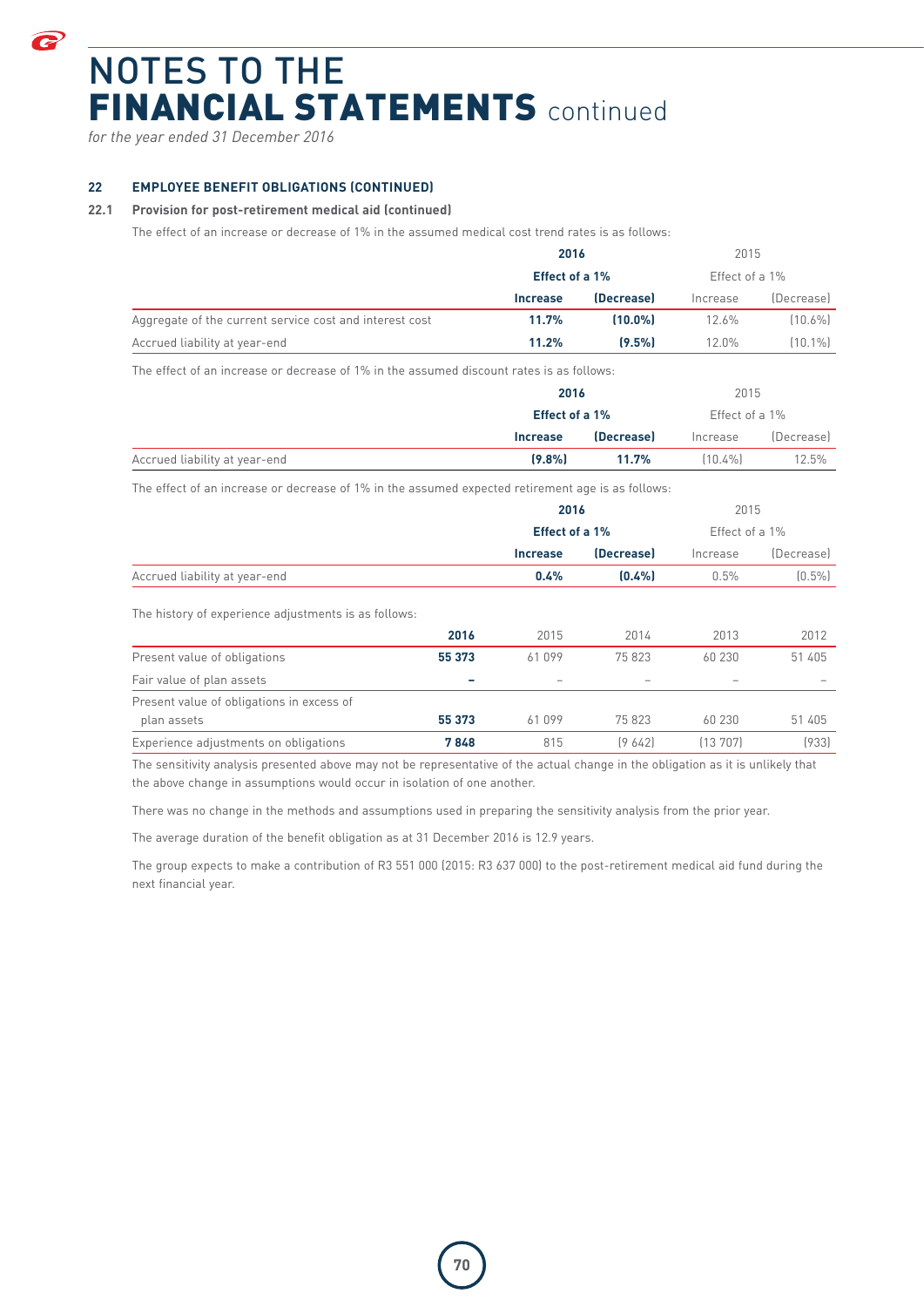### **22 EMPLOYEE BENEFIT OBLIGATIONS (CONTINUED)**

### **22.2 Retirement benefit plans**

The group provides privately administered pension and provident funds for all permanent employees except those who belong to an external fund, industry pension fund or provident scheme. All eligible employees are members of either defined benefit or defined contribution plans which are governed by the South African Pension Funds Act, 1956.

The risks faced by the group as a result of the retirement benefit plan are actuarial risks relating to:

- longevity risk;
- investment risk;
- market risk;
- liquidity risk;
- salary risk; and
- foreign exchange rate risk.

#### Longevity risk

The pensioners have been outsourced in the name of the Fund (GN12), thus presently the Fund is exposed to the risk that the insurer might default on pension payments. The outsource removes the longevity risk from the Fund i.e. the risk that pensioners live longer than expected, and passes this risk on to the insurer.

#### Investment risk

The plan assets are primarily invested in equities and bonds (with a majority in equities). This exposes the Fund to a slight concentration of market risk. If the plan assets are not adequate or suitable to fund the liabilities of the Fund (and the nature thereof) the entity will be required to fund the balance, hence exposing it to risks on the investment return.

### Market risk

In order to reduce market risk, the investment portfolio is diversified by investing in equities of different companies and in different issues of bonds and deposits. Cash deposits are also invested with different institutions as well as in different geographical markets. The risk is further reduced by investing in well-researched companies and by investing in bonds with high credit ratings.

### Liquidity risk

Liquidity risk, the risk of not having liquid assets to meet liabilities as they fall due, is reduced by investing in liquid assets and highly tradeable assets.

### Salary risk

Salaries are assumed to depend on inflation, which means the active member liability is also exposed to inflation risk.

### Foreign exchange risk

The great majority of members' retirement fund liabilities are denominated in rands. A currency mismatch is therefore introduced when investing in foreign investments. The risk is due to the fact that the currency invested could weaken against the rand. However, since inflation in South Africa is likely to be higher than in most developed countries, it is expected that the rand would weaken against the major investment currencies in the long-term.

The volatility risk associated with foreign investments is reduced when only a limited portion of the portfolio's assets is invested offshore as is currently required in terms of Regulation 28 and the South African Reserve Bank requirements.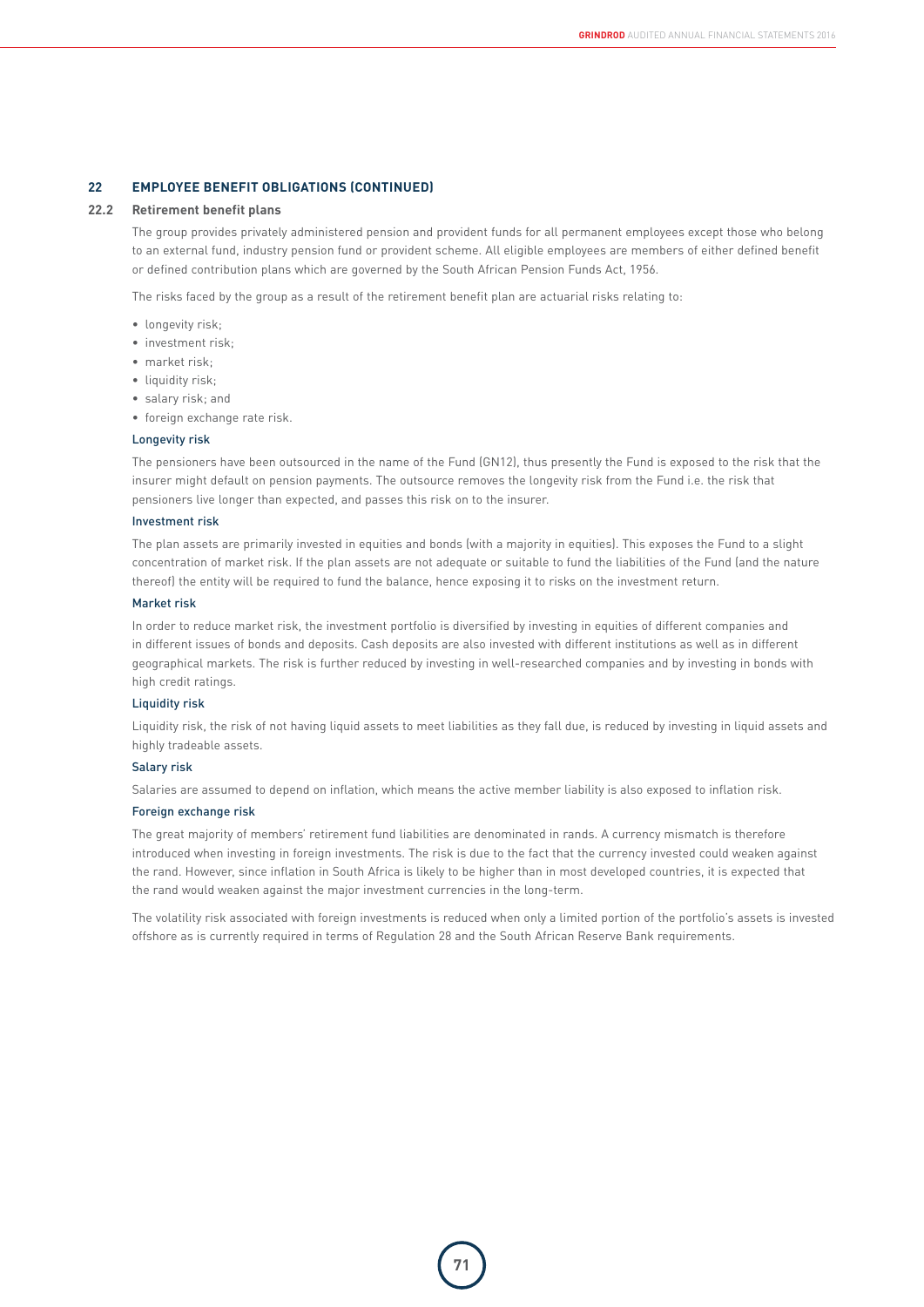*for the year ended 31 December 2016*

P

|      |                                                                                                                                                                     | 2016<br><b>R000</b> | 2015<br><b>R000</b> |
|------|---------------------------------------------------------------------------------------------------------------------------------------------------------------------|---------------------|---------------------|
| 22   | <b>EMPLOYEE BENEFIT OBLIGATIONS (CONTINUED)</b>                                                                                                                     |                     |                     |
| 22.2 | Retirement benefit plans (continued)                                                                                                                                |                     |                     |
|      | The funded status of the pension fund is as follows:                                                                                                                |                     |                     |
|      | Actuarial value of assets                                                                                                                                           | 181 972             | 181 537             |
|      | Present value of liabilities                                                                                                                                        | (55478)             | (58060)             |
|      | Actuarial surplus (note 8)                                                                                                                                          | 126 494             | 123 477             |
|      | The amounts recognised in the annual financial statements in this respect are as follows:                                                                           |                     |                     |
|      | Recognised asset at beginning of the year                                                                                                                           | 123 477             | 117 002             |
|      | Recognised in the income statement in the current year                                                                                                              | 8779                | 6579                |
|      | Interest on obligation                                                                                                                                              | (4610)              | [4349]              |
|      | Current service cost                                                                                                                                                | (1377)              | (1755)              |
|      | Expected return on plan assets                                                                                                                                      | 14766               | 12 683              |
|      | Recognised in other comprehensive income in the current year                                                                                                        | (5762)              | (104)               |
|      | Actuarial gain/(loss) arising from changes in financial assumptions                                                                                                 | 1918                | [3 717]             |
|      | Actuarial (loss)/gain arising from changes in experience assumptions                                                                                                | (7680)              | 3613                |
|      |                                                                                                                                                                     | 126 494             | 123 477             |
|      | The assets of the fund were invested as follows:                                                                                                                    |                     |                     |
|      | Cash and cash equivalents                                                                                                                                           | 4.4%                | 4.1%                |
|      | Equity instruments                                                                                                                                                  | 49.9%               | 51.3%               |
|      | Debt instruments                                                                                                                                                    | 5.3%                | 6.7%                |
|      | Real estate                                                                                                                                                         | 18.4%               | 17.8%               |
|      | International instruments                                                                                                                                           | 17.6%               | 20.1%               |
|      | Other                                                                                                                                                               | 4.4%                | $0.0\%$             |
|      | The fair value of the above equity and debt instruments are determined based on quoted<br>market prices in active markets.                                          |                     |                     |
|      | An actuarial valuation was performed on 31 December 2016. The employer's contributions to all<br>retirement benefit plans are charged against income when incurred. |                     |                     |
|      | The principal actuarial assumptions applied in the determination of fair values include:                                                                            |                     |                     |
|      | Discount rate                                                                                                                                                       | 8.6%                | 8.3%                |
|      | Salary increase                                                                                                                                                     | 7.0%                | 7.1%                |
|      | Pension increase                                                                                                                                                    | 6.0%                | 6.1%                |
|      | Inflation increase                                                                                                                                                  | 6.0%                | 6.1%                |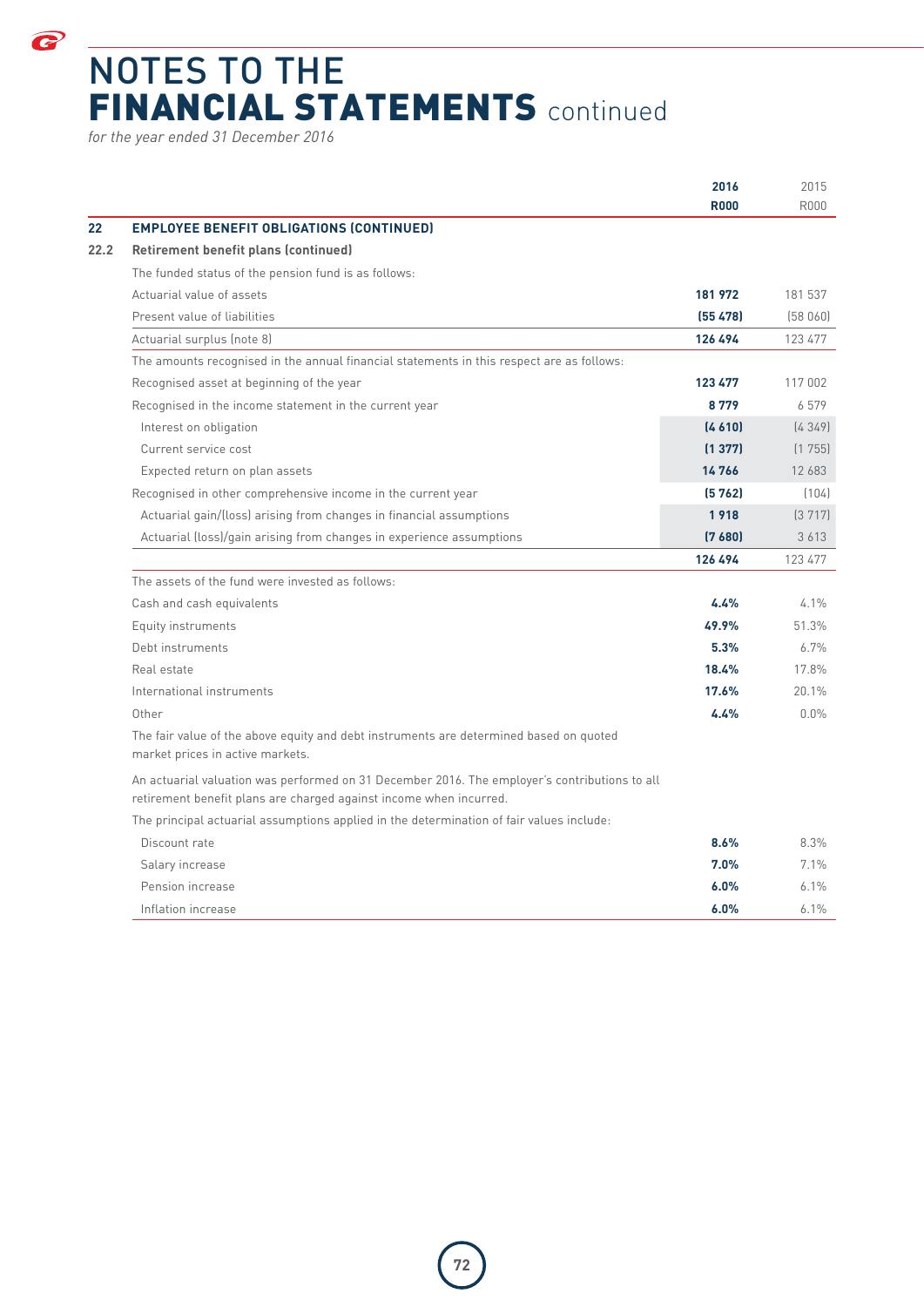### **22 EMPLOYEE BENEFIT OBLIGATIONS (CONTINUED)**

## **22.2 Retirement benefit plans (continued)**

The effect of an increase or decrease of 1% in the assumed discount rates are as follows:

|                                                                                            | 2016            |                       | 2015           |                |            |
|--------------------------------------------------------------------------------------------|-----------------|-----------------------|----------------|----------------|------------|
|                                                                                            |                 | <b>Effect of a 1%</b> |                | Effect of a 1% |            |
|                                                                                            | <b>Increase</b> | (Decrease)            |                | Increase       | (Decrease) |
|                                                                                            | (7.4%           | 9.4%                  | $[8.3\%]$      | 10.6%          |            |
| The effect of an increase or decrease of 1% in the assumed inflation rates are as follows: |                 |                       |                |                |            |
|                                                                                            | 2016            |                       | 2015           |                |            |
|                                                                                            | Effect of a 1%  |                       | Effect of a 1% |                |            |
|                                                                                            | <b>Increase</b> | (Decrease)            | Increase       | (Decrease)     |            |
|                                                                                            | $9.0\%$         | [7.2%]                | $10.1\%$       | $[8 1\%]$      |            |

The sensitivity analysis presented above may not be representative of the actual change in the obligation as it is unlikely that the above changes in assumptions would occur in isolation of one another.

There was no change in the methods and assumptions used in preparing the sensitivity analysis from the prior year.

The group and employees expect to make a contribution of R108 000 (2015: R117 000) to the retirement benefit plan during the next financial year.

### Description of risk management

There has been no change in the process used by the group to manage its risks from prior periods.

|                                                         | Group       |          |
|---------------------------------------------------------|-------------|----------|
|                                                         | 2016        | 2015     |
|                                                         | <b>R000</b> | R000     |
| <b>PROVISIONS</b>                                       |             |          |
| <b>Provision for onerous contracts</b>                  |             |          |
| Opening balance                                         | 39 730      | 6873     |
| Charged to income statement                             | 68 194      | 20 638   |
| Foreign exchange (loss)/gain                            | (9,678)     | 12 219   |
| Balance at 31 December                                  | 98 246      | 39 730   |
| Current portion included under current liabilities      | (87520)     | [39 730] |
| Non-current portion of onerous contract provisions      | 10726       |          |
| Provision for share-price-linked option scheme          |             |          |
| Opening balance                                         | 36 028      | 104 132  |
| Charged/(released) to income statement                  | 8844        | [49 445] |
| Foreign exchange (loss)/gain                            | (46)        | 883      |
| Utilisation of provision                                |             | (19542)  |
| Balance at 31 December                                  | 44826       | 36 028   |
| Current portion included under current liabilities      |             | (7936)   |
| Non-current portion of share-price-linked option scheme | 44826       | 28 092   |
| Total                                                   | 55 552      | 28 092   |
|                                                         |             |          |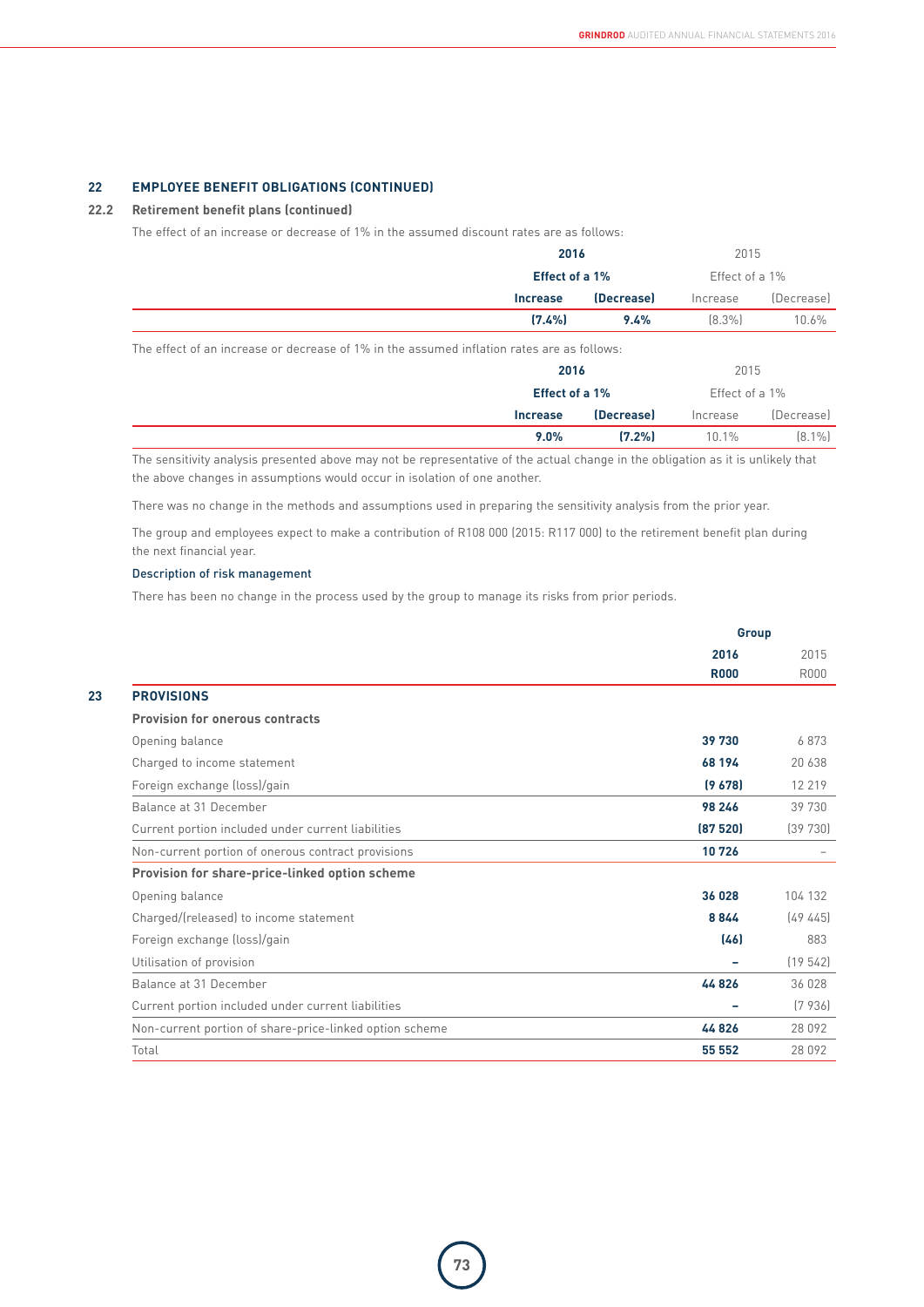*for the year ended 31 December 2016*

# **23 PROVISIONS (CONTINUED)**

#### **Onerous contracts**

P

The provision for onerous contracts relates to the cash outflows expected to arise over the course of the relevant contracts based on current estimates of the loss arising from these contracts.

#### **Provision for share-price-linked option scheme**

The share-price-linked option provision relates to a remuneration scheme whereby certain employees of Grindrod Limited are entitled to receive a cash settlement based on the excess of the market price of shares over an agreed upon strike price. Refer to note 32.

#### **Cash-settled share-based payment scheme**

The Financial Services division has offered share appreciation rights linked to the growth in value of Grindrod Financial Holdings Ltd and GFS Holdings (Pty) Ltd. In terms of the plan participants are allocated notional shares at an approved allocation price and the division is required to pay a share appreciation bonus equal to the difference between the fair market value and the allocation price of the shares to the participant at each vesting date. The share appreciation rights vest in equal tranches after three, four and five years. An employee's right to participate in the scheme terminates upon leaving the employment of the division.

|                                                                  | Group       |             |
|------------------------------------------------------------------|-------------|-------------|
|                                                                  | 2016        | 2015        |
|                                                                  | <b>R000</b> | <b>R000</b> |
| Current portion of provisions included under current liabilities |             |             |
| Onerous contract provisions                                      | (87520)     | (39730)     |
| Provision for share price linked option scheme                   |             | [7936]      |
|                                                                  | (87520)     | [47666]     |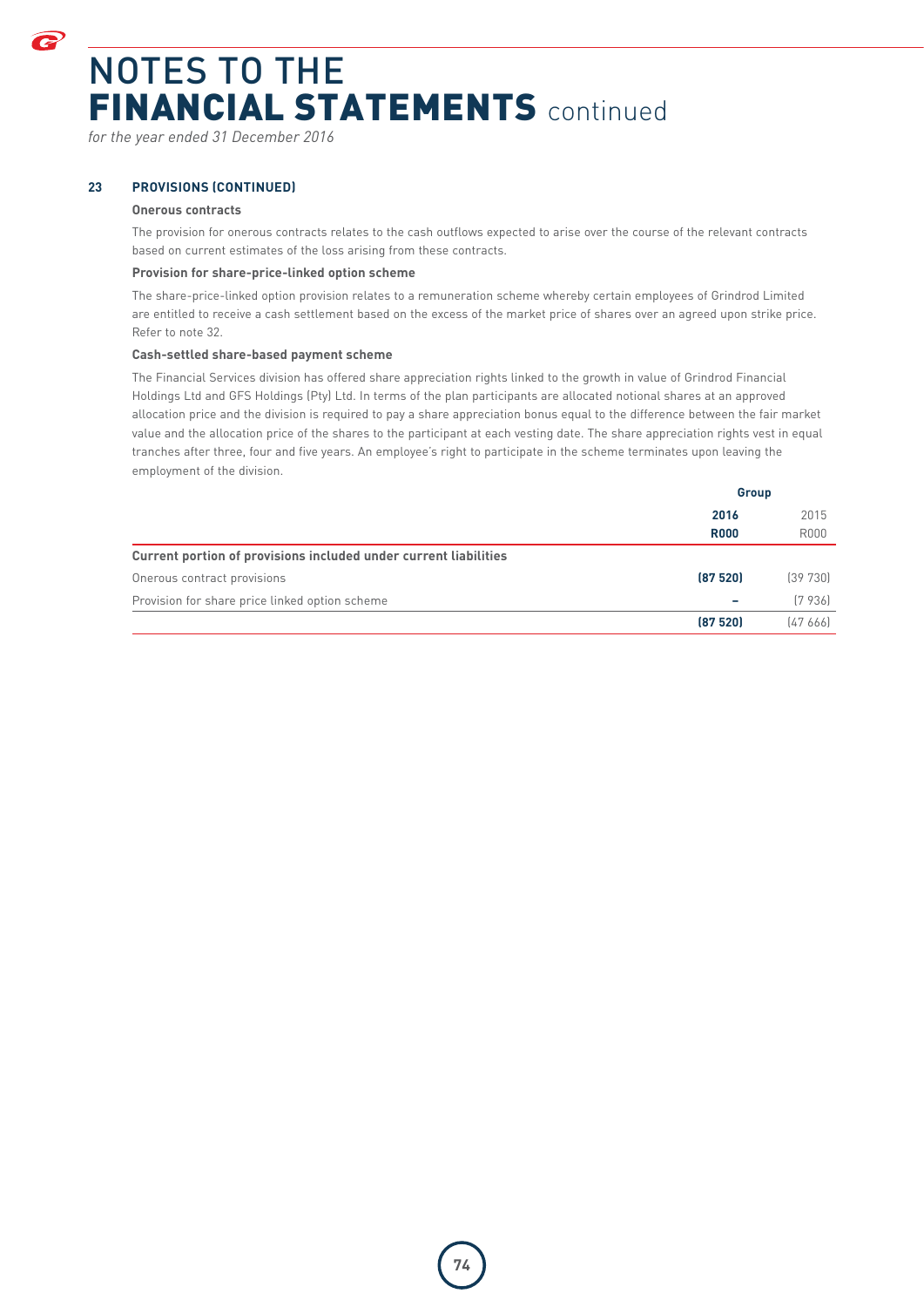|                                                                                                                           | Group               |               |
|---------------------------------------------------------------------------------------------------------------------------|---------------------|---------------|
|                                                                                                                           | 2016<br><b>R000</b> | 2015<br>R000  |
| <b>DEPOSITS FROM BANK CUSTOMERS</b>                                                                                       |                     |               |
| Measured at amortised cost                                                                                                |                     |               |
| Call deposits                                                                                                             | 10 594 132          | 6 964 781     |
| Notice and fixed deposits                                                                                                 | 3016008             | 2969992       |
| Interest accrued                                                                                                          |                     | 44 966        |
|                                                                                                                           | 13 610 140          | 9 979 739     |
| Amounts owed to corporate banking depositors                                                                              | 6 0 69 3 45         | 5 349 315     |
| Amounts owed to retail banking depositors                                                                                 | 7 345 145           | 4 389 636     |
| Amounts owed to banks                                                                                                     | 195 650             | 240 788       |
|                                                                                                                           | 13 610 140          | 9 979 739     |
| <b>Contractual maturity analysis</b>                                                                                      |                     |               |
| Withdrawable on demand                                                                                                    | 10 594 132          | 6 964 781     |
| Maturing within one month                                                                                                 | 405 220             | 542 664       |
| Maturing after one month but within six months                                                                            | 2 2 1 6 3 2 3       | 2074227       |
| Maturing after six months                                                                                                 | 394 465             | 353 101       |
| Interest accrued                                                                                                          |                     | 44 966        |
|                                                                                                                           | 13 610 140          | 9 979 739     |
| The maturity analysis of deposits is based on their remaining contractual periods to maturity<br>from the reporting date. |                     |               |
| Sectoral analysis:                                                                                                        |                     |               |
| <b>Banks</b>                                                                                                              | 195 650             | 240 788       |
| Government and public sector                                                                                              | 72 552              | 62952         |
| Individuals                                                                                                               | 8 180 351           | 5 364 511     |
| Business sector                                                                                                           | 5 161 587           | 4 3 1 1 4 8 8 |
|                                                                                                                           | 13 610 140          | 9 979 739     |
| Geographical analysis:                                                                                                    |                     |               |
| South Africa                                                                                                              | 13 610 140          | 9 979 739     |
| Included in deposits are funds from related parties earning interest at market related rates:                             |                     |               |
| Directors (directly or indirectly)                                                                                        | 8792                | 8 2 0 8       |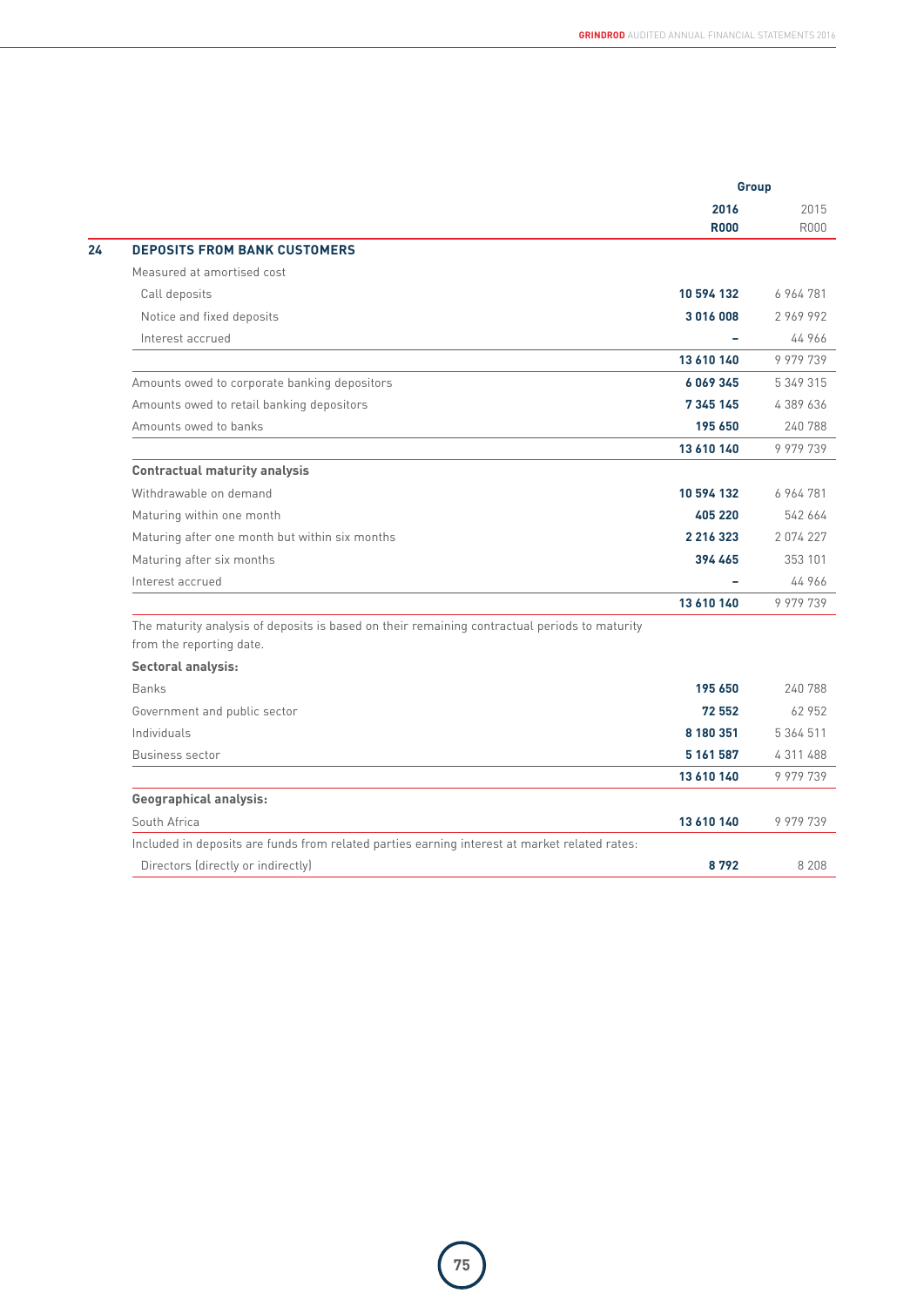*for the year ended 31 December 2016*

P

|                                                                 |             | Group     |             | <b>Company</b> |
|-----------------------------------------------------------------|-------------|-----------|-------------|----------------|
|                                                                 | 2016        | 2015      | 2016        | 2015           |
|                                                                 | <b>R000</b> | R000      | <b>R000</b> | R000           |
| <b>TRADE AND OTHER PAYABLES</b>                                 |             |           |             |                |
| Trade creditors                                                 | 640 080     | 555 461   |             |                |
| Accrued expenses                                                | 721 522     | 1 126 398 | 14 578      | 13 0 14        |
| Operating lease accrual                                         | 19 930      | 14850     |             |                |
| Shareholder loans                                               |             | 16        |             |                |
| Other payables                                                  | 720 599     | 610519    | 1 2 0 5     | 647            |
| Shareholders for dividends                                      | 34 469      | 31 271    | 34 469      | 31 245         |
| Amounts due to subsidiaries                                     |             |           | 84 3 29     | 40 220         |
| Current portion of derivative financial liabilities (note 10.7) | 6 3 3 4     | 102 773   |             |                |
| Included in non-current liabilities associated with assets      |             |           |             |                |
| classified as held for sale (note 18)                           | (516033)    |           |             |                |
|                                                                 | 1626901     | 2 441 288 | 134 581     | 85 1 26        |

Trade and other payables, other than the current portion of derivative financial liabilities, are measured at amortised cost, and their carrying amount approximates fair value. Trade and other payables are predominantly non-interest bearing.

Included in the current portion of financial liabilities are the following:

|                                                                   | Group       |             |
|-------------------------------------------------------------------|-------------|-------------|
|                                                                   | 2016        | 2015        |
|                                                                   | <b>R000</b> | <b>R000</b> |
| Forward exchange contracts on ships and other trading commitments |             | 25 182      |
| Futures and options                                               | I           | 31 164      |
| Bunker swaps                                                      | I           | 46 224      |
| Forward freight agreements                                        | 6 3 3 4     | 203         |
|                                                                   | 6 3 3 4     | 102 773     |
|                                                                   |             |             |

|    |                |             | Group       |             | <b>Company</b> |
|----|----------------|-------------|-------------|-------------|----------------|
|    |                | 2016        | 2015        | 2016        | 2015           |
|    |                | <b>R000</b> | <b>R000</b> | <b>R000</b> | <b>R000</b>    |
| 26 | <b>REVENUE</b> |             |             |             |                |

|                                                                                                                                                                                                                                                                             | 9 031 783 | 10 192 369 | 120 366 | 568 923 |
|-----------------------------------------------------------------------------------------------------------------------------------------------------------------------------------------------------------------------------------------------------------------------------|-----------|------------|---------|---------|
| Ship sales                                                                                                                                                                                                                                                                  | 180 843   | 158 414    |         |         |
| Other revenue                                                                                                                                                                                                                                                               | 355 916   | 401 379    |         | 27 012  |
| Handling revenue                                                                                                                                                                                                                                                            | 2719229   | 3 370 954  |         |         |
| Dividends received                                                                                                                                                                                                                                                          | 89 770    | 81989      | 120 366 | 541911  |
| Fee income of the financial institution                                                                                                                                                                                                                                     | 254 598   | 255 436    |         |         |
| Net interest income of the financial institution                                                                                                                                                                                                                            | 156 594   | 122 027    |         |         |
| Sale of commodities                                                                                                                                                                                                                                                         | 87808     | 480 235    |         |         |
| Freight revenue                                                                                                                                                                                                                                                             | 4 148 115 | 4458766    |         |         |
| Charter hire                                                                                                                                                                                                                                                                | 1038910   | 863 169    |         |         |
| earned from ship and locomotive sales, sea freight,<br>chartering, warehousing, depot operations, net interest and<br>fee income of the financial institution, ancillary services,<br>investment income and revenue from sale of commodities and<br>is analysed as follows: |           |            |         |         |
| Revenue comprises the net invoiced value of clearing and<br>forwarding, shipping and transport services, gross revenue                                                                                                                                                      |           |            |         |         |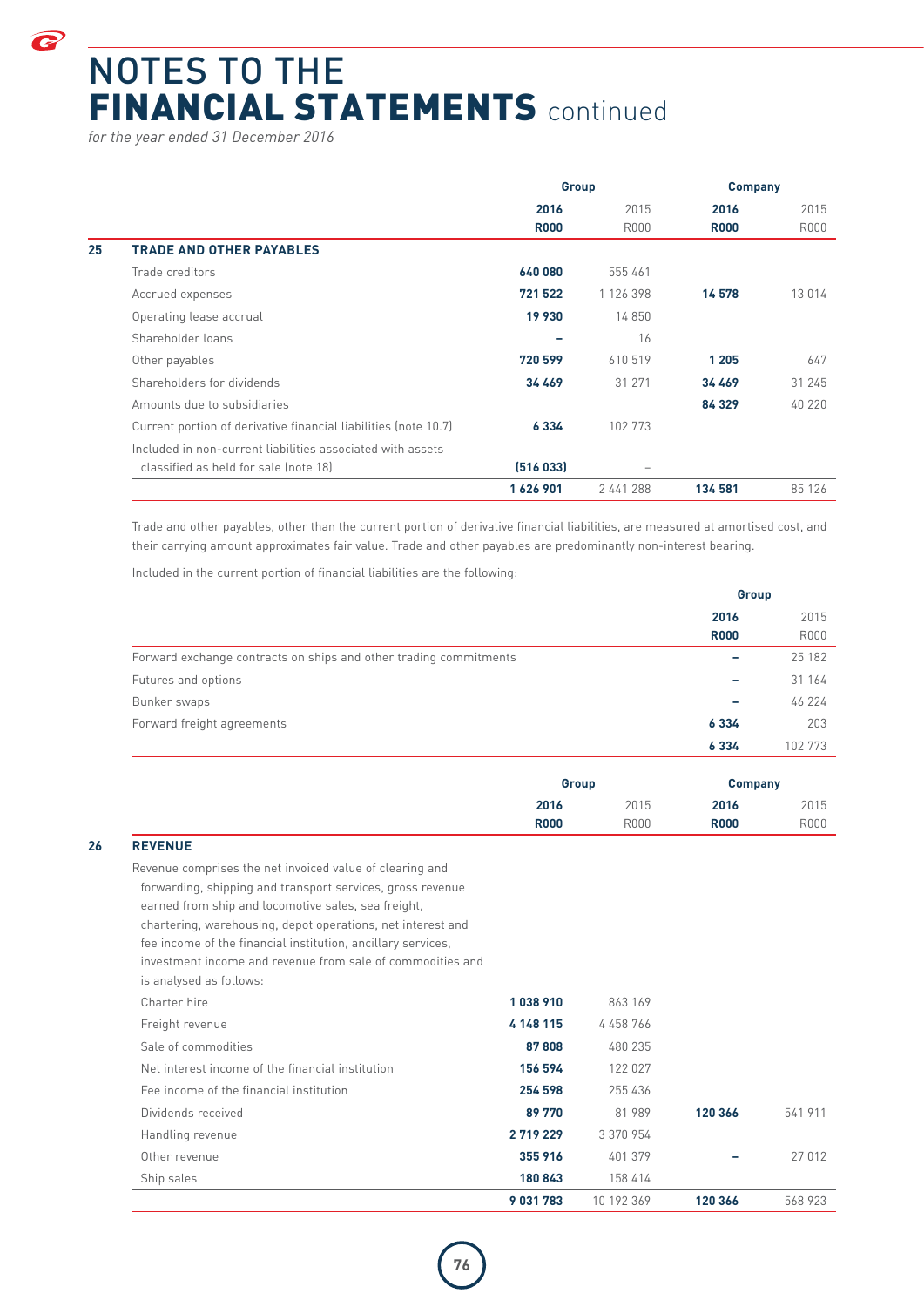|                                                                             | Group       |             |
|-----------------------------------------------------------------------------|-------------|-------------|
|                                                                             | 2016        | 2015        |
|                                                                             | <b>R000</b> | <b>R000</b> |
| <b>REVENUE (CONTINUED)</b>                                                  |             |             |
| Analysis of the financial institution's net interest income included above: |             |             |
| Interest income                                                             | 742 071     | 582 849     |
| Advances                                                                    | 556 858     | 380 359     |
| Preference share dividends, advances portfolio                              | -           | 57 754      |
| Balances at banks and short-term funds                                      | 142 094     | 112 166     |
| Preference share dividends, negotiable securities portfolio                 | 7696        | 6788        |
| Other short-term securities                                                 | 40 312      | 29 728      |
| Paid on derivative instruments                                              | (4889)      | [3946]      |
| Interest expense                                                            | 585 477     | 460822      |
| Call deposits                                                               | 264 204     | 175 035     |
| Notice and fixed deposits                                                   | 91818       | 72 156      |
| Other interest expense                                                      | 84 512      | 91 406      |
| Prime linked notice deposits                                                | 144 943     | 122 225     |
| Net interest income                                                         | 156 594     | 122 027     |
| Interest income calculated using the effective interest method              | 156 594     | 122 027     |
| Interest income at fair value through profit or loss                        | -           |             |
|                                                                             | 156 594     | 122 027     |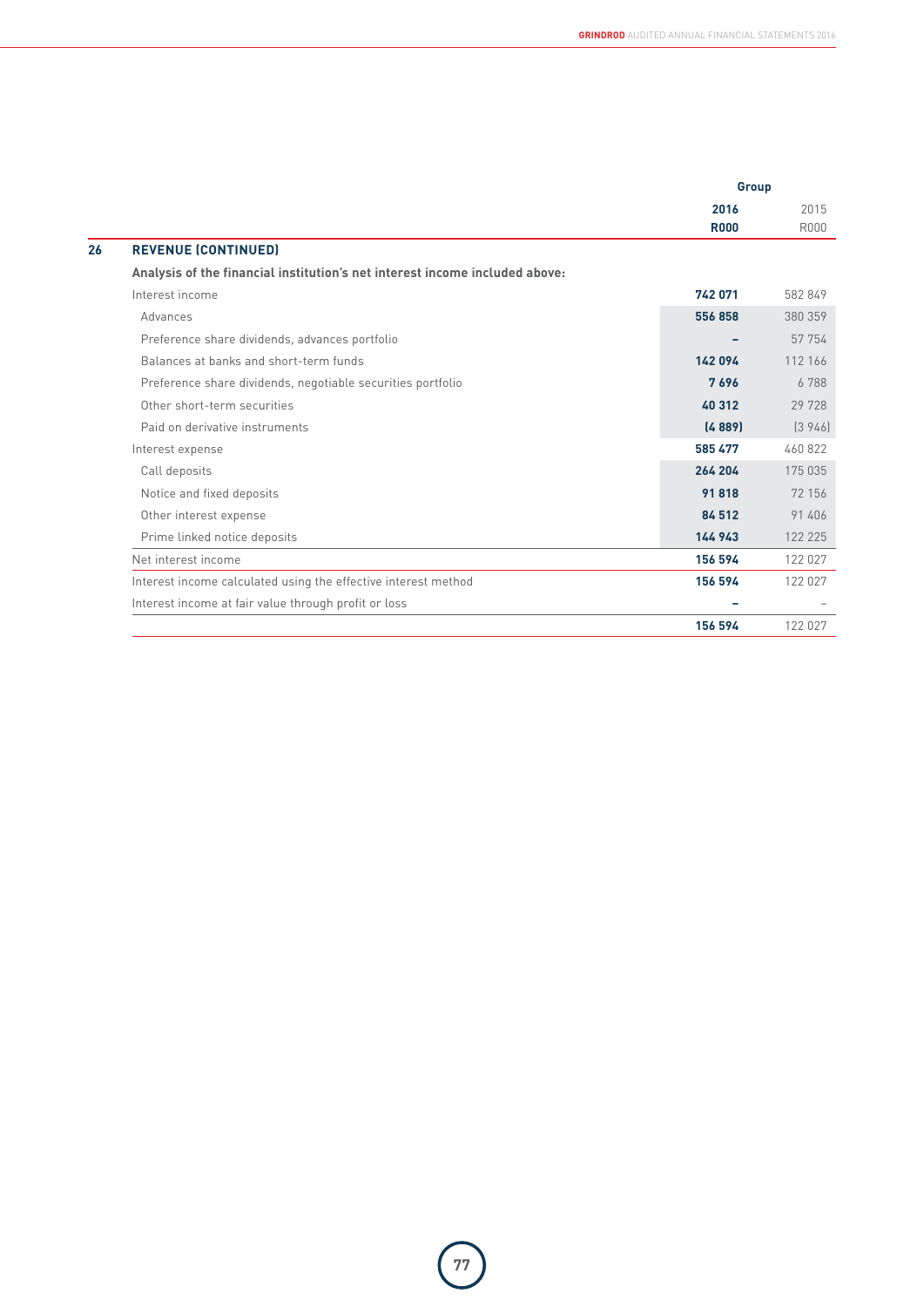*for the year ended 31 December 2016*

P

|                                                                                 |                          | Group         | <b>Company</b> |             |
|---------------------------------------------------------------------------------|--------------------------|---------------|----------------|-------------|
|                                                                                 | 2016                     | 2015*         | 2016           | 2015        |
|                                                                                 | <b>R000</b>              | <b>R000</b>   | <b>R000</b>    | <b>R000</b> |
| <b>OPERATING (LOSS)/PROFIT BEFORE INTEREST</b><br><b>AND TAXATION</b>           |                          |               |                |             |
| Operating (loss)/profit before interest and taxation includes<br>the following: |                          |               |                |             |
| Other income                                                                    |                          |               |                |             |
| Net foreign exchange gains                                                      | 4835                     | 39 914        | 16             | 5           |
| Pension fund surplus recognised                                                 | 8779                     | 6579          |                |             |
| Other sundry income                                                             | 226 373                  | 177 686       | 10 692         |             |
| Net gain on financial instruments                                               | 10569                    |               |                |             |
| <b>Operating expenses</b>                                                       |                          |               |                |             |
| Voyage expenses                                                                 | 4514122                  | 4 295 055     |                |             |
| Charter hire                                                                    | 2 406 961                | 2 084 727     |                |             |
| Fuel                                                                            | 732838                   | 891 395       |                |             |
| Port expenses                                                                   | 488 350                  | 374 254       |                |             |
| Other voyage expenses                                                           | 885 973                  | 944 679       |                |             |
| Cost of sales                                                                   | 1574419                  | 2 0 2 8 5 7 2 |                |             |
| Agricultural commodities                                                        | $\overline{\phantom{0}}$ | 28 042        |                |             |
| <b>Bunker fuels</b>                                                             | 58 081                   | 82 385        |                |             |
| Container handling and logistics                                                | 623709                   | 798 746       |                |             |
| Merchandise                                                                     | 69 451                   | 366 172       |                |             |
| Ships                                                                           | 196 870                  | 158 062       |                |             |
| Other commodities                                                               | 626 308                  | 595 165       |                |             |
| Distribution and selling costs                                                  | 161 776                  | 183 856       | 4432           | 606         |
| Staff costs                                                                     | 1 364 071                | 1 466 069     | 15833          | 17 202      |
| Other operating expenses                                                        | 1 198 628                | 1 341 502     | 3657           | 15 538      |
| Net loss on financial instruments                                               |                          | 2594          |                |             |
| <b>Depreciation and amortisation</b>                                            |                          |               |                |             |
| Amortisation                                                                    |                          |               |                |             |
| Leasehold properties                                                            | 15768                    | 10 972        |                |             |
| Ships                                                                           | 58 839                   | 48 940        |                |             |
| Depreciation - owned assets                                                     |                          |               |                |             |
| Ships                                                                           | 236 839                  | 291 837       |                |             |
| Other                                                                           | 201 018                  | 245 888       |                |             |
| Depreciation - capitalised leased assets                                        |                          |               |                |             |
| Other                                                                           | 5748                     | 14 736        |                |             |
| Amortisation of intangible assets                                               | 65849                    | 63 109        |                |             |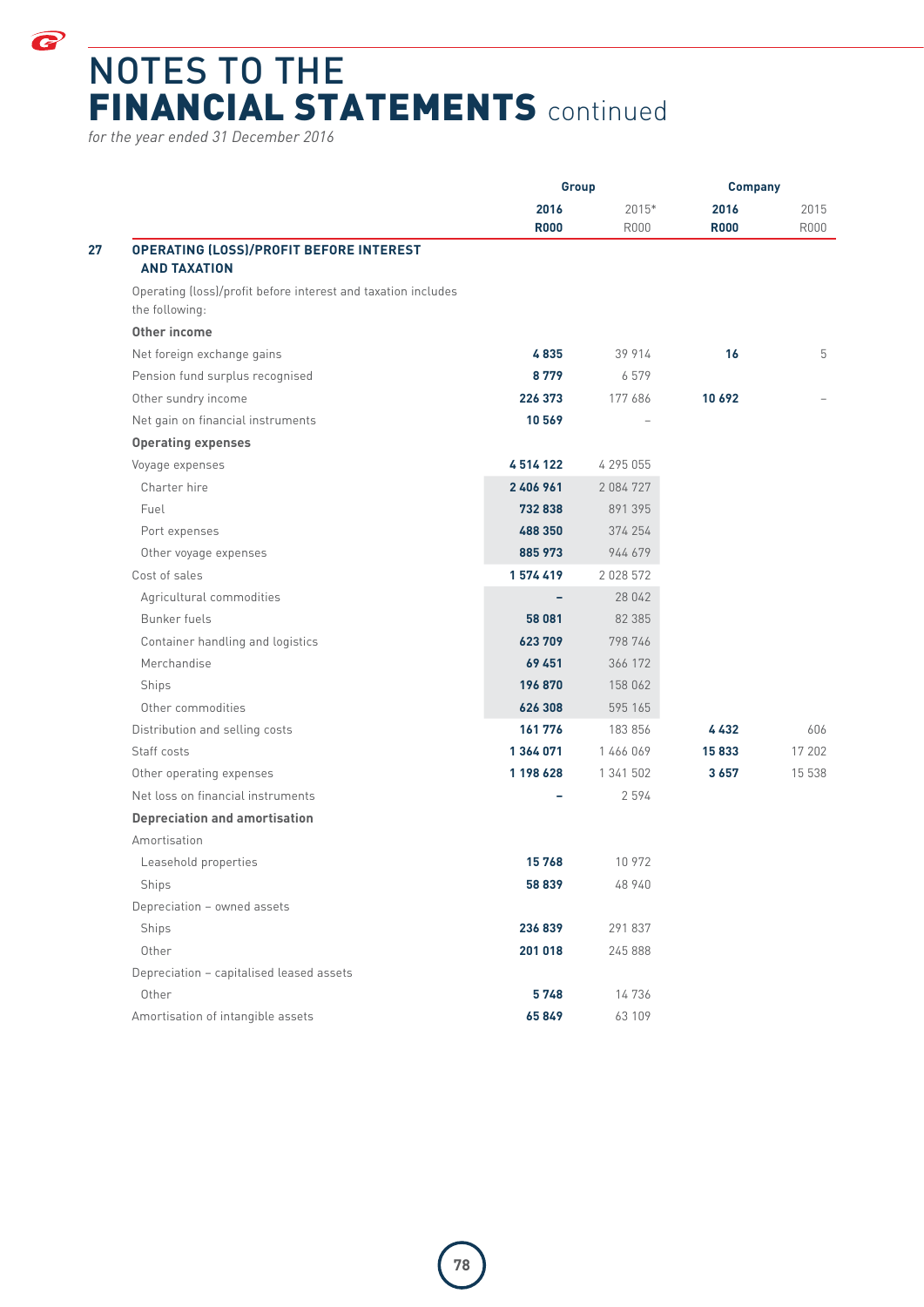|                                                                                   | Group       |             | <b>Company</b>           |             |
|-----------------------------------------------------------------------------------|-------------|-------------|--------------------------|-------------|
|                                                                                   | 2016        | 2015*       | 2016                     | 2015        |
|                                                                                   | <b>R000</b> | <b>R000</b> | <b>R000</b>              | <b>R000</b> |
| <b>OPERATING (LOSS)/PROFIT BEFORE INTEREST</b><br><b>AND TAXATION (CONTINUED)</b> |             |             |                          |             |
| The above costs are arrived at after including:                                   |             |             |                          |             |
| Auditors' remuneration                                                            |             |             |                          |             |
| Audit fees - current year provision                                               | 38 831      | 38 524      | 2 1 0 0                  | 2800        |
| Prior year over provision                                                         | (1018)      | [2493]      | $\overline{\phantom{0}}$ | (16)        |
| Fees for other services                                                           | 1877        | 2 2 0 2     | 43                       | 300         |
| Expenses                                                                          | 173         | 156         |                          |             |
| Operating lease rentals                                                           |             |             |                          |             |
| Land and buildings                                                                | 227848      | 179 071     |                          |             |
| Ships                                                                             | 2 602 290   | 2 249 764   |                          |             |
| Other                                                                             | 14796       | 29 910      |                          |             |
| Professional fees                                                                 |             |             |                          |             |
| Administrative and managerial                                                     | 24 601      | 21 438      |                          |             |
| Technical/projects                                                                | 25 4 7 4    | 34 492      |                          |             |
| Share-based expenses                                                              | 11762       | 12969       |                          |             |

*\* The comparative foreign exchange gains and losses has been reported on a net basis as this reflects more appropriate disclosure, as allowed in terms of IAS1 Presentation of financial statements.* 

|                                                                 | Group       |             | <b>Company</b> |        |
|-----------------------------------------------------------------|-------------|-------------|----------------|--------|
|                                                                 | 2016        | 2015        | 2016           | 2015   |
|                                                                 | <b>R000</b> | <b>R000</b> | <b>R000</b>    | R000   |
| <b>NON-TRADING ITEMS</b>                                        |             |             |                |        |
| Impairment of intangibles, ships, property, terminals, vehicles |             |             |                |        |
| and equipment                                                   | [230 246]   | (1205990)   |                |        |
| Impairment of goodwill                                          | (445982)    |             |                |        |
| Impairment of intangible assets                                 | (41237)     |             |                |        |
| Negative goodwill released                                      | ۰           | 13 233      |                |        |
| (Loss)/profit on disposal of investments                        | (18799)     | 216 919     |                |        |
| Impairment of other financial assets/investments                | [806 619]   | [612365]    |                | (2009) |
| Profit on disposal of property, terminals, vehicles and         |             |             |                |        |
| equipment                                                       | 3 3 8 0     | 448         |                |        |
| Foreign currency translation reserve recycled on cessation of   |             |             |                |        |
| operations following restructure                                | 120 261     | 124         |                |        |
|                                                                 | (1419242)   | [1587631]   |                | (2009) |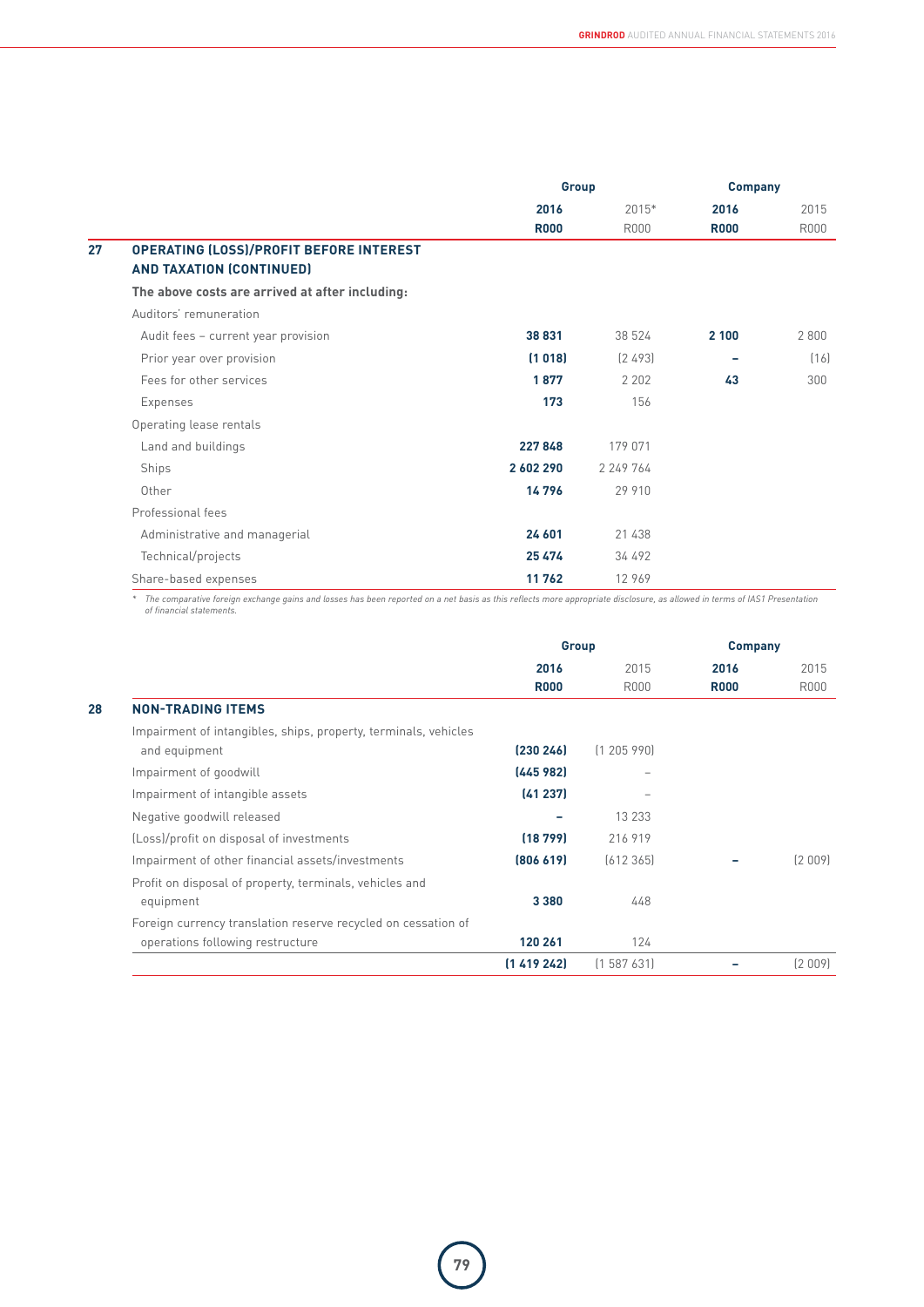*for the year ended 31 December 2016*

P

|                                                              | Group       |             | <b>Company</b> |             |
|--------------------------------------------------------------|-------------|-------------|----------------|-------------|
|                                                              | 2016        | 2015        | 2016           | 2015        |
|                                                              | <b>R000</b> | <b>R000</b> | <b>R000</b>    | <b>R000</b> |
| <b>NET FINANCE COSTS</b>                                     |             |             |                |             |
| Interest received                                            | 348 528     | 254 063     | 46 413         | 34 473      |
| Interest paid                                                | (257864)    | [220 731]   | ۰              |             |
|                                                              | 90 664      | 33 332      | 46 413         | 34 473      |
| Interest received on loans and receivables at amortised cost | 348 528     | 254 063     | 46 413         | 34 473      |
| Interest paid is classified as follows:                      |             |             |                |             |
| Financial liabilities held at amortised cost                 | (257864)    | [220 731]   | -              |             |
|                                                              |             |             |                |             |

Net finance costs excludes interest from the financial institution of the group which is shown as revenue in note 26.

|                               | Group       |             | <b>Company</b> |                          |
|-------------------------------|-------------|-------------|----------------|--------------------------|
|                               | 2016        | 2015        | 2016           | 2015                     |
|                               | <b>R000</b> | <b>R000</b> | <b>R000</b>    | <b>R000</b>              |
| <b>TAXATION</b>               |             |             |                |                          |
| South African normal taxation |             |             |                |                          |
| Current                       |             |             |                |                          |
| On income for the year        | (63995)     | [87, 456]   | (2713)         | (4525)                   |
| Capital gains taxation        | (6711)      | [33]        |                |                          |
| Prior year                    | (7767)      | (7033)      |                | [86]                     |
| Withholding taxes             | (1570)      | [2465]      |                |                          |
| Deferred                      |             |             |                |                          |
| On (income)/loss for the year | [28 686]    | [4972]      | 427            | 382                      |
| Prior year                    | 1555        | 4952        | -              | $\overline{\phantom{m}}$ |
| Foreign                       |             |             |                |                          |
| Current                       |             |             |                |                          |
| On income for the year        | (35265)     | [47574]     |                |                          |
| Prior year                    | (3716)      | [474]       |                |                          |
| Withholding taxes             | (1930)      | [12 282]    |                |                          |
| Deferred                      |             |             |                |                          |
| On income for the year        | [41 273]    | [37305]     |                |                          |
| Prior year                    | (2561)      | 4 3 8 6     |                |                          |
|                               | (19191)     | (190255)    | [2 286]        | [4 229]                  |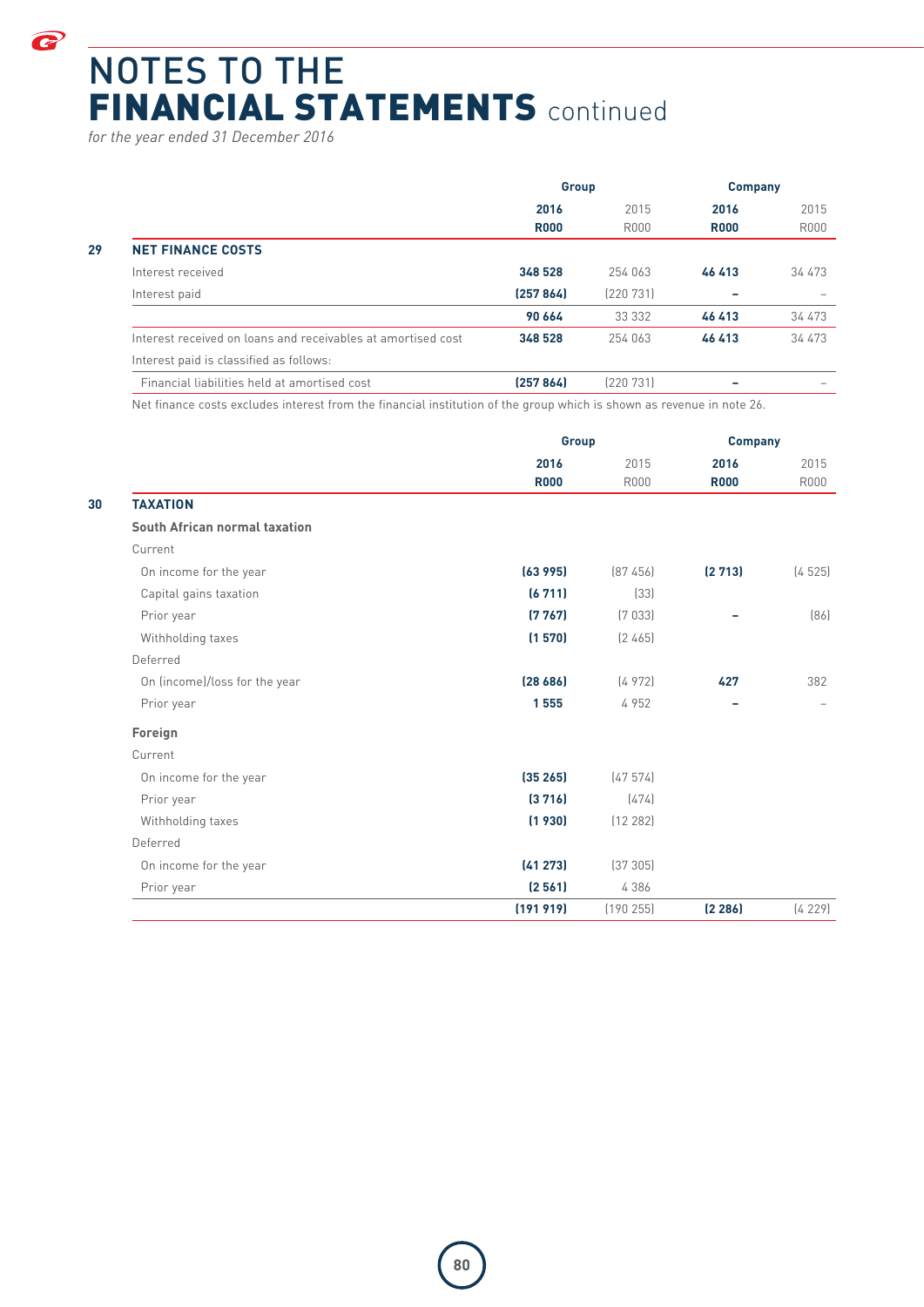|                                                                                                                                                   | Group  |               | <b>Company</b> |        |
|---------------------------------------------------------------------------------------------------------------------------------------------------|--------|---------------|----------------|--------|
|                                                                                                                                                   | 2016   | 2015          | 2016           | 2015   |
|                                                                                                                                                   | $\%$   | $\frac{0}{0}$ | $\frac{9}{6}$  | $\%$   |
| <b>TAXATION (CONTINUED)</b>                                                                                                                       |        |               |                |        |
| <b>Effective rate of taxation*</b>                                                                                                                |        |               |                |        |
| Normal rate of taxation                                                                                                                           | (28.0) | (28.0)        | 28.0           | 28.0   |
| Adjusted for:                                                                                                                                     |        |               |                |        |
| Current year taxation losses not utilised                                                                                                         | 6.8    | 2.4           |                |        |
| Exempt income                                                                                                                                     | (7.6)  | (13.8)        | (30.3)         | (28.4) |
| Non-taxable foreign items                                                                                                                         | 14.0   | 12.6          |                |        |
| Non-allowable items                                                                                                                               | 27.1   | 43.4          | 3.8            | 1.1    |
| Capital gains taxation                                                                                                                            | 0.2    | [0.6]         |                |        |
| Prior year                                                                                                                                        | 0.7    | [0.1]         |                |        |
| Witholding taxation and investment tax credit                                                                                                     | 0.1    | 0.9           |                |        |
| Effective rate of taxation                                                                                                                        | 13.3   | 16.8          | 1.5            | 0.7    |
| Effective rate of taxation is based on profit before taxation, share of associate companies' profit and share of joint venture companies' profit. |        |               |                |        |
| Effective rate of taxation on profit including joint ventures                                                                                     |        |               |                |        |
| and associates                                                                                                                                    | (13.2) | (21.0)        |                |        |

Subsidiary companies have estimated taxation losses of R1 696 851 000 (2015: R1 698 720 000), of which R988 879 000 (2015: R1 220 217 000) has been utilised in the calculation of deferred taxation.

The Shipping and Trading entities within the group operate under the Singapore Approved International Shipping Enterprise Incentive (AIS) rules, for corporate taxation purposes. The Singapore AIS regime exempts from corporate income taxes the profits of qualifying activities. Non-qualifying activities are taxed at normal corporate income taxation rates.

The tax rate used in the effective rate of taxation reconciled above is the corporate tax rate of 28% payable by corporate entities in South Africa in terms of the law in South Africa.

Exempt income relates mainly to dividends received.

Non-allowable items mainly relate to impairments.

Non-taxable foreign items mainly relate to differences on foreign subsidiaries taxation rates.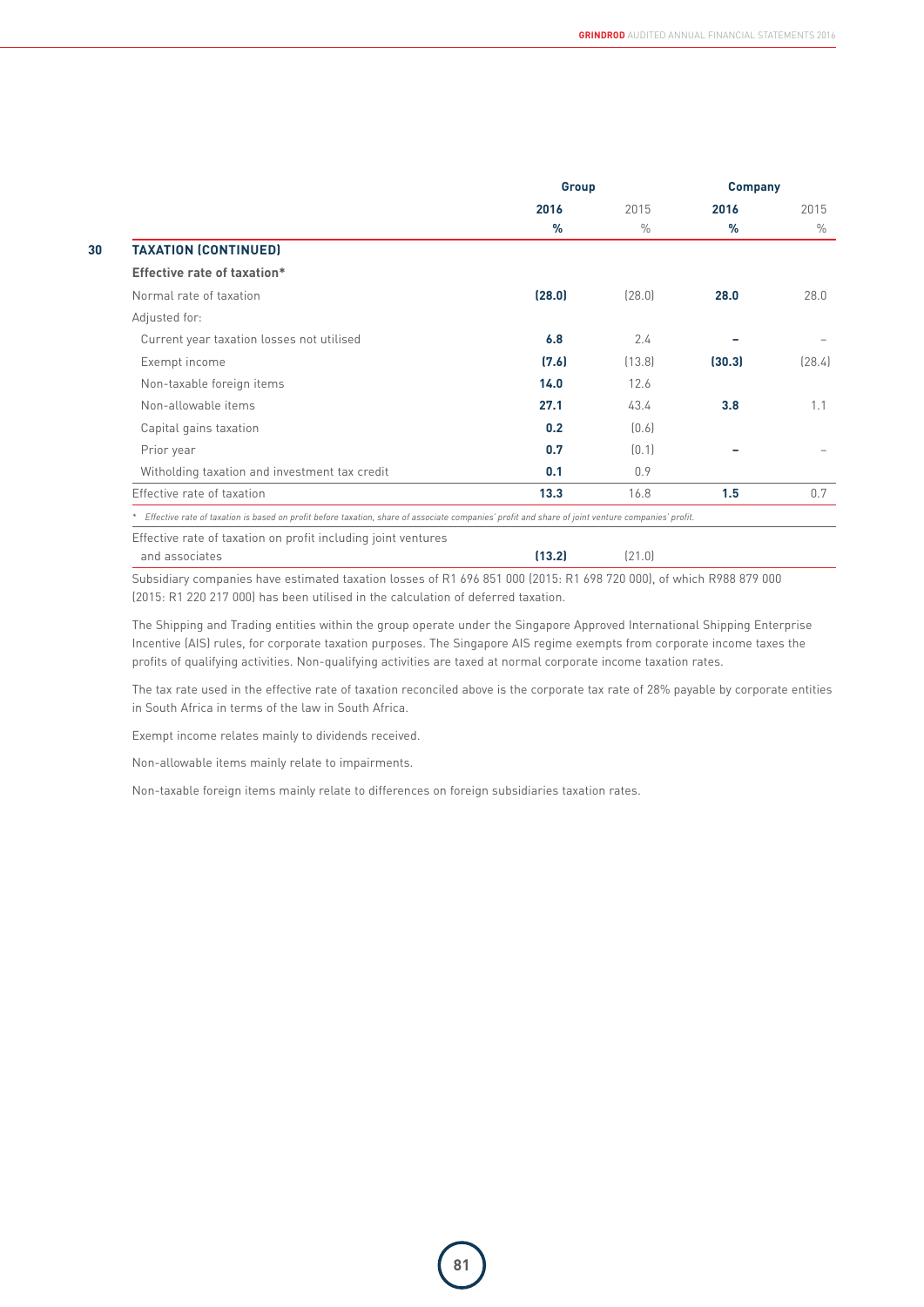*for the year ended 31 December 2016*

P

|                                                                                      |         | Group       |             |
|--------------------------------------------------------------------------------------|---------|-------------|-------------|
|                                                                                      |         | 2016        | 2015        |
|                                                                                      |         | <b>R000</b> | <b>R000</b> |
| <b>EARNINGS PER SHARE</b>                                                            |         |             |             |
| Basic earnings reconciliation                                                        |         |             |             |
| Loss attributable to Grindrod Limited shareholders                                   |         | [1839725]   | [1365332]   |
| Less preference dividends                                                            |         | (67970)     | [61141]     |
| Loss attributable to ordinary shareholders                                           |         | (1907695)   | [1426473]   |
| Basic loss per share is based on a loss of                                           |         | (1907695)   | [1426473]   |
| and on the weighted average number of shares in issue for the year                   | [000s]  | 750 539     | 751 452     |
| Diluted loss per share is based on a loss of                                         |         | (1907695)   | [1426473]   |
| and on the diluted weighted average number of shares in issue for the year           | [000s]  | 753 712     | 754 146     |
| Reconciliation of weighted average number of shares                                  | [000s]  |             |             |
| Basic average number of shares in issue                                              |         | 750 539     | 751 452     |
| Shares that will be issued for no value in terms of share option scheme              |         | 3 1 7 3     | 2694        |
| Diluted average number of shares in issue                                            |         | 753 712     | 754 146     |
| Loss per share (cents)                                                               |         |             |             |
| <b>Basic</b>                                                                         |         | [254.2]     | [189.8]     |
| Diluted*                                                                             |         | [254.2]     | [189.8]     |
| Headline (loss)/earnings per share is based on a headline (loss)/earnings of         |         | (459515)    | 558 823     |
| and on the weighted average number of shares in issue for the year                   | [000s]  | 750 539     | 751 452     |
| Diluted headline (loss)/earnings per share is based on a headline (loss)/earnings of |         | (459515)    | 558 823     |
| and on the weighted average number of shares in issue for the year                   | (000s)  | 753 712     | 754 146     |
| Headline (loss)/earnings per share                                                   | (cents) |             |             |
| <b>Basic</b>                                                                         |         | (61.2)      | 74.4        |
| Diluted*                                                                             |         | (61.2)      | 74.1        |

*\* Diluted loss per share and diluted headline loss per share were calculated on weighted average number of shares due to the anti-dilutive effect of the long-term incentive scheme shares.*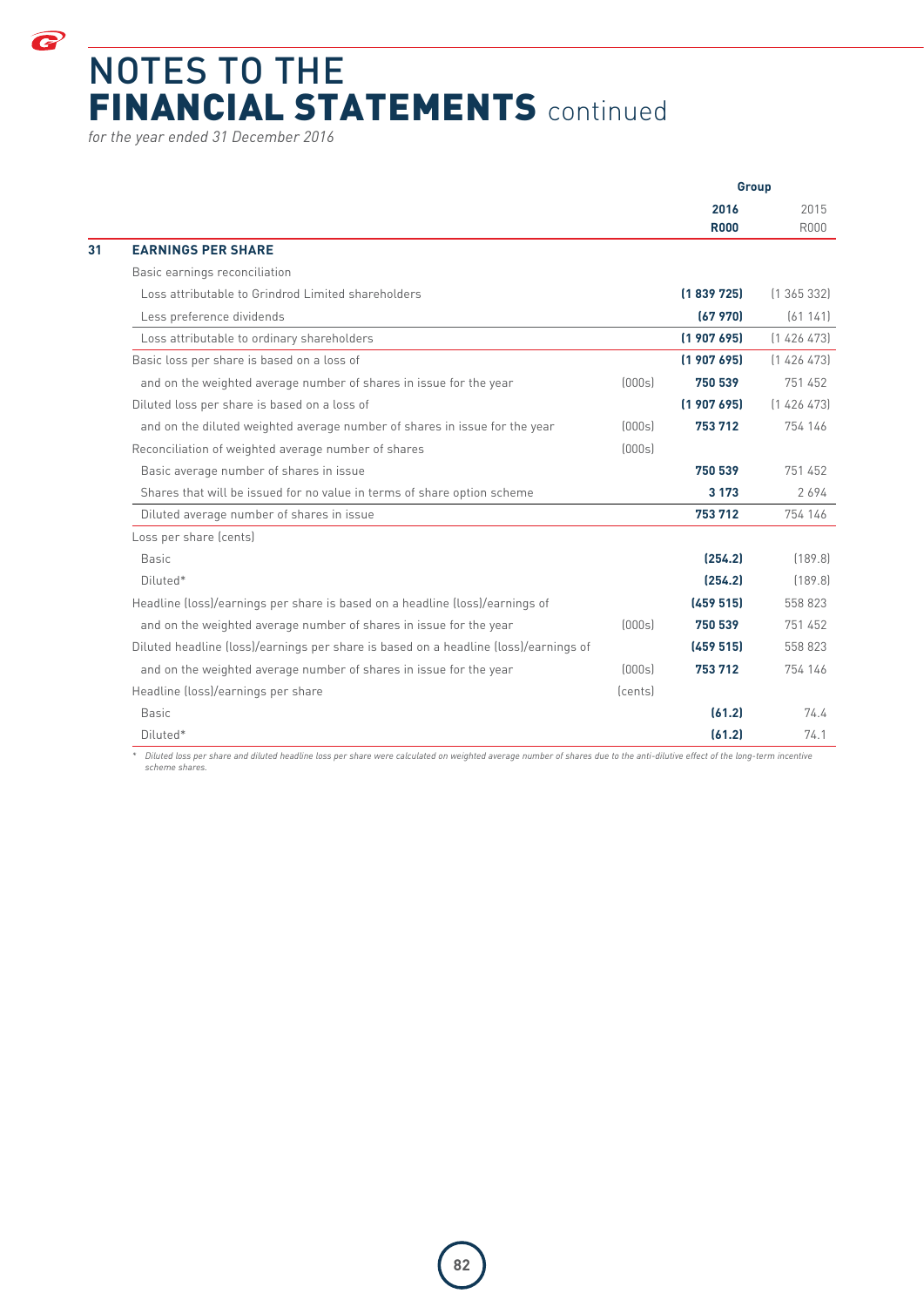**Group**

|                                                                                                | 2016                 |                           |
|------------------------------------------------------------------------------------------------|----------------------|---------------------------|
|                                                                                                | Gross<br><b>R000</b> | <b>Net</b><br><b>R000</b> |
| <b>EARNINGS PER SHARE (CONTINUED)</b>                                                          |                      |                           |
| Headline earnings reconciliation:                                                              |                      |                           |
| Loss attributable to ordinary shareholders                                                     |                      | (1907695)                 |
| Adjusted for:                                                                                  |                      |                           |
| Impairment of intangibles, ships, property, terminals, machinery, vehicles and equipment       | 230 246              | 228 252                   |
| Impairment of goodwill                                                                         | 445 982              | 445 982                   |
| Impairment of intangible assets                                                                | 41 237               | 33 972                    |
| Net loss/(profit) on disposal of investments                                                   | 18799                | 15837                     |
| Net profit on disposal of plant and equipment                                                  | (3380)               | 774                       |
| Impairment of other financial assets/investments                                               | 806 619              | 806 619                   |
| Foreign currency translation reserve recycled on cessation of operations following restructure | (120 261)            | (120 261)                 |
| Joint ventures:                                                                                |                      |                           |
| Net profit on disposal of ships, plant and equipment                                           | (253)                | [253]                     |
| Net profit on disposal of investments                                                          | (216)                | [216]                     |
| Reversal of impairment of other financial assets/investments                                   | (12175)              | [12 175]                  |
| Impairment of ships, property, terminals, vehicles and equipment                               | 49 649               | 49 649                    |
| Headline loss                                                                                  | 1456247              | (459515)                  |
|                                                                                                | 2015                 |                           |
|                                                                                                | Gross                | <b>Net</b>                |
|                                                                                                | <b>R000</b>          | R000                      |
| Headline earnings reconciliation:                                                              |                      |                           |
| Earnings attributable to ordinary shareholders                                                 |                      | [1426473]                 |
| Adjusted for:                                                                                  |                      |                           |
| Impairment of intangibles, ships, property, terminals, machinery, vehicles and equipment       | 1 205 990            | 1 201 999                 |
| Net profit on disposal of investments                                                          | [216919]             | [216919]                  |
| Net profit on disposal of property, terminals, vehicles and equipment                          | (448)                | (448)                     |
| Impairment of other financial assets/investments                                               | 612 365              | 612 365                   |
| Foreign currency translation reserve recycled on cessation of operations following restructure | (124)                | (124)                     |
| Negative goodwill released                                                                     | [13 233]             | [13 233]                  |
| Joint ventures:                                                                                |                      |                           |
| Net profit on disposal of ships, plant and equipment                                           | (471)                | (471)                     |
| Impairment of other financial assets/investments                                               | 17 252               | 17 25 2                   |
| NDR release/other non-trading items                                                            | 2447                 | 2447                      |
| Impairment of ships, property, terminals, vehicles and equipment                               | 382 428              | 382 428                   |
| Headline earnings                                                                              | 1 989 287            | 558 823                   |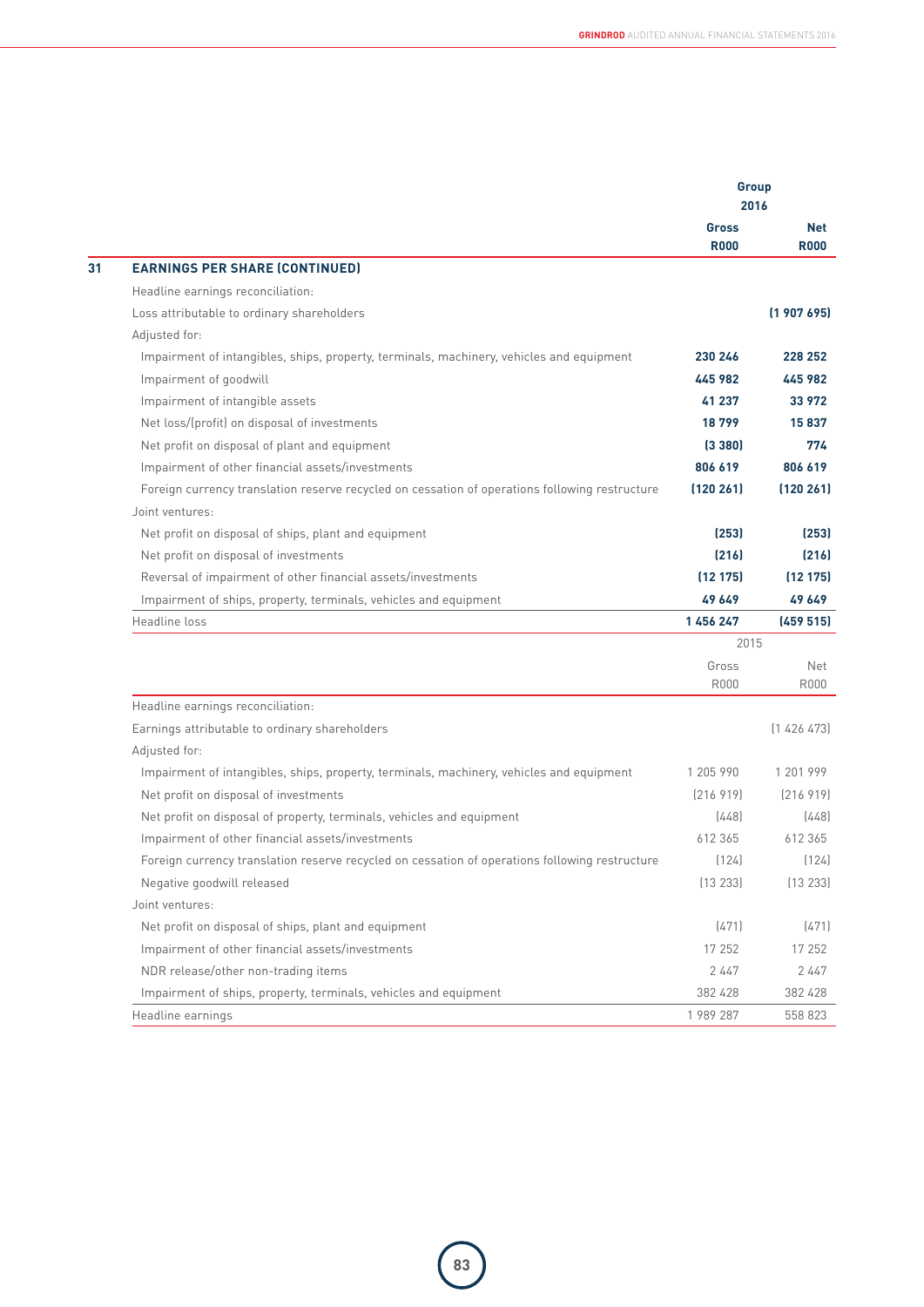*for the year ended 31 December 2016*

## **32 SHARE-BASED PAYMENTS**

P

#### **Equity-settled share option plan**

The company has a share option scheme for certain employees of the group. The options vest over a total period of seven years from the option date as follows:

- a fifth of the options granted vests after three years;
- a further fifth of the options vests after four years;
- a further fifth of the options vests after five years;
- a further fifth of the options vests after six years; and
- a further fifth of the options vests after seven years.

Options are exercisable at a price equal to the average quoted market price of the company's shares on the date of grant. All options expire 10 years after grant.

Options are forfeited if the employee leaves the group before the options vest.

|                                          | Group         |               |          |               |
|------------------------------------------|---------------|---------------|----------|---------------|
|                                          |               | 2016          | 2015     |               |
|                                          | Weighted      |               |          | Weighted      |
|                                          | <b>Number</b> | average       | Number   | average       |
|                                          | of share      | exercise      | of share | exercise      |
|                                          | options       | price (cents) | options  | price (cents) |
| Outstanding at the beginning of the year | 400 000       | 1 2 5 1       | 900 000  | 1 2 5 1       |
| Lapsed during the year                   |               |               |          |               |
| Exercised during the year                | -             |               | (500000) | 1 2 5 1       |
| Outstanding at the end of the year       | 400 000       | 1 2 5 1       | 400 000  | 1 2 5 1       |
| Exercisable at the end of the year       | 400 000       |               | 400 000  |               |

No share options (2015: 500 000) were exercised in 2016. The weighted average share price at the date of exercise for the share options exercised during the current year was R12.51 (2015: R12.51). Details of the options outstanding at the end of the year are disclosed in the remuneration report on pages 65 to 73 of the integrated annual report.

The fair values were calculated using a stochastic model based on the standard binomial options pricing model. This model has been modified to take into account early exercise opportunities and expected employee exercise behaviour.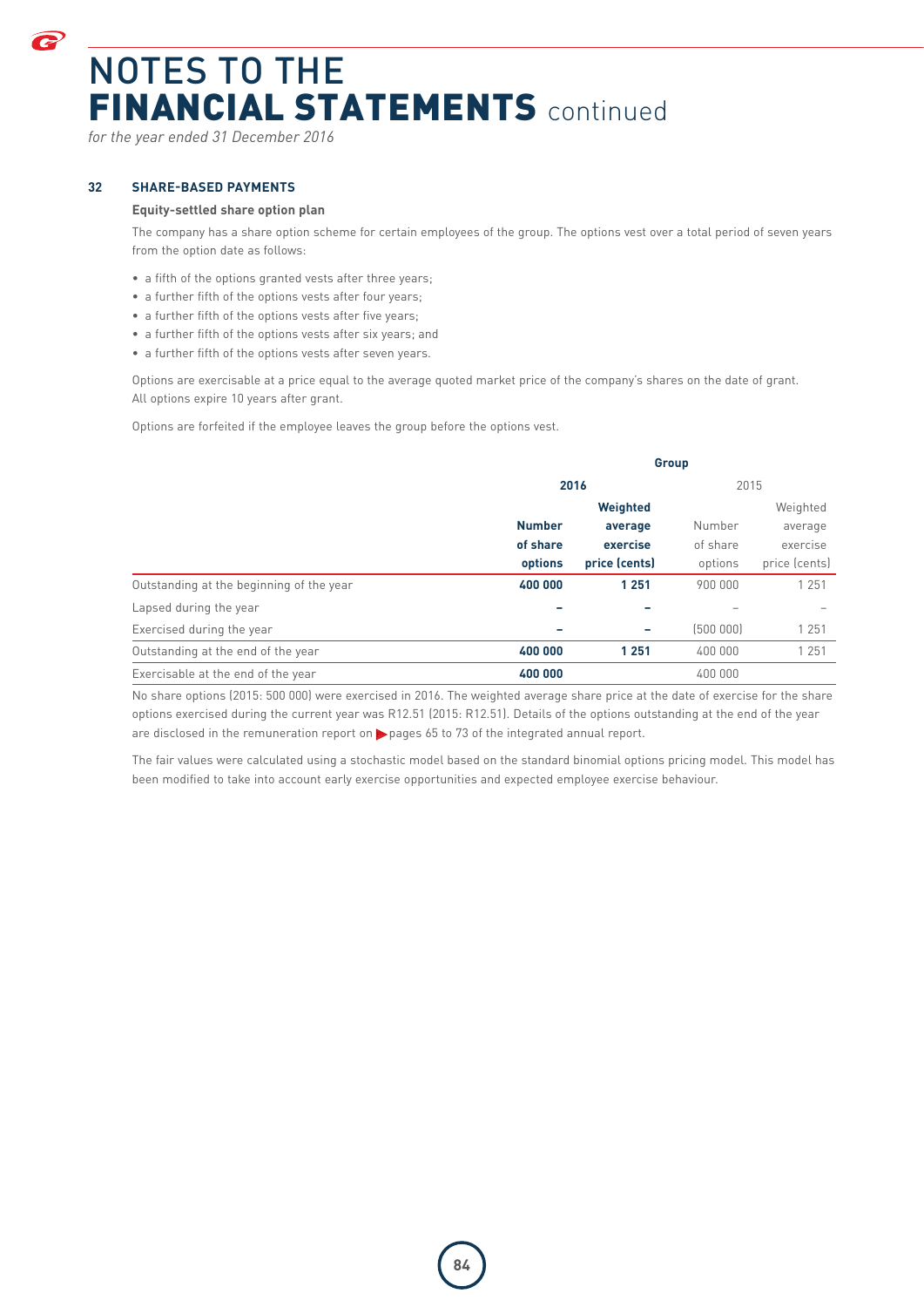### **32 SHARE-BASED PAYMENTS (CONTINUED)**

## **Equity-settled share option plan (continued)**

The valuation was performed by independent actuaries. The inputs into the model were as follows:

|                                                           | Group   |         |
|-----------------------------------------------------------|---------|---------|
|                                                           | 2016    | 2015    |
| Weighted average share price                              | 1 2 5 3 | 1 2 5 3 |
| Weighted average exercise price                           | 1 2 5 3 | 1 2 5 3 |
| Expected rolling volatility                               |         |         |
| Five-year expected option lifetime                        | 43.64%  | 43.64%  |
| Six-year expected option lifetime                         | 39.45%  | 39.45%  |
| Seven-year expected option lifetime                       | 34.82%  | 34.82%  |
| Expected option lifetime                                  |         |         |
| Vesting periods three and four                            | 5 years | 5 years |
| Vesting periods five and six                              | 6 years | 6 years |
| Vesting period seven                                      | 7 years | 7 years |
| Risk-free rate based on zero-coupon government bond yield |         |         |
| Five-year expected option lifetime                        | 7.41%   | 7.41%   |
| Six-year expected option lifetime                         | 7.47%   | 7.47%   |
| Seven-year expected option lifetime                       | 7.52%   | 7.52%   |
| Expected dividend yield                                   | 3.38%   | 3.38%   |
| Forfeiture rate per annum compound                        | 10.00%  | 10.00%  |

Expected volatility was determined by calculating an annualised standard deviation of the continuously compounded rates of return of the company's share. The expected life used in the model has been adjusted, based on management's best estimate, for the effects of employee turnover and exercise behaviour.

The group recognised expenses related to these equity-settled share based payment transactions during the year, details of which have been disclosed in note 27.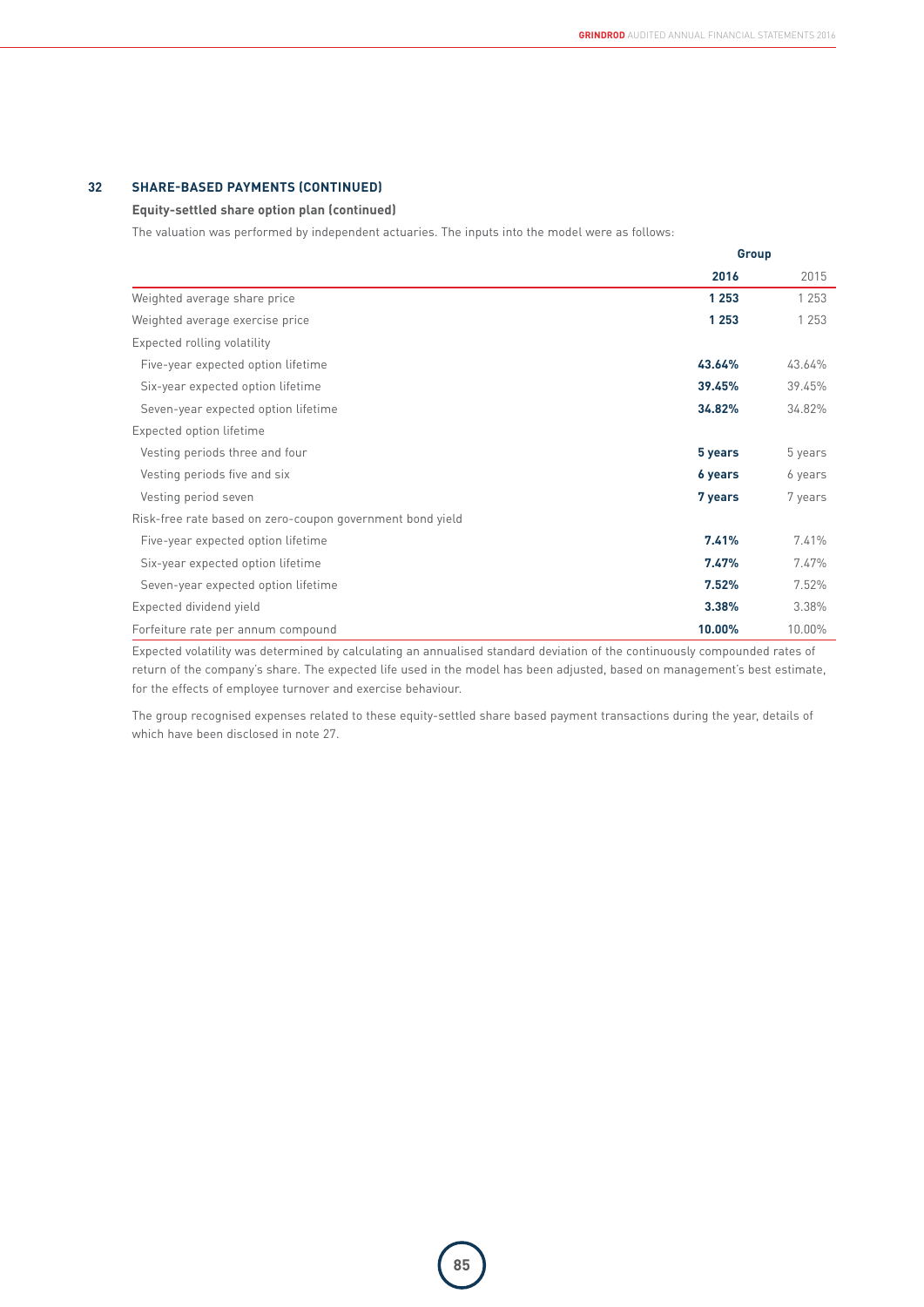*for the year ended 31 December 2016*

P

# **32 SHARE-BASED PAYMENTS (CONTINUED)**

#### **Equity-settled forfeitable share plan**

During 2012 the group introduced the Grindrod Forfeitable Share Plan (FSP). The scheme allows executive directors and senior employees to earn a long-term incentive to assist with the retention and reward of selected employees.

Shares are granted to employees for no consideration. These shares participate in dividends and shareholder rights from grant date.

The vesting of the shares is subject to continued employment for a period of three, four and five years or the employee will forfeit the shares.

On resignation, the employee will forfeit any unvested shares. On death or retirement only a portion of the shares will vest, calculated based on the number of months worked over the total vesting period.

In terms of IFRS 2, the transaction is measured at the fair value of the equity instruments at the grant date. The fair value takes into account that the employees are entitled to dividends from the grant date.

The fair value of the equity-settled shares subject to non-market conditions is the average share price at grant date.

|                                                    | 2016       | 2016       | 2015       |
|----------------------------------------------------|------------|------------|------------|
| Date of grant                                      | 22/02/2016 | 28/09/2016 | 23/02/2015 |
| Number of shares granted and remaining at year-end | 1076000    | 100 000    | 650 000    |
| Share price at grant date                          | 9.61       | 12.00      | 17.98      |
| Estimated fair value per share at grant date       | 9.61       | 12.00      | 1798       |

#### **Cash-settled share based payments**

The group issues to certain employees share appreciation rights (SAR) that require the group to pay the intrinsic value of the SAR to the employee at the date of exercise. The group has recorded liabilities of R44 837 000 (2015: R nil).

The group recorded total current year expense of R44 837 000 (2015 income: R49 445 000).

The fair values were calculated using a stochastic model based on the standard binomial options pricing model.

This model has been modified to take into account early exercise opportunities and expected employee exercise behaviour.

The valuation was performed by independent actuaries. The inputs into the model were as follows:

|                                                           | Group   |         |
|-----------------------------------------------------------|---------|---------|
|                                                           | 2016    | 2015    |
| Share price (cents)                                       | 1 3 4 5 | 1 1 2 9 |
| Expected rolling volatility                               |         |         |
| Three-year expected option lifetime                       | 40.15%  | 38.26%  |
| Four-year expected option lifetime                        | 38.97%  | 36.36%  |
| Five-year expected option lifetime                        | 37.95%  | 34.52%  |
| Expected option lifetime                                  |         |         |
| Vesting periods three                                     | 3 years | 3 years |
| Vesting periods four                                      | 4 years | 4 years |
| Vesting periods five                                      | 5 years | 5 years |
| Risk-free rate based on zero-coupon government bond yield |         |         |
| Three-year expected option lifetime                       | 7.32%   | 7.39%   |
| Four-year expected option lifetime                        | 7.37%   | 7.68%   |
| Five-year expected option lifetime                        | 7.43%   | 7.91%   |
| Expected dividend yield                                   | 0.70%   | 2.11%   |
| Forfeiture rate per annum compound                        | 10.00%  | 10.00%  |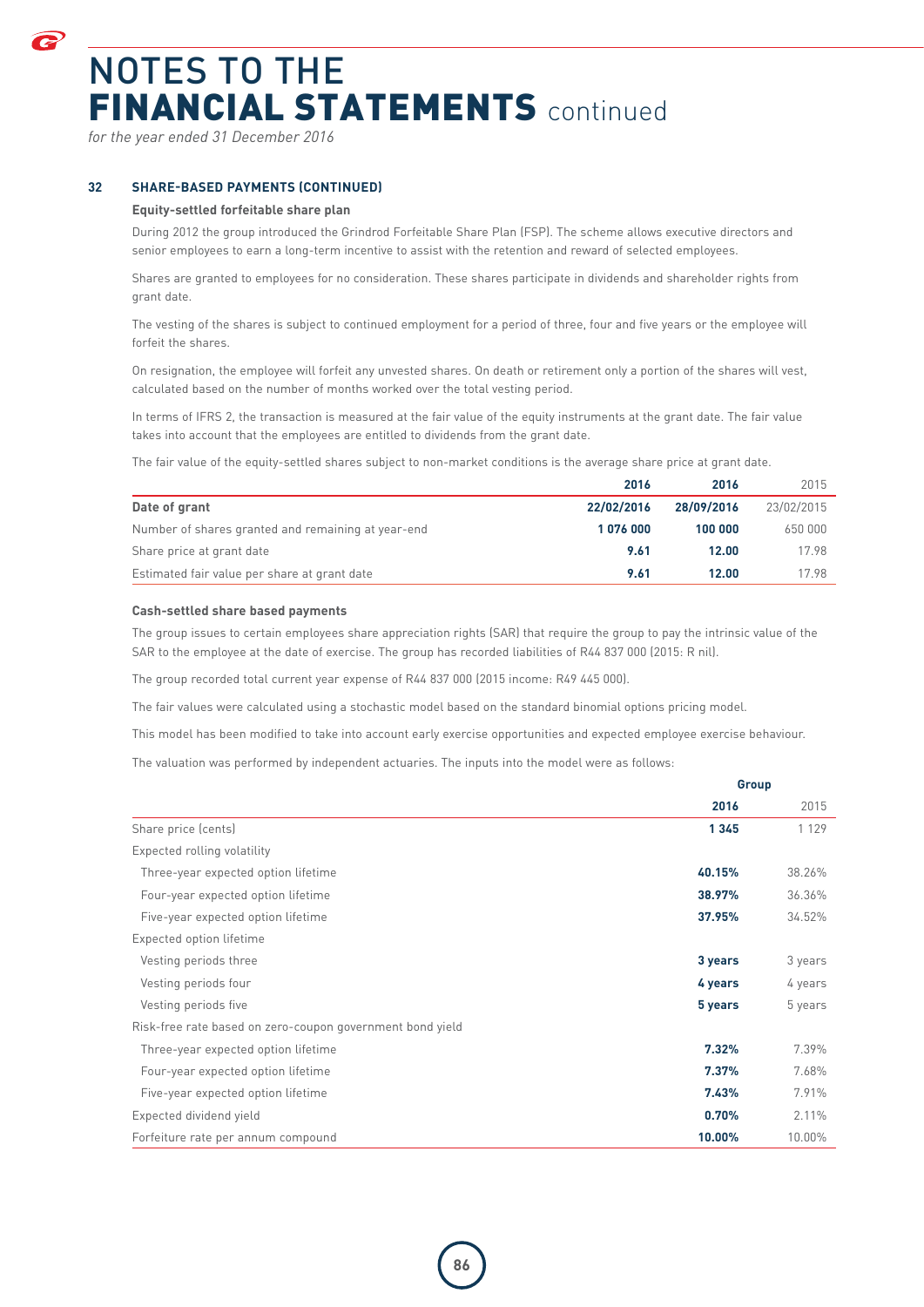|                                   |             | Group          |         |         |  |
|-----------------------------------|-------------|----------------|---------|---------|--|
|                                   | 2016        | 2016           | 2015    | 2015    |  |
|                                   | <b>R000</b> | <b>US\$000</b> | R000    | US\$000 |  |
| <b>CAPITAL COMMITMENTS</b>        |             |                |         |         |  |
| Authorised and contracted for     | 131 278     |                | 122 723 | 25 304  |  |
| Due within one year               | 131 278     |                | 11 0 20 | 25 146  |  |
| Due between years one and two     |             |                | 110 884 | 82      |  |
| Due thereafter                    |             |                | 819     | 76      |  |
| Authorised and not contracted for | 23 037      | 17582          |         | 16 541  |  |
| Total                             | 154 315     | 17582          | 122 723 | 41845   |  |
| Financing quarantees              | 119 527     |                | 47467   |         |  |

Financing guarantees are provided where lending facilities have

been approved and all the terms and conditions of the loan

have been met.

Irrevocable unutilised facilities to be advanced to Grindrod

| $\overline{\phantom{a}}$<br>$-$<br>. | $\prime$ |
|--------------------------------------|----------|
|                                      |          |

Irrevocable unutilised facilities are approved lending facilities which cannot be unconditionally withdrawn, prior to facility expiry, by the Bank.

The group's total capital commitments per category of significant assets are as follows:

|                                                        | 2017           | 2018                     | <b>Thereafter</b>        | <b>Total</b>   |
|--------------------------------------------------------|----------------|--------------------------|--------------------------|----------------|
| 2016 - ZAR commitments                                 | <b>R000</b>    | <b>R000</b>              | <b>R000</b>              | <b>R000</b>    |
| Property, terminals, machinery, vehicles and equipment | 154 315        | -                        | -                        | 154 315        |
| Intangible assets                                      |                | -                        | -                        |                |
| Total                                                  | 154 315        | -                        | -                        | 154 315        |
|                                                        | 2017           | 2018                     | <b>Thereafter</b>        | <b>Total</b>   |
| 2016 - USD commitments                                 | <b>US\$000</b> | <b>US\$000</b>           | <b>US\$000</b>           | <b>US\$000</b> |
| Ships                                                  | ۰              | -                        | -                        |                |
| Property, terminals, machinery, vehicles and equipment | 15 602         | 1570                     | 410                      | 17582          |
| Intangible assets                                      |                |                          | $\overline{\phantom{0}}$ |                |
| Total                                                  | 15 602         | 1570                     | 410                      | 17582          |
|                                                        | 2016           | 2017                     | <b>Thereafter</b>        | <b>Total</b>   |
| 2015 - ZAR commitments                                 | <b>R000</b>    | <b>R000</b>              | <b>R000</b>              | <b>R000</b>    |
| Property, terminals, machinery, vehicles and equipment | 2980           | 384                      | 819                      | 4 183          |
| Intangible assets                                      | 8040           | 500                      | -                        | 8540           |
| Total                                                  | 11 0 20        | 884                      | 819                      | 12723          |
|                                                        | 2016           | 2017                     | Thereafter               | Total          |
| 2015 - USD commitments                                 | US\$000        | US\$000                  | US\$000                  | US\$000        |
| Ships                                                  | 24 737         | $\overline{\phantom{0}}$ | $\overline{\phantom{0}}$ | 24 737         |
| Property, terminals, machinery, vehicles and equipment | 409            | 58                       | 47                       | 514            |
| Intangible assets                                      |                | 23                       | 29                       | 52             |
| Total                                                  | 25 146         | 81                       | 76                       | 25 303         |

These commitments will be funded by cash resources, cash generated from operations and bank financing facilities. The group has carried out a detailed liquidity planning exercise and is confident that it has the necessary resources to meet its capital and other commitments.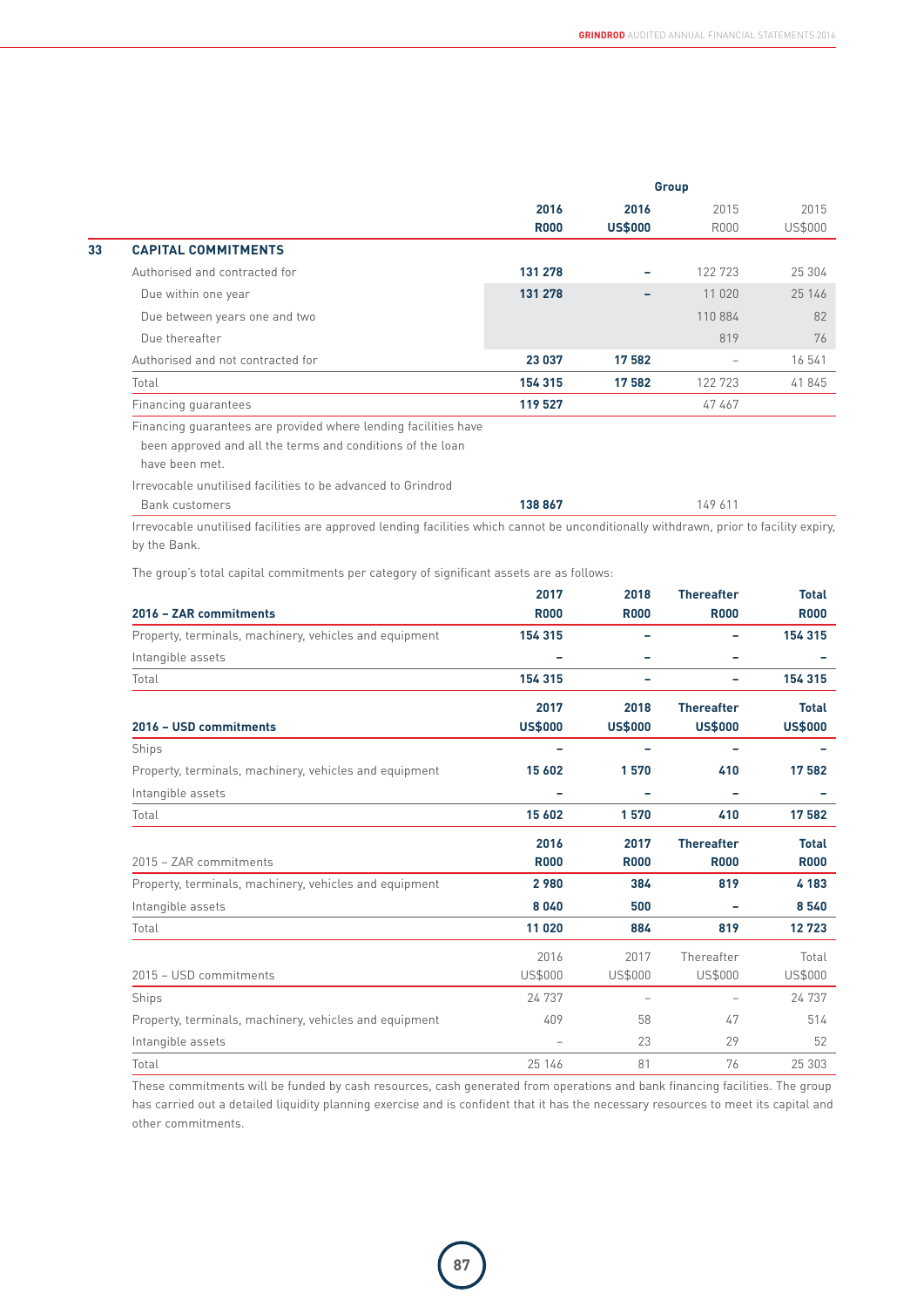*for the year ended 31 December 2016*

P

# **34 CONTINGENT ASSETS/LIABILITIES**

The company guaranteed loans and facilities of subsidiaries and joint ventures amounting to R5 030 118 000 (2015: R5 895 868 000) of which R2 032 903 000 (2015: R2 714 947 000) had been utilised at the end of the year.

The company has guaranteed charter-hire payments of subsidiaries amounting to R665 767 000 (2015: R1 082 546 000). The charter-hire payments are due by the subsidiaries in varying amounts from 2017 to 2022.

Grindrod placed R190 618 106 (2015: 190 618 106) on deposit as security with the funders of the BEE consortium and provided a guarantee of R130 000 000 in their favour to secure the structure. Grindrod continues to have the ability, but no obligation, to increase its funding within the structure should the current lenders wish to exit.

|                                                                | Group    |         |          |         |
|----------------------------------------------------------------|----------|---------|----------|---------|
|                                                                | 2016     |         | 2015     |         |
|                                                                | Year-end | Average | Year-end | Average |
|                                                                | rates    | rates   | rates    | rates   |
| <b>FOREIGN CURRENCY DENOMINATED ITEMS</b>                      |          |         |          |         |
| All foreign currency denominated items are translated in terms |          |         |          |         |
| of the group's policies.                                       |          |         |          |         |
| At 31 December exchange rates used on conversion were:         |          |         |          |         |
| United States dollar                                           | 13.69    | 14.73   | 15.60    | 12.78   |
| Euro                                                           | 14.46    | 16.20   | 17.01    | 14.18   |
| Pound sterling                                                 | 16.87    | 19.98   | 23.07    | 19.54   |
| Singapore dollar                                               | 9.48     | 10.65   | 10.98    | 9.23    |
| Japanese yen                                                   | 0.12     | 0.13    | 0.13     | 0.10    |
| Botswana pula                                                  | 1.28     | 1.35    | 1.38     | 1.25    |
| Tanzanian shilling                                             | 0.01     | 0.01    | 0.01     | 0.01    |
| New metical                                                    | 0.19     | 0.24    | 0.32     | 0.32    |

# **36 LEASES AND SHIP CHARTERS**

### **36.1 Operating leases and ship charters**

### 36.1.1 Income

The minimum future lease and ship charters receivable under non-cancellable operating leases and charter party agreements are as follows:

|             | 1 year      | $2 - 5$ years | > 5 years                | Group       |
|-------------|-------------|---------------|--------------------------|-------------|
|             | <b>R000</b> | <b>R000</b>   | <b>R000</b>              | <b>R000</b> |
| 2016        |             |               |                          |             |
| Ships       | 198 367     | 217738        | -                        | 416 105     |
| Locomotives | 155 381     | 616 463       | 63 570                   | 835 414     |
| Properties  | 28 4 18     | 88700         | ٠                        | 117 118     |
|             | 382 166     | 922 901       | 63 570                   | 1 368 637   |
| 2015        |             |               |                          |             |
| Ships       | 95 128      | -             | $\qquad \qquad -$        | 95 128      |
| Locomotives | 297 245     | 812 602       | 122 193                  | 1 232 040   |
| Properties  | 9 1 0 9     | 9 7 1 4       | $\overline{\phantom{m}}$ | 18 823      |
|             | 401 482     | 822 316       | 122 193                  | 1 345 991   |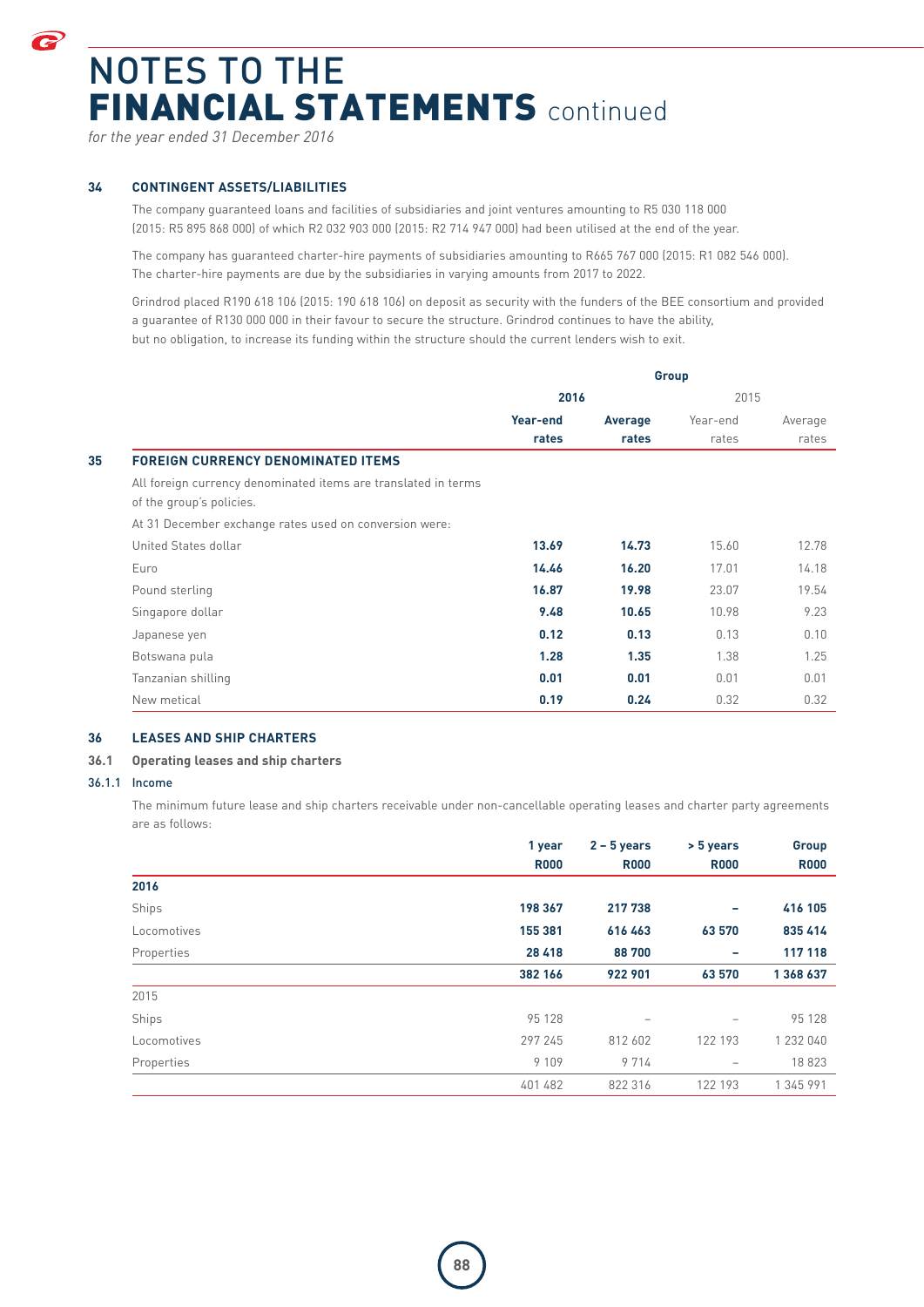|        |                                                                                                                                           | 1 year<br><b>R000</b> | $2 - 5$ years<br><b>R000</b> | > 5 years<br><b>R000</b> | Group<br><b>R000</b> |
|--------|-------------------------------------------------------------------------------------------------------------------------------------------|-----------------------|------------------------------|--------------------------|----------------------|
| 36     | <b>LEASES AND SHIP CHARTERS (CONTINUED)</b>                                                                                               |                       |                              |                          |                      |
| 36.1   | Operating leases and ship charters (continued)                                                                                            |                       |                              |                          |                      |
| 36.1.2 | <b>Expenditure</b>                                                                                                                        |                       |                              |                          |                      |
|        | The minimum future lease and ship charters payable under non-cancellable operating leases and charter party agreements<br>are as follows: |                       |                              |                          |                      |
|        | 2016                                                                                                                                      |                       |                              |                          |                      |
|        | Ships                                                                                                                                     | 1 115 600             | 2 003 008                    | 218826                   | 3 3 3 7 4 3 4        |
|        | Properties                                                                                                                                | 148 379               | 357 734                      | 272 162                  | 778 275              |
|        | Terminals, machinery, vehicles and equipment                                                                                              | 4698                  | 668                          |                          | 5366                 |
|        |                                                                                                                                           | 1 268 677             | 2 3 6 1 4 1 0                | 490 988                  | 4 121 075            |
|        | 2015                                                                                                                                      |                       |                              |                          |                      |
|        | Ships                                                                                                                                     | 1 269 628             | 2 703 046                    | 484 146                  | 4 4 5 6 8 2 0        |
|        | Properties                                                                                                                                | 207 076               | 401 159                      | 229 296                  | 837 531              |
|        | Terminals, machinery, vehicles and equipment                                                                                              | 8012                  | 1 5 5 3                      |                          | 9565                 |
|        |                                                                                                                                           | 1484716               | 3 105 758                    | 713 442                  | 5 303 916            |

The group has the option to extend the ship charters at predetermined rates in respect of certain ships. In addition, the group has the option to acquire certain ships at predetermined prices.

|      |                                                                                                                              | Group       |               | <b>Company</b> |          |
|------|------------------------------------------------------------------------------------------------------------------------------|-------------|---------------|----------------|----------|
|      |                                                                                                                              | 2016        | 2015          | 2016           | 2015     |
|      |                                                                                                                              | <b>R000</b> | <b>R000</b>   | <b>R000</b>    | R000     |
| 37   | <b>CASH FLOW</b>                                                                                                             |             |               |                |          |
| 37.1 | Reconciliation of operating (loss)/profit before interest<br>and taxation to cash generated from/(utilised in)<br>operations |             |               |                |          |
|      | Operating (loss)/profit before interest and taxation                                                                         | [114738]    | 423 418       | 107 152        | 535 582  |
|      | Adjustments for:                                                                                                             |             |               |                |          |
|      | Depreciation                                                                                                                 | 518 212     | 612 373       |                |          |
|      | Share option expense                                                                                                         | 11762       | 12969         |                |          |
|      | Dividends received                                                                                                           |             |               | [120366]       | [541911] |
|      | Amortisation of intangible assets and drydocking                                                                             | 65849       | 63 109        |                |          |
|      | Non-cash financial instruments and foreign exchange<br>losses/(gains)                                                        | (13076)     | [50 213]      |                |          |
|      | Loss/(profit) on sale of ships and locomotives                                                                               | 676         | (352)         |                |          |
|      | Fair value adjustment on financial services instruments                                                                      | (42725)     | 129 593       |                |          |
|      | Operating profit/(loss) before working capital changes                                                                       | 425 960     | 1 190 897     | [13 214]       | (6329)   |
|      | Working capital changes                                                                                                      |             |               |                |          |
|      | Increase in inventories                                                                                                      | (264500)    | [69933]       |                |          |
|      | Decrease/lincrease) in trade and other receivables                                                                           | 341 386     | 203 763       | 113            | [2 193]  |
|      | (Decrease)/increase in trade and other payables                                                                              | (11137)     | 87892         | 5346           | (9032)   |
|      | Cash generated from/(utilised in) operations                                                                                 | 491709      | 1 4 1 2 6 1 9 | (7755)         | [17554]  |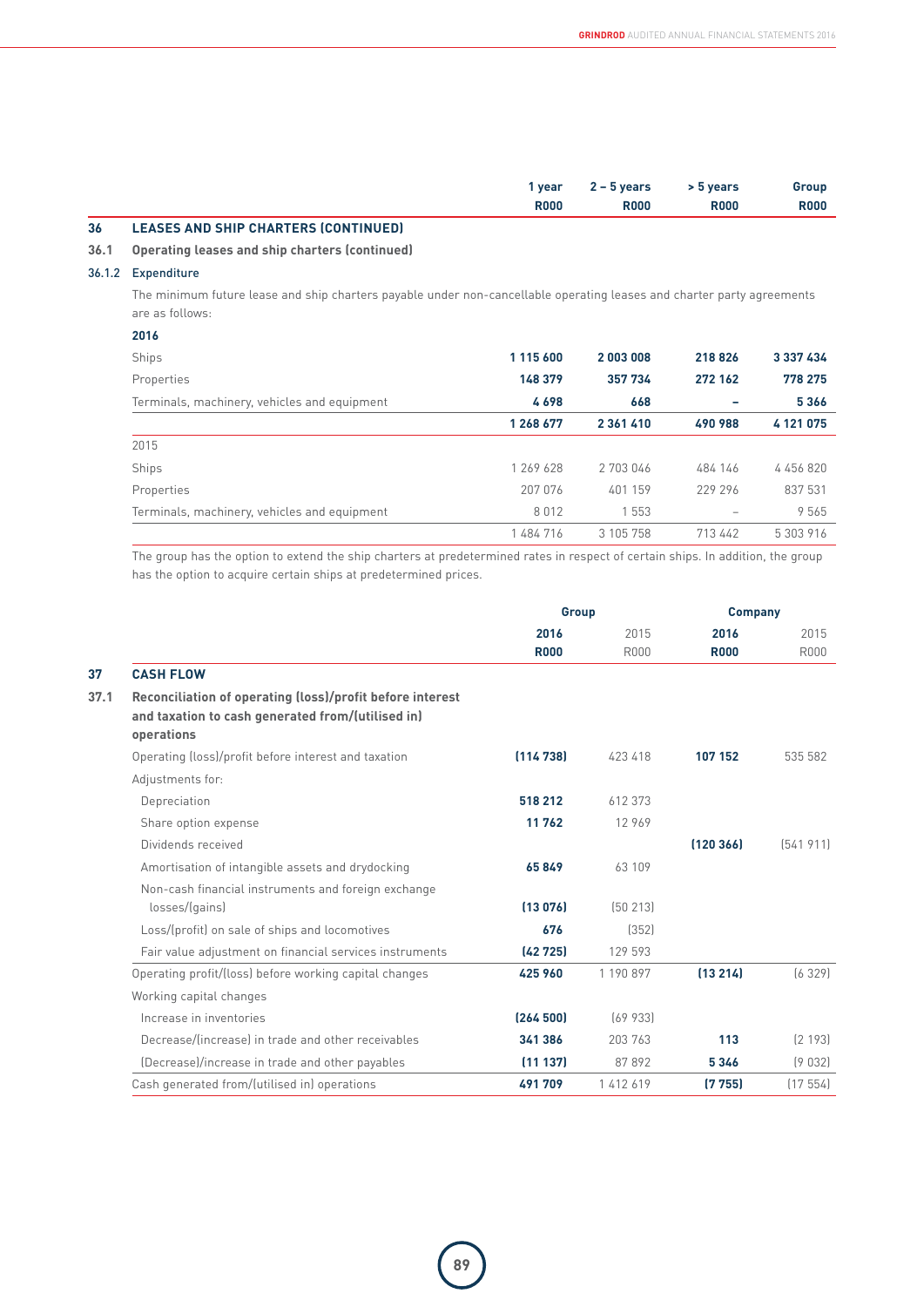*for the year ended 31 December 2016*

P

|      |                                                                                                 | Group               |                     | <b>Company</b>      |              |
|------|-------------------------------------------------------------------------------------------------|---------------------|---------------------|---------------------|--------------|
|      |                                                                                                 | 2016<br><b>R000</b> | 2015<br><b>R000</b> | 2016<br><b>R000</b> | 2015<br>R000 |
| 37   | <b>CASH FLOW (CONTINUED)</b>                                                                    |                     |                     |                     |              |
| 37.2 | Dividends paid                                                                                  |                     |                     |                     |              |
|      | Dividends paid by company and group                                                             | (113 495)           | (355 581)           | (113 801)           | (317360)     |
| 37.3 | <b>Taxation paid</b>                                                                            |                     |                     |                     |              |
|      | Balance at the beginning of the year                                                            | (36, 250)           | [43, 610]           | (1748)              | [4488]       |
|      | Current year                                                                                    | (120954)            | [157316]            | (2713)              | [4611]       |
|      | Foreign exchange translation                                                                    | (5516)              | (17690)             |                     |              |
|      | Businesses acquired/disposed                                                                    | 3 2 8 0             | (5885)              |                     |              |
|      | Transferred to non-current assets held for sale (note 18)                                       | (762)               |                     |                     |              |
|      | Balance at the end of the year                                                                  | 49859               | 36 250              | 1735                | 1748         |
|      | Taxation paid                                                                                   | (110343)            | (188251)            | (2726)              | (7351)       |
| 37.4 | Property, plant and equipment acquired                                                          |                     |                     |                     |              |
|      | Additions - ships                                                                               | (368145)            | (198980)            |                     |              |
|      | Additions - property, terminals, machinery, vehicles                                            |                     |                     |                     |              |
|      | and equipment                                                                                   | (233621)            | (365039)            |                     |              |
|      | Cash flow on acquisition of property, terminals, machinery,                                     |                     |                     |                     |              |
|      | vehicles and equipment                                                                          | [601766]            | (564019)            |                     |              |
| 37.5 | Acquisition of subsidiaries, joint ventures and associates                                      |                     |                     |                     |              |
|      | During the year, the group acquired interests in subsidiaries<br>and joint ventures as follows: |                     |                     |                     |              |
|      | Property, plant and equipment                                                                   | (12527)             | 91 952              |                     |              |
|      | Investments                                                                                     |                     | 480                 | (50000)             | (676153)     |
|      | Working capital                                                                                 | (648)               | 102 294             |                     |              |
|      | Cash and bank                                                                                   | (57)                | (616)               |                     |              |
|      | Long-term liabilities                                                                           | 7682                | [23 779]            |                     |              |
|      | Business combination reserve                                                                    |                     | [19 193]            |                     |              |
|      | Interest in preference share investment and joint venture                                       |                     |                     |                     |              |
|      | companies acquired                                                                              |                     | (378751)            |                     |              |
|      | Non-controlling interest                                                                        | 1 3 8 3             | (1494)              |                     |              |
|      | Deferred taxation                                                                               |                     | (3179)              |                     |              |
|      | Intangibles                                                                                     | (42559)             |                     |                     |              |
|      | Total                                                                                           | (46726)             | [232 286]           | (50000)             | (676 153)    |
|      | Earnout                                                                                         | 13 6 9 0            |                     |                     |              |
|      | Less: profit on sale of disposal of investment in joint ventures                                |                     | 211 599             |                     |              |
|      | Total purchase consideration                                                                    | (33036)             | [20 687]            |                     |              |
|      | Less cash and cash equivalents                                                                  | 57                  | 616                 |                     |              |
|      | Cash acquired                                                                                   | (32979)             | (20071)             | (50000)             | (676 153)    |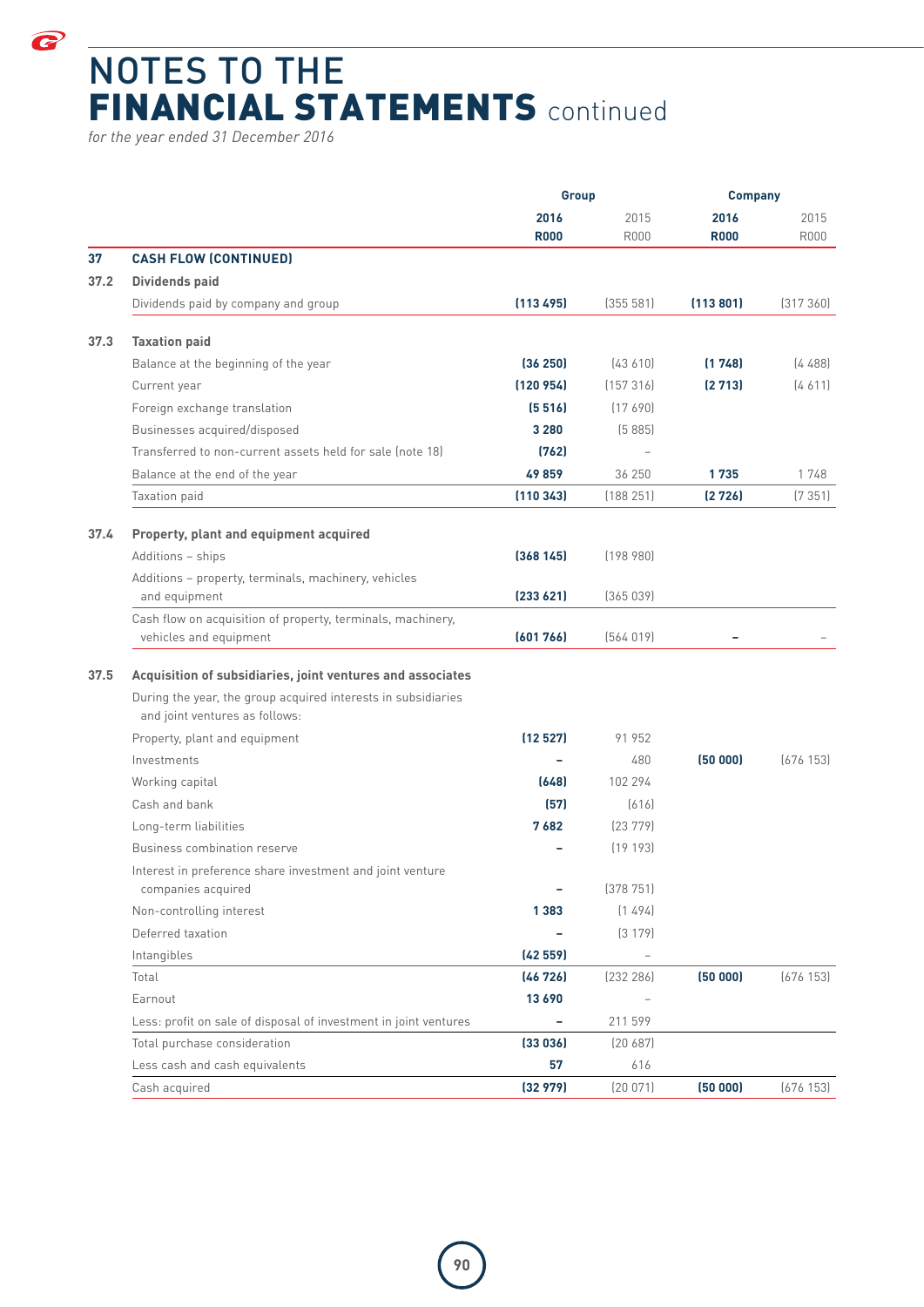|      |                                                                                                                                         | Group         |           | <b>Company</b> |      |
|------|-----------------------------------------------------------------------------------------------------------------------------------------|---------------|-----------|----------------|------|
|      |                                                                                                                                         | 2016          | 2015      | 2016           | 2015 |
|      |                                                                                                                                         | <b>R000</b>   | R000      | <b>R000</b>    | R000 |
| 37   | <b>CASH FLOW (CONTINUED)</b>                                                                                                            |               |           |                |      |
| 37.6 | <b>Disposal of businesses</b>                                                                                                           |               |           |                |      |
|      | The group disposed of its interests in subsidiaries and joint<br>ventures as follows:                                                   |               |           |                |      |
|      | Property, plant and equipment                                                                                                           | 1 3 8 1       |           |                |      |
|      | Intangibles                                                                                                                             | 54 608        |           |                |      |
|      | Investments                                                                                                                             | 62 252        |           |                |      |
|      | Working capital                                                                                                                         | (20548)       | (60983)   |                |      |
|      | Cash and bank                                                                                                                           | 40 272        | 8 4 0 5   |                |      |
|      | Taxation                                                                                                                                | (3 280)       | 6527      |                |      |
|      | Non-current assets held for sale                                                                                                        |               | 40 071    |                |      |
|      | Business combination reserve                                                                                                            | 16 605        | 1 5 2 3   |                |      |
|      | Deferred taxation                                                                                                                       | 6741          |           |                |      |
|      |                                                                                                                                         | 158 031       | (4457)    |                |      |
|      | Profit on disposal                                                                                                                      | (50299)       | 5 3 2 0   |                |      |
|      | Total purchase price                                                                                                                    | 107732        | 863       |                |      |
|      | Less cash and cash equivalents                                                                                                          | (40272)       | (8, 405)  |                |      |
|      | Cash flow on disposal net of cash disposed of                                                                                           | 67460         | (7542)    |                |      |
| 37.7 | <b>Cash and cash equivalents</b>                                                                                                        |               |           |                |      |
|      | Cash and cash equivalents included in the statement<br>of cash flows comprise the following statement of<br>financial position amounts: |               |           |                |      |
|      |                                                                                                                                         | 9478073       | 8 393 256 | 3 1 5 4        | 5677 |
|      | Deposits with the SA Reserve Bank                                                                                                       | 169 218       | 173 400   |                |      |
|      | Interbank call deposits                                                                                                                 | 7 257 267     | 4944636   |                |      |
|      | Bank balances and cash                                                                                                                  | 2 0 5 1 5 8 8 | 3 275 220 | 3 1 5 4        | 5677 |
|      | Bank and cash balances included in non-current assets                                                                                   |               |           |                |      |
|      | held for sale (note 18)                                                                                                                 | (155214)      | 3 3 6 0   |                |      |
|      | Bank overdrafts                                                                                                                         | (28 402)      | (55699)   |                |      |
|      |                                                                                                                                         | 9 294 457     | 8 340 917 | 3 1 5 4        | 5677 |
|      | Amounts included in cash and cash equivalents relating to<br>financial services subsidiaries where the balances form part               |               |           |                |      |
|      | of the reserving requirements as required by the Banks Act.<br>Reserving requirements do not include all liquidity with SARB.           | 7426485       | 5 118 036 |                |      |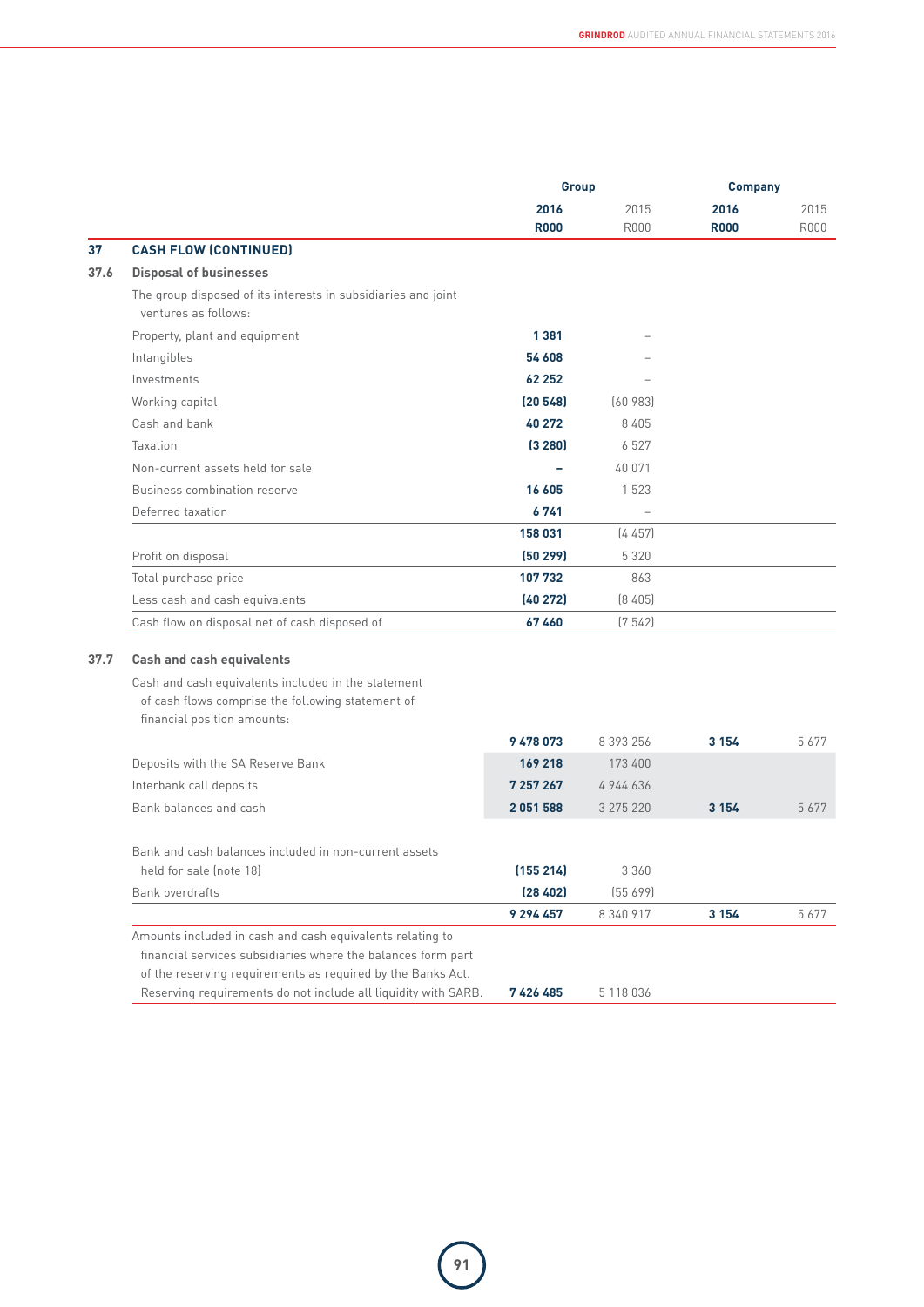*for the year ended 31 December 2016*

# **38 BUSINESS COMBINATIONS**

P

### **38.1 Acquisition of subsidiaries, joint ventures and associates**

During the year, the group acquired the following interests:

|                           |            | <b>Interest</b> | <b>Purchase</b> |
|---------------------------|------------|-----------------|-----------------|
|                           | Percentage | acquired        | consideration   |
| <b>Nature of business</b> | acquired   | 2016            | <b>R000</b>     |
| Integrated logistics      | 75.0%      | 31 October      | 46726           |
|                           |            |                 | 46726           |
|                           |            |                 |                 |

### Reasons for acquisitions

The reason for the acquisition was to obtain a majority share in the existing container depot outside the Port of Nacala, Mozambique which will serve as an anchor point for the integrated logistics supply chain in the Nacala corridor. The initial accounting for Nacala Intermodal Terminal Investments has only been provisionally determined at the end of the reporting period.

#### Impact of the acquisitions on the results of the group

From the dates of their acquisition, the acquired businesses contributed additional profits of R0.3 million.

Net assets acquired in the subsidiaries transactions and the goodwill/intangible assets arising, are as follows:

|                               | Acquirees'    |
|-------------------------------|---------------|
|                               | carrying      |
|                               | amount        |
|                               | before        |
|                               | combination   |
|                               | at fair value |
| <b>Net assets acquired</b>    | <b>R000</b>   |
| Property, plant and equipment | 12 5 27       |
| Intangibles                   | 42 559        |
| Working capital               | 648           |
| Cash and bank                 | 57            |
| Non-controlling interest      | (1383)        |
| Long-term liabilities         | (7682)        |
| Total                         | 46726         |
| Earnout                       | (13690)       |
| Total purchase consideration  | 33 036        |
| Cash acquired                 | (57)          |
| Net assets acquired           | 32 979        |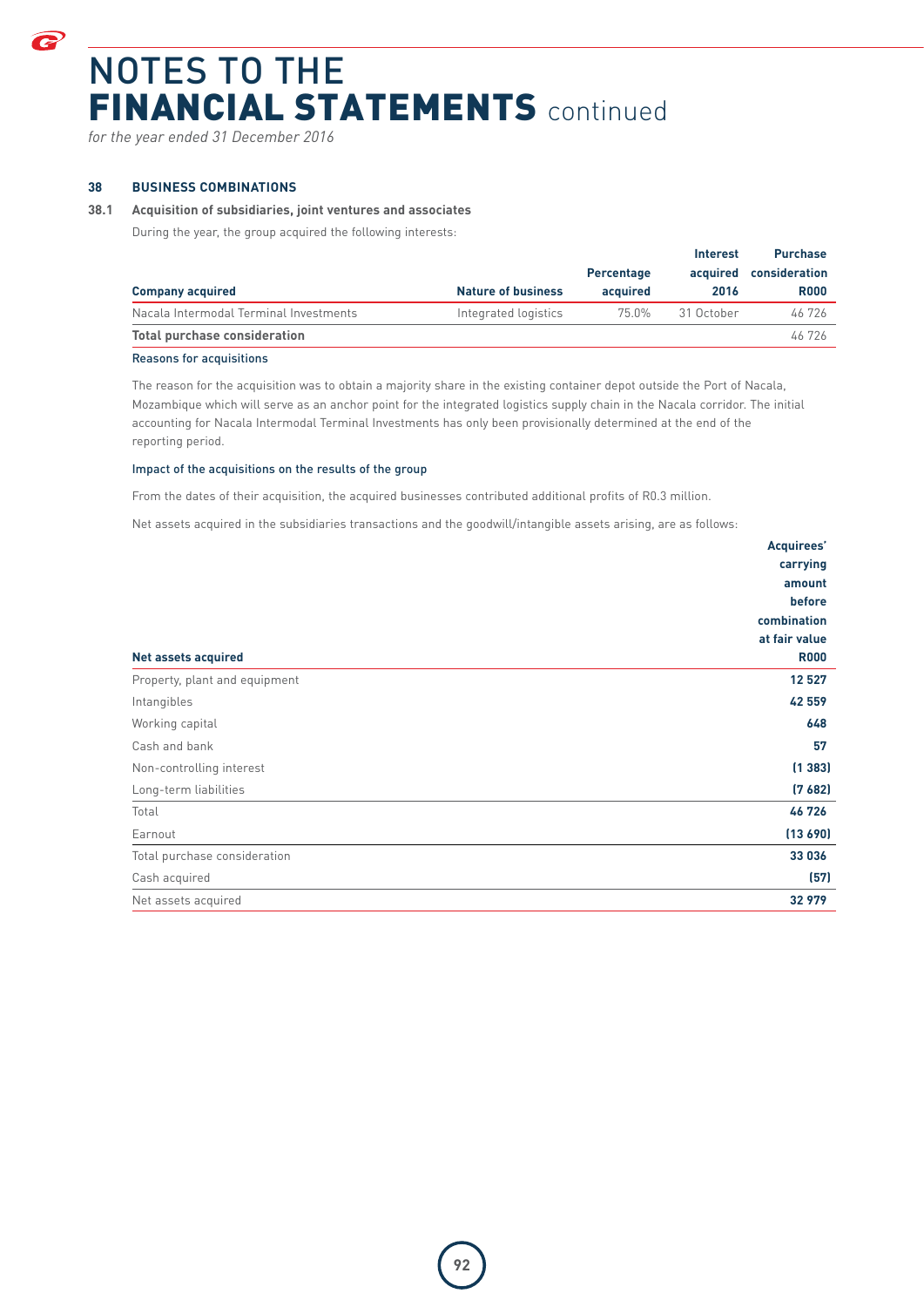### **38.2 Disposal of subsidiaries, joint ventures and associates**

During the year, the group disposed of the following interests:

|                                              |                           |            | <b>Interest</b> | <b>Disposal</b> |
|----------------------------------------------|---------------------------|------------|-----------------|-----------------|
|                                              |                           | Percentage | disposed        | consideration   |
| <b>Company disposed</b>                      | <b>Nature of business</b> | disposed   | 2016            | <b>R000</b>     |
| Grindrod Asset Management Holdings (Pty) Ltd | <b>Financial services</b> | 100%       | 12 December     | 125 300         |
| CoreShares                                   | <b>Financial services</b> | 100%       | 12 October      | 13 500          |
| Vanguard Rigging (Pty) Ltd                   | Integrated logistics      | 50%        | 01 July         | 53 383          |
| Vitol Coal South Africa BV                   | Terminals                 | 35%        | 31 July         | 33 349          |
| Total disposal consideration                 |                           |            |                 | 225 532         |
| Deservas franklinger ette                    |                           |            |                 |                 |

#### Reasons for disposals

During the period, Grindrod Asset Management Proprietary Limited was rebranded to Bridge Fund Managers and the business was sold to Infinitus in which Grindrod Limited, via its subsidiary GFS Holdings (Pty) Limited, holds an interest. The transaction is expected to provide the business with expanded growth opportunities under its new identity and shareholding structure.

The disposal of the coal trading, machine handling and rigging businesses was to rationalise operations to assist in the delivery of the group's long-term goals.

|                               | <b>Fair value</b> |
|-------------------------------|-------------------|
| <b>Net assets disposed</b>    | <b>R000</b>       |
| Property, plant and equipment | 1 3 8 1           |
| Intangibles                   | 54 608            |
| Investments                   | 62 252            |
| Taxation                      | (3 280)           |
| Working capital               | (20548)           |
| Cash and bank                 | 40 272            |
| Business combination reserve  | 16 605            |
| Deferred taxation             | 6741              |
| Total                         | 158 031           |
| Earnout                       | (50299)           |
| Profit on disposal            | -                 |
| Cash disposed                 | (40272)           |
| Net assets disposed           | 67460             |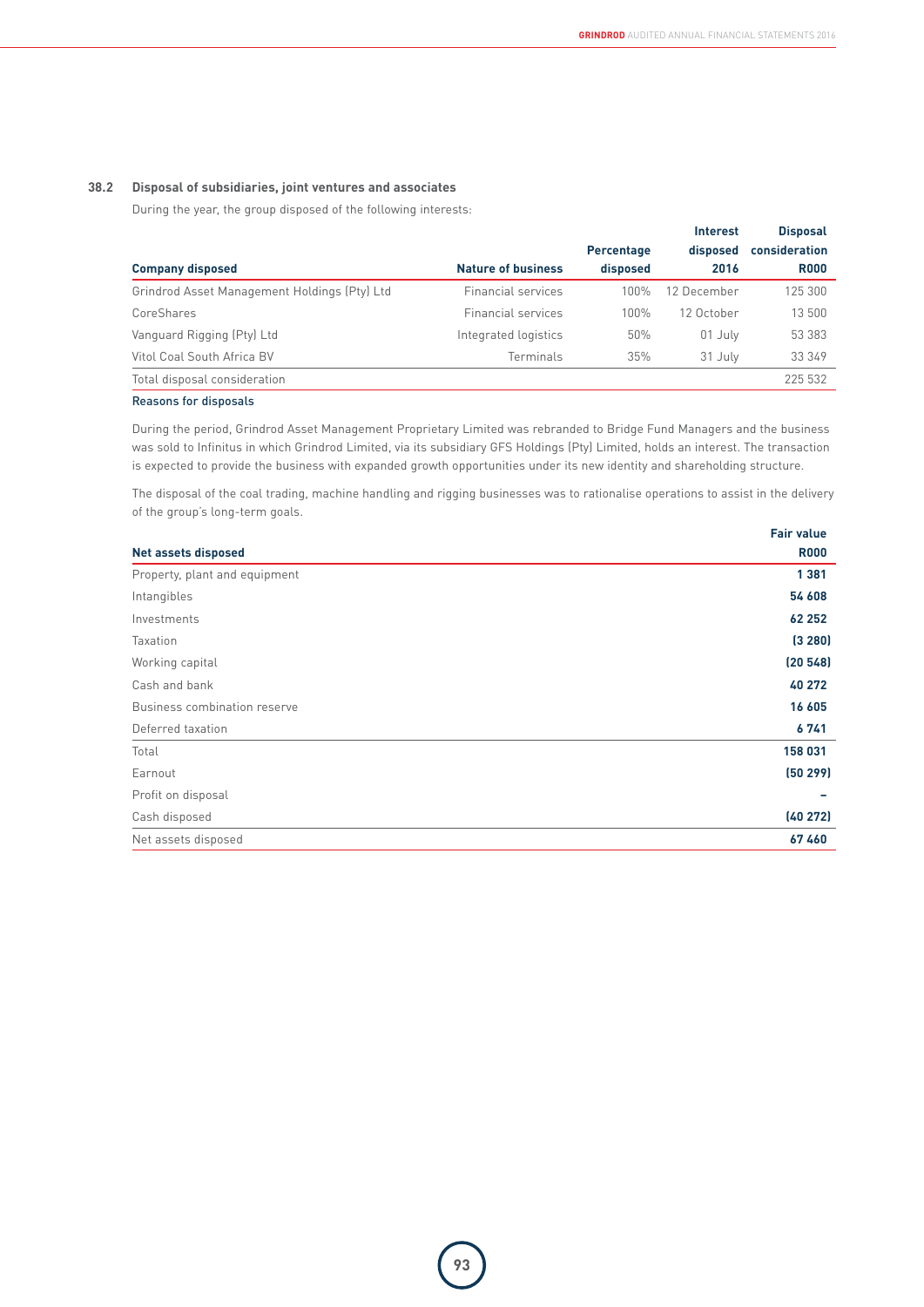*for the year ended 31 December 2016*

P

## **39 RELATED PARTY TRANSACTIONS**

During each period the group, in the ordinary course of business, enters into various transactions with related parties. Parties are considered to be related if one party has the ability to control or exercise significant influence over the other party in making financial and operating decisions. These transactions occurred under terms that are no more or less favourable than those arranged with third parties.

|                                            | Group            |                          |                          |                |
|--------------------------------------------|------------------|--------------------------|--------------------------|----------------|
|                                            |                  |                          | <b>R000</b>              |                |
|                                            | <b>Influence</b> |                          |                          | <b>Amounts</b> |
|                                            | holders in       |                          | <b>Joint</b>             | due by/(to)    |
|                                            | the group        | <b>Associates</b>        | ventures                 | related party  |
| 2016                                       |                  |                          |                          |                |
| Goods and services sold to:                |                  |                          |                          |                |
| Beitbridge Bulowayo Railway BEI001         |                  |                          | 12 201                   | 17 113         |
| Cockett Marine South Africa (Pty) Ltd      |                  |                          | 9 3 5 7                  | 6026           |
| IM Shipping (Pte) Ltd                      |                  |                          | 95892                    | 146894         |
| Kapele Freight & Logistics (Pty) Ltd       |                  |                          | 7304                     | 545            |
| Gear Africa Ltd                            |                  |                          | $\overline{\phantom{0}}$ | 8 2 2 4        |
| GPR Leasing Africa (Pty) Ltd               |                  |                          | 262                      | 435 735        |
| GPR Leasing SA (Pty) Ltd                   |                  | $\overline{\phantom{0}}$ | $\overline{\phantom{0}}$ | 684 653        |
| Moneyline 992 (Pty) Ltd                    |                  | 50 881                   | $\overline{\phantom{0}}$ | $\mathbf{2}$   |
| Maputo Port Development Company            |                  | ÷,                       | $\overline{\phantom{0}}$ | 1 2 2 2        |
| Maputo Intermodal Container Depot, S.A     |                  |                          | 920                      | 210            |
| Newshelf 1279 (Pty) Ltd                    | 46 032           |                          |                          | 492 855        |
| <b>NWK Ltd</b>                             |                  | 1414                     |                          | 11580          |
| Oreport (Pty) Ltd                          |                  |                          | 401                      | 6312           |
| OTGC Holdings (Pty) Ltd Group              |                  |                          | 2 3 3 7                  | 55 193         |
| Petrochemical Shipping Ltd                 |                  |                          | 2577                     | 9060           |
| Petromoc - Petroleos de Mocambique S.A.R.L |                  | 25 651                   |                          |                |
| RBT Grindrod Terminals (Pty) Ltd           |                  |                          | 66737                    | 61948          |
| Röhlig Grindrod (Pty) Ltd                  |                  |                          | 103 052                  | 132763         |
| Senwes Ltd                                 |                  | 7964                     |                          | 228            |
| Shakespeare Masiza                         | 1937             |                          |                          |                |
| Terminal De Carvo da Matola Ltda           |                  | ÷,                       | 33019                    | 14             |
| Tri-view Shipping Pte Ltd                  |                  | ÷                        | 41760                    | 35019          |
| Vitol Shipping Singapore Pte Ltd           |                  | ۰                        | 331 705                  |                |
| <b>IVS Bulk Pte Ltd</b>                    |                  | ÷                        |                          | 279 098        |
| Engen Petroleum Ltd                        |                  | $\equiv$                 | L.                       | 6313           |
| <b>NLPI Ltd</b>                            |                  |                          | 13 290                   | 2 2 8 2        |
| ADOPT-A-SCHOOL FOUNDATION                  |                  |                          |                          | 20 000         |
| Island Bulk Carriers Pte Ltd               |                  |                          | $\overline{\phantom{0}}$ | 27             |
| Corr-Line Steel & Roof (Pty) Ltd           |                  |                          | 433                      | 8 2 0 4        |
|                                            | 47969            | 85 910                   | 721 247                  | 2 421 520      |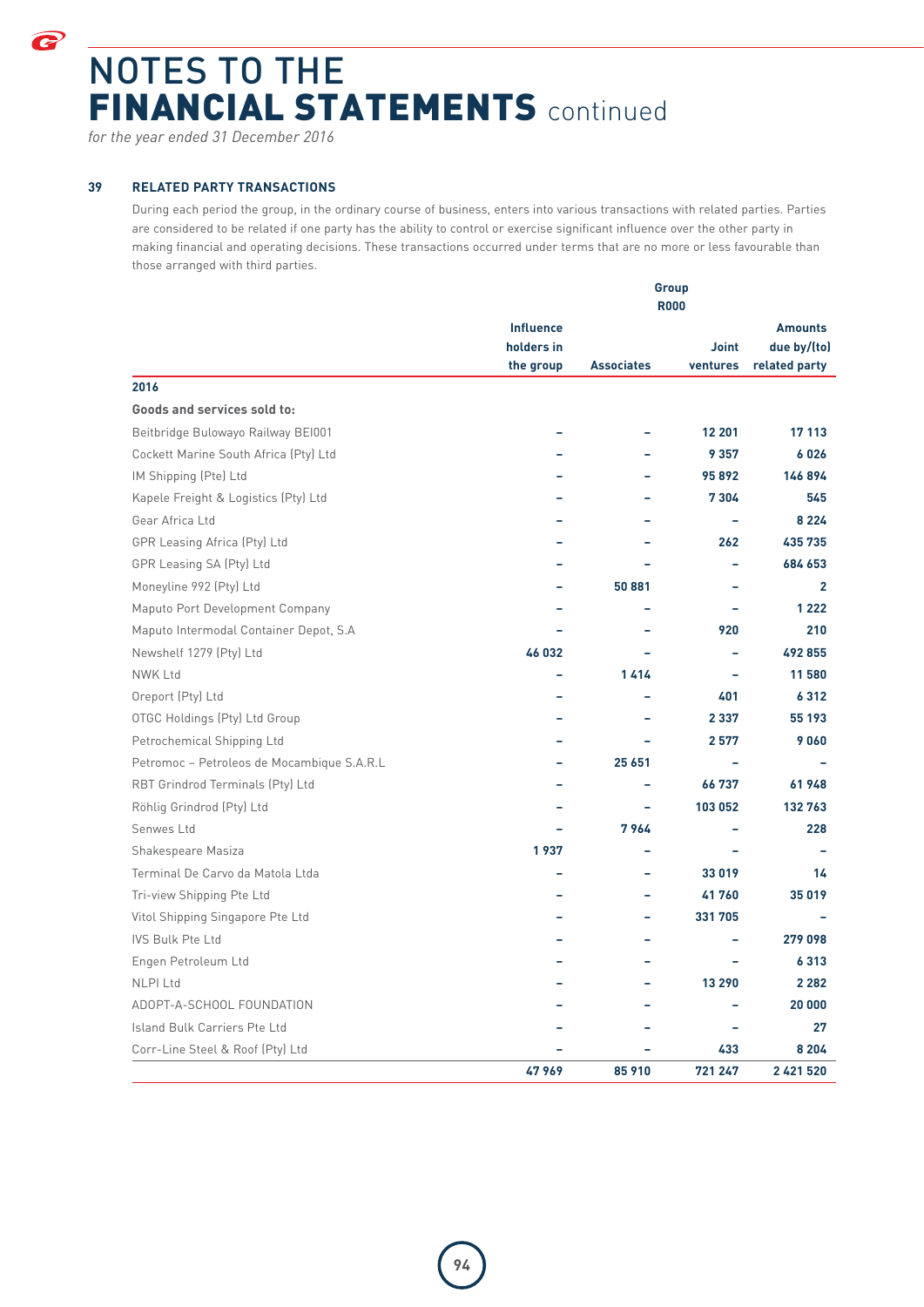|                                               |                                |                   | Group        |                               |
|-----------------------------------------------|--------------------------------|-------------------|--------------|-------------------------------|
|                                               |                                |                   | <b>R000</b>  |                               |
|                                               | <b>Influence</b><br>holders in |                   | <b>Joint</b> | <b>Amounts</b><br>due by/(to) |
|                                               | the group                      | <b>Associates</b> | ventures     | related party                 |
| <b>RELATED PARTY TRANSACTIONS (CONTINUED)</b> |                                |                   |              |                               |
| Goods and services purchased from:            |                                |                   |              |                               |
| Cockett Marine South Africa (Pty) Ltd         |                                |                   | (69277)      | (5799)                        |
| Cockett Marine Oil Pte Ltd                    |                                |                   | [584 201]    | (57, 402)                     |
| Gear South Africa (Pty) Ltd                   |                                |                   | (91)         | (1867)                        |
| Island Bulk Carriers Pte Ltd                  |                                |                   | (2,651)      |                               |
| <b>IVS Bulk Pte Ltd</b>                       |                                |                   | (48, 447)    |                               |
| GPR Leasing Africa (Pty) Ltd                  |                                |                   | (3969)       | $[3]$                         |
| Tri-view Shipping Pte Ltd                     |                                |                   | (1871)       |                               |
| IM Shipping Pte Ltd                           |                                |                   | (74)         |                               |
| Maputo Port Development Company               |                                |                   | [21 603]     | (12691)                       |
| OTGC Holdings (Pty) Ltd Group                 |                                |                   |              | (221)                         |
| Petromoc - Petroleos de Mocambique S.A.R.L    |                                | [826]             |              |                               |
| RBT Grindrod Terminals (Pty) Ltd              |                                |                   |              | (221)                         |
| Röhlig Grindrod (Pty) Ltd                     |                                |                   | (6545)       | (77081)                       |
| Corr-Line Steel & Roof (Pty) Ltd              |                                | -                 |              | (398)                         |
|                                               |                                | [826]             | [738 729]    | [155683]                      |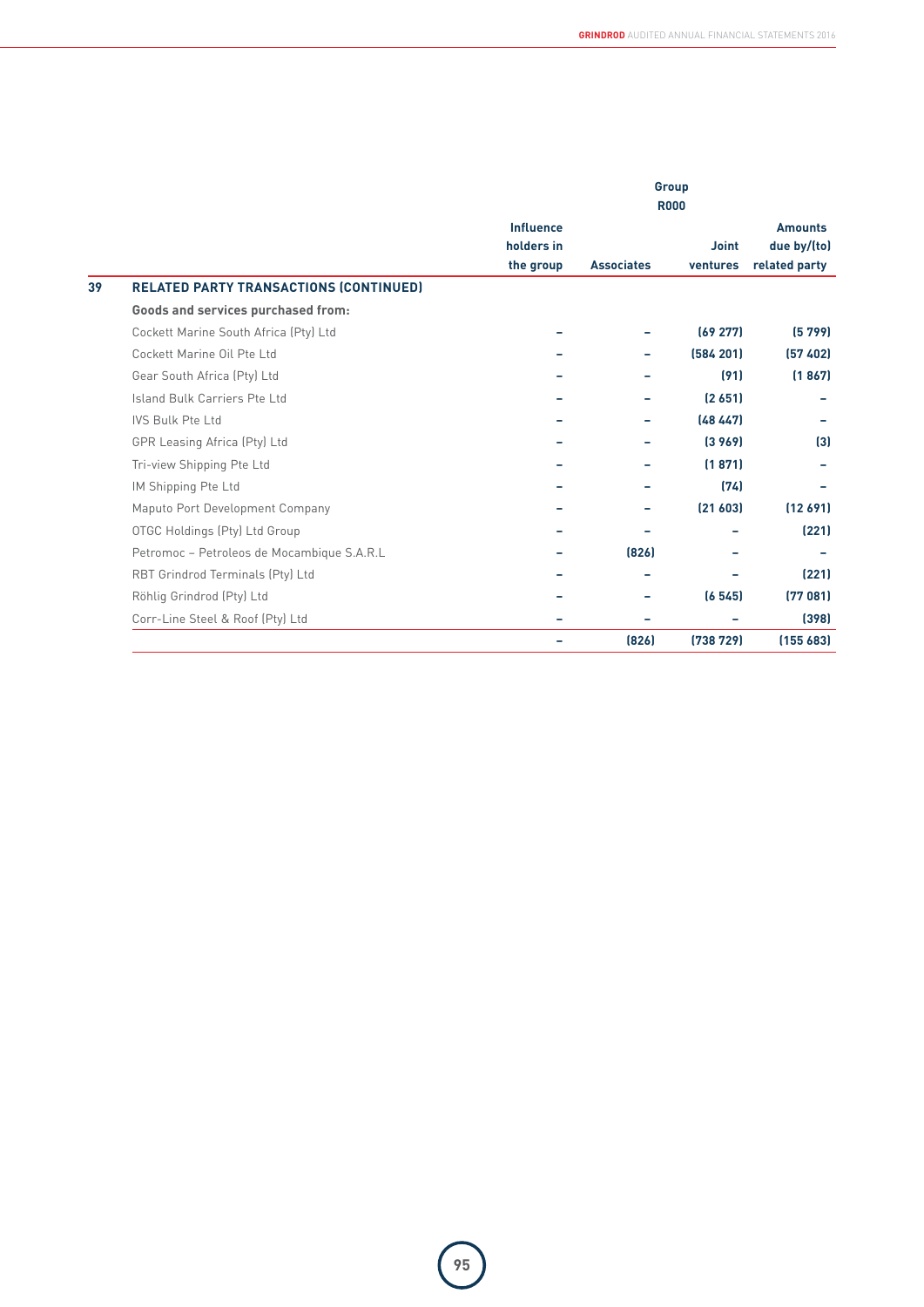*for the year ended 31 December 2016*

P

|    |                                               | Group                    |                          |                          |                |  |
|----|-----------------------------------------------|--------------------------|--------------------------|--------------------------|----------------|--|
|    |                                               |                          |                          | <b>R000</b>              |                |  |
|    |                                               | <b>Influence</b>         |                          |                          | <b>Amounts</b> |  |
|    |                                               | holders in               | <b>Associates</b>        | <b>Joint</b>             | due by/(to)    |  |
|    |                                               | the group                |                          | ventures                 | related party  |  |
| 39 | <b>RELATED PARTY TRANSACTIONS (CONTINUED)</b> |                          |                          |                          |                |  |
|    | 2015                                          |                          |                          |                          |                |  |
|    | Goods and services sold to:                   |                          |                          |                          |                |  |
|    | Beitbridge Bulowayo Railway BEI001            | $\qquad \qquad -$        | $\overline{a}$           | 924                      |                |  |
|    | Chromtech Holdings (Pty) Ltd                  |                          |                          | 6750                     |                |  |
|    | Corr-Line Steel & Roof (Pty) Ltd              |                          |                          | 638                      | 10 280         |  |
|    | Cockett Marine Oil Pte Ltd                    |                          |                          | 16 200                   | 485 543        |  |
|    | IM Shipping Pte Ltd                           |                          | $\overline{\phantom{0}}$ | 94 994                   | 163 753        |  |
|    | Jacobs Bulk Milling (Pty) Ltd                 |                          | $\overline{\phantom{0}}$ | $\overline{\phantom{a}}$ | 3 6 3 3        |  |
|    | Kapele Freight & Logistics (Pty) Ltd          |                          |                          | 1736                     | 4 1 3 8        |  |
|    | Gear Africa Ltd                               |                          |                          | 754                      | 31 737         |  |
|    | GPR Leasing Africa (Pty) Ltd                  |                          | $\overline{\phantom{0}}$ | 7037                     | 193 060        |  |
|    | Grindrod Namibia Stevedoring (Pty) Ltd        |                          |                          |                          | 48             |  |
|    | Moneyline 992 (Pty) Ltd                       |                          | 958                      | $\overline{\phantom{0}}$ | 5085           |  |
|    | Maputo Port Development Company               |                          |                          | 40 525                   |                |  |
|    | Maputo Intermodal Container Depot, S.A        |                          | $\overline{\phantom{0}}$ | 360                      | 69 444         |  |
|    | Newshelf 1279 (Pty) Ltd                       | 33 9 27                  |                          | $\overline{\phantom{a}}$ | 446 823        |  |
|    | New Limpopo Bridge Projects Ltd               |                          | $\overline{a}$           | 24 483                   | 8 1 2 4        |  |
|    | <b>NWK Ltd</b>                                | $\overline{\phantom{0}}$ | 4611                     | $\overline{\phantom{a}}$ |                |  |
|    | Oreport (Pty) Ltd                             | $\overline{a}$           | $\overline{\phantom{a}}$ | 12 540                   | 198 381        |  |
|    | OTGC Holdings (Pty) Ltd Group                 |                          |                          | 646                      | 299            |  |
|    | Petrochemical Shipping Ltd                    |                          |                          | 5 1 7 1                  | [2 860]        |  |
|    | Petromoc - Petroleos de Mocambique S.A.R.L    | 67 683                   |                          | $\overline{\phantom{a}}$ | 16 754         |  |
|    | RBT Grindrod Terminals (Pty) Ltd              | $\overline{\phantom{0}}$ | $\overline{\phantom{0}}$ | 30 419                   | 66 910         |  |
|    | Röhlig Grindrod (Pty) Ltd                     | $\overline{\phantom{0}}$ |                          | 45 476                   | 148 503        |  |
|    | Senwes Ltd                                    | $\overline{\phantom{a}}$ | 18 756                   |                          |                |  |
|    | Shakespeare Masiza                            | 1826                     |                          | $\overline{\phantom{0}}$ | 17 234         |  |
|    | Sturrock Flex Shipping SARL                   |                          | 801                      | $\overline{\phantom{a}}$ |                |  |
|    | Terminal De Carvo da Matola Ltda              |                          |                          | 7 2 3 3                  | 375 536        |  |
|    | Tri-view Shipping Pte Ltd                     |                          |                          | 39 171                   | 46 098         |  |
|    | Vanguard Rigging (Pty) Ltd                    |                          |                          | 21 534                   | 125 944        |  |
|    | Vitol Coal SA South Africa BV                 |                          | $\overline{\phantom{0}}$ | 554 179                  |                |  |
|    |                                               | 103 436                  | 25 1 26                  | 910 770                  | 2 4 1 4 4 6 7  |  |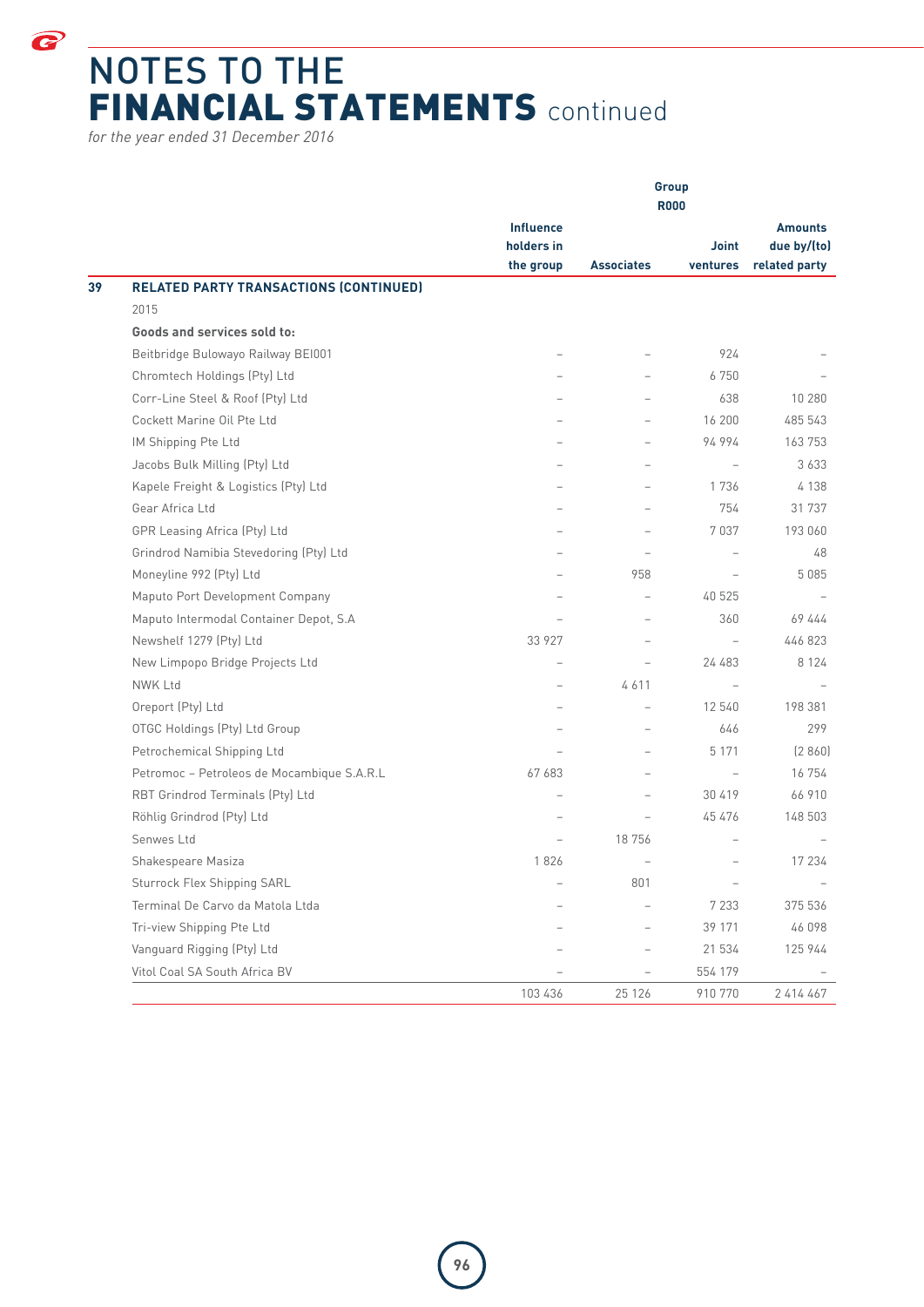|                                               |                                |                          | Group<br><b>R000</b> |                               |
|-----------------------------------------------|--------------------------------|--------------------------|----------------------|-------------------------------|
|                                               | <b>Influence</b><br>holders in |                          | <b>Joint</b>         | <b>Amounts</b><br>due by/(to) |
|                                               | the group                      | <b>Associates</b>        | ventures             | related party                 |
| <b>RELATED PARTY TRANSACTIONS (CONTINUED)</b> |                                |                          |                      |                               |
| 2015                                          |                                |                          |                      |                               |
| Goods and services purchased from:            |                                |                          |                      |                               |
| AAS Logistics (Pty) Ltd                       |                                |                          |                      | 20 000                        |
| Beitbridge Bulowayo Railway BEI001            |                                |                          | (7108)               |                               |
| Chromtech Holdings (Pty) Ltd                  | $\overline{\phantom{0}}$       | $\overline{\phantom{0}}$ | [2 670]              | [72952]                       |
| Cockett Marine Oil Pte Ltd                    | $\overline{\phantom{0}}$       | $\overline{\phantom{0}}$ | [704 357]            |                               |
| GPR Leasing Africa (Pty) Ltd                  | $\overline{\phantom{0}}$       | $\overline{\phantom{0}}$ | [4 252]              |                               |
| Island Bulk Carriers Pte Ltd                  |                                | $\overline{\phantom{0}}$ | (1585)               | (12870)                       |
| <b>IVS Bulk Pte Ltd</b>                       |                                | -                        | [11 119]             | 6 3 8 0                       |
| Kapele Freight & Logistics (Pty) Ltd          |                                |                          | [4718]               |                               |
| Maputo Port Development Company               | $\overline{\phantom{0}}$       | $\overline{\phantom{0}}$ | [153 513]            | [3 245]                       |
| Petromoc - Petroleos de Mocambique S.A.R.L    | [895]                          | $\overline{\phantom{0}}$ |                      |                               |
| Röhlig Grindrod (Pty) Ltd                     | $\overline{\phantom{a}}$       | -                        | [28 141]             |                               |
| Röhlig-Grindrod, Ltda                         | $\overline{a}$                 | $\overline{\phantom{0}}$ | (128)                | (530)                         |
| Vitol Coal SA South Africa BV                 | $\overline{\phantom{0}}$       | $\overline{\phantom{0}}$ | (192)                | [437]                         |
|                                               | [895]                          | $\overline{\phantom{0}}$ | [917783]             | [63654]                       |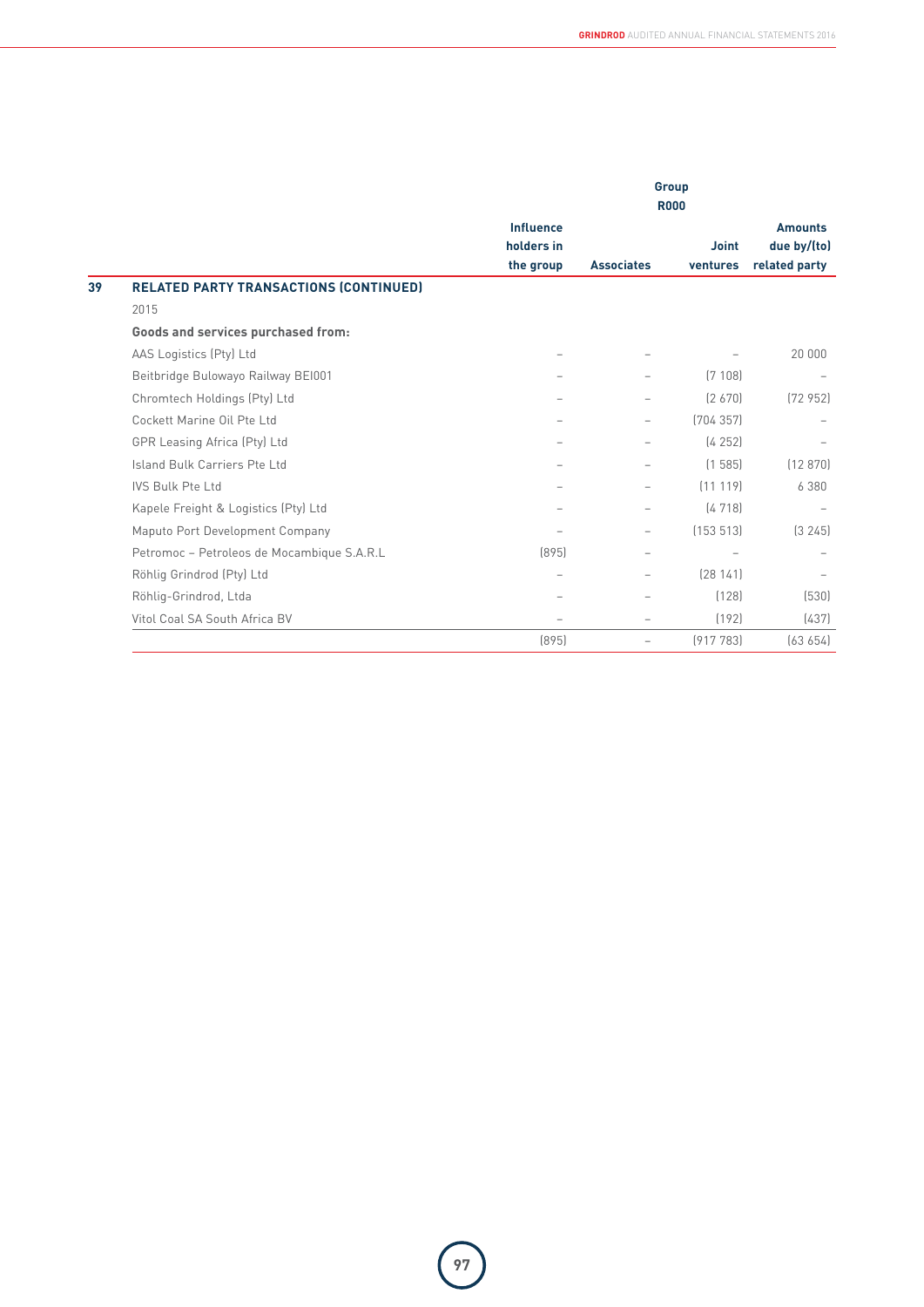*for the year ended 31 December 2016*

P

| Net guarantee<br>Dividends fees and other<br>due by/(to)<br>received expenses paid related party<br><b>RELATED PARTY TRANSACTIONS (CONTINUED)</b><br>2016<br><b>Subsidiaries</b><br>11 049<br>Grindrod Freight Services (Pty) Ltd<br>89 230<br>Grindrod Financial Holdings Ltd<br>5786<br>Grindrod Freight Investments (Pty) Ltd<br>-<br>-<br>Grindrod South Africa (Pty) Ltd<br>(41)<br>Grindrod Holdings (SA) (Pty) Ltd<br><b>Grindrod Property Holdings Ltd</b><br>Grindrod Property Holdings (Pty) Ltd<br>263<br>Grindrod Property Leasing (Pty) Ltd<br>123<br>Canosa Holdings Ltd<br>Swallow Enterprises Incorporated<br>Grindrod Shipping Pte Ltd<br>393<br>Calulo Logistics Holdings (Pty) Ltd<br>Unicorn Calulo Bunker Services (Pty) Ltd<br>674<br>885<br>Sturrock Grindrod Maritime Holdings<br>Grindrod Trading Asia Pte Ltd<br>2566<br>Grindrod Shipping South Africa (Pty) Ltd<br>$\overline{2}$<br>20 087<br>Grindrod Trading Holdings (Pty) Ltd<br>120 366<br>10 651 |  | <b>Company</b><br><b>R000</b> |                |
|-------------------------------------------------------------------------------------------------------------------------------------------------------------------------------------------------------------------------------------------------------------------------------------------------------------------------------------------------------------------------------------------------------------------------------------------------------------------------------------------------------------------------------------------------------------------------------------------------------------------------------------------------------------------------------------------------------------------------------------------------------------------------------------------------------------------------------------------------------------------------------------------------------------------------------------------------------------------------------------|--|-------------------------------|----------------|
|                                                                                                                                                                                                                                                                                                                                                                                                                                                                                                                                                                                                                                                                                                                                                                                                                                                                                                                                                                                     |  |                               | <b>Amounts</b> |
|                                                                                                                                                                                                                                                                                                                                                                                                                                                                                                                                                                                                                                                                                                                                                                                                                                                                                                                                                                                     |  |                               |                |
|                                                                                                                                                                                                                                                                                                                                                                                                                                                                                                                                                                                                                                                                                                                                                                                                                                                                                                                                                                                     |  |                               |                |
|                                                                                                                                                                                                                                                                                                                                                                                                                                                                                                                                                                                                                                                                                                                                                                                                                                                                                                                                                                                     |  |                               |                |
|                                                                                                                                                                                                                                                                                                                                                                                                                                                                                                                                                                                                                                                                                                                                                                                                                                                                                                                                                                                     |  |                               |                |
|                                                                                                                                                                                                                                                                                                                                                                                                                                                                                                                                                                                                                                                                                                                                                                                                                                                                                                                                                                                     |  |                               | 726 084        |
|                                                                                                                                                                                                                                                                                                                                                                                                                                                                                                                                                                                                                                                                                                                                                                                                                                                                                                                                                                                     |  |                               | 1 2 6 8        |
|                                                                                                                                                                                                                                                                                                                                                                                                                                                                                                                                                                                                                                                                                                                                                                                                                                                                                                                                                                                     |  |                               | [31 086]       |
|                                                                                                                                                                                                                                                                                                                                                                                                                                                                                                                                                                                                                                                                                                                                                                                                                                                                                                                                                                                     |  |                               | 2561566        |
|                                                                                                                                                                                                                                                                                                                                                                                                                                                                                                                                                                                                                                                                                                                                                                                                                                                                                                                                                                                     |  |                               | (752)          |
|                                                                                                                                                                                                                                                                                                                                                                                                                                                                                                                                                                                                                                                                                                                                                                                                                                                                                                                                                                                     |  |                               | (570)          |
|                                                                                                                                                                                                                                                                                                                                                                                                                                                                                                                                                                                                                                                                                                                                                                                                                                                                                                                                                                                     |  |                               | 48             |
|                                                                                                                                                                                                                                                                                                                                                                                                                                                                                                                                                                                                                                                                                                                                                                                                                                                                                                                                                                                     |  |                               | 27             |
|                                                                                                                                                                                                                                                                                                                                                                                                                                                                                                                                                                                                                                                                                                                                                                                                                                                                                                                                                                                     |  |                               | (1975)         |
|                                                                                                                                                                                                                                                                                                                                                                                                                                                                                                                                                                                                                                                                                                                                                                                                                                                                                                                                                                                     |  |                               | 4576           |
|                                                                                                                                                                                                                                                                                                                                                                                                                                                                                                                                                                                                                                                                                                                                                                                                                                                                                                                                                                                     |  |                               | 7436           |
|                                                                                                                                                                                                                                                                                                                                                                                                                                                                                                                                                                                                                                                                                                                                                                                                                                                                                                                                                                                     |  |                               | [6 986]        |
|                                                                                                                                                                                                                                                                                                                                                                                                                                                                                                                                                                                                                                                                                                                                                                                                                                                                                                                                                                                     |  |                               | 153            |
|                                                                                                                                                                                                                                                                                                                                                                                                                                                                                                                                                                                                                                                                                                                                                                                                                                                                                                                                                                                     |  |                               | 221            |
|                                                                                                                                                                                                                                                                                                                                                                                                                                                                                                                                                                                                                                                                                                                                                                                                                                                                                                                                                                                     |  |                               | 2545           |
|                                                                                                                                                                                                                                                                                                                                                                                                                                                                                                                                                                                                                                                                                                                                                                                                                                                                                                                                                                                     |  |                               |                |
|                                                                                                                                                                                                                                                                                                                                                                                                                                                                                                                                                                                                                                                                                                                                                                                                                                                                                                                                                                                     |  |                               |                |
|                                                                                                                                                                                                                                                                                                                                                                                                                                                                                                                                                                                                                                                                                                                                                                                                                                                                                                                                                                                     |  |                               | 3 262 555      |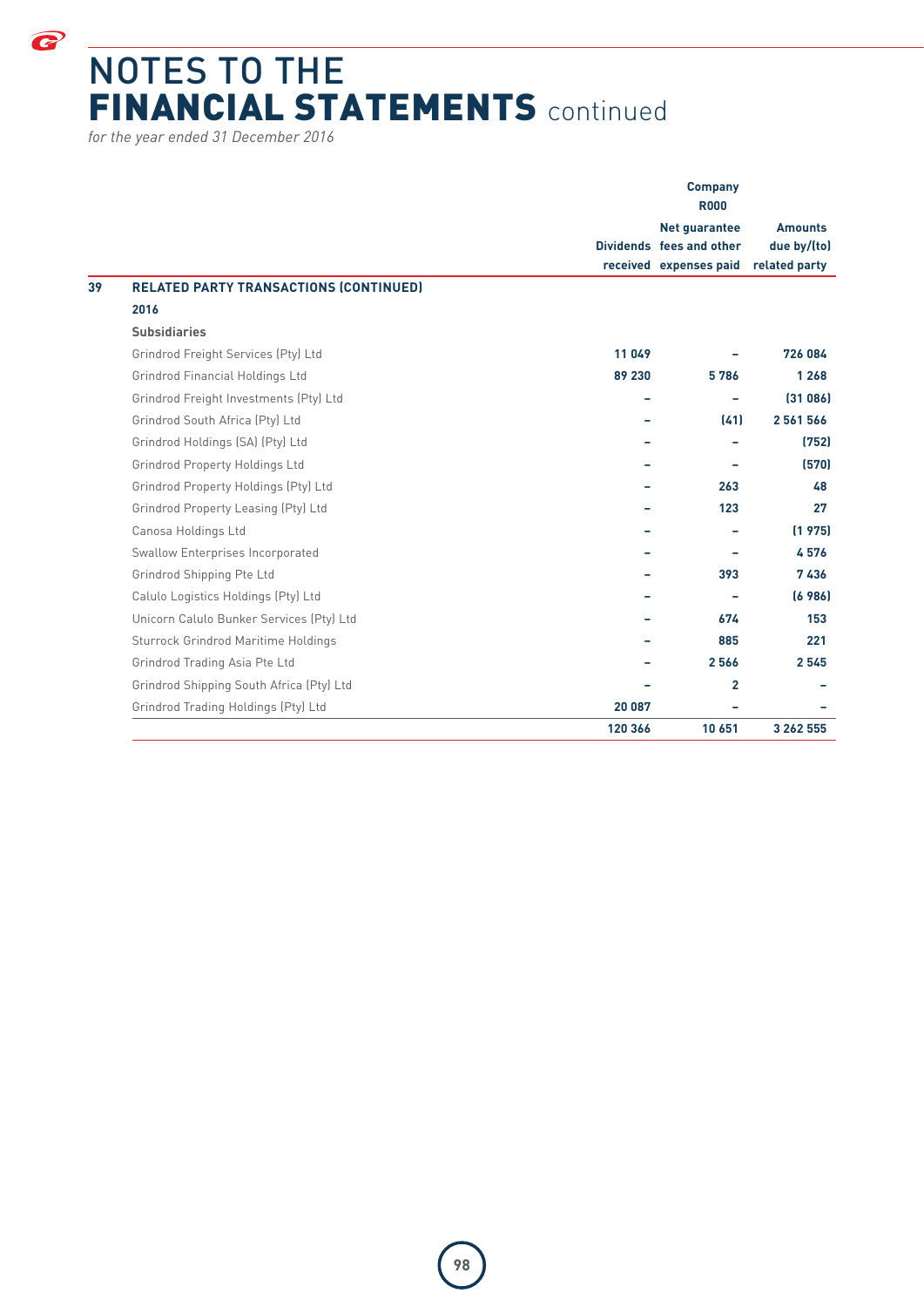|                                               |                          | <b>Company</b><br><b>R000</b> |                |
|-----------------------------------------------|--------------------------|-------------------------------|----------------|
|                                               |                          | Net guarantee                 | <b>Amounts</b> |
|                                               |                          | Dividends fees and other      | due by/(to)    |
|                                               |                          | received expenses paid        | related party  |
| <b>RELATED PARTY TRANSACTIONS (CONTINUED)</b> |                          |                               |                |
| 2015                                          |                          |                               |                |
| <b>Subsidiaries</b>                           |                          |                               |                |
| Grindrod Freight Services (Pty) Ltd           | 428 816                  |                               | 726 084        |
| Grindrod Financial Holdings Ltd               | 49 706                   | 8745                          | 1780           |
| Grindrod Freight Investments (Pty) Ltd        |                          | $\overline{\phantom{0}}$      | [31 086]       |
| Grindrod South Africa (Pty) Ltd               |                          | (42)                          | 2 610 083      |
| Grindrod Holdings (SA) (Pty) Ltd              |                          | 405                           | (752)          |
| Grindrod Property Holdings Ltd                |                          |                               | 617            |
| Grindrod Property Holdings (Pty) Ltd          |                          | $\overline{\phantom{0}}$      | 88             |
| Grindrod Property Leasing (Pty) Ltd           |                          | 155                           | 35             |
| Canosa Holdings Ltd                           | $\overline{a}$           | $\overline{\phantom{0}}$      | (1390)         |
| Swallow Enterprises Incorporated              | $\overline{\phantom{0}}$ | $\overline{\phantom{0}}$      | 4576           |
| Grindrod Shipping Pte Ltd                     | 42 002                   | 1472                          | 7772           |
| Grindrod Shipping South Africa (Pty) Ltd      | 9 5 2 0                  | 27                            | 7              |
| Calulo Logistics Holdings (Pty) Ltd           | ۰                        |                               | [6986]         |
| Grindrod Trading Holdings (Pty) Ltd           | 11867                    |                               |                |
| Unicorn Calulo Bunker Services (Pty) Ltd      |                          | 673                           | 174            |
| <b>Sturrock Grindrod Maritime Holdings</b>    |                          | 885                           | 223            |
| Grindrod Trading Asia Pte Ltd                 |                          | 3 486                         | 1950           |
|                                               | 541 911                  | 15 806                        | 3 3 1 3 1 7 5  |
|                                               |                          |                               |                |

### **Associates**

Details of material investments in associates are set out in note 6.

# **Joint ventures**

Details of interests in joint ventures are set out in note 5.

# **Subsidiaries**

Details of investments in subsidiaries are set out in note 4 and in the schedule of interest in subsidiaries on pages 111 and 112.

# **Directors**

Details of directors' interests in the company and directors' emoluments are set out in the remuneration report on pages 65 to 73 of the integrated annual report.

## **Shareholders**

The principal shareholders of the company are detailed in the share analysis schedule on pages 92 and 93 of the integrated annual report.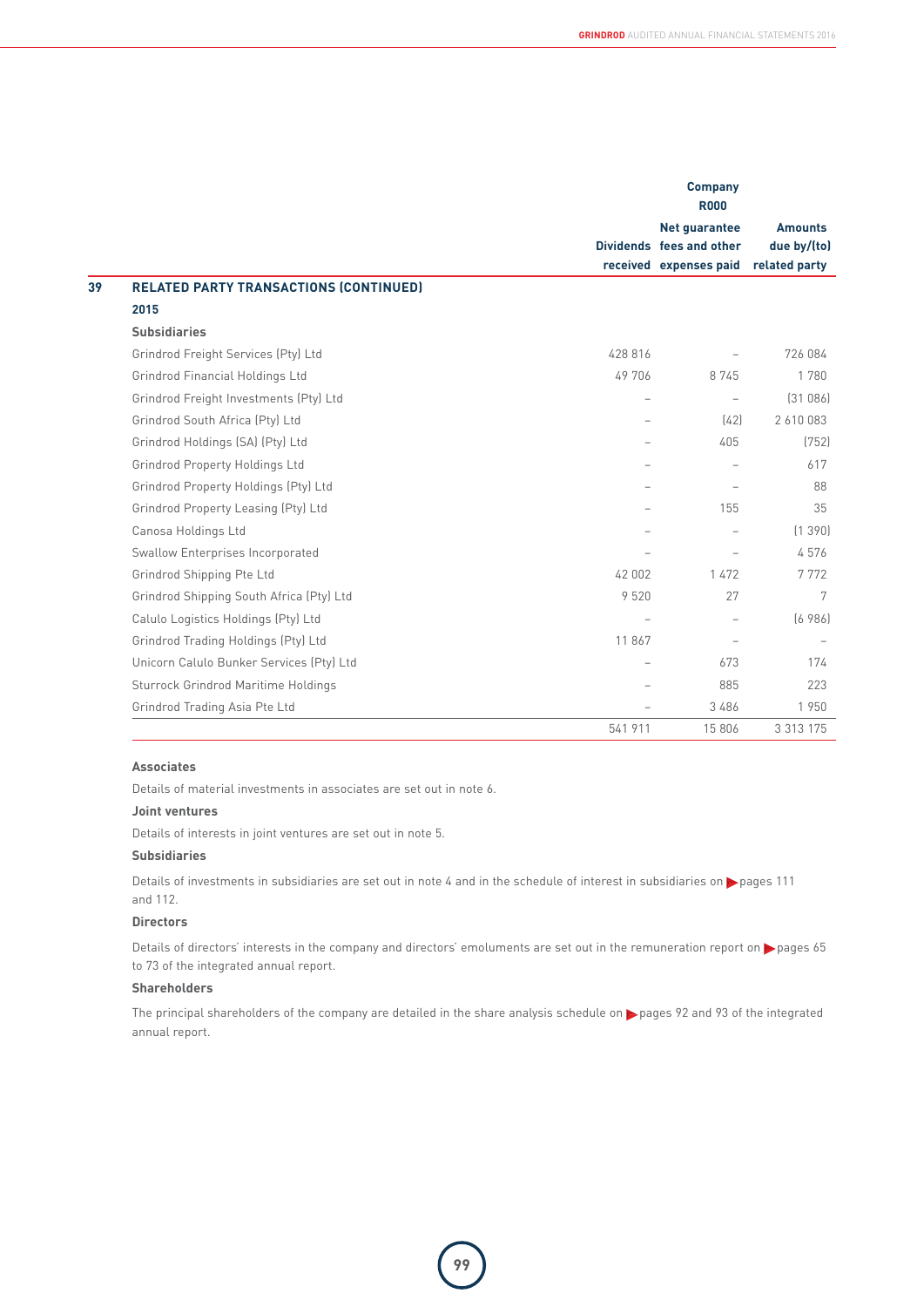*for the year ended 31 December 2016*

# **40 FINANCIAL INSTRUMENTS RISK MANAGEMENT OBJECTIVES AND POLICIES**

The principal risks to which the group is exposed through financial instruments are:

- foreign currency risk;
- commodity risk;
- shipping market risk;
- interest rate risk;
- credit risk;

P

- counterparty risk;
- liquidity risk; and
- solvency risk.

The group's overall strategy with regard to liquidity and financial risk is guided by the corporate objective to maximise the group's cash flow, actively manage its risk and reduce earnings volatility in a cost effective manner.

Divisional and group treasury aim to negotiate finer rates for borrowings and avoid restrictive covenants, which limit the board's flexibility to act. The group also aims to minimise transaction charges from the company's banks, maximise interest income and minimise interest cost through efficient cash management practices.

Commodity price exposure is managed by senior management. Main risk exposures are thermal coal, iron ore and copper.

#### **Treasury function**

The treasury function incorporates the following main sections:

- foreign exchange management;
- cash management;
- funding and liquidity management;
- counterparty and credit risk management;
- interest rate exposure management; and
- bank relationship management.

#### **Treasury risk management**

Treasury risks are managed through the implementation of effective policies and regular interactions between the group and divisional treasuries. In addition group treasury performs the following functions:

- forecast liquidity and funding requirements;
- foreign exchange cover levels based on the exchange rate views;
- performance of market risk management;
- interest rate exposure and cover levels; and
- reporting on divisional treasury positions.

#### **Financial director**

The group financial director together with the divisional executives are responsible for the ultimate approval of day-to-day treasury activities and reporting on treasury matters.

#### **Executive committee**

The executive committee reviews all treasury-related proposals and strategies that require board approval prior to submission.

## **Board of directors**

The board of directors is the highest approval authority for all treasury matters. A formal treasury review performed by the treasury department is tabled biannually. Material changes to the policies and urgent treasury matters as determined by the group's limits of authority are required to be submitted to the board.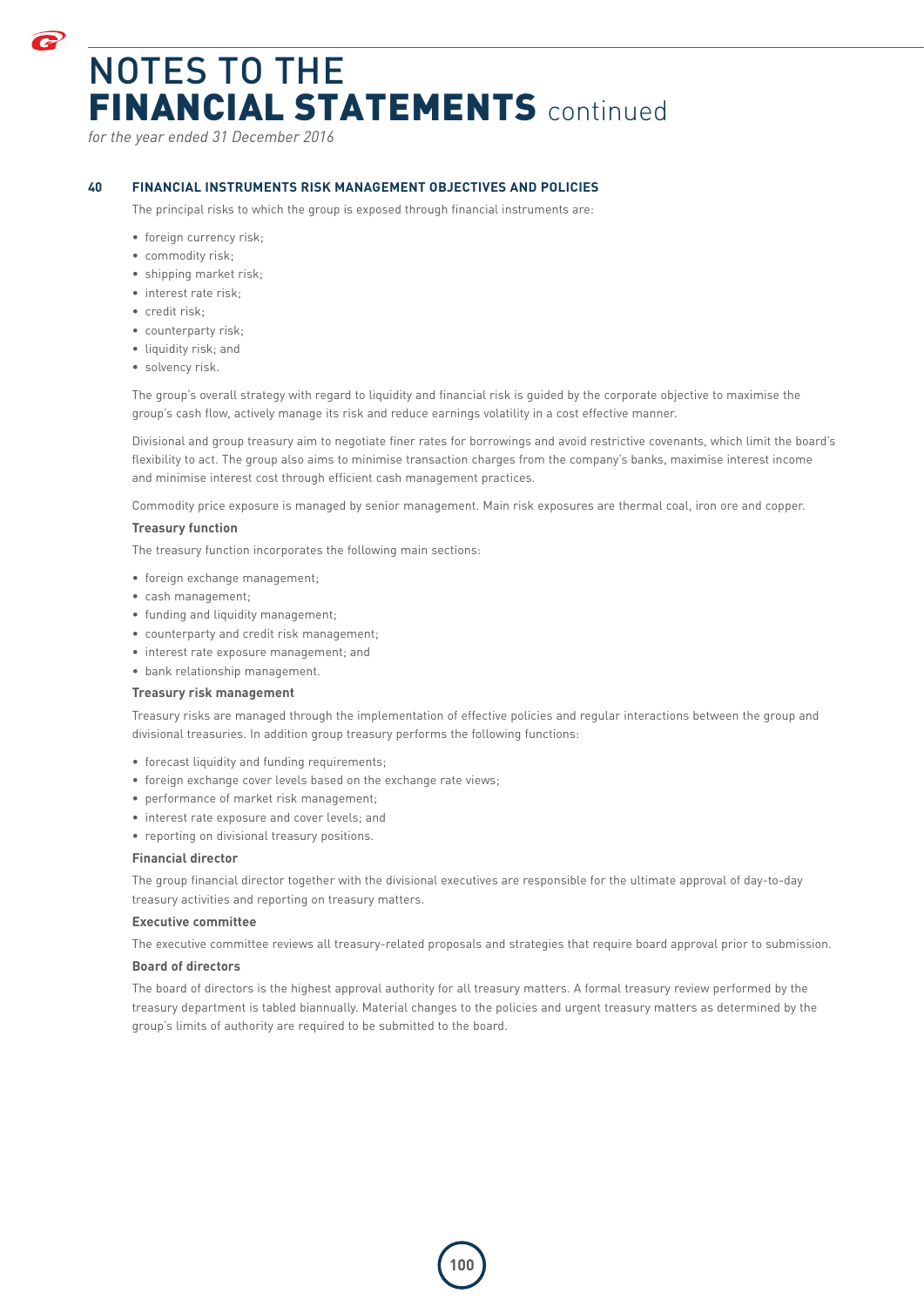### **40 FINANCIAL INSTRUMENTS RISK MANAGEMENT OBJECTIVES AND POLICIES (CONTINUED)**

#### **40.1 Foreign currency risk**

The objective of the foreign exchange exposure management policy is to ensure that all foreign exchange exposures are identified as early as possible and that the identified exposures are actively managed to reduce risk. All exposures are to reflect underlying foreign currency commitments arising from trade and, or foreign currency finance. Under no circumstances are speculative positions, not supported by normal trade flows, permitted.

The group is subject to economic exposure, transaction exposure and translation exposure.

- ∙ Economic exposure consists of planned net foreign currency trade in goods and services not yet manifested in the form of actual invoices and orders. Economic exposure is initially identified at the time of budget preparation and is progressively reviewed on a quarterly basis at the time of each budget revision.
- ∙ Transaction exposure consists of all transactions entered into which will result in a flow of cash in foreign currency at a future time, such as payments under foreign currency, long and short-term loan liabilities, purchases and sales of goods and services (from invoice date to cash payment or receipt), capital expenditure (from approval date until cash payment) and dividends (from declaration date to payment date). Commercial transactions shall only be entered in currencies that are readily convertible by means of formal external forward contracts.
- ∙ Translation exposure relates to the group's investments and earnings in non-ZAR currencies which are translated in the rand reporting currency. Translation exposure is not hedged.

In terms of group policy, foreign loan liabilities are not covered using forward exchange contracts as these are covered by a natural hedge against the underlying assets.

The group's policy is to forward cover all trade commitments that are not hedged by a foreign currency revenue stream and to cover the rand funded element of capital commitments.

Monetary items are converted to rand at the rate of exchange ruling at the financial reporting date. Derivative instruments are valued with reference to forward exchange rates from the year-end to settlement date, as provided by independent financial institutions.

### Foreign currency balances

The uncovered foreign currency denominated balances at 31 December were as follows:

|                                             | Group          |             |                |               |
|---------------------------------------------|----------------|-------------|----------------|---------------|
|                                             | 2016           | 2016        | 2015           | 2015          |
|                                             | <b>US\$000</b> | <b>R000</b> | <b>US\$000</b> | <b>R000</b>   |
| Loans                                       | [149368]       | [2044849]   | [176614]       | [2755179]     |
| Trade and other receivables                 | 177011         | 2 423 280   | 152 096        | 2 372 692     |
| Trade and other payables                    | (89080)        | (1219511)   | [53, 932]      | [841334]      |
| Bank balances                               | 82 183         | 1 125 085   | 149 624        | 2 3 3 4 1 3 9 |
| Bank overdraft                              | (20390)        | [279 142]   | [865]          | (13494)       |
| Subtotal                                    | 356            | 4863        | 70 309         | 1096824       |
| Less: Non-current liabilities held for sale | (38447)        | [526 342]   | (1465)         | (22855)       |
|                                             | (38091)        | [521 479]   | 68 844         | 1073969       |

## Sensitivity analysis

At year-end the sensitivity of the net open exposure on the operating profit is as follows:

|                    |             | Group       |
|--------------------|-------------|-------------|
|                    | 2016        | 2015        |
| Net exposure       | <b>R000</b> | <b>R000</b> |
| $+10%$             | 15 4 7 5    | 238 904     |
| $-10%$<br>________ | (16899)     | (238904)    |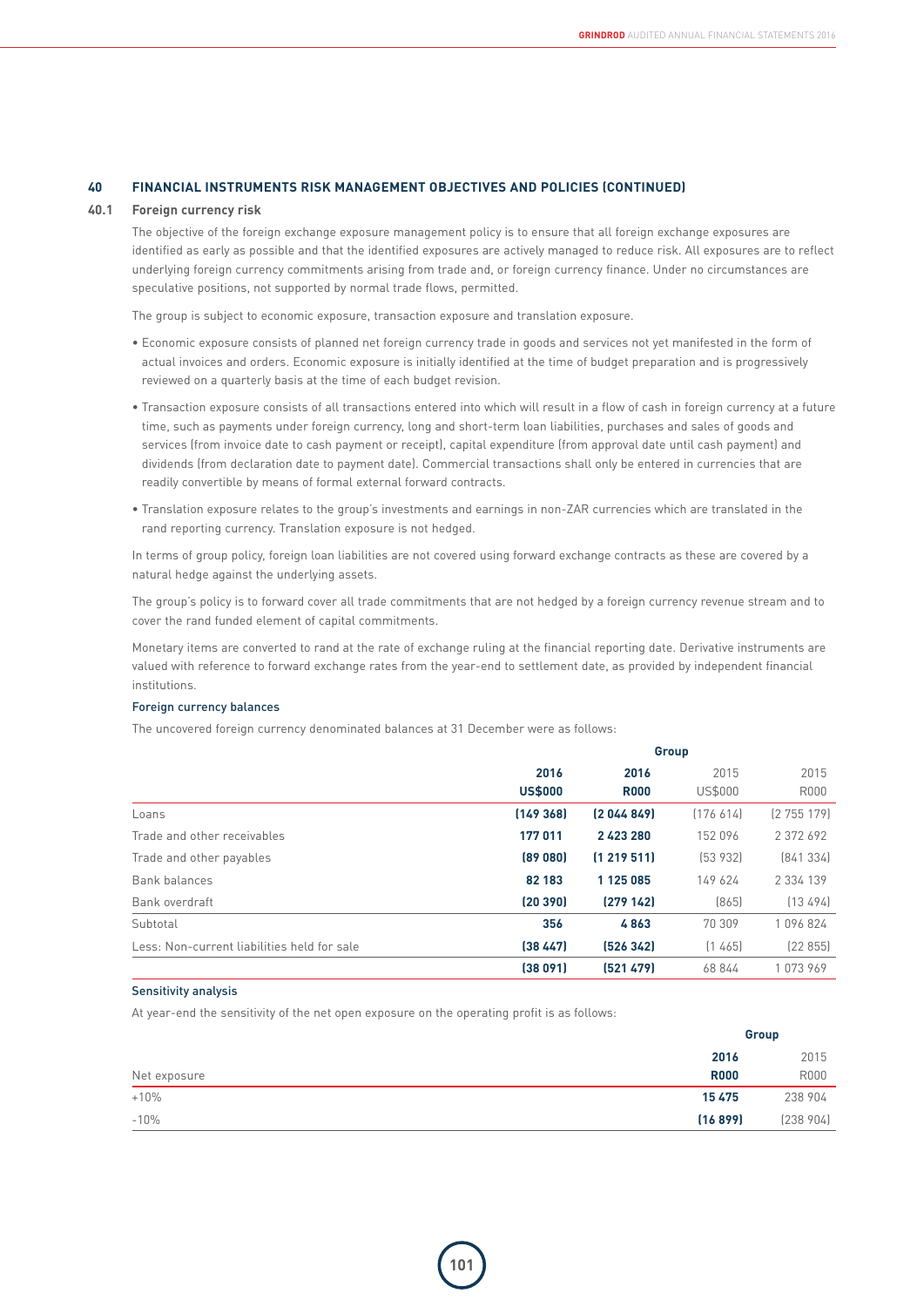*for the year ended 31 December 2016*

# **40 FINANCIAL INSTRUMENTS RISK MANAGEMENT OBJECTIVES AND POLICIES (CONTINUED)**

### **40.2 Commodity risk**

 $\overline{\phantom{a}}$ 

The group uses commodity futures and options to manage exposure to commodity price risk where the positions are not naturally economically hedged through the combination of holding inventory, forward sales contracts and forward purchase contracts. In instances where the commodity prices are traded in foreign currency, the foreign exchange exposure is covered by forward exchange contracts.

#### Sensitivity analysis

At year-end, the sensitivity of the net open exposure on the operating profit is as follows:

|              |             | Group       |
|--------------|-------------|-------------|
|              | 2016        | 2015        |
| Net exposure | <b>R000</b> | <b>R000</b> |
| $+10%$       | 304         | (4156)      |
| $-10%$       | (304)       | 4 1 5 6     |

#### **40.3 Shipping market risk**

The group is exposed to the fluctuations in market conditions in the shipping industry. Management continually assesses shipping markets through the use of a detailed shipping model using their experience and detailed research. Risks are managed by fixing tonnage on longer term charters, contracts of affreightment and entering into forward freight agreements. Refer to the risk management policies in the sustainability report in the integrated annual report for further details.

#### **40.4 Interest rate risk**

## 40.4.1 Interest rate risk of the group (excluding financial institution)

The group monitors its exposure to fluctuating interest rates and generally enters into contracts that are linked to market rates relative to the currency of the asset or liability. The group makes use of derivative instruments, such as interest rate swaps to manage this exposure, from time to time.

The interest rate profile of the group is summarised as follows:

|                                               | 2016          | 2015          |
|-----------------------------------------------|---------------|---------------|
|                                               | <b>R000</b>   | <b>R000</b>   |
| Loans linked to LIBOR                         | 1989 659      | 2 2 6 3 0 4 8 |
| Loans linked to SA prime rate                 | 962 107       | 983 977       |
| Loans linked to JIBAR                         | 494 539       | 590 369       |
| Loans linked to Mozambique FPC                | 19 345        | 43 895        |
| Short-term borrowings linked to LIBOR         | 314 336       | 434 031       |
| Short-term borrowings linked to SA prime rate | 213 957       | 48 304        |
| Loans with a fixed interest rate              | 649           | 909           |
| Subtotal                                      | 3994592       | 4 364 533     |
| Less: Non-current liabilities held for sale   | (667541)      | (5005)        |
| Total                                         | 3 3 2 7 0 5 1 | 4 359 528     |

Full details of the interest rate profile of long-term borrowings is set out in the schedule of loan funds on  $\rho$  page 114.

The range of interest rates in respect of all non-current borrowings comprising both fixed and floating rate obligations at 31 December 2016 is as follows: local rates are between 7.25% and 13.50% (2015: 7% and 11%), foreign rates are between 3.12% and 29.25% (2015: 1.4% and 15%). Floating rates of interest are based on LIBOR (London inter-bank offered rate – for USD borrowings) and on JIBAR (Johannesburg inter-bank agreed rate – for SA borrowings). Fixed rates of interest are based on contract rates. Interest rate swaps are taken in order to fix interest rates on certain loans.

## *Sensitivity analysis*

At year-end the sensitivity of the net open exposure of floating interest rates on the operating profit is as follows:

|                         |             | Group       |
|-------------------------|-------------|-------------|
|                         | 2016        | 2015        |
| Net exposure            | <b>R000</b> | <b>R000</b> |
| +50 BPS (2015: +50 BPS) | 1852        | 4 4 3 0     |
| -50 BPS (2015: -50 BPS) | (1852)      | (4430)      |

The interest rate sensitivity results in higher income as there was a greater impact in interest received compared to interest paid.

**102**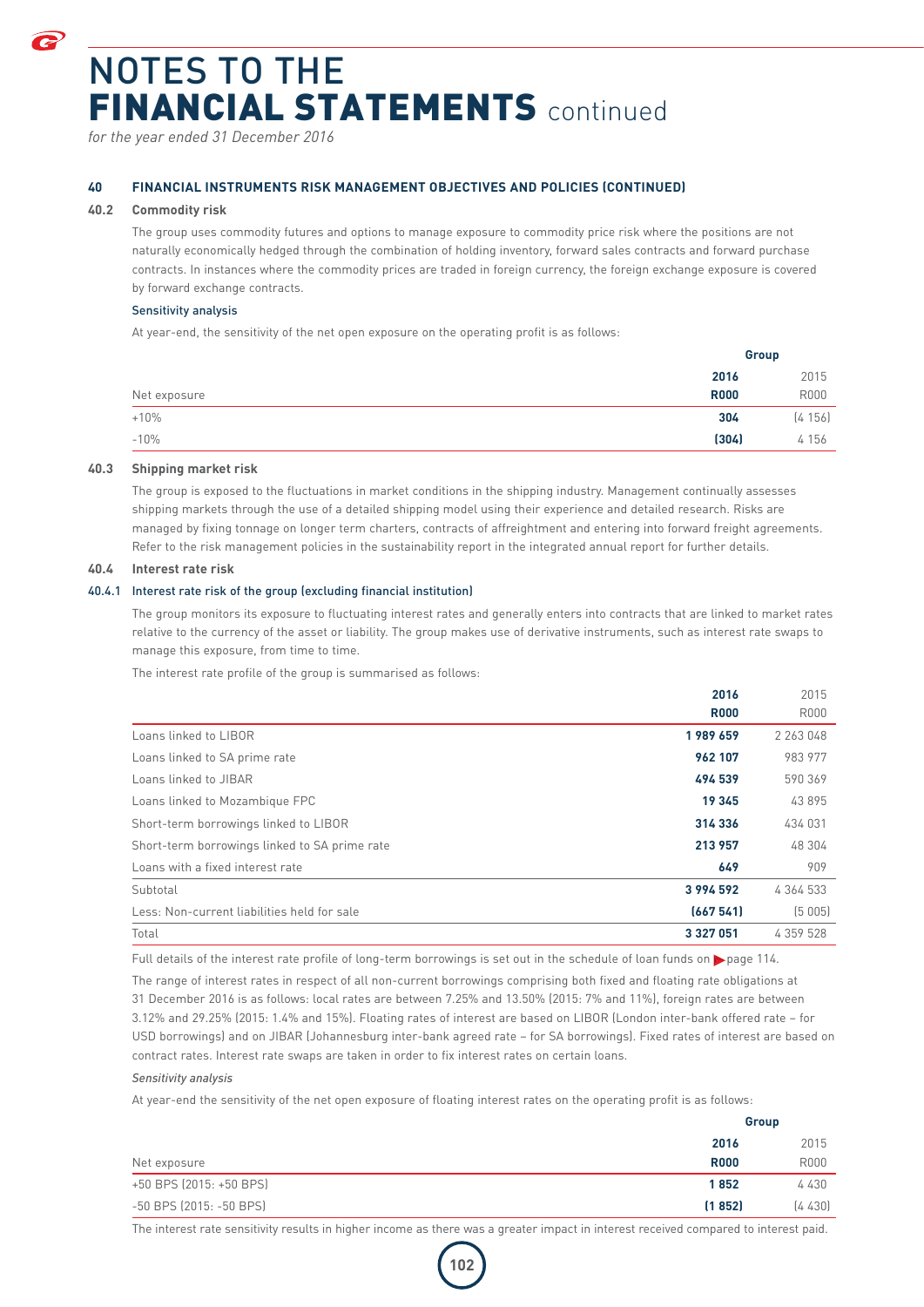#### **40 FINANCIAL INSTRUMENTS RISK MANAGEMENT OBJECTIVES AND POLICIES (CONTINUED)**

## **40.4 Interest rate risk**

# 40.4.2 Interest rate risk of the financial institution

There is a risk that fluctuating interest rates will unfavourably affect a financial institution's earnings and the value of its assets, liabilities and capital. The risk is due to assets and liabilities maturing or repricing at different times, or against different base rates. The amount at risk is a function of the magnitude and direction of interest rate changes, and the size and maturity structure of the mismatch position.

### *Interest rate risk management*

Traditional gap analysis is used to measure interest rate exposure. The Bank has a conservative policy on interest rate risk arising from gapping and the duration of this exposure is limited to three months for material aggregated positions or hedged using derivative instruments. The static interest rate gap report is prepared monthly for review by the asset and liability committee and the model assumes each asset class will reprice in full in the relevant repricing timeband.

|                                                                              |               | > 3 months | > 6 months | > 1 year   |              | Non-rate   |              |
|------------------------------------------------------------------------------|---------------|------------|------------|------------|--------------|------------|--------------|
| Interest rate repricing gap $\leq$ 3 months                                  |               | < 6 months | < 1 year   | < 5 years  | > 5 years    | sensitive  | <b>Total</b> |
| 2016                                                                         |               |            |            |            |              |            |              |
| Assets                                                                       | 14 074 349    | 190 184    |            | 357868     | 204 342      | 329 848    | 15 156 591   |
| Equity and liabilities                                                       | (12859955)    | (757065)   | [244 386]  | (143657)   |              | (1151528)  | (15156591)   |
| Interest rate hedging<br>activities                                          | 557 289       |            |            | (383 809)  | (173, 480)   |            |              |
| Repricing profile                                                            | 1771683       | (566881)   | [244 386]  | (169598)   | 30862        | [821 680]  |              |
| Cumulative repricing<br>profile                                              | 1771683       | 1 204 802  | 960 416    | 790818     | 821 680      |            |              |
| Expressed as a percentage<br>of total assets of the<br>financial institution | 11.7%         | 7.9%       | 6.3%       | 5.2%       | 5.4%         |            |              |
| 2015                                                                         |               |            |            |            |              |            |              |
| Assets                                                                       | 10 594 428    |            |            | 235 884    | 74 944       | 325 523    | 11 230 779   |
| Equity and liabilities                                                       | (9811970)     | (320037)   | [124 854]  | [43696]    |              | [930 222]  | (11230779)   |
| Interest rate hedging                                                        |               |            |            |            |              |            |              |
| activities                                                                   | 309 383       |            |            | [264 791]  | [44 592]     |            |              |
| Repricing profile                                                            | 1 091 841     | (320037)   | [124 854]  | [72, 603]  | 30 352       | [604 699]  |              |
| Cumulative repricing<br>profile                                              | 1 0 9 1 8 4 1 | 771 804    | 646 950    | 574 347    | 604 699      |            |              |
| Expressed as a percentage<br>of total assets of the                          |               |            |            |            |              |            |              |
| financial institution                                                        | 9.7%          | 6.9%       | 5.8%       | 5.1%       | 5.4%         |            |              |
|                                                                              |               |            |            | < 3 months | $> 3$ months | > 6 months |              |
| <b>Interest income sensitivity</b>                                           |               |            |            |            | < 6 months   | < 1 year   | <b>Total</b> |
| 2016                                                                         |               |            |            |            |              |            |              |
| 2% interest rate increase                                                    |               |            |            | 5 5 5 3    | 7 182        | 17 113     | 29 848       |
| 2% interest rate decrease                                                    |               |            |            | (5532)     | (7122)       | (16636)    | (29 290)     |
| 2015                                                                         |               |            |            |            |              |            |              |
| 2% interest rate increase                                                    |               |            |            | 6 2 6 5    | 7329         | 15805      | 29 399       |
| 2% interest rate decrease                                                    |               |            |            | (6227)     | (7272)       | (15348)    | (28847)      |

### *Hedging*

Hedging is a technique used to reduce risk by simultaneously entering into a transaction to be hedged and a transaction with equivalent characteristics in terms of size, duration and interest rate but with opposite financial effect.

All fixed rate transactions are required to be hedged, either within the book or synthetically with derivative instruments, whenever a 1% parallel shift in the yield curve could result in a loss exceeding the amounts specified in the policy matrix (maximum loss tolerance R200 000).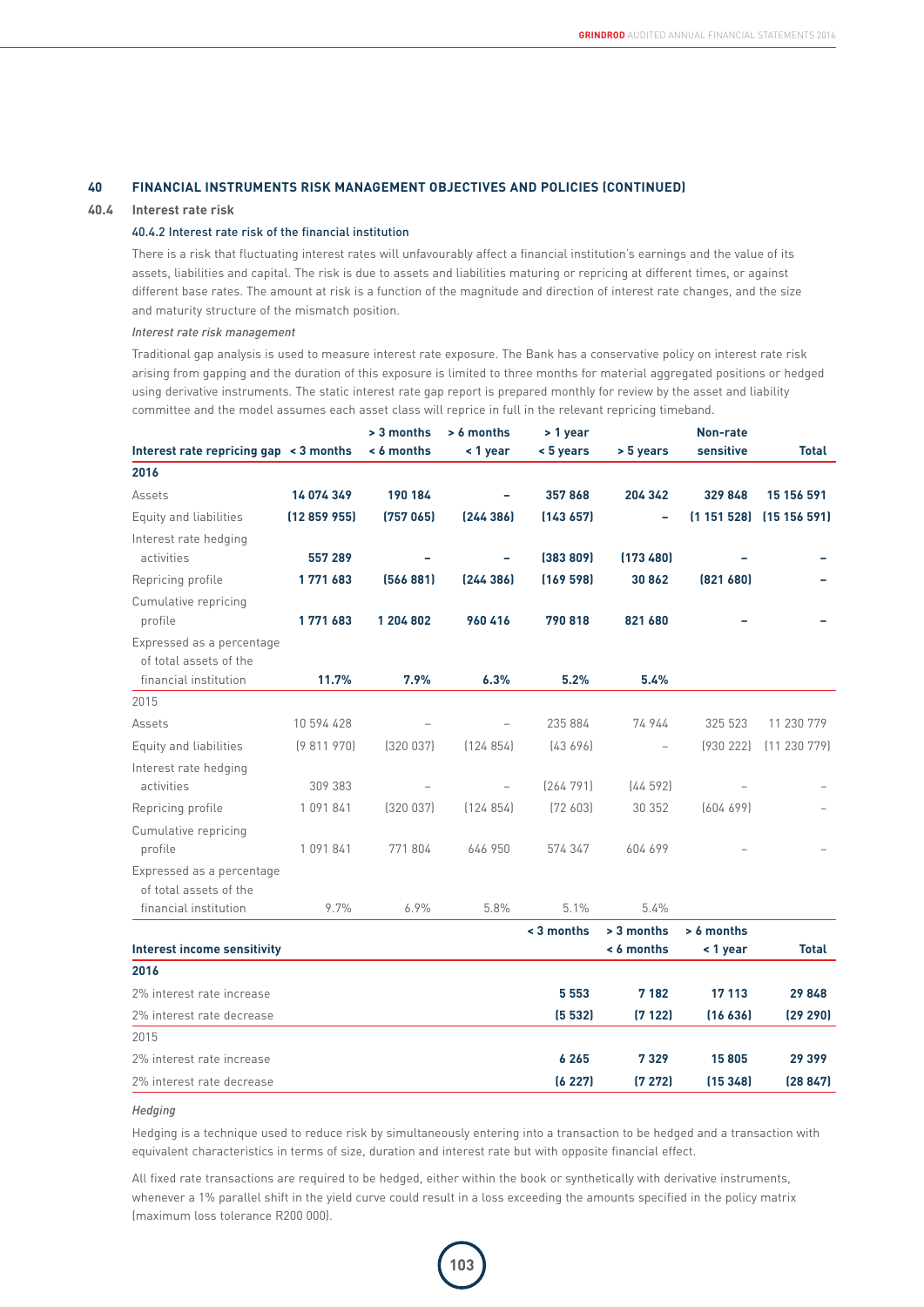*for the year ended 31 December 2016*

# **40 FINANCIAL INSTRUMENTS RISK MANAGEMENT OBJECTIVES AND POLICIES (CONTINUED)**

### **40.5 Credit risk**

P

Credit risk refers to the risk of financial loss resulting from failure of a counterparty to an asset, for any reason, to fully honour its financial and contractual obligations. Potential areas of credit risk consist of cash and cash equivalents, bank advances, trade debtors and other receivables. The group limits its exposure in relation to cash balances by only dealing with wellestablished financial institutions of high-quality credit standing. Credit risk management applied by the group involves prudently managing the risk and reward relationship and controlling and minimising credit risks across a variety of dimensions, such as quality, concentration, maturity and security. These procedures help to ensure the credit quality of the group's financial assets. The spread of risk in relation to trade and other debtors is summarised as follows:

|                                                 |                             | <b>Shipping</b><br><b>Freight Services</b><br>Group |                             |             | <b>Total</b>                |             |                             |             |
|-------------------------------------------------|-----------------------------|-----------------------------------------------------|-----------------------------|-------------|-----------------------------|-------------|-----------------------------|-------------|
| 2016                                            | <b>Number</b><br>of debtors | <b>R000</b>                                         | <b>Number</b><br>of debtors | <b>R000</b> | <b>Number</b><br>of debtors | <b>R000</b> | <b>Number</b><br>of debtors | <b>R000</b> |
| Trade debtors                                   | 230                         | 188 406                                             | 1746                        | 816 974     | 14                          | 228 938     | 1990                        | 1 234 318   |
| Transfer to non-current<br>assets held for sale |                             | -                                                   | (104)                       | (194569)    |                             | -           | (104)                       | (194569)    |
|                                                 | 230                         | 188 406                                             | 1642                        | 622 405     | 14                          | 228 938     | 1886                        | 1039749     |
| 2015                                            |                             |                                                     |                             |             |                             |             |                             |             |
| Trade debtors                                   | 215                         | 330 028                                             | 1877                        | 821 087     | 77                          | 429 508     | 2 1 6 9                     | 580 623     |
| Transfer to non-current<br>assets held for sale |                             |                                                     |                             |             | (60)                        | (70181)     | (60)                        | (70181)     |
|                                                 | 215                         | 330 028                                             | 1877                        | 087<br>821  | 17                          | 359 327     | 2 1 0 9                     | 1 510 442   |

### Credit risk management

#### *Trade debtors*

The group aims to minimise loss caused by default of our customers through specific group-wide policies and procedures. Compliance with these policies and procedures is the responsibility of the divisional and other financial managers. Monitoring of compliance with these policies is done by internal audit. All known risks are required to be fully disclosed and accounted for and are provided against as doubtful debts. Certain divisions have obtained Credit Guarantee Insurance Cover to manage the risk of default by debtors.

## *Granting credit*

The group assesses the credit worthiness of potential and existing customers by obtaining trade references, credit references and evaluating the business acumen of the client. Once this review has been performed, the applied credit limit is reviewed and approved.

#### *Credit risk management*

Sound credit risk management involves prudently managing the risk and reward relationship and controlling and minimising credit risks across a variety of dimensions, such as quality, concentration, maturity and security. The credit committee is responsible for ensuring that credit approval processes are stringent and for monitoring large exposures, associated exposures, sectoral exposure and any irregular or problem loans.

### *Credit risk mitigation*

The Bank does not have material netting arrangements.

The Bank actively manages and monitors risk concentrations resulting from credit mitigation activities and these tend to arise where guarantees have been taken in addition to other classes of security. The Bank tends to deal with small to medium size corporates and guarantees and suretyships tend to come from similar types of entities.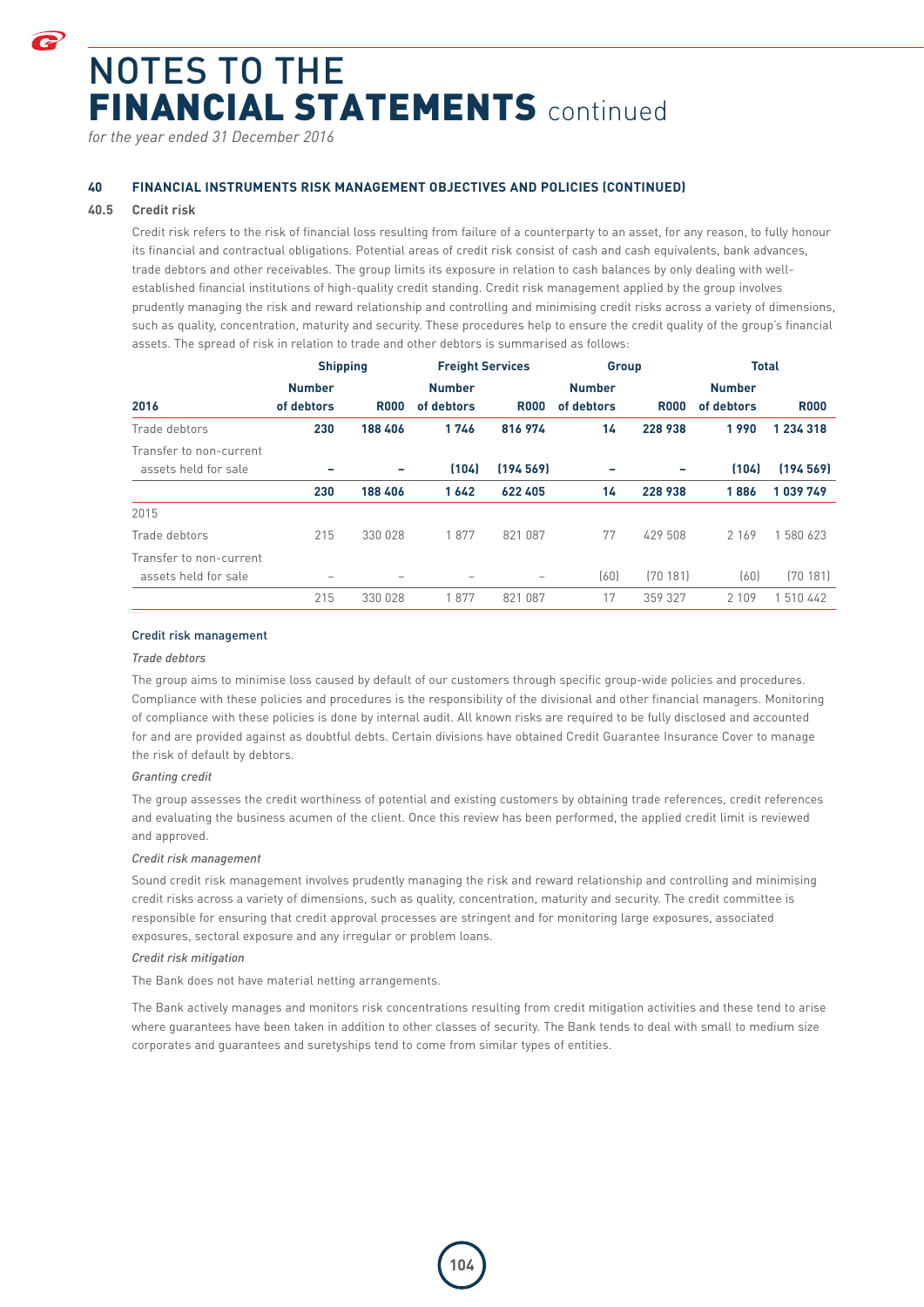### **40 FINANCIAL INSTRUMENTS RISK MANAGEMENT OBJECTIVES AND POLICIES (CONTINUED)**

### **40.5 Credit risk (continued)**

# Monitoring exposure

The group monitors exposures on an ongoing basis utilising the various reporting tools and flagging potential risks. The following reports are used to monitor credit risk: overdue report, age analysis and late payment history.

|                                                                                           | Group       |            |
|-------------------------------------------------------------------------------------------|-------------|------------|
|                                                                                           | 2016        | 2015       |
|                                                                                           | <b>R000</b> | R000       |
| Carrying amount of financial assets impaired during the year                              | 80 683      | 313 753    |
| Maximum credit risk exposure to the group is:                                             |             |            |
| Other investments                                                                         | 1692613     | 1480 566   |
| Finance lease receivables                                                                 | 730         | 37 912     |
| Loans and advances                                                                        | 5854734     | 4915854    |
| Trade and other receivables before allowance for doubtful debts                           | 2 391 911   | 2 911 771  |
| Liquid assets and short-term negotiable securities                                        | 1801065     | 1 065 730  |
| Cash and cash equivalents                                                                 | 9478073     | 8 393 256  |
|                                                                                           | 21 219 126  | 18 505 089 |
| Analysis of the ageing of financial assets which are past due but have not been impaired: |             |            |
| Current                                                                                   | 124 633     | 118 278    |
| 30 days                                                                                   | 62776       | 109 223    |
| 60 days                                                                                   | 25 071      | 54 850     |
| 90 days                                                                                   | 43 125      | 42969      |
| $120 + days$                                                                              | 174 628     | 321 260    |
| Total                                                                                     | 430 233     | 646 580    |

Refer to note 13 for analysis of ageing of loans and advances.

# **40.6 Counterparty risk**

The risk that a counterparty to a transaction fails to perform in terms of the contract resulting in a potential cost to replace the cash flows or the risk that a counterparty fails to honour an undertaking for payment or delivery in terms of unsettled transactions.

The group is extremely cautious when selecting counterparties to transactions and formal limits are established for counterparties to asset or hedging transactions.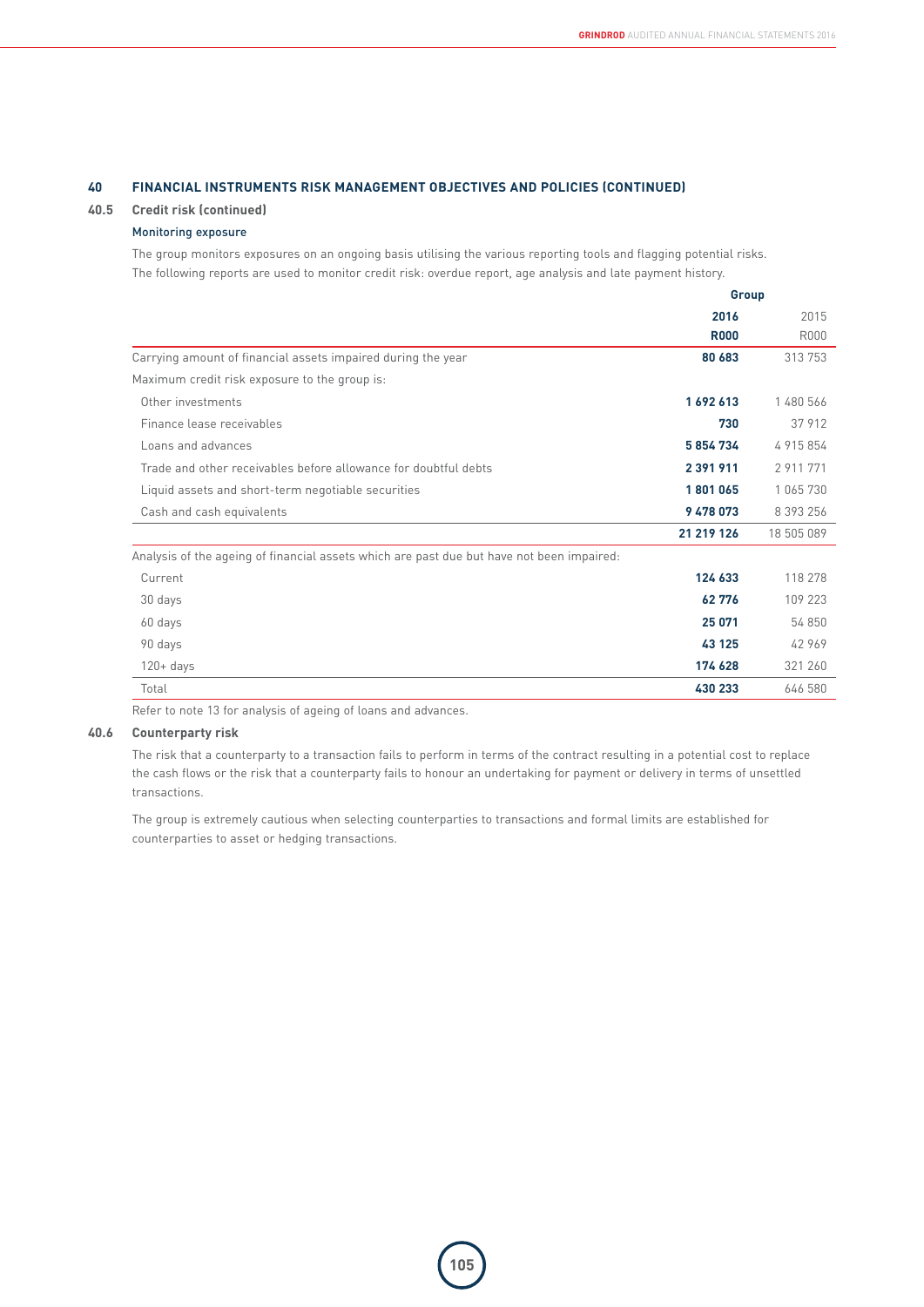*for the year ended 31 December 2016*

## **40 FINANCIAL INSTRUMENTS RISK MANAGEMENT OBJECTIVES AND POLICIES (CONTINUED)**

## **40.7 Liquidity risk**

 $\sum$ 

The group manages liquidity risk by monitoring forecast cash flows, and ensuring that adequate borrowing facilities are maintained. The directors may from time to time, at their discretion, raise or borrow monies for the purpose of the group as they deem fit. There are no borrowing limits in the memorandum of incorporation of the company or its subsidiaries.

Daily cash management systems are in place with the three local banks in order to optimise the group's short-term net cash position. The divisions maintain rolling liquidity forecasts including operational and divisional capital expenditure and operating expenditure budgets. These forecasts are regularly updated so as to identify future funding requirements and assess the adequacy of existing and committed funding facilities. Different scenarios are built into the rolling forecasts in order to stress test the divisional and group liquidity positions. The rolling liquidity forecasts are consolidated and reviewed at a board level on a quarterly basis. Each quarter a five-year balance sheet liquidity gap analysis is performed on the forecast balance sheet and reported to the board. This exercise highlights any potential liquidity gaps that may arise over the next five-year period.

To ensure access to additional funding and hedging facilities, Grindrod maintains relationships with a number of existing and potential funding banks and procures additional facilities where required. Negotiations of facilities are considered carefully to limit the potential restrictions imposed as a result of financial covenants and margining requirements. Contingency funding capacity in the form of committed but undrawn on-demand facilities is maintained.

In the banking environment liquidity risk may be defined as the risk of a bank not being able to repay its maturing deposits or meet its obligations under a loan agreement. Liquidity risk in a bank includes the risk of incurring excessively high interest costs or being forced to sell assets at a loss in order to meet its obligations.

The Bank has a prudent liquidity management policy and the asset and liability committee is responsible for monitoring the stability of funding, surplus cash or near cash assets, anticipated cash outflows, exposure to large depositors and exposure to connected parties. The Bank is exposed to a maturity mismatch due to the duration of the lending book when compared against the duration of the funding book. To date, the Bank has been well served by its prudent liquidity management policy, the stability of its deposit base and the high quality of the advances book. The Bank intends to continue to adopt a conservative liquidity policy in the future.

### Group liquidity analysis

The contractual maturities of the group's (including the Bank) financial liabilities are as follows:

|                                |            | >3 months  | >6 months | >1 year  |          | Non-        |              |
|--------------------------------|------------|------------|-----------|----------|----------|-------------|--------------|
| 2016                           | <3 months  | < 6 months | <1 year   | <5 years | >5 years | contractual | <b>Total</b> |
| Liabilities                    |            |            |           |          |          |             |              |
| Provisions                     |            |            |           | 55 552   |          |             | 55 552       |
| Trade and other payables       | 1523986    |            | 6462      |          |          | 96 453      | 1626901      |
| Post retirement<br>medical aid |            |            |           | 55 373   |          |             | 55 373       |
| <b>Financial liabilities</b>   | 94         | -          |           | 8099     | 2 3 2 8  | -           | 10521        |
| Deposits                       | 12 348 754 | 847 127    | 264 181   | 150 078  | -        | -           | 13 610 140   |
|                                | 13 872 834 | 847 127    | 270 643   | 269 102  | 2 3 2 8  | 96 453      | 15 358 487   |
| 2015                           |            |            |           |          |          |             |              |
| Liabilities                    |            |            |           |          |          |             |              |
| Provisions                     |            |            |           | 28 0 9 2 |          |             | 28 0 9 2     |
| Trade and other payables       | 2 272 414  | 7394       | 3848      |          |          | 157 632     | 2 441 288    |
| Post retirement<br>medical aid |            |            |           | 61 099   |          |             | 61 099       |
| <b>Financial liabilities</b>   |            |            |           |          |          |             |              |
| Deposits                       | 9 220 086  | 242 190    | 454 633   | 62 830   |          |             | 9 979 739    |
|                                | 11 492 500 | 249 584    | 458 481   | 152 021  |          | 157 632     | 12 510 218   |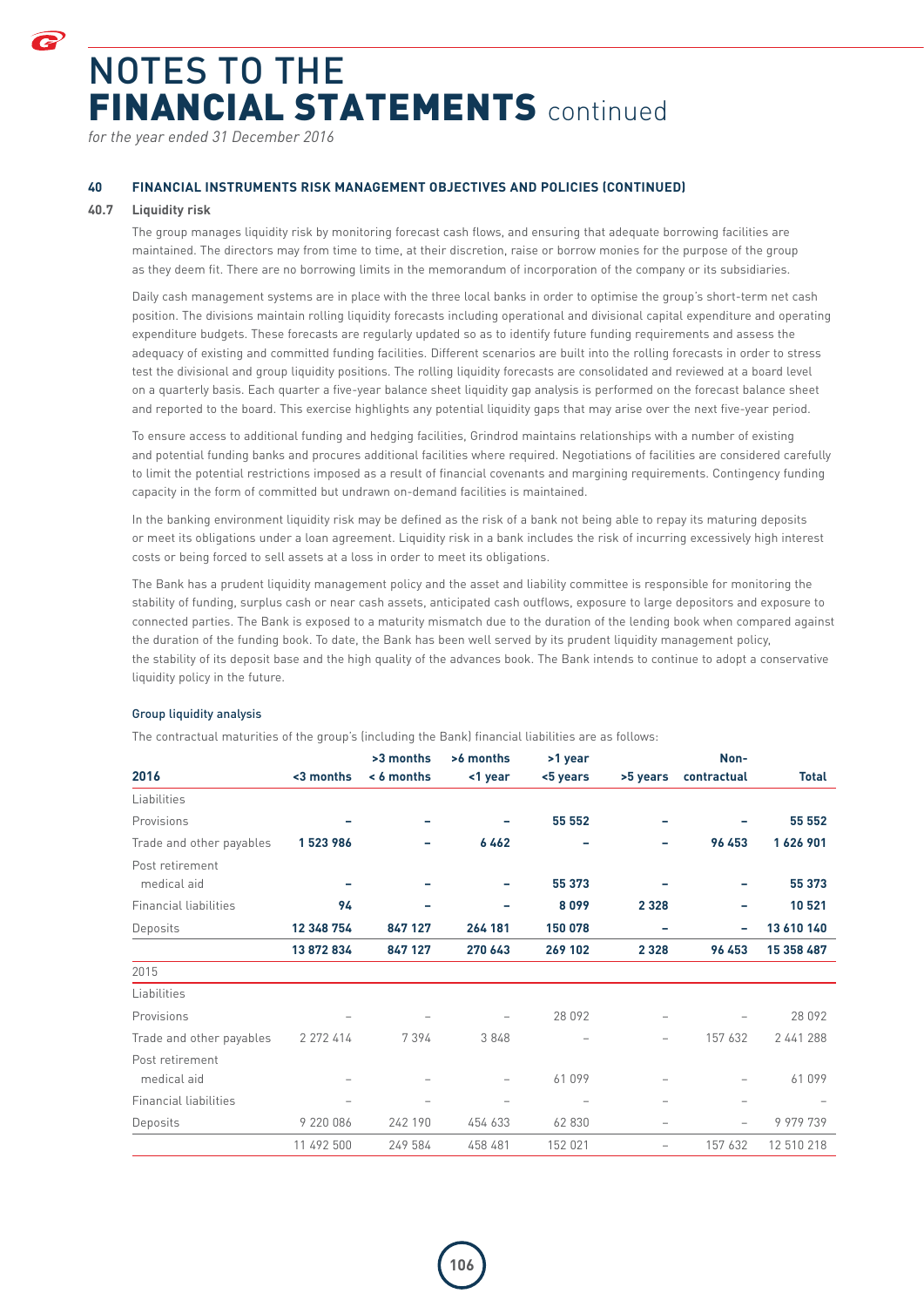### **40 FINANCIAL INSTRUMENTS RISK MANAGEMENT OBJECTIVES AND POLICIES (CONTINUED)**

**40.7 Liquidity risk (continued)**

Bank liquidity analysis

|                              |            | >3 months                | >6 months | >1 year  |          | Non-        |              |
|------------------------------|------------|--------------------------|-----------|----------|----------|-------------|--------------|
| 2016                         | <3 months  | $< 6$ months             | <1 year   | <5 years | >5 years | contractual | <b>Total</b> |
| <b>Liabilities</b>           |            |                          |           |          |          |             |              |
| <b>Financial liabilities</b> | 94         | -                        |           | 8099     | 2 3 2 8  | -           | 10521        |
| Deposits                     | 12 348 754 | 847 127                  | 264 181   | 150 078  | -        | 1           | 13 610 140   |
|                              | 12 348 848 | 847 127                  | 264 181   | 158 177  | 2 3 2 8  | 1           | 13 620 661   |
| 2015                         |            |                          |           |          |          |             |              |
| <b>Liabilities</b>           |            |                          |           |          |          |             |              |
| <b>Financial liabilities</b> | -          | $\overline{\phantom{0}}$ |           |          | -        |             |              |
| Deposits                     | 9 220 086  | 242 190                  | 454 633   | 62 830   | -        | -           | 9 979 739    |
|                              | 9 220 086  | 242 190                  | 454 633   | 62 830   |          | -           | 9 979 739    |

The holding company has guaranteed a facility of R517 600 000 (2015: R654 300 000) to the bank as additional liquidity.

# **40.8 Solvency risk**

Capital adequacy refers to the risk that a bank will not have adequate capital and reserve funds to absorb losses, resulting in depositors having to absorb these losses and losing confidence in the bank and/or the banking sector.

The capital adequacy risk asset ratio of the Bank at 31 December 2016 was 13.74% (2015: 13.54%). The Bank will raise additional capital as and when capital is required to support asset growth and to ensure that a prudent risk asset ratio is maintained.

### **40.9 Capital risk management**

The group manages its capital to ensure that entities in the group will be able to continue as a going concern while maximising the return to stakeholders through the optimisation of the debt to equity balance. The group's overall strategy remains unchanged from the prior year.

The capital structure of the group consists of debt, which includes the borrowings disclosed in note 20, cash and cash equivalents and equity attributable to equity holders of Grindrod, comprising ordinary and preference share capital, reserves and accumulated profit as disclosed in the statement of changes in equity.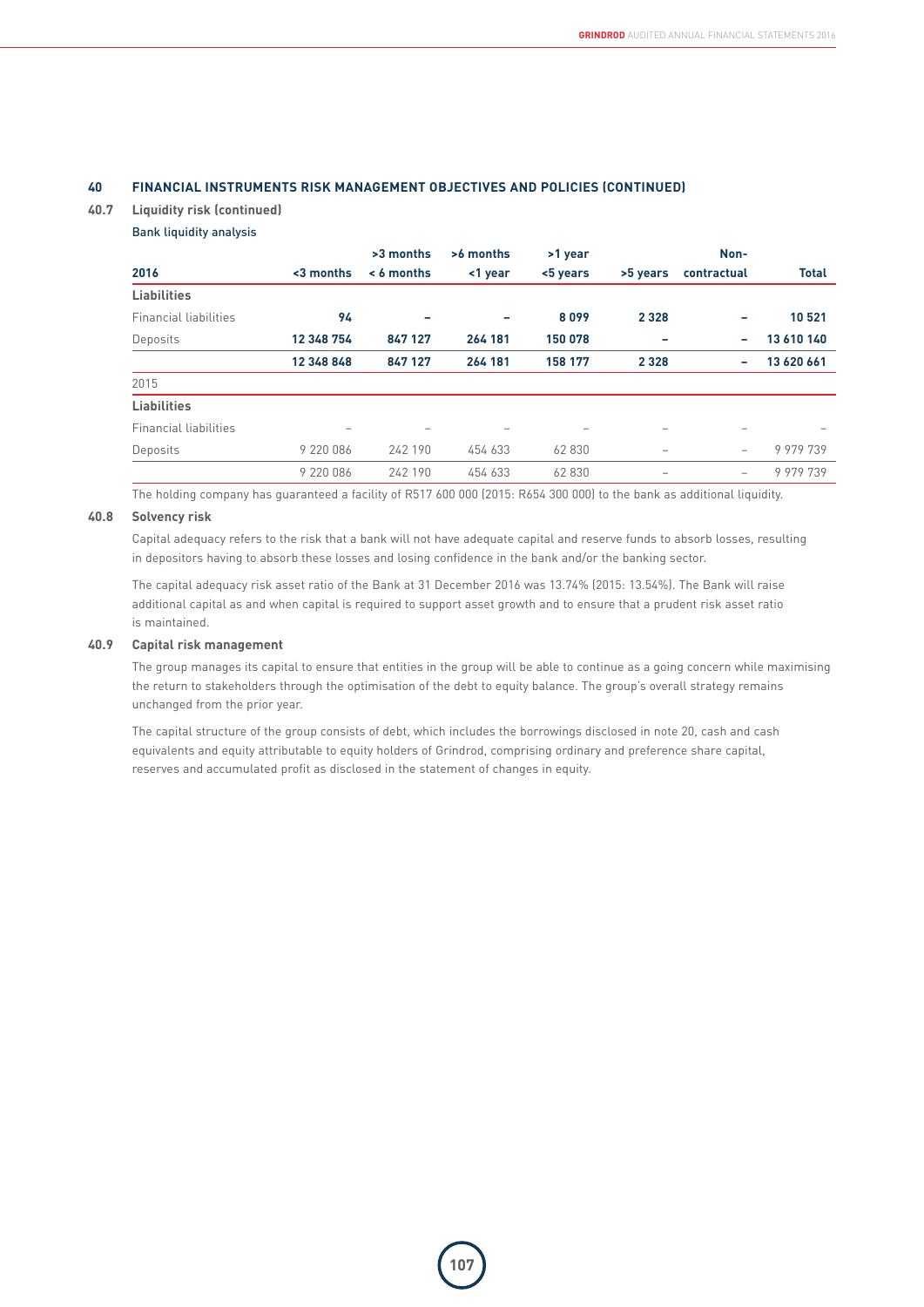# NOTES TO THE FINANCIAL STATEMENTS continued

*for the year ended 31 December 2016*

### **40 FINANCIAL INSTRUMENTS RISK MANAGEMENT OBJECTIVES AND POLICIES (CONTINUED)**

### **40.9 Capital risk management (continued)**

### Gearing ratio

P

The group reviews the capital structure on a quarterly basis. As part of the review, the group considers the cost of capital and the risks associated with each class of capital. The group has a target gearing ratio of 75% determined as the proportion of net debt to equity.

The group defines net debt as being comprised of borrowings, less cash and cash equivalents, including borrowings less cash and cash equivalents classified as held for sale. The gearing ratio at year-end was:

|                                                    | Group         |               |  |
|----------------------------------------------------|---------------|---------------|--|
|                                                    | 2016          | 2015          |  |
|                                                    | <b>R000</b>   | <b>R000</b>   |  |
| Debt                                               | 3 3 2 7 0 5 2 | 4 3 5 9 5 2 9 |  |
| Deposits from bank customers                       | 13 610 140    | 9 979 739     |  |
| Cash and cash equivalents                          | (9478073)     | [8393256]     |  |
| Loans and advances to bank customers               | (5854734)     | [4915854]     |  |
| Liquid assets and short-term negotiable securities | (1801065)     | (1065730)     |  |
| Net non current assets classified as held for sale | 569 259       | 1645          |  |
| Net debt                                           | 372 579       | [33927]       |  |
| Equity (including minority interest)               | 15 810 356    | 19 139 891    |  |
| Net debt to equity ratio                           | 2.4%          | $[0.2\%]$     |  |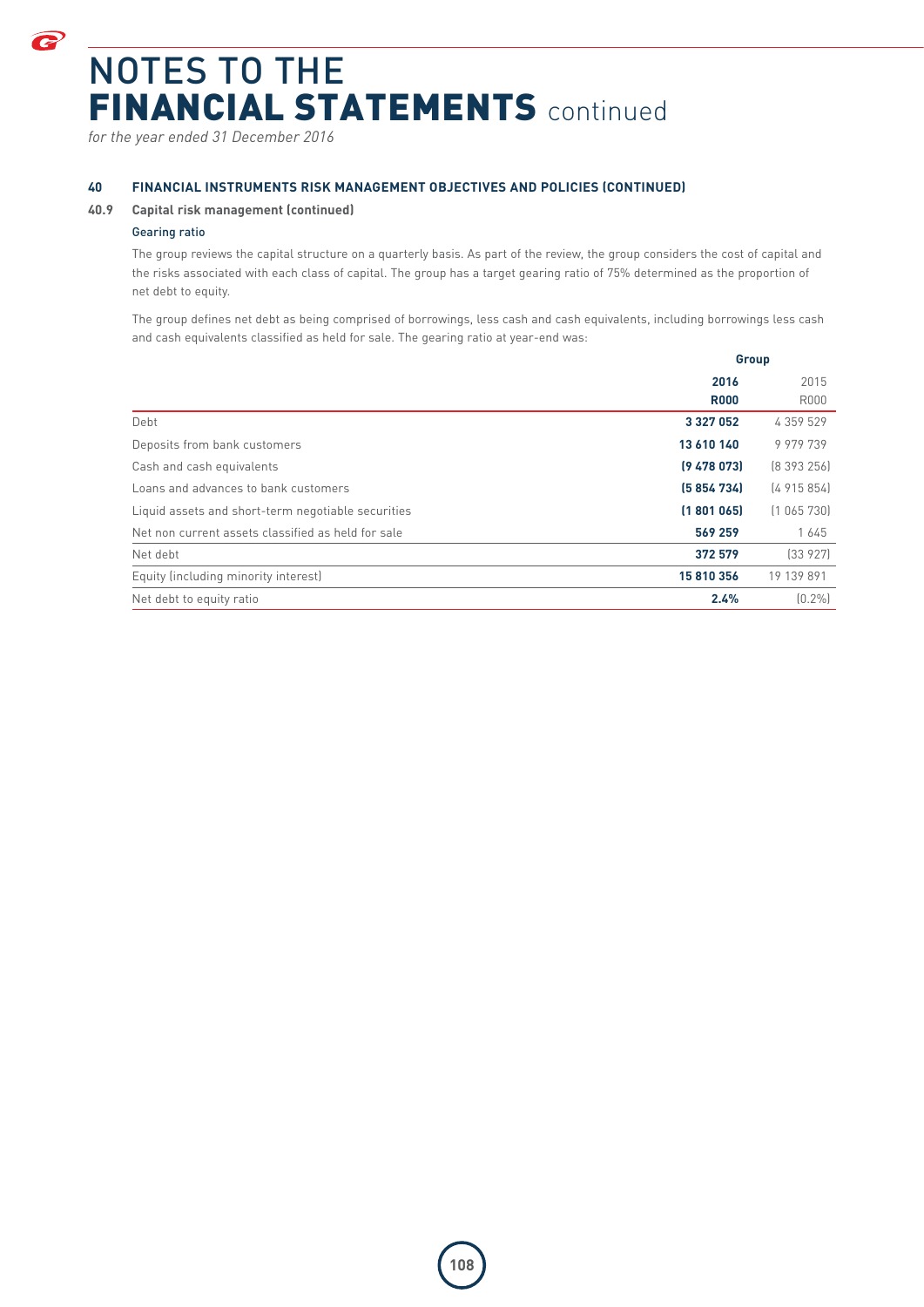#### **40 FINANCIAL INSTRUMENTS RISK MANAGEMENT OBJECTIVES AND POLICIES (CONTINUED)**

#### **40.10 Fair value measurement recognised in the consolidated statement of financial position**

The following table provides an analysis of financial instruments that are measured subsequent to initial recognition at fair value, grouped into Levels 1 to 3 based on the degree to which the fair value is observable:

- Level 1 quoted prices (unadjusted) in active markets for identical assets or liabilities;
- Level 2 inputs other than quoted prices included within level 1 that are observable for the asset or liability, either directly (i.e. as prices) or indirectly (i.e. derived from prices);
- Level 3 inputs for the asset or liability that are not based on observable market data (unobservable inputs).

Level 2 and 3 fair values were determined by applying a combination or one of the following valuation techniques:

Level 2 and 3 fair values were determined by applying either a combination of, or one of the following, valuation techniques: market-related interest rate yield curves to discount expected future cash flows; projected unit method; market value; the net asset value of the underlying investments; and a price earnings multiple or a discounted projected income/present value approach.

The fair value measurement for income approach valuation is based on significant inputs that are not observable in the market. Key inputs used in the valuation include discount rates and future profit assumptions based on historical performance but adjusted for expected growth. Management reassess the earnings or yield multiples at least annually based on their assessment of the macro and micro economic environment.

|                                                                  | Level 1                  | Level <sub>2</sub> | Level 3*                 | Total*      |
|------------------------------------------------------------------|--------------------------|--------------------|--------------------------|-------------|
|                                                                  | <b>R000</b>              | <b>R000</b>        | <b>R000</b>              | <b>R000</b> |
| 2016                                                             |                          |                    |                          |             |
| <b>Financial assets</b>                                          |                          |                    |                          |             |
| Derivative financial assets                                      |                          | 3 2 5 5            |                          | 3 2 5 5     |
| Other financial assets held-for-trading                          |                          |                    |                          |             |
| Financial assets designated at fair value through profit or loss |                          | 753 752            | 1084948                  | 1838700     |
| <b>Total</b>                                                     | -                        | 757 007            | 1084948                  | 1841955     |
| <b>Financial liabilities</b>                                     |                          |                    |                          |             |
| Derivative financial instruments                                 |                          | (26365)            |                          | [26 365]    |
| Other financial liabilities held-for-trading                     |                          |                    |                          |             |
| Financial liabilities designated at fair value through           |                          |                    |                          |             |
| profit or loss                                                   |                          | (100 200)          |                          | (100 200)   |
| <b>Total</b>                                                     | ۰                        | (126 565)          | $\overline{\phantom{0}}$ | (126 565)   |
| 2015                                                             |                          |                    |                          |             |
| <b>Financial assets</b>                                          |                          |                    |                          |             |
| Derivative financial assets                                      |                          | 8 2 9 0            |                          | 8 2 9 0     |
| Other financial assets held-for-trading                          |                          |                    |                          |             |
| Financial assets designated at fair value through profit or loss | 23 758                   | 483 602            | 888 133                  | 1 395 493   |
| Total                                                            | 23 758                   | 491892             | 888 133                  | 1 403 783   |
| <b>Financial Liabilities</b>                                     |                          |                    |                          |             |
| Derivative financial instruments                                 |                          | [102 773]          |                          | [102 773]   |
| Other financial liabilities held-for-trading                     |                          |                    |                          |             |
| Financial liabilities designated at fair value through           |                          |                    |                          |             |
| profit or loss                                                   |                          | [97 127]           |                          | [97 127]    |
| <b>Total</b>                                                     | $\overline{\phantom{0}}$ | [199900]           |                          | [199900]    |

*\* Comparative figures have been revised to reflect more appropriate disclosures of financial instruments.*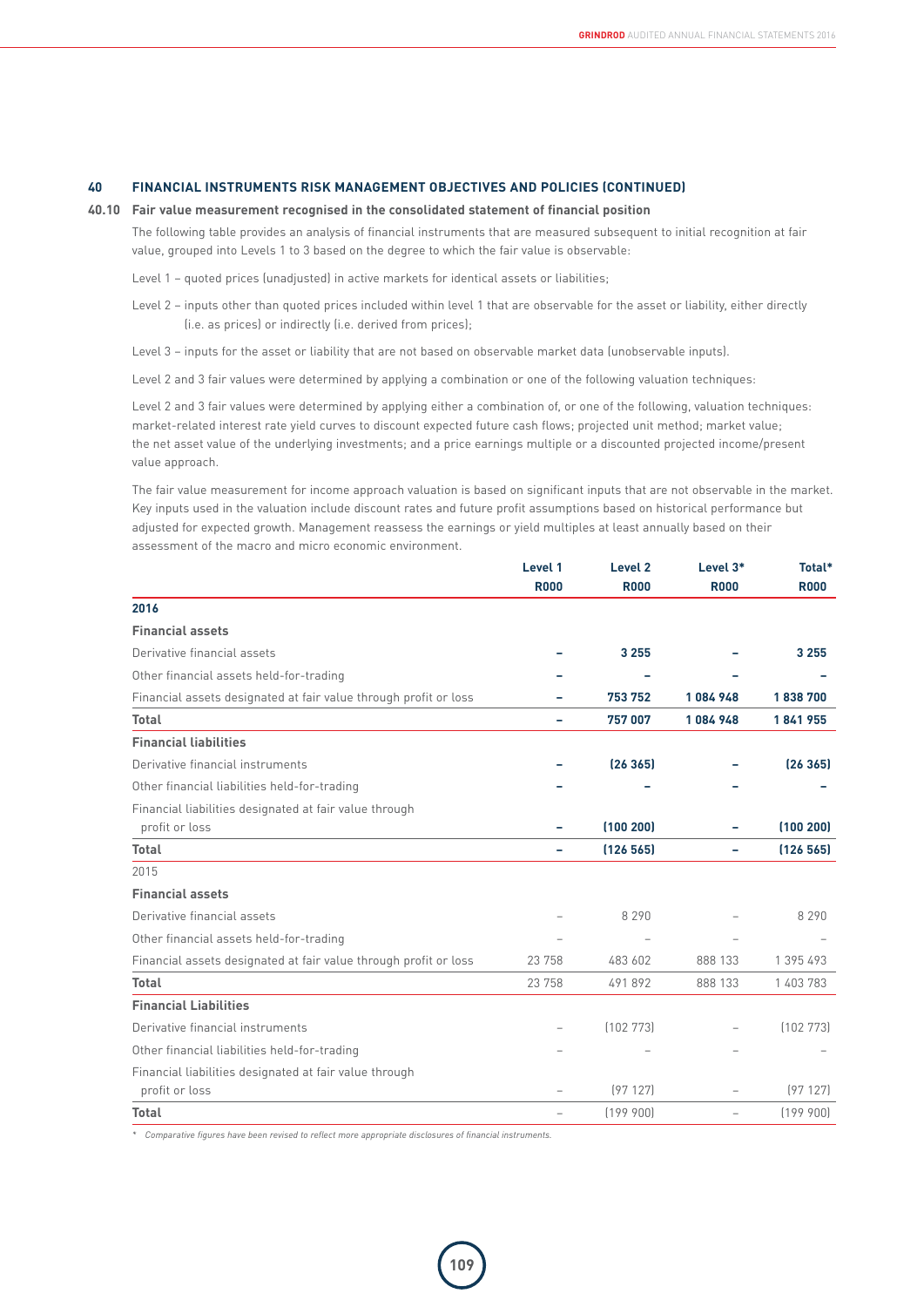# NOTES TO THE **FINANCIAL STATEMENTS** continued

*for the year ended 31 December 2016*

P

### **40 FINANCIAL INSTRUMENTS RISK MANAGEMENT OBJECTIVES AND POLICIES (CONTINUED)**

**40.10 Fair value measurement recognised in the consolidated statement of financial position (continued)**

Reconciliation of Level 3 fair value measurements of financial assets

|                               | 2016        | 2015        |
|-------------------------------|-------------|-------------|
|                               | Level 3     | Level 3     |
|                               | <b>R000</b> | <b>R000</b> |
| Opening balance               | 888 133     | 559 229     |
| Additions                     | 158 499     | 277 054     |
| Disposals                     | (993)       | (25815)     |
| Total gains recognised        |             |             |
| in other comprehensive income | (3770)      | 2 2 0 6     |
| Profit and loss               | 43 079      | 75 459      |
| Closing balance               | 1084948     | 888 133     |
|                               |             |             |

### **41 SUBSEQUENT EVENTS**

No material change has taken place in the affairs of the group between the end of the financial year and the date of this report.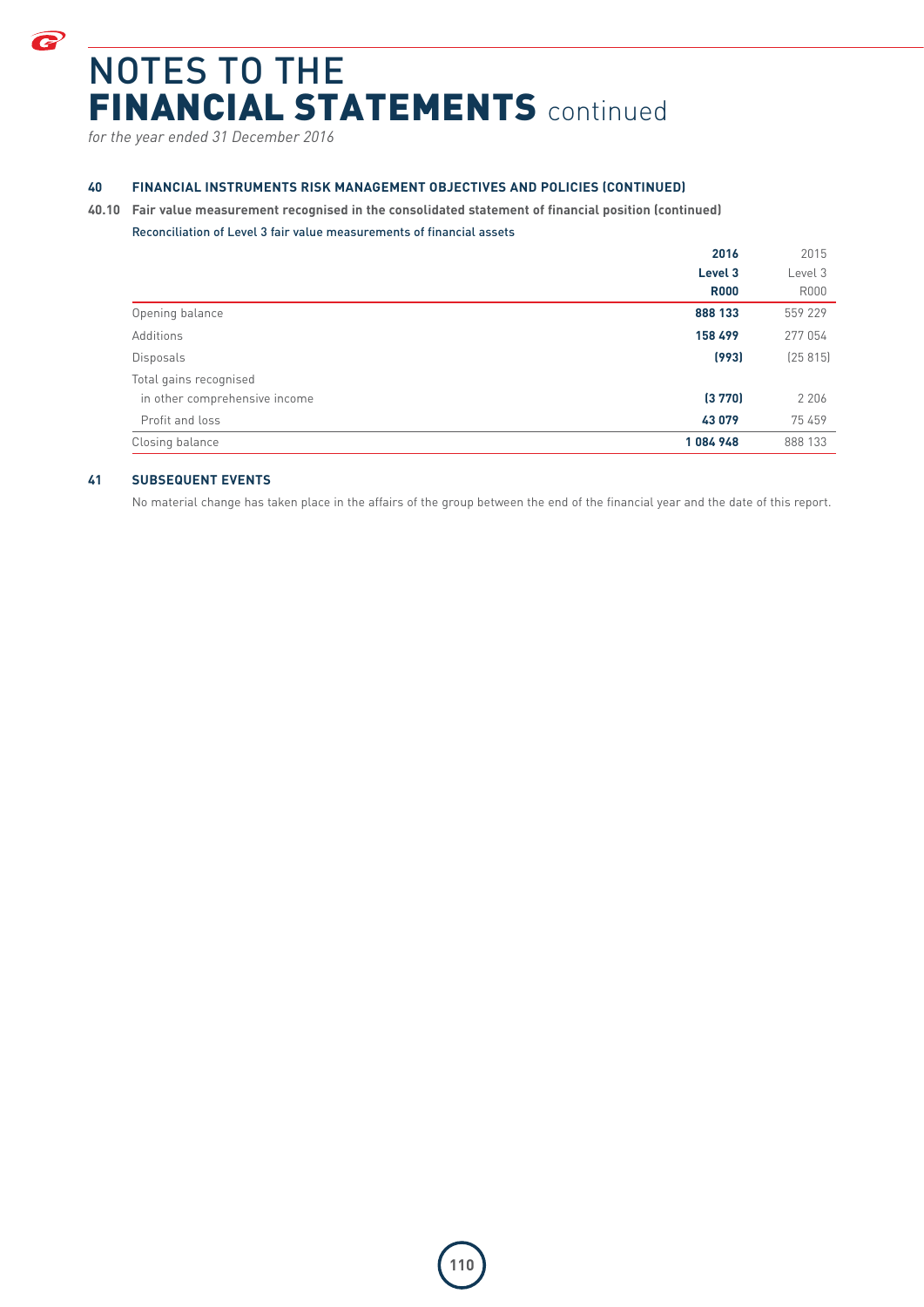## INTERESTS IN SUBSIDIARIES

*year ended 31 December 2016*

At 31 December 2016, the company had the following subsidiaries carrying on business which principally affected the profits and assets of the group.

They have the same year-end date as the company and have been included in the consolidated financial statements.

|                                               |   | <b>Share capital</b> |             |      | <b>Effective holding</b> |  |
|-----------------------------------------------|---|----------------------|-------------|------|--------------------------|--|
|                                               |   | 2016                 | 2015        | 2016 | 2015                     |  |
|                                               |   | <b>R000</b>          | <b>R000</b> | %    | $\%$                     |  |
| <b>Incorporated in South Africa</b>           |   |                      |             |      |                          |  |
| Grindrod Freight Investments (Pty) Ltd        |   | 1495                 | 1495        | 100  | 100                      |  |
| Grindrod Management Services (Pty) Ltd        | G |                      |             | 100  | 100                      |  |
| Grincor Shipping Holdings Ltd                 | D | 53                   | 53          | 100  | 100                      |  |
| Grindrod Shipping South Africa (Pty) Ltd      | S | $5\phantom{.0}$      | 5           | 100  | 100                      |  |
| Unilog (Pty) Ltd                              | Е |                      |             | 100  | 100                      |  |
| Unicorn Shipping Holdings Limited             | D | 15 0 20              | 15 0 20     | 100  | 100                      |  |
| Unicorn Shipping Operations (Pty) Ltd         | D |                      |             | 100  | 100                      |  |
| Grindrod Financial Holdings Limited           | B | 1923                 | 1923        | 96   | 96                       |  |
| Grindrod Trading Holdings (Pty) Ltd           |   |                      |             | 100  | 100                      |  |
| Grindrod Freight Services (Pty) Ltd           |   |                      |             | 100  | 100                      |  |
| AAS Logistics (Pty) Ltd                       |   |                      |             | 100  | 100                      |  |
| Calulo Logistics Holdings (Pty) Ltd           |   |                      |             | 100  | 100                      |  |
| <b>Incorporated in British Virgin Islands</b> |   |                      |             |      |                          |  |
| Swallow Enterprises Incorporated              | G | 415                  | 415         | 100  | 100                      |  |
| Canosa Holdings Limited                       | G |                      |             | 100  | 100                      |  |
| <b>Incorporated in Isle of Man</b>            |   |                      |             |      |                          |  |
| <b>Grindrod Shipping Limited</b>              | S |                      |             | 100  | 100                      |  |
| <b>Grindrod Property Holdings Limited</b>     | G |                      |             | 100  | 100                      |  |
| Singapore                                     |   |                      |             |      |                          |  |
| Grindrod Shipping Pte Limited                 | S | 4 4 0 5 6 7 7        | 4 405 677   | 100  | 100                      |  |
| Interest in subsidiaries (note 4)             |   |                      |             |      |                          |  |
|                                               |   |                      |             |      |                          |  |

*\* Nature of Business B – Bank*

*D – Dormant F – Freight and Property Services G – Group Services S – Shipping Services T – Trading*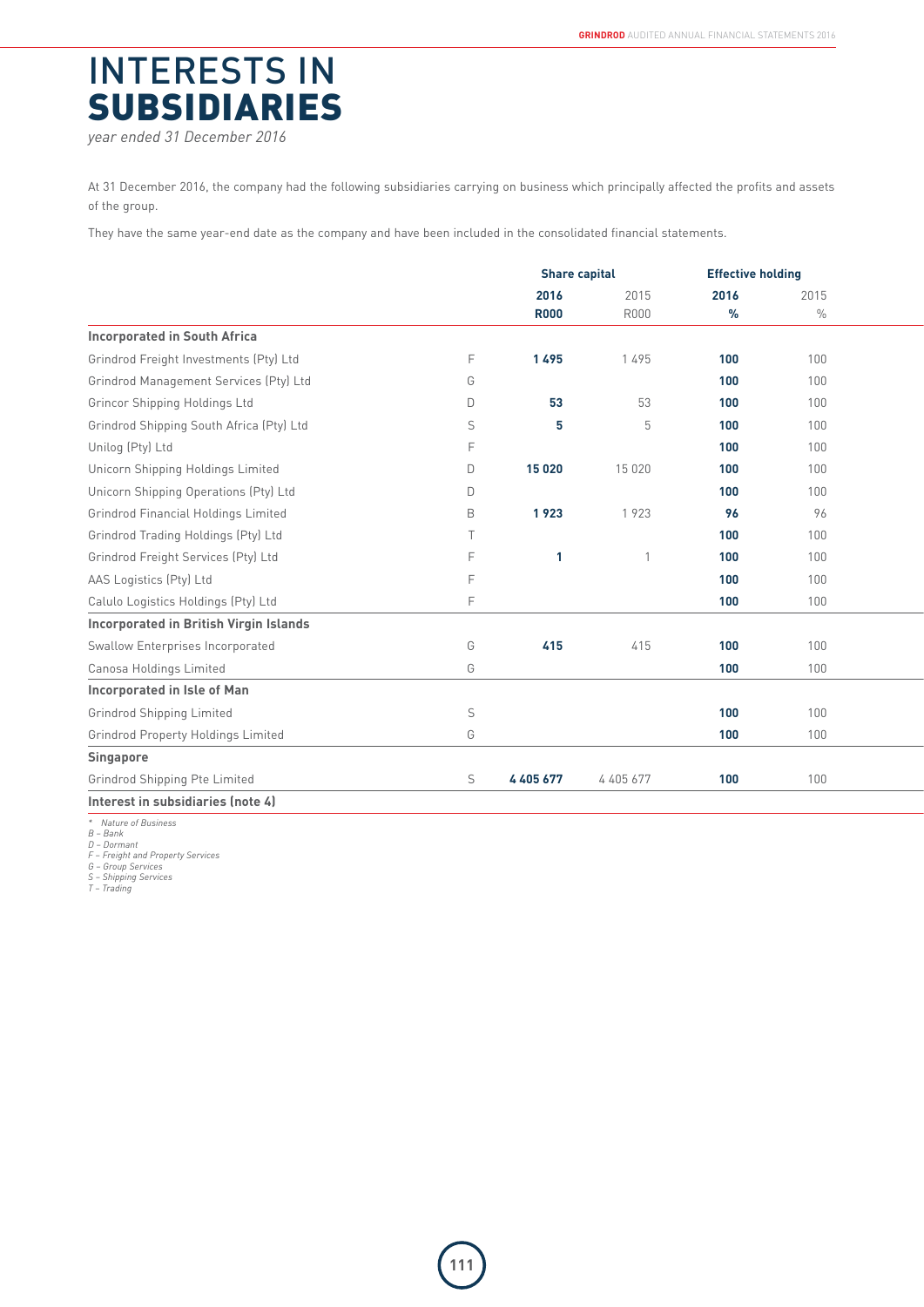# INTERESTS IN **SUBSIDIARIES** continued

*year ended 31 December 2016*

P

|                                           | <b>Investments</b><br><b>Shares at original cost</b> |             | <b>Share-based</b>    |             | <b>Loans to</b> |             |  |
|-------------------------------------------|------------------------------------------------------|-------------|-----------------------|-------------|-----------------|-------------|--|
|                                           |                                                      |             | payments to employees |             | subsidiary      |             |  |
|                                           | 2016                                                 | 2015        | 2016                  | 2015        | 2016            | 2015        |  |
|                                           | <b>R000</b>                                          | <b>R000</b> | <b>R000</b>           | <b>R000</b> | <b>R000</b>     | <b>R000</b> |  |
| <b>Incorporated in South Africa</b>       |                                                      |             |                       |             |                 |             |  |
| Grindrod Freight Investments (Pty) Ltd    | 203 500                                              | 203 500     | 610                   | 610         |                 |             |  |
| Grindrod Management Services (Pty) Ltd    |                                                      |             | 3585                  | 3 5 8 5     | 3 070 135       | 3 068 073   |  |
| Grincor Shipping Holdings Ltd             | 1                                                    | 1           |                       |             |                 |             |  |
| Grindrod Shipping South Africa (Pty) Ltd  | 506 308                                              | 506 308     | 1090                  | 1090        |                 |             |  |
| Unilog (Pty) Ltd                          |                                                      |             |                       |             |                 |             |  |
| Unicorn Shipping Holdings Limited         |                                                      |             |                       |             |                 |             |  |
| Unicorn Shipping Operations (Pty) Ltd     |                                                      |             |                       |             |                 |             |  |
| Grindrod Financial Holdings Limited       | 837764                                               | 787 764     |                       |             |                 |             |  |
| Grindrod Trading Holdings (Pty) Ltd       | 1 408 343                                            | 1 408 343   |                       |             |                 |             |  |
| Grindrod Freight Services (Pty) Ltd       | 3 186 014                                            | 3 186 014   | 10753                 | 10 753      | 726 084         | 726 084     |  |
| AAS Logistics (Pty) Ltd                   |                                                      |             |                       |             |                 | 20 000      |  |
| Calulo Logistics Holdings (Pty) Ltd       |                                                      |             |                       |             |                 |             |  |
| <b>Incorporated in British Virgin</b>     |                                                      |             |                       |             |                 |             |  |
| <b>Islands</b>                            |                                                      |             |                       |             |                 |             |  |
| Swallow Enterprises Incorporated          | 415                                                  | 415         |                       |             | 4576            | 4576        |  |
| Canosa Holdings Limited                   | 23 290                                               | 23 290      |                       |             |                 |             |  |
| <b>Incorporated in Isle of Man</b>        |                                                      |             |                       |             |                 |             |  |
| <b>Grindrod Shipping Limited</b>          |                                                      |             |                       |             |                 |             |  |
| <b>Grindrod Property Holdings Limited</b> | 34 344                                               | 34 344      |                       |             |                 | 617         |  |
| <b>Singapore</b>                          |                                                      |             |                       |             |                 |             |  |
| Grindrod Shipping Pte Limited             | 4083677                                              | 4 083 677   | 911                   | 911         |                 |             |  |
| Interest in subsidiaries (note 4)         | 10 283 656                                           | 10 233 656  | 16 949                | 16 949      | 3800795         | 3 819 350   |  |
|                                           |                                                      |             |                       |             |                 |             |  |

*\* Nature of Business B – Bank D – Dormant F – Freight and Property Services G – Group Services S – Shipping Services T – Trading*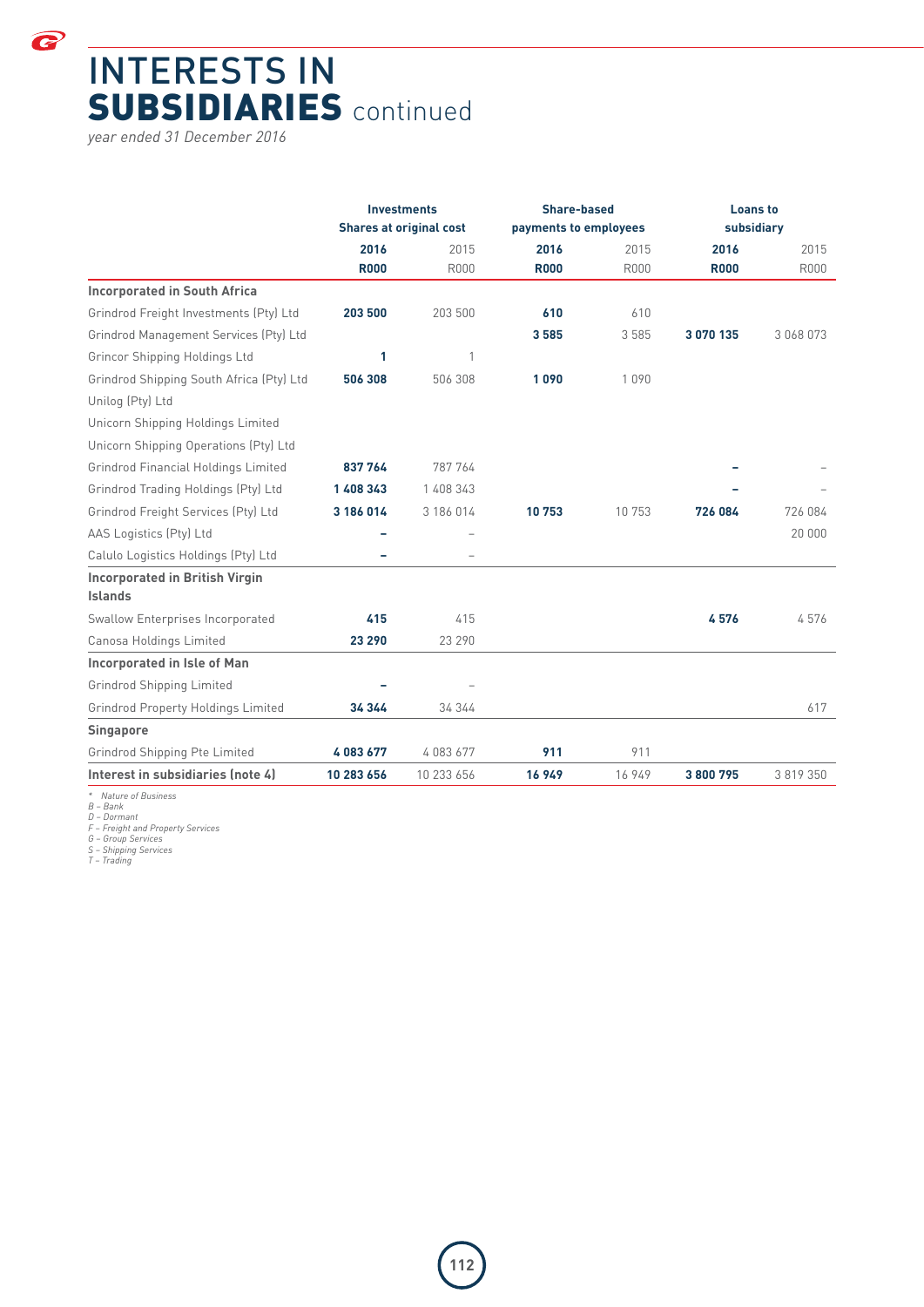# VALUE ADDED STATEMENT

*year ended 31 December 2016*

|                                              |             | Group   |            |         |
|----------------------------------------------|-------------|---------|------------|---------|
|                                              | 2016        | 2015    |            |         |
|                                              | <b>R000</b> | %       | R000       | $\%$    |
| Revenue                                      | 9 031 783   |         | 10 192 369 |         |
| Net cost of services                         | (7009081)   |         | (7370349)  |         |
| Value added by operations                    | 2022702     |         | 2 822 020  |         |
| Non-trading items                            | (1419242)   |         | (1587631)  |         |
| <b>Total value added</b>                     | 603 460     |         | 1 234 389  |         |
| Applied as follows:                          |             |         |            |         |
| Employees' remuneration and service benefits | 1 364 071   | 226.0   | 1466069    | 118.8   |
| Taxation on income                           | 169 219     | 28.0    | 177 307    | 14.4    |
| Providers of share capital                   | 67970       | 11.3    | 61 141     | 5.0     |
| Providers of loan capital                    | 257864      | 42.7    | 219 722    | 17.8    |
| Reinvested in the business                   |             |         |            |         |
| Depreciation and amortisation                | 584 061     | 96.7    | 675 482    | 54.6    |
| Retained income                              | (1839725)   | (304.9) | (1365332)  | (110.6) |
| Total                                        | 603 460     | 100.0   | 1 234 389  | 100.0   |

This statement represents the wealth created by adding value to the group's cost of services and shows how this wealth has been distributed.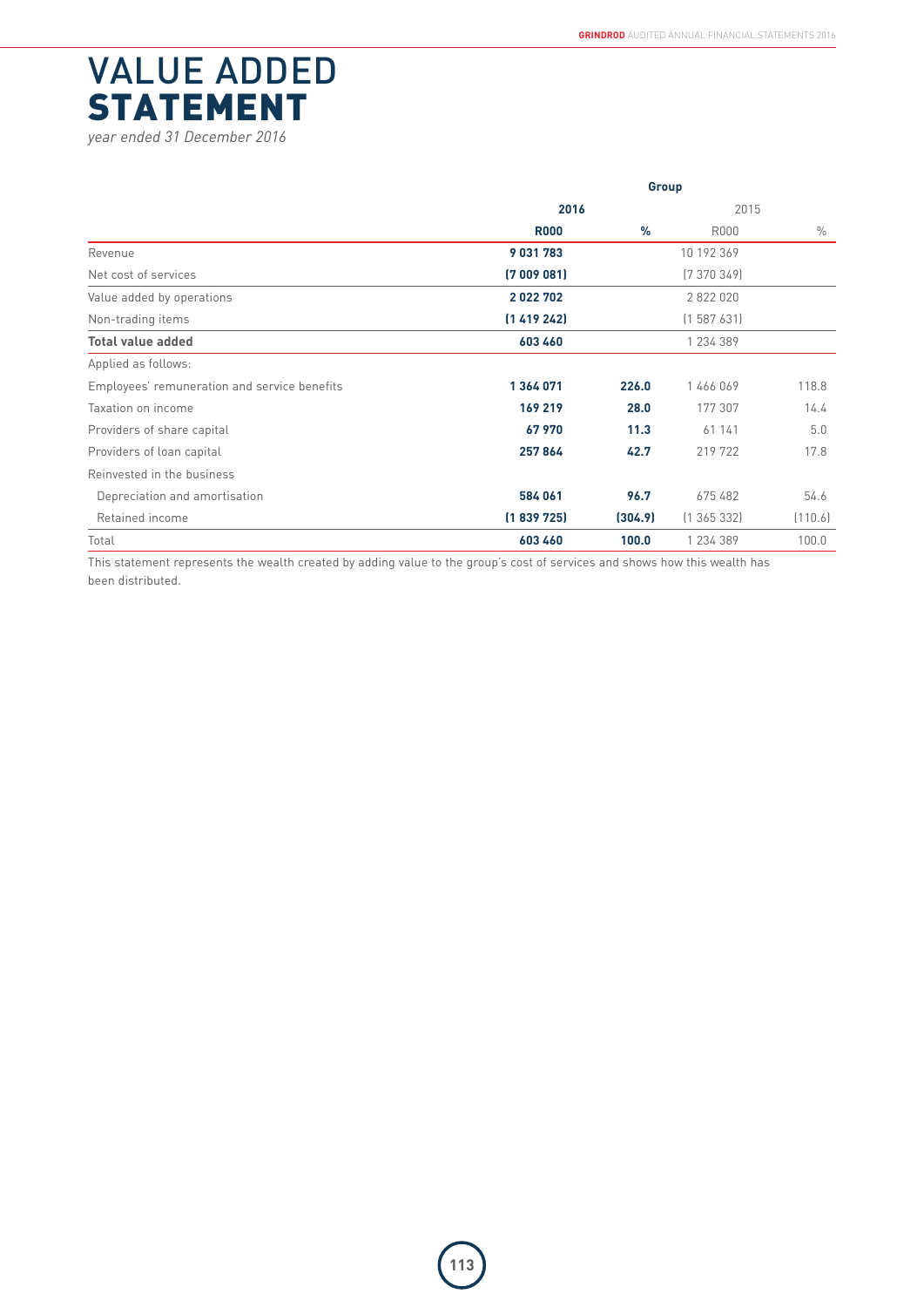

|                                                                                      |                       | Current rate             | <b>31 December 2016</b> |                | 31 December 2015 |         |  |
|--------------------------------------------------------------------------------------|-----------------------|--------------------------|-------------------------|----------------|------------------|---------|--|
|                                                                                      | Date of               | of interest              | <b>Carrying Value</b>   |                | Carrying Value   |         |  |
|                                                                                      |                       | redemption per annum (%) | <b>R000</b>             | <b>US\$000</b> | <b>R000</b>      | US\$000 |  |
| <b>SECURED</b>                                                                       |                       |                          |                         |                |                  |         |  |
| <b>Foreign currency funding</b>                                                      |                       |                          |                         |                |                  |         |  |
| <b>Financial liabilities measured at</b><br>amortised cost                           |                       |                          |                         |                |                  |         |  |
|                                                                                      |                       |                          |                         |                |                  |         |  |
| Loans secured by mortgage bonds<br>over ships                                        | 03/2017<br>$-11/2022$ | $3.12 - 4.18$            | 1540730                 | 112 544        | 1586077          | 101 672 |  |
| Loans secured by guarantee                                                           | 06/2018               | 4.48                     | 41 470                  | 3029           | 381 423          | 24 450  |  |
| Asset finance and capitalised finance                                                |                       |                          |                         |                |                  |         |  |
| leases secured by vehicles and                                                       | 03/2017               |                          |                         |                |                  |         |  |
| equipment                                                                            | $-06/2022$            | $4.63 - 29$              | 436 030                 | 31850          | 360 989          | 23 140  |  |
| <b>Local currency funding</b>                                                        |                       |                          |                         |                |                  |         |  |
| Financial liabilities measured at<br>amortised cost                                  |                       |                          |                         |                |                  |         |  |
| Loans secured by mortgage bond over<br>property, terminals and locomotives           | 12/2017<br>$-08/2025$ | $9.1 - 9.5$              | 305852                  |                | 332 085          |         |  |
| Asset finance and capitalised finance<br>leases secured by vehicles and<br>equipment | 01/2017<br>$-12/2033$ | $7.25 - 13.5$            | 147 542                 |                | 214 133          |         |  |
| Loans secured by property                                                            |                       |                          |                         |                | 36 199           |         |  |
| <b>AGGREGATE SECURED LONG-TERM</b>                                                   |                       |                          |                         |                |                  |         |  |
| <b>BORROWINGS</b>                                                                    |                       |                          | 2 471 624               |                | 2 910 906        |         |  |
| Transferred to non-current liabilities                                               |                       |                          |                         |                |                  |         |  |
| associated with assets held for sale                                                 |                       |                          | (414045)                |                |                  |         |  |
| Amount repayable within one year                                                     |                       |                          | (634 240)               |                | [849088]         |         |  |
| <b>NET LONG-TERM BORROWINGS</b>                                                      |                       |                          | 1 423 339               |                | 2 0 6 1 8 1 8    |         |  |
| Closing rand/USD exchange rate at                                                    |                       |                          |                         |                |                  |         |  |
| 31 December 2016                                                                     |                       |                          | 13.69                   |                | 15.6             |         |  |
| <b>SECURITY</b>                                                                      |                       |                          |                         |                |                  |         |  |
| Net book values of assets encumbered                                                 |                       |                          |                         |                |                  |         |  |
| to secure long-term loans are as                                                     |                       |                          |                         |                |                  |         |  |
| follows:                                                                             |                       |                          | 4663641                 |                | 6 419 563        |         |  |
| Ships                                                                                |                       |                          | 3 3 3 6 7 4 8           |                | 4748513          |         |  |
| Land and buildings                                                                   |                       |                          | 349 967                 |                | 335 232          |         |  |
| Equipment, plant and vehicles                                                        |                       |                          | 976926                  |                | 1 335 818        |         |  |